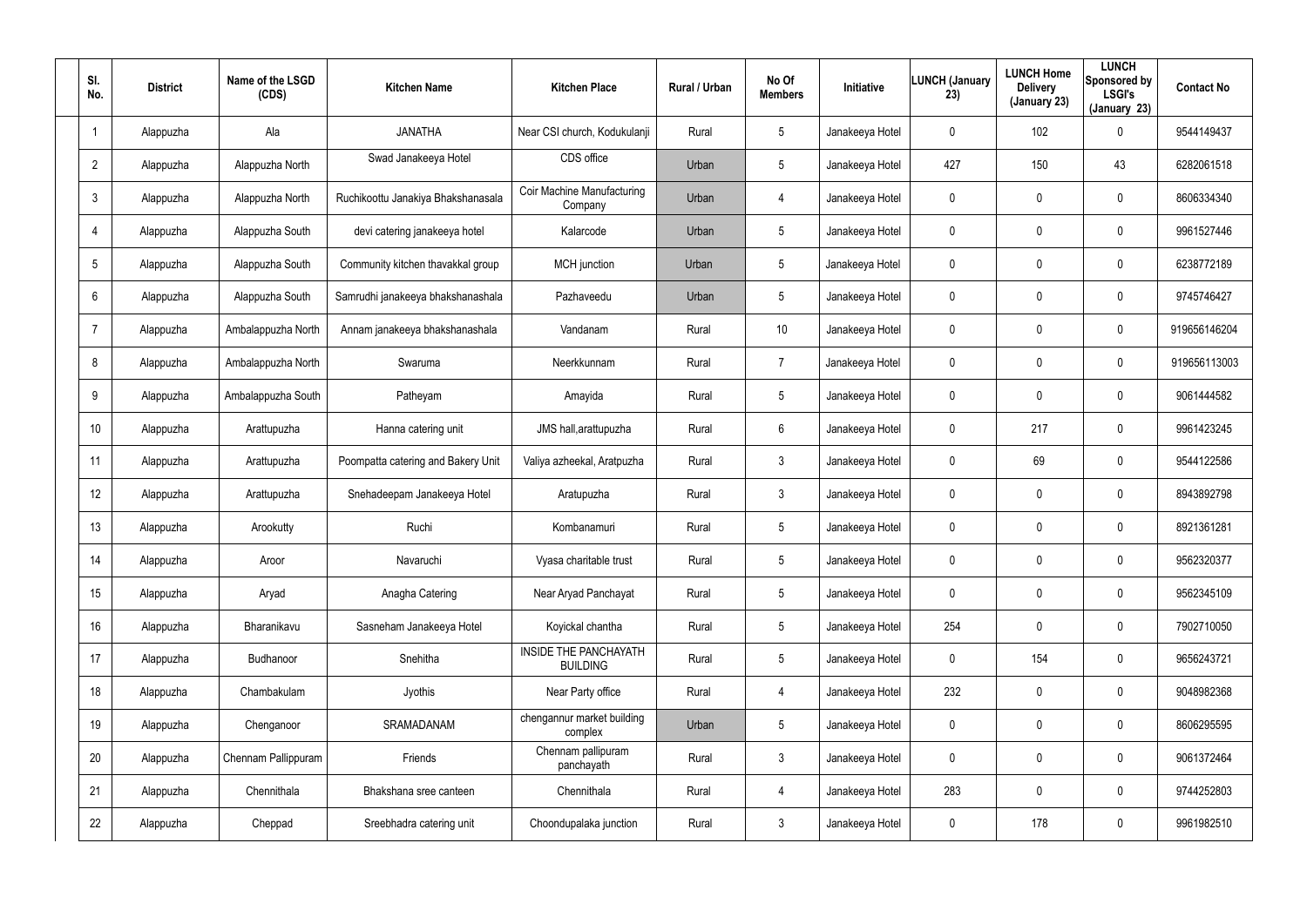| SI.<br>No. | <b>District</b> | Name of the LSGD<br>(CDS) | <b>Kitchen Name</b>           | <b>Kitchen Place</b>                    | Rural / Urban | No Of<br><b>Members</b> | Initiative      | <b>LUNCH (January</b><br>23) | <b>LUNCH Home</b><br><b>Delivery</b><br>(January 23) | <b>LUNCH</b><br>Sponsored by<br><b>LSGI's</b><br>(January 23) | <b>Contact No</b> |
|------------|-----------------|---------------------------|-------------------------------|-----------------------------------------|---------------|-------------------------|-----------------|------------------------------|------------------------------------------------------|---------------------------------------------------------------|-------------------|
| 23         | Alappuzha       | Cheppad                   | Karthika Janakeeya Hotel      | Mambra aalumood, Cheppad                | Rural         | 6                       | Janakeeya Hotel | 0                            | 199                                                  | 0                                                             | 9746575998        |
| 24         | Alappuzha       | Cheriyanad                | <b>DARSANA</b>                | Near GOLDEN PALACE<br><b>AUDITORIUM</b> | Rural         | 5                       | Janakeeya Hotel | 0                            | 106                                                  | 0                                                             | 9747958424        |
| 25         | Alappuzha       | Cherthala Municipality    | Santwanam                     | Ward 10                                 | Urban         | 5                       | Janakeeya Hotel | 125                          | $\mathbf 0$                                          | 0                                                             | 8848178001        |
| 26         | Alappuzha       | Cherthala Municipality    | <b>NULM</b> canteen           | Cherthala Municipality                  | Urban         | 5                       | Janakeeya Hotel | 0                            | $\mathbf 0$                                          | $\mathbf 0$                                                   | 6282870356        |
| 27         | Alappuzha       | Cherthala South           | Kashinandana                  | Cherthala <sub>S</sub>                  | Rural         | 10                      | Janakeeya Hotel | 0                            | $\mathbf 0$                                          | $\mathbf 0$                                                   | 9745940057        |
| 28         | Alappuzha       | Cheruthana                | Sreedurga janakeeya hotel     | Near govt HSS aayaparambu               | Rural         | 4                       | Janakeeya Hotel | 0                            | $\boldsymbol{0}$                                     | $\mathbf 0$                                                   | 9961178936        |
| 29         | Alappuzha       | Chettikulangara           | SREE VINAYAKA JANAKEEYA HOTEL | <b>KARIPUZHA</b>                        | Rural         | $\mathbf{3}$            | Janakeeya Hotel | 0                            | $\mathbf 0$                                          | $\mathbf 0$                                                   | 9656810109        |
| 30         | Alappuzha       | Chingoli                  | souhridam unit                | karthikappally I p school               | Rural         | $\mathbf{3}$            | Janakeeya Hotel | 0                            | 0                                                    | $\mathbf 0$                                                   | 7559808470        |
| 31         | Alappuzha       | Chunakkara                | Vanitha Canteen               | Chunakkara                              | Rural         | $\mathbf{3}$            | Janakeeya Hotel | 0                            | $\mathbf 0$                                          | $\mathbf 0$                                                   | 9400509985        |
| 32         | Alappuzha       | Devikulangara             | Thripthi                      | Buds school, devikulangara              | Rural         | 4                       | Janakeeya Hotel | 0                            | 0                                                    | 0                                                             | 9746712528        |
| 33         | Alappuzha       | Edathua                   | Theertham                     | Edathua market                          | Rural         | $\mathbf{3}$            | Janakeeya Hotel | 0                            | $\mathbf 0$                                          | $\mathbf 0$                                                   | 9544351169        |
| 34         | Alappuzha       | Ezhupunna                 | Neethipeedam                  | Eramalloor                              | Rural         | 8                       | Janakeeya Hotel | 0                            | 0                                                    | 0                                                             | 9946790986        |
| 35         | Alappuzha       | Harippad                  | Swad                          | A private Hotel's Kitchen               | Urban         | 4                       | Janakeeya Hotel | 0                            | $\boldsymbol{0}$                                     | 0                                                             | 9562373933        |
| 36         | Alappuzha       | Kadakkarappally           | Soorya                        | Kandamangalam temple<br>auditorium      | Rural         | 5                       | Janakeeya Hotel | 0                            | $\overline{0}$                                       | 0                                                             | 9895266763        |
| 37         | Alappuzha       | Kainakary                 | Sivakashi                     | Near Panchayath                         | Rural         | $5\phantom{.0}$         | Janakeeya Hotel | 0                            | $\pmb{0}$                                            | 0                                                             | 8111821552        |
| 38         | Alappuzha       | Kandalloor                | Annapoorna Hotel              | Near Velanchira junction                | Rural         | $\overline{4}$          | Janakeeya Hotel | 0                            | $\overline{0}$                                       | $\pmb{0}$                                                     | -9747600181       |
| 39         | Alappuzha       | Kanjikuzhy                | Santhwanam                    | Opposite NSS college                    | Rural         | $5\phantom{.0}$         | Janakeeya Hotel | 0                            | $\overline{0}$                                       | 0                                                             | 9605307328        |
| 40         | Alappuzha       | Karthikappally            | Ruchi                         | Community hall                          | Rural         | $6\phantom{.}6$         | Janakeeya Hotel | 0                            | $\overline{0}$                                       | 0                                                             | 9747607478        |
| 41         | Alappuzha       | Karuvatta                 | Karunya janakeeya hotel       | Near Aashramam junction                 | Rural         | $6\phantom{.}6$         | Janakeeya Hotel | 0                            | $\pmb{0}$                                            | 0                                                             | 916282508791      |
| 42         | Alappuzha       | Kavalam                   | Koottukari Janakeeya Hotel    | <b>Near Permanent Outlet</b>            | Rural         | 5                       | Janakeeya Hotel | 0                            | $\overline{0}$                                       | 0                                                             | 9744173219        |
| 43         | Alappuzha       | Kayamkulam West           | palazhy catering unit         | Kallummood junction                     | Urban         | 5                       | Janakeeya Hotel | 0                            | $\pmb{0}$                                            | 0                                                             | 9388819110        |
| 44         | Alappuzha       | Kodamthurath              | <b>MATRUSAKTHI</b>            | KUTHIYATHODE                            | Rural         | $5\phantom{.0}$         | Janakeeya Hotel | 0                            | $\boldsymbol{0}$                                     | 0                                                             | 8281687439        |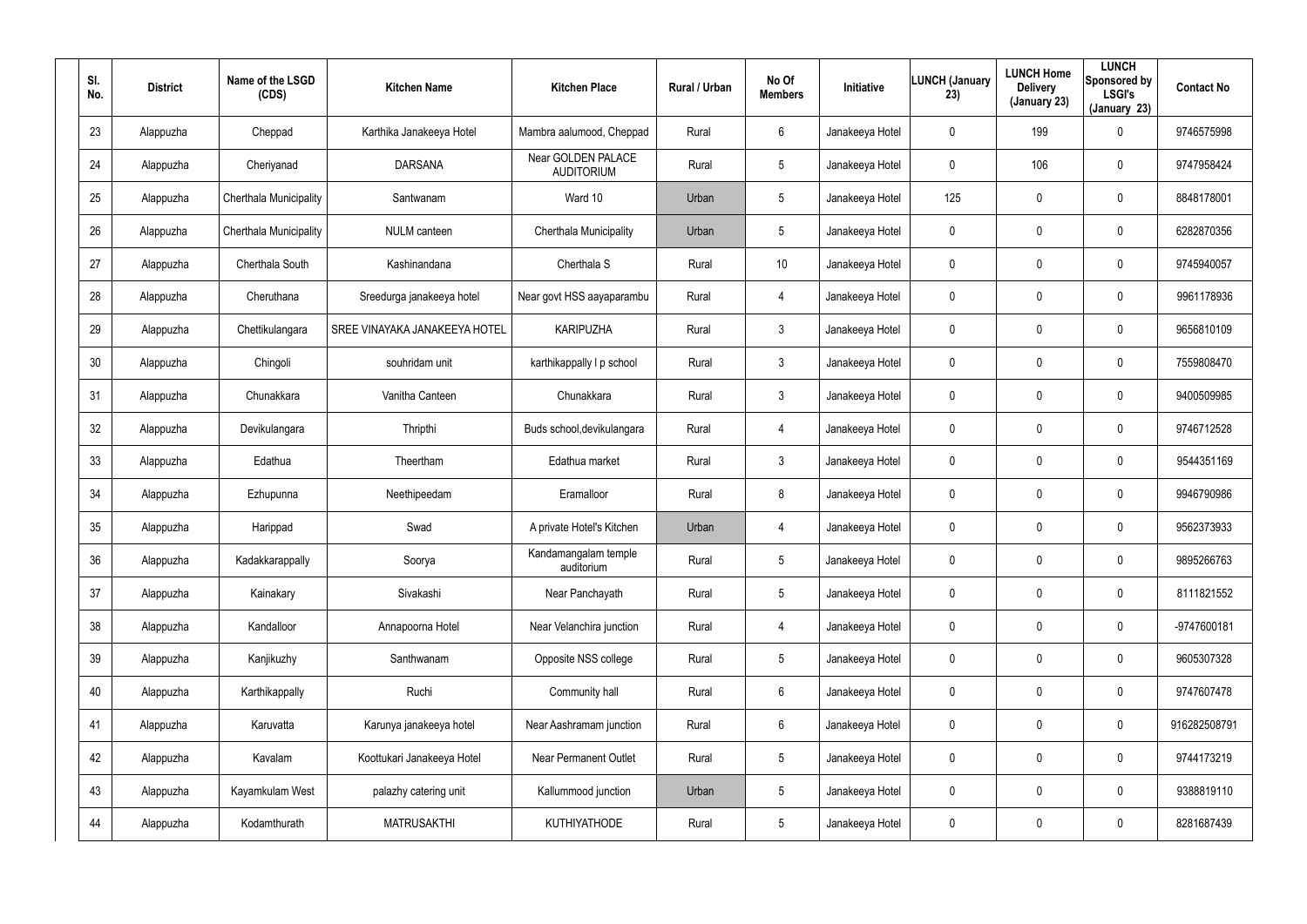|    | SI.<br>No. | <b>District</b> | Name of the LSGD<br>(CDS)   | <b>Kitchen Name</b>             | <b>Kitchen Place</b>                        | Rural / Urban | No Of<br><b>Members</b> | <b>Initiative</b> | <b>LUNCH (January</b><br>23) | <b>LUNCH Home</b><br><b>Delivery</b><br>(January 23) | <b>LUNCH</b><br>Sponsored by<br><b>LSGI's</b><br>(January 23) | <b>Contact No</b> |
|----|------------|-----------------|-----------------------------|---------------------------------|---------------------------------------------|---------------|-------------------------|-------------------|------------------------------|------------------------------------------------------|---------------------------------------------------------------|-------------------|
| 89 | 45         | Alappuzha       | Krishnapuram                | Kanivu catering unit            | Near SCB, kappil                            | Rural         | $\overline{4}$          | Janakeeya Hotel   | 0                            | 0                                                    | $\mathbf 0$                                                   | 9544047480        |
|    | 46         | Alappuzha       | Kumarapuram                 | Mahadeva jankeeya hotel         | Near kavarattu temple                       | Rural         | $\mathbf{3}$            | Janakeeya Hotel   | 0                            | 0                                                    | $\mathbf 0$                                                   | 918606736168      |
|    | 47         | Alappuzha       | Kumarapuram                 | Navodhaya janakeeya hotel       | Kumarapuram                                 | Rural         | $\mathbf{3}$            | Janakeeya Hotel   | 0                            | 0                                                    | $\mathbf 0$                                                   | 9037499871        |
|    | 48         | Alappuzha       | Kuthiyathode                | Ruchi Janakeeya Hotel           | Near kuthiyathode panchayath<br>office      | Rural         | $5\phantom{.0}$         | Janakeeya Hotel   | 0                            | 0                                                    | $\mathbf 0$                                                   | 9249269374        |
|    | 49         | Alappuzha       | Mannanchery                 | Snehitha                        | Panchayat building                          | Rural         | $\overline{4}$          | Janakeeya Hotel   | 0                            | 49                                                   | $\mathbf 0$                                                   | 9544461740        |
|    | 50         | Alappuzha       | Mannar                      | Snehadhara                      | Kunnathur devasom                           | Rural         | $5\phantom{.0}$         | Janakeeya Hotel   | 216                          | 0                                                    | $\mathbf 0$                                                   | 9567853570        |
|    | 51         | Alappuzha       | Mararikulam South           | Snehasparsham                   | Kattoor                                     | Rural         | $\overline{4}$          | Janakeeya Hotel   | 0                            | 10                                                   | $\mathbf 0$                                                   | 9747881642        |
|    | 52         | Alappuzha       | Mavelikara<br>Municipality  | Ruchi janakeeya hotel           | Municipality building                       | Urban         | 10 <sup>°</sup>         | Janakeeya Hotel   | 0                            | 0                                                    | $\mathbf 0$                                                   | 8289996136        |
|    | 53         | Alappuzha       | Mavelikkara<br>Thamarakulam | Thripthi Catering               | Thamarakulam                                | Rural         | $5\phantom{.0}$         | Janakeeya Hotel   | 0                            | 0                                                    | $\mathbf 0$                                                   | 8281558036        |
|    | 54         | Alappuzha       | Mavelikkara<br>Thekkekara   | Bhai catering                   | Pallarimangalam                             | Rural         | $5\phantom{.0}$         | Janakeeya Hotel   | 0                            | 0                                                    | $\mathbf 0$                                                   | 9539851155        |
|    | 55         | Alappuzha       | Mavelikkara<br>Thekkekara   | Snehatheeram                    | Kurathikkadu                                | Rural         | $5\phantom{.0}$         | Janakeeya Hotel   | 0                            | 0                                                    | $\mathbf 0$                                                   | 9656960190        |
|    | 56         | Alappuzha       | Muhamma                     | <b>SNV Catering</b>             | Near Community Health<br>Centre             | Rural         | $5\overline{)}$         | Janakeeya Hotel   | 100                          | 0                                                    | $\mathbf 0$                                                   | 9605388763        |
|    | 57         | Alappuzha       | Mulakkuzha                  | Snehathanal                     | Mulakkuzha                                  | Rural         | $5\phantom{.0}$         | Janakeeya Hotel   | 0                            | 0                                                    | $\mathbf 0$                                                   | 9037085079        |
|    | 58         | Alappuzha       | Muttar                      | Ruchi Catering Unit             | Panchayat Building                          | Rural         |                         | Janakeeya Hotel   | 0                            | $\mathbf 0$                                          | $\mathbf 0$                                                   | 9072276826        |
|    | 59         | Alappuzha       | Nedumudy                    | Oruma                           | Champakulam                                 | Rural         | $5\phantom{.0}$         | Janakeeya Hotel   | 0                            | 0                                                    | $\pmb{0}$                                                     | 9188536147        |
|    | 60         | Alappuzha       | Neelamperoor                | Amrutha Janakeeya Bhakshanasala | Panchayat Building                          | Rural         | $\mathfrak{Z}$          | Janakeeya Hotel   | 0                            | 0                                                    | $\pmb{0}$                                                     | 9656167060        |
|    | 61         | Alappuzha       | Nooranad                    | Amma Canteen                    | Inside market place, Noornad                | Rural         | $5\phantom{.0}$         | Janakeeya Hotel   | 0                            | 0                                                    | $\pmb{0}$                                                     | 7034377340        |
|    | 62         | Alappuzha       | Palamel                     | Arogya Canteen                  | Panchayat office compound                   | Rural         | 4                       | Janakeeya Hotel   | $\mathbf 0$                  | 0                                                    | $\mathbf 0$                                                   | 9497107651        |
|    | 63         | Alappuzha       | Pallippad                   | Annapoorneswari catering unit   | Irattakulangara junction                    | Rural         | $5\phantom{.0}$         | Janakeeya Hotel   | 0                            | 0                                                    | $\mathbf 0$                                                   | 9562318624        |
|    | 64         | Alappuzha       | Panavally                   | Harikrishnan                    | near nalpatheneswaram<br>temple             | Rural         |                         | Janakeeya Hotel   | 0                            | 0                                                    | $\mathbf 0$                                                   | 9961774363        |
|    | 65         | Alappuzha       | Pandanad                    | Sreebhadra                      | Muthavazhi                                  | Rural         | $5\phantom{.0}$         | Janakeeya Hotel   | 0                            | 0                                                    | $\mathbf 0$                                                   | 9947120239        |
|    | 66         | Alappuzha       | Pathiyoor                   | Dakshina catering unit          | Mahalekshmi auditorium,<br>kareelakulangara | Rural         | $5\phantom{.0}$         | Janakeeya Hotel   | 0                            | 105                                                  | $\pmb{0}$                                                     | 9048200655        |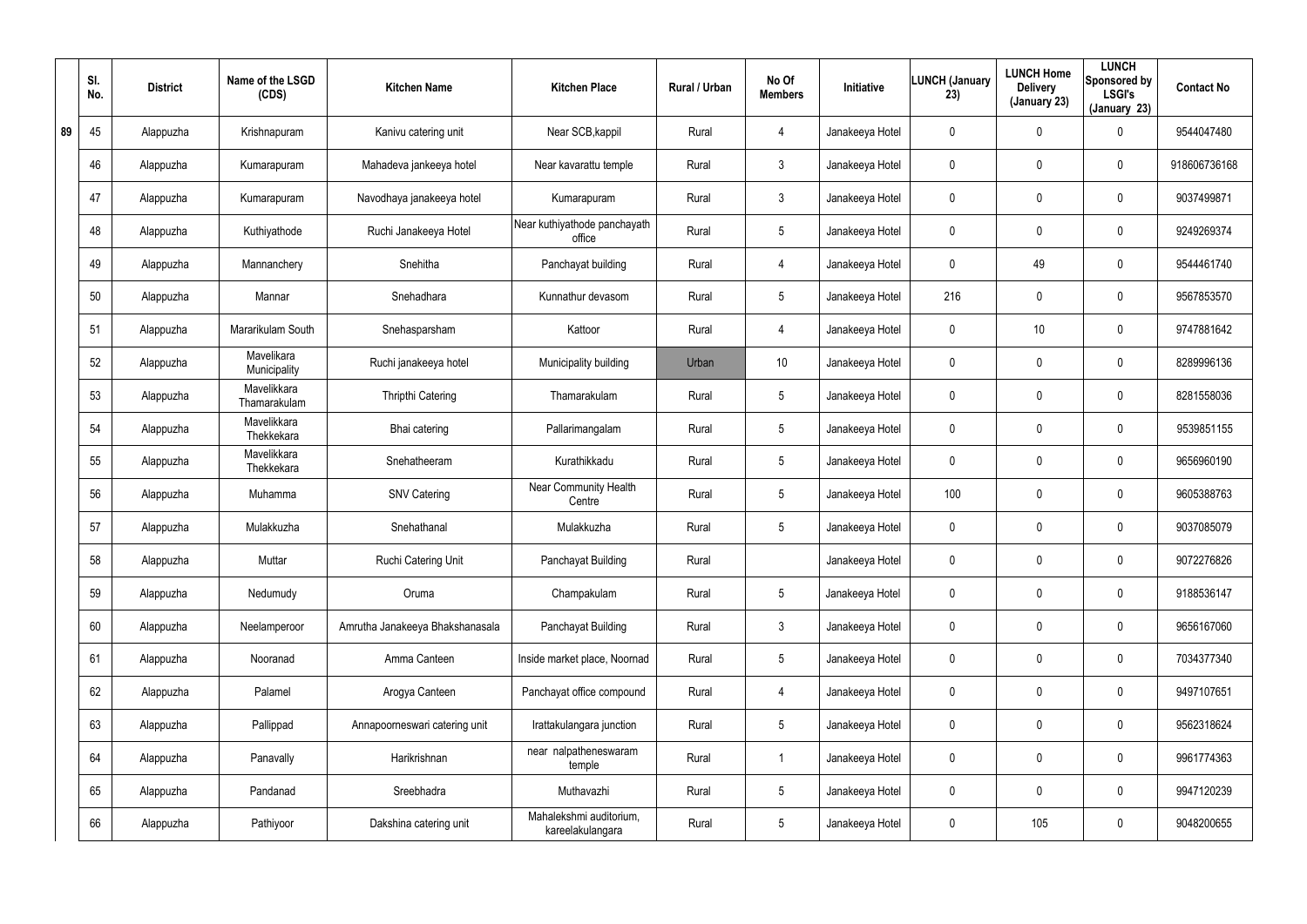| SI.<br>No. | <b>District</b> | Name of the LSGD<br>(CDS) | <b>Kitchen Name</b>         | <b>Kitchen Place</b>                                        | Rural / Urban | No Of<br><b>Members</b> | <b>Initiative</b> | <b>LUNCH (January</b><br>23) | <b>LUNCH Home</b><br><b>Delivery</b><br>(January 23) | <b>LUNCH</b><br>Sponsored by<br><b>LSGI's</b><br>(January 23) | <b>Contact No</b> |
|------------|-----------------|---------------------------|-----------------------------|-------------------------------------------------------------|---------------|-------------------------|-------------------|------------------------------|------------------------------------------------------|---------------------------------------------------------------|-------------------|
| 67         | Alappuzha       | Pattanakkad               | Aparna                      | Opposite of pattanakkad<br>gramapanchayath                  | Rural         | $5\phantom{.0}$         | Janakeeya Hotel   | 0                            | 0                                                    | $\mathbf 0$                                                   | 9037450634        |
| 68         | Alappuzha       | Perumbalam                | Amritham                    | Near by govt hospital                                       | Rural         | 4                       | Janakeeya Hotel   | 0                            | 0                                                    | $\pmb{0}$                                                     | 8592809257        |
| 69         | Alappuzha       | Pulincunnu                | Nanma Janakeeya Hotel       | Near Krishi Bhavan                                          | Rural         | $5\phantom{.0}$         | Janakeeya Hotel   | 0                            | 0                                                    | $\pmb{0}$                                                     | 9544752465        |
| 70         | Alappuzha       | Puliyoor                  | <b>UPPUM MULAKUM</b>        | <b>INSIDE PANCHAYATH</b><br>COMPOUND                        | Rural         | $5\phantom{.0}$         | Janakeeya Hotel   | 0                            | 30                                                   | $\pmb{0}$                                                     | 6238836314        |
| 71         | Alappuzha       | Punnapra North            | Annapoorneshwary            | Janajagrithi                                                | Rural         | 4                       | Janakeeya Hotel   | 0                            | 0                                                    | $\pmb{0}$                                                     | 8129450136        |
| 72         | Alappuzha       | Punnapra South            | Thripthy janakeeya hotel    | Punnapra south                                              | Rural         | 9                       | Janakeeya Hotel   | 0                            | 0                                                    | $\mathbf 0$                                                   | 9846179646        |
| 73         | Alappuzha       | Purakad                   | Pulari                      | Purakkad gp                                                 | Rural         | $5\phantom{.0}$         | Janakeeya Hotel   | 0                            | 0                                                    | $\mathbf 0$                                                   | 7034494313        |
| 74         | Alappuzha       | Purakad                   | Thiruvonam catering service | Thottappally                                                | Rural         | 4                       | Janakeeya Hotel   | 0                            | 0                                                    | $\mathbf 0$                                                   |                   |
| 75         | Alappuzha       | Ramankary                 | Kudumbashree Vanitha Hotel  | Ramankary Town, Opposite<br>Judicial First Class Magistrate | Rural         | 4                       | Janakeeya Hotel   | 0                            | 0                                                    | $\pmb{0}$                                                     | 8281314746        |
| 76         | Alappuzha       | Thaicattussery            | Unarv                       | Thyakattusheri junction                                     | Rural         | 4                       | Janakeeya Hotel   | 0                            | 0                                                    | $\mathbf 0$                                                   | 9605897567        |
| 77         | Alappuzha       | Thakazhy                  | Thripthi Thakazhy           | <b>GBHSS Thakazhy</b>                                       | Rural         | 6                       | Janakeeya Hotel   | 0                            | 0                                                    | $\mathbf 0$                                                   | 9747405368        |
| 78         | Alappuzha       | Thalavady                 | Sakthi                      | Panayanbnoorkavu Temple<br>Auditorium                       | Rural         | $5\phantom{.0}$         | Janakeeya Hotel   | 0                            | 0                                                    | $\mathbf 0$                                                   |                   |
| 79         | Alappuzha       | Thannermukkom             | Patheyam                    | Panchayath office                                           | Rural         | 4                       | Janakeeya Hotel   | 0                            | $\mathbf 0$                                          | $\mathbf 0$                                                   | 9633933288        |
| 80         | Alappuzha       | Thazhakkara               | Akshaya catering            | Building at glassfactory<br>junction                        | Rural         | $5\phantom{.0}$         | Janakeeya Hotel   | 0                            | 0                                                    | $\pmb{0}$                                                     | 9847177930        |
| 81         | Alappuzha       | Thiruvanvandoor           | <b>SREE KRISHNA</b>         | Near pravinkoodu junction,                                  | Rural         | $5\phantom{.0}$         | Janakeeya Hotel   | 0                            | 0                                                    | $\mathbf 0$                                                   | 9446627175        |
| 82         | Alappuzha       | Thrikkunnappuzha          | Akshara janakeeya hotel     | KV jetty road                                               | Rural         | $5\phantom{.0}$         | Janakeeya Hotel   | 0                            | 0                                                    | $\mathbf 0$                                                   | 918891921223      |
| 83         | Alappuzha       | Thuravoor                 | RUCHI JANAKEEYA HOTEL       | Near alakkaparambu                                          | Rural         | $5\phantom{.0}$         | Janakeeya Hotel   | 0                            | 0                                                    | $\mathbf 0$                                                   | 8157934346        |
| 84         | Alappuzha       | Vallikunnam               | Samthripthi                 | Padayanivattom temple<br>Auditorium                         | Rural         | 4                       | Janakeeya Hotel   | 0                            | 0                                                    | $\mathbf 0$                                                   | 8078962129        |
| 85         | Alappuzha       | Vayalar                   | Five star                   | Near Nagamkulangara Market                                  | Rural         | $5\phantom{.0}$         | Janakeeya Hotel   | 0                            | 0                                                    | $\mathbf 0$                                                   | 8606081847        |
| 86         | Alappuzha       | Veeyapuram                | Swad 2                      | Veeyapuram jn                                               | Rural         | $5\phantom{.0}$         | Janakeeya Hotel   | 0                            | 0                                                    | $\pmb{0}$                                                     |                   |
| 87         | Alappuzha       | Veeyapuram                | Karuthal                    | Payippad LPS                                                | Rural         | $5\phantom{.0}$         | Janakeeya Hotel   | 0                            | 0                                                    | $\mathbf 0$                                                   | 8606846513        |
| 88         | Alappuzha       | Veliyanad                 | Manus Janakeeya Hotel       | Kurishmoodu, Near Veliyanadu<br>Grama Panchayat             | Rural         | $\mathfrak{Z}$          | Janakeeya Hotel   | 0                            | 0                                                    | $\pmb{0}$                                                     | 8086782924        |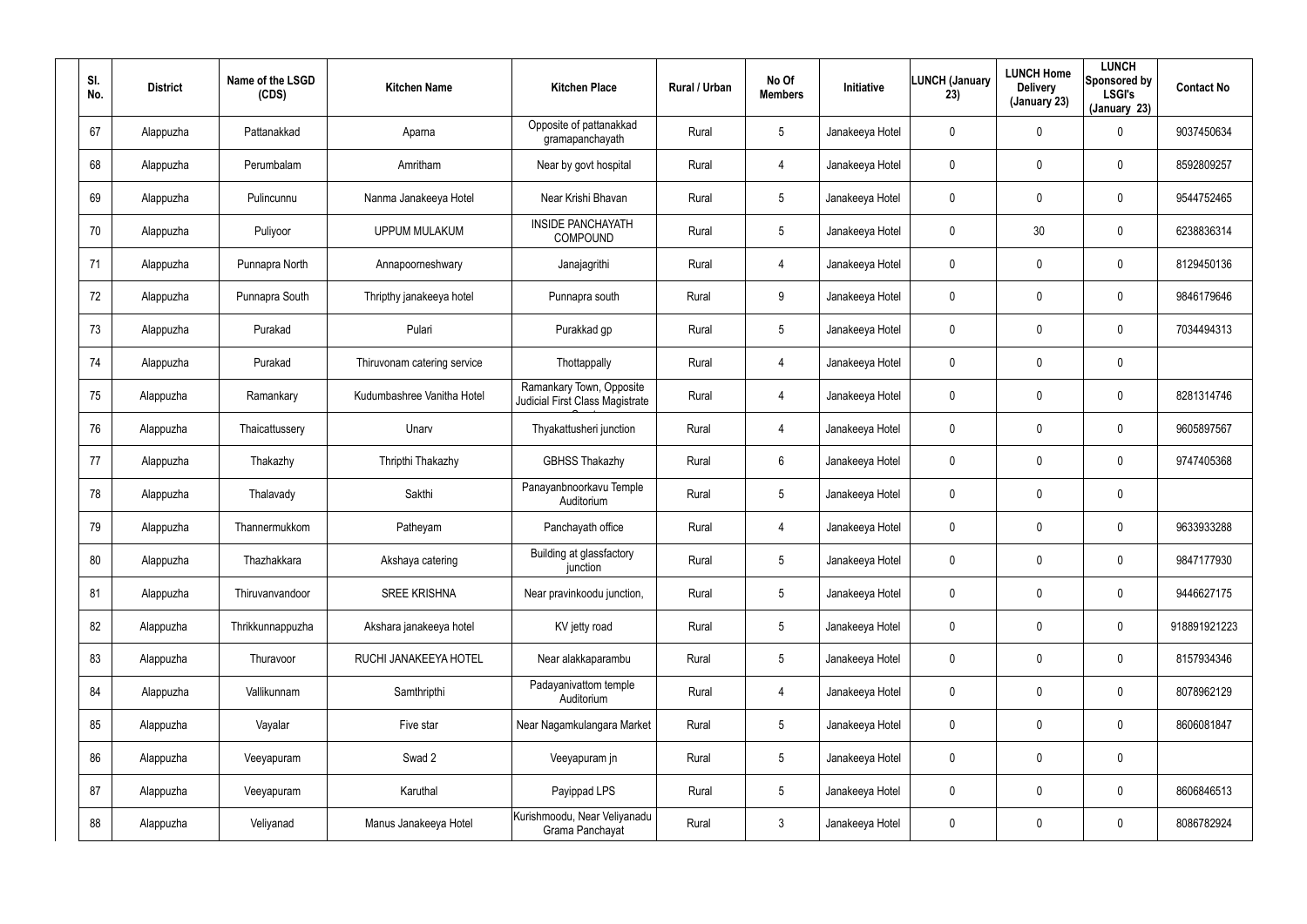|    | SI.<br>No.     | <b>District</b> | Name of the LSGD<br>(CDS) | <b>Kitchen Name</b>              | <b>Kitchen Place</b>         | Rural / Urban | No Of<br><b>Members</b> | Initiative      | <b>LUNCH (January</b><br>23) | <b>LUNCH Home</b><br><b>Delivery</b><br>(January 23) | <b>LUNCH</b><br>Sponsored by<br><b>LSGI's</b><br>(January 23) | <b>Contact No</b> |
|----|----------------|-----------------|---------------------------|----------------------------------|------------------------------|---------------|-------------------------|-----------------|------------------------------|------------------------------------------------------|---------------------------------------------------------------|-------------------|
|    | 89             | Alappuzha       | Venmoney                  | Annapoorna                       | Poyka                        | Rural         | $5\phantom{.0}$         | Janakeeya Hotel | 0                            | 50                                                   | $\mathbf 0$                                                   |                   |
| 89 |                |                 |                           |                                  |                              |               | 423                     |                 | 1637                         | 1419                                                 | 43                                                            |                   |
|    |                | Ernakulam       | Aikkaranad                | Subiksha Janakeeya Hotel         | Kolancherry                  | Rural         | 4                       | Janakeeya Hotel | 0                            | 0                                                    | $\mathbf 0$                                                   | 9074033529        |
|    | $\overline{2}$ | Ernakulam       | Alengade                  | Kasthurba kitchen                | Neerikkode                   | Rural         | $\mathbf{3}$            | Janakeeya Hotel | 0                            | 0                                                    | $\mathbf 0$                                                   | 9388462558        |
|    | 3              | Ernakulam       | Alengade                  | Thanima foods                    | Koduvazhanga                 | Rural         | $\mathfrak{Z}$          | Janakeeya Hotel | 0                            | 0                                                    | $\mathbf 0$                                                   | 9349013322        |
|    |                | Ernakulam       | Alengade                  | Mr.Bakers                        | Malikam peedika              | Rural         | $\mathfrak{Z}$          | Janakeeya Hotel | 0                            | 0                                                    | $\mathbf 0$                                                   | 9633887779        |
|    | 5              | Ernakulam       | Aluva                     | Ruchi janakeeya hotel            | Aluva                        | Urban         | 4                       | Janakeeya Hotel | 0                            | 0                                                    | $\mathbf 0$                                                   | 9947236080        |
|    | 6              | Ernakulam       | Amballoor                 | Dhanshree catering               | St.ignatius schools Amballur | Rural         | $5\phantom{.0}$         | Janakeeya Hotel | 0                            | 0                                                    | $\mathbf 0$                                                   | 8330081552        |
|    |                | Ernakulam       | Angamaly                  | Cafe Shree Canteen               | Municipality Canteen         | Urban         | $5\phantom{.0}$         | Janakeeya Hotel | 0                            | 0                                                    | $\mathbf 0$                                                   | 9656619614        |
|    | 8              | Ernakulam       | Angamaly                  | Cafe Kudumbashree                | T B Junction                 | Urban         | $\mathfrak{Z}$          | Janakeeya Hotel | 0                            | 0                                                    | $\mathbf 0$                                                   | 9447924974        |
|    | 9              | Ernakulam       | Arakuzha                  | Ruchi Janakeeya hotel, Arakkuzha | Pandappilly                  | Rural         | $5\phantom{.0}$         | Janakeeya Hotel | 0                            | 0                                                    | $\mathbf 0$                                                   | 9744864225        |
|    | 10             | Ernakulam       | Assamannoor               | New Life kudumbasree Hotel       | Cherukunnam                  | Rural         | $\mathfrak{Z}$          | Janakeeya Hotel | 0                            | 0                                                    | $\mathbf 0$                                                   | 9656729450        |
|    | 11             | Ernakulam       | Avoly                     | Janakeeya Hotel, Avoli           | Hostel Junction, Avoli       | Rural         | $\mathfrak{Z}$          | Janakeeya Hotel | 0                            | 0                                                    | $\mathbf 0$                                                   | 9847983621        |
|    | 12             | Ernakulam       | Ayavana                   | Keralashree Janakeeya hotel      | Ayavana                      | Rural         | $5\phantom{.0}$         | Janakeeya Hotel | 0                            | 0                                                    | $\pmb{0}$                                                     | 9744864210        |
|    | 13             | Ernakulam       | Ayyampuzha                | Sneha Janakeeya Hotel            | Ayyamppuzha                  | Rural         | 4                       | Janakeeya Hotel | $\pmb{0}$                    | 0                                                    | $\pmb{0}$                                                     | 8590753551        |
|    | 14             | Ernakulam       | Ayyampuzha                | Five Star Hotel and Catering     | Panchayat Junction           | Rural         | 4                       | Janakeeya Hotel | $\mathbf 0$                  | 0                                                    | $\pmb{0}$                                                     | 9744836324        |
|    | 15             | Ernakulam       | Chendamangalam            | Anugraha Kudumbashree hotel      | Vadakkumpuram                | Rural         | $5\overline{)}$         | Janakeeya Hotel | $\mathbf 0$                  | 0                                                    | $\pmb{0}$                                                     | 9061419729        |
|    | 16             | Ernakulam       | Chengamanade              | Mythri janakeeya hotel           | Purayar                      | Rural         | $5\overline{)}$         | Janakeeya Hotel | $\mathbf 0$                  | 0                                                    | $\pmb{0}$                                                     | 9496818865        |
|    | 17             | Ernakulam       | Cheranalloor              | Chaithanya Janakeeya hotel       | Vishnupuram                  | Rural         | $5\phantom{.0}$         | Janakeeya Hotel | 0                            | 0                                                    | $\pmb{0}$                                                     | 9747411465        |
|    | 18             | Ernakulam       | Cheranalloor              | Adukkala                         | Chittoor                     | Rural         | $5\phantom{.0}$         | Janakeeya Hotel | $\mathbf 0$                  | 0                                                    | $\pmb{0}$                                                     | 9846423001        |
|    | 19             | Ernakulam       | Chittattukara             | Swadh Janakeeya Hotel            | Neendoor                     | Rural         | $5\phantom{.0}$         | Janakeeya Hotel | $\boldsymbol{0}$             | 0                                                    | $\boldsymbol{0}$                                              | 9447812788        |
|    | 20             | Ernakulam       | Choornikkara              | Metro hotel                      | Ambattukavu                  | Rural         | $\mathfrak{Z}$          | Janakeeya Hotel | 0                            | 0                                                    | $\pmb{0}$                                                     | 9605319455        |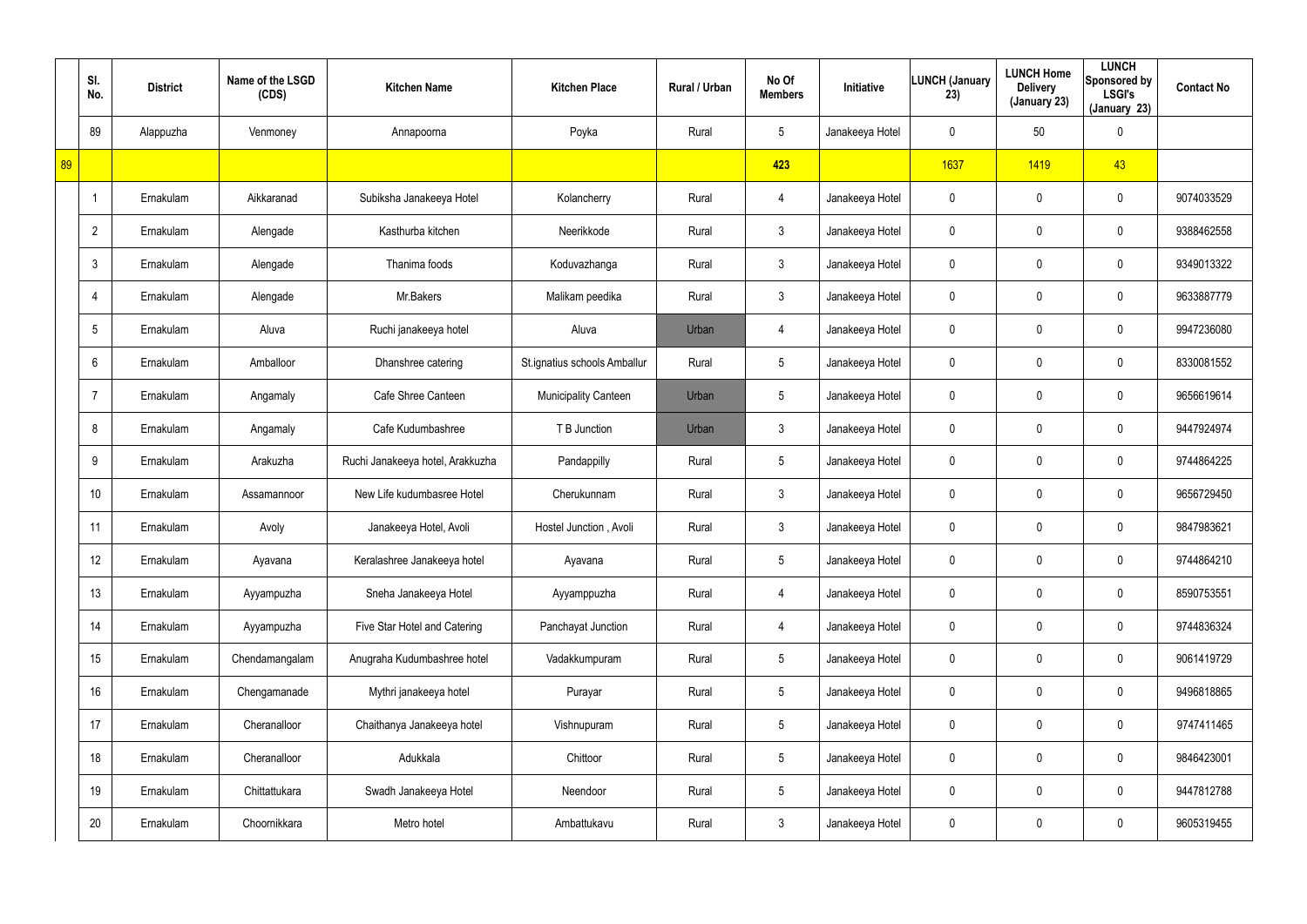| SI.<br>No. | <b>District</b> | Name of the LSGD<br>(CDS) | <b>Kitchen Name</b>                | <b>Kitchen Place</b>                 | Rural / Urban | No Of<br><b>Members</b> | Initiative      | <b>LUNCH (January</b><br>23) | <b>LUNCH Home</b><br><b>Delivery</b><br>(January 23) | <b>LUNCH</b><br>Sponsored by<br><b>LSGI's</b><br>(January 23) | <b>Contact No</b> |
|------------|-----------------|---------------------------|------------------------------------|--------------------------------------|---------------|-------------------------|-----------------|------------------------------|------------------------------------------------------|---------------------------------------------------------------|-------------------|
| 21         | Ernakulam       | Chottanikkara             | Ahalya Cafe                        | Kottayatthupara                      | Rural         | 6                       | Janakeeya Hotel | 0                            | $\mathbf 0$                                          | 0                                                             | 9567512337        |
| 22         | Ernakulam       | Edakkattuvayal            | SANDHVANAM JANAKEEYA HOTEL         | <b>PEPPATHI</b>                      | Rural         | $\mathbf{3}$            | Janakeeya Hotel | 0                            | $\mathbf 0$                                          | $\mathbf 0$                                                   | 9447047980        |
| 23         | Ernakulam       | Edathala                  | Veetiloru oonne                    | Manalimukke                          | Rural         | $\mathbf{3}$            | Janakeeya Hotel | 0                            | $\mathbf 0$                                          | 0                                                             |                   |
| 24         | Ernakulam       | Edathala                  | Souhridam Kudumbashree canteen     | Edathala                             | Rural         | $\mathbf{3}$            | Janakeeya Hotel | 0                            | $\boldsymbol{0}$                                     | $\mathbf 0$                                                   | 7593057378        |
| 25         | Ernakulam       | Edavanakkad               | Royal Hotel                        | Edavanakad                           | Rural         | $\mathbf{3}$            | Janakeeya Hotel | 0                            | $\mathbf 0$                                          | $\mathbf 0$                                                   | 9446742863        |
| 26         | Ernakulam       | Elanji                    | janakiya hotel elanji              | elanji punjayathu junction           | Rural         | 5                       | Janakeeya Hotel | 0                            | $\boldsymbol{0}$                                     | $\mathbf 0$                                                   | 8921266850        |
| 27         | Ernakulam       | Eloor                     | Nalanandhana janakeeya hotel       | Eloor                                | Urban         | $\mathbf{3}$            | Janakeeya Hotel | 0                            | $\mathbf 0$                                          | $\mathbf 0$                                                   | 8848524108        |
| 28         | Ernakulam       | Ezhikkara                 | Sree Rajarajeswari Janakeeya Hotel | Ezhikkara                            | Rural         | $5\phantom{.0}$         | Janakeeya Hotel | 0                            | 0                                                    | 0                                                             | 7558020438        |
| 29         | Ernakulam       | Kadungalloor              | Snehitha janakeeya hotel           | Kadungalloor                         | Rural         | $\mathbf{3}$            | Janakeeya Hotel | 0                            | $\mathbf 0$                                          | 0                                                             | $9.20E+11$        |
| 30         | Ernakulam       | Kalady                    | Jyothi Vanitha Canteen             | Kalady                               | Rural         | $5\phantom{.0}$         | Janakeeya Hotel | 0                            | 0                                                    | 0                                                             | 9544624439        |
| 31         | Ernakulam       | Kalamassery East          | Thanima Janakeeya Hotel            | Kangarappady Medical college<br>Road | Urban         | $\mathbf{3}$            | Janakeeya Hotel | 0                            | $\mathbf 0$                                          | 0                                                             | 9745481742        |
| 32         | Ernakulam       | Kalamassery East          | Nanma janakeeya hotel              | HMT, kalammassery                    | Urban         | $\mathbf{3}$            | Janakeeya Hotel | 0                            | 0                                                    | 0                                                             | 9061986861        |
| 33         | Ernakulam       | Kalamassery West          | Pulari janakeeya hotel             | Kunamthai                            | Urban         | $\mathbf{3}$            | Janakeeya Hotel | 0                            | $\mathbf 0$                                          | 0                                                             | 7736594305        |
| 34         | Ernakulam       | Kalamassery West          | Kismath janakeeya hotel            | Vattekkunnam                         | Urban         | $\mathfrak{Z}$          | Janakeeya Hotel | 0                            | $\mathbf 0$                                          | 0                                                             | 9895049873        |
| 35         | Ernakulam       | Kalloorkkad               | Puthuma Janakeeya Hotel            | Kallorkkad                           | Rural         | $\mathbf{3}$            | Janakeeya Hotel | 0                            | $\overline{0}$                                       | 0                                                             | 7558091353        |
| 36         | Ernakulam       | Kanjoor                   | Ammachiyude Adukkala               | Parappuram                           | Rural         | $\mathbf{3}$            | Janakeeya Hotel | 0                            | $\mathbf 0$                                          | 0                                                             | 8547064578        |
| 37         | Ernakulam       | Karukutty                 | Anugraha Janakeeya Hotel           | Pallissery                           | Rural         | $5\phantom{.0}$         | Janakeeya Hotel | 0                            | $\mathbf 0$                                          | 0                                                             | 8943838295        |
| 38         | Ernakulam       | Karumalloor               | Koottayma janakeeya hotel          | Kariyachira                          | Rural         | $\overline{4}$          | Janakeeya Hotel | 0                            | $\mathbf 0$                                          | 0                                                             | 8281548828        |
| 39         | Ernakulam       | Kavalangad                | Five star Janakeeya Hotel          | Nellimattom                          | Rural         | 5                       | Janakeeya Hotel | 0                            | $\pmb{0}$                                            | 0                                                             | 9744705648        |
| 40         | Ernakulam       | Keerampara                | Abhaya Janakeeya Hotel             | Punnekkad                            | Rural         | $\overline{4}$          | Janakeeya Hotel | 0                            | $\mathbf 0$                                          | 0                                                             | 9074528135        |
| 41         | Ernakulam       | Keezhmad                  | Sadyalayam janakeeya hotel         | Keezhmad                             | Rural         | 5                       | Janakeeya Hotel | 0                            | $\pmb{0}$                                            | 0                                                             | 7012778281        |
| 42         | Ernakulam       | Kochi East                | ANNAPOORNA JANAKEEYA HOTEL         | ALINCHUVADU                          | Urban         | $5\phantom{.0}$         | Janakeeya Hotel | 0                            | $\mathbf 0$                                          | 0                                                             | 9567529849        |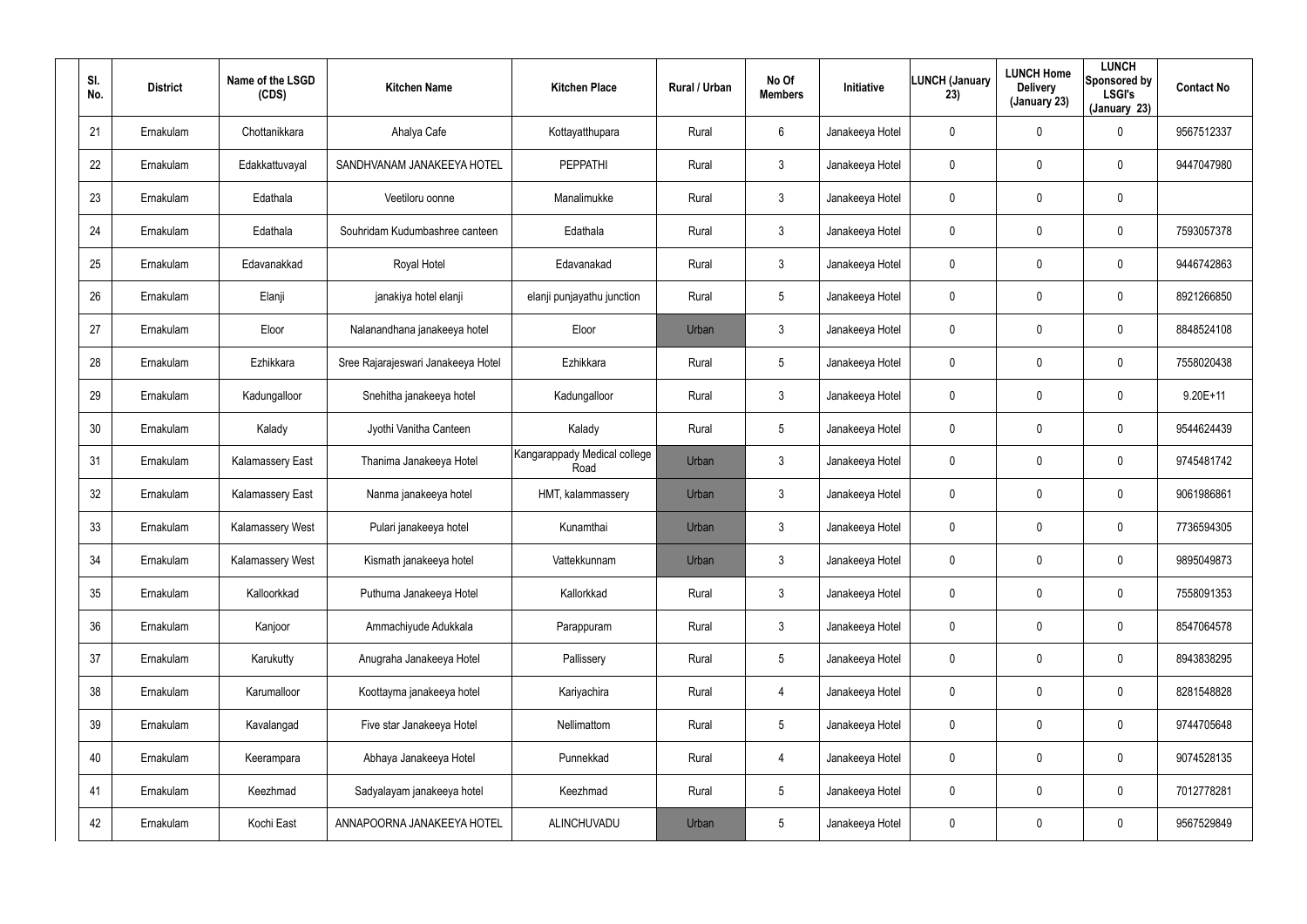|     | SI.<br>No. | <b>District</b> | Name of the LSGD<br>(CDS) | <b>Kitchen Name</b>        | <b>Kitchen Place</b>                      | Rural / Urban | No Of<br><b>Members</b> | <b>Initiative</b> | <b>LUNCH (January</b><br>23) | <b>LUNCH Home</b><br><b>Delivery</b><br>(January 23) | <b>LUNCH</b><br>Sponsored by<br><b>LSGI's</b><br>(January 23) | <b>Contact No</b> |
|-----|------------|-----------------|---------------------------|----------------------------|-------------------------------------------|---------------|-------------------------|-------------------|------------------------------|------------------------------------------------------|---------------------------------------------------------------|-------------------|
|     | 43         | Ernakulam       | Kochi East                | YUMMEES KITCHEN            | VADUTHALA                                 | Urban         | $5\overline{)}$         | Janakeeya Hotel   | 52                           | $\mathbf 0$                                          | $\mathbf 0$                                                   | 9497680558        |
|     | 44         | Ernakulam       | Kochi East                | <b>ORUMA KITCHEN</b>       | <b>PACHALAM</b>                           | Urban         | $\mathbf{3}$            | Janakeeya Hotel   | 0                            | 0                                                    | $\mathbf 0$                                                   | 9497680558        |
|     | 45         | Ernakulam       | Kochi East                | <b>PONPULARI</b>           | <b>KEERHI NAGAR,</b><br><b>ELAMAKKARA</b> | Urban         | $\mathbf{3}$            | Janakeeya Hotel   | 69                           | 0                                                    | $\mathbf 0$                                                   | 9446607548        |
|     | 46         | Ernakulam       | Kochi East                | <b>RUCHI CATERING</b>      | PUNNACKAL                                 | Urban         | $5\phantom{.0}$         | Janakeeya Hotel   | 0                            | 0                                                    | $\mathbf 0$                                                   | 9947080022        |
|     | 47         | Ernakulam       | Kochi East                | Samrudhi @ Kochi           | Ernakulam North                           | Urban         | 14                      | Janakeeya Hotel   |                              | 1539                                                 | $\mathbf 0$                                                   | 9048609615        |
|     | 48         | Ernakulam       | Kochi South               | NEW AKSHAYA HOTEL          | PONNURUNNI                                | Urban         | $5\phantom{.0}$         | Janakeeya Hotel   | 411                          | 0                                                    | $\mathbf 0$                                                   | 8547855284        |
|     | 49         | Ernakulam       | Kochi South               | <b>AMMAS KITCHEN</b>       | <b>THEVARA</b>                            | Urban         | $\overline{4}$          | Janakeeya Hotel   | 391                          | $\mathbf 0$                                          | $\mathbf 0$                                                   | 8547855284        |
|     | 50         | Ernakulam       | Kochi South               | <b>FRIENDS</b>             | <b>MINI PARK</b>                          | Urban         | $5\phantom{.0}$         | Janakeeya Hotel   | 139                          | 0                                                    | $\mathbf 0$                                                   | 9567127064        |
|     | 51         | Ernakulam       | Kochi West                | NAMMUDE ADUKKALA           | ERAVELI COLONY                            | Urban         | $5\phantom{.0}$         | Janakeeya Hotel   | 693                          | $\mathbf 0$                                          | $\mathbf 0$                                                   | 9496025576        |
|     | 52         | Ernakulam       | Kochi West                | PUTHUMA KUDUMBASHREE HOTEL | PALLURUTHY NADA                           | Urban         | $5\phantom{.0}$         | Janakeeya Hotel   | 310                          | 0                                                    | $\mathbf 0$                                                   | 9496025576        |
|     | 53         | Ernakulam       | Kochi West                | USHUS KUDUMBASHREE HOTEL   | <b>FORT KOCHI</b>                         | Urban         | $\overline{4}$          | Janakeeya Hotel   | 0                            | 0                                                    | $\mathbf 0$                                                   | 9847866090        |
|     | 54         | Ernakulam       | Koothattukulam            | Niravu janakeeya hotel     | Near ksrtc bus stand<br>koothattukulam    | Urban         | $\mathbf{3}$            | Janakeeya Hotel   | 0                            | 0                                                    | $\mathbf 0$                                                   | 9656619614        |
|     | 55         | Ernakulam       | Koovappady                | Kaipunyam Janakeeya hotel  | Koovappady                                | Rural         | $5\phantom{.0}$         | Janakeeya Hotel   | 0                            | 0                                                    | $\mathbf 0$                                                   | 9526628158        |
|     | 56         | Ernakulam       | Kothamangalam             | P.K Janakeeya hotel        | Kothamangalam                             | Urban         | 3                       | Janakeeya Hotel   | 0                            | $\mathbf 0$                                          | $\mathbf 0$                                                   | 8156869114        |
|     | 57         | Ernakulam       | Kothamangalam             | Thanima catering unit      | Kothamangalam                             | Urban         | $\mathbf{3}$            | Janakeeya Hotel   | 0                            | 0                                                    | $\pmb{0}$                                                     | 9846664377        |
| 114 | 58         | Ernakulam       | Kottapady                 | Janakeeya Hotel            | Kottappady junction                       | Rural         | $\mathbf{3}$            | Janakeeya Hotel   | $\pmb{0}$                    | 0                                                    | $\pmb{0}$                                                     | 9497406993        |
|     | 59         | Ernakulam       | Kottuvally                | Amritha Janakeeya Hotel    | kottuvally                                | Rural         | $5\phantom{.0}$         | Janakeeya Hotel   | 0                            | 0                                                    | $\pmb{0}$                                                     | 8590034196        |
|     | 60         | Ernakulam       | Kumbalam                  | JANAKEEYA HOTEL KUMBALAM   | <b>MADAVANA</b>                           | Rural         | $5\phantom{.0}$         | Janakeeya Hotel   | 315                          | $\mathbf 0$                                          | $\mathbf 0$                                                   | 9746652717        |
|     | 61         | Ernakulam       | Kumbalangy                | St Antoneys kudumbashree   | OLD POST OFFICE                           | Rural         | $\mathfrak{Z}$          | Janakeeya Hotel   | 0                            | 0                                                    | $\mathbf 0$                                                   | 8138860764        |
|     | 62         | Ernakulam       | Kunnathunad               | Thripthi Janakeeya Hotel   | Pallikkara                                | Rural         | 6                       | Janakeeya Hotel   | $\mathbf 0$                  | 0                                                    | $\mathbf 0$                                                   | 9744561425        |
|     | 63         | Ernakulam       | Kunnukara                 | Greenchilly cafe           | Kunnukara                                 | Rural         | $\mathfrak{Z}$          | Janakeeya Hotel   | 0                            | 0                                                    | $\mathbf 0$                                                   | 9496852989        |
|     | 64         | Ernakulam       | Kunnukara                 | Thanima canteen            | North aduvassery                          | Rural         | $5\phantom{.0}$         | Janakeeya Hotel   | 0                            | 0                                                    | $\pmb{0}$                                                     | 9744200583        |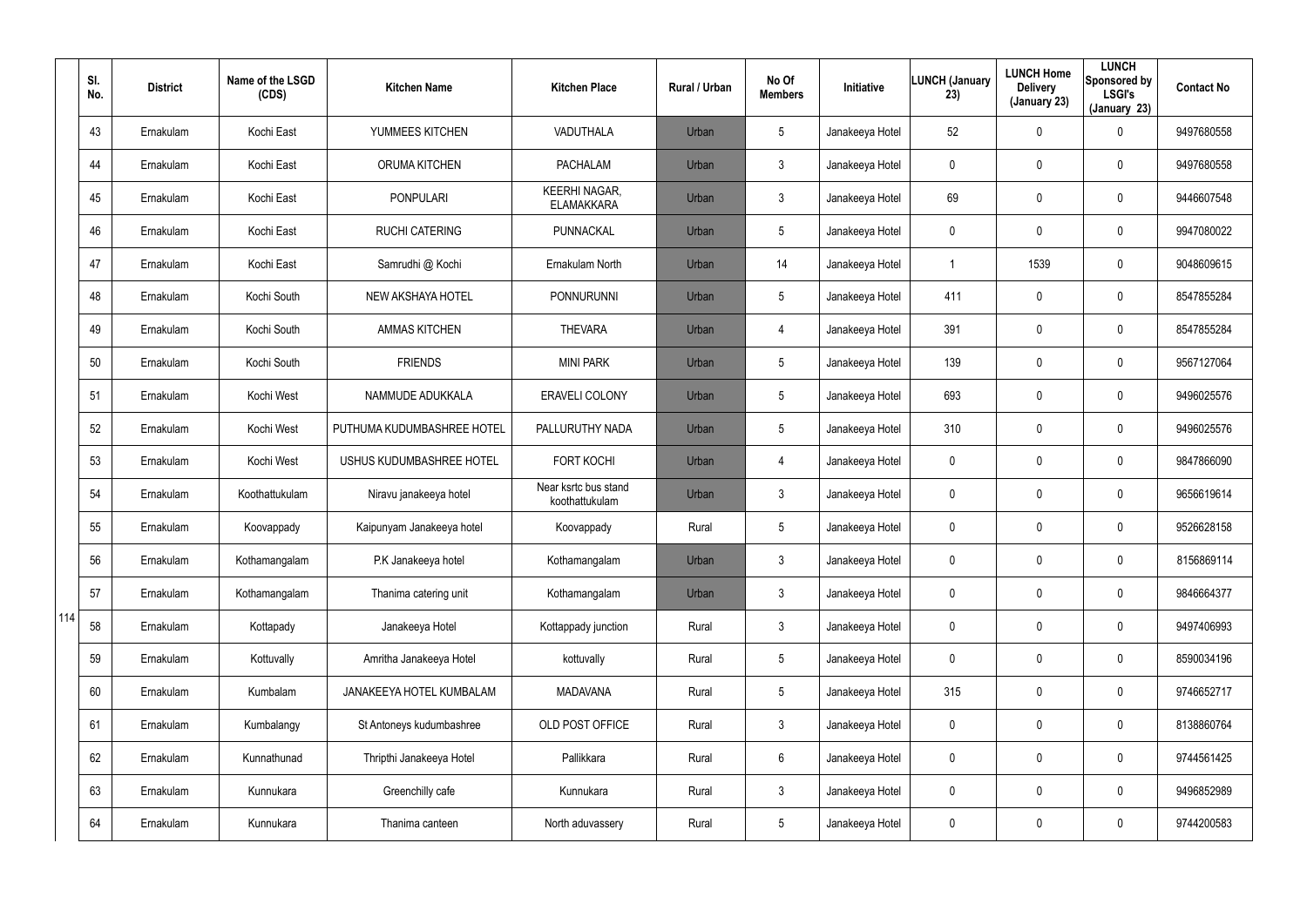| SI.<br>No. | <b>District</b> | Name of the LSGD<br>(CDS) | <b>Kitchen Name</b>              | <b>Kitchen Place</b>      | Rural / Urban | No Of<br><b>Members</b> | Initiative      | <b>LUNCH (January</b><br>23) | <b>LUNCH Home</b><br><b>Delivery</b><br>(January 23) | <b>LUNCH</b><br>Sponsored by<br><b>LSGI's</b><br>(January 23) | <b>Contact No</b> |
|------------|-----------------|---------------------------|----------------------------------|---------------------------|---------------|-------------------------|-----------------|------------------------------|------------------------------------------------------|---------------------------------------------------------------|-------------------|
| 65         | Ernakulam       | Kuttampuzha               | Nila kudumbashree janakiya hotel | Mini stadium, vadattupara | Rural         | 6                       | Janakeeya Hotel | $\mathbf 0$                  | $\mathbf 0$                                          | 0                                                             | 9496754018        |
| 66         | Ernakulam       | Kuzhippilly               | Janakeeya hotel                  | Kuzhupilli                | Rural         | $\mathbf 0$             | Janakeeya Hotel | 0                            | 0                                                    | $\mathbf 0$                                                   | 9744631998        |
| 67         | Ernakulam       | Malayattoor               | Whats app Janakeeya Hotel        | Thottuva                  | Rural         | $\mathbf{3}$            | Janakeeya Hotel | 0                            | 0                                                    | $\mathbf 0$                                                   | 9.19E+11          |
| 68         | Ernakulam       | Malayattoor               | Natturuchi Janakeeya Hotel       | Ettakkadavu               | Rural         | $\mathbf{3}$            | Janakeeya Hotel | 0                            | 0                                                    | $\mathbf 0$                                                   | 9745470234        |
| 69         | Ernakulam       | Maneed                    | Coral Island                     | Maneed                    | Rural         | $\overline{4}$          | Janakeeya Hotel | $\mathbf 0$                  | 0                                                    | $\mathbf 0$                                                   | 7012652495        |
| 70         | Ernakulam       | Manjalloor                | Thanima Kudumbashree hotel       | Vazhakkulam               | Rural         | $5\overline{)}$         | Janakeeya Hotel | 0                            | 0                                                    | $\mathbf 0$                                                   | 7306907918        |
| 71         | Ernakulam       | Manjapra                  | Sara's Kitchen                   | Puthenpalli               | Rural         | $\mathbf{3}$            | Janakeeya Hotel | 0                            | $\boldsymbol{0}$                                     | 0                                                             | 8547392730        |
| 72         | Ernakulam       | Maradu                    | <b>VANITHA HOTEL</b>             | <b>KUNDANNOR JN</b>       | Urban         | $\overline{4}$          | Janakeeya Hotel | 0                            | $\boldsymbol{0}$                                     | $\mathbf 0$                                                   | 9349505008        |
| 73         | Ernakulam       | Marady                    | Janakeeya hotel, Marady          | Unnakkuppa                | Rural         | $\overline{4}$          | Janakeeya Hotel | 0                            | $\boldsymbol{0}$                                     | 0                                                             | 9947943177        |
| 74         | Ernakulam       | Mazhuvannoor              | Sruthi Janakeeya Hotel           | Valayanchirangara         | Rural         | $\mathbf{3}$            | Janakeeya Hotel | 0                            | 0                                                    | $\mathbf 0$                                                   | 9747924485        |
| 75         | Ernakulam       | Mookkannoor               | Mammaks Kitchen                  | Mookkannoor               | Rural         | $\mathbf{3}$            | Janakeeya Hotel | 0                            | $\boldsymbol{0}$                                     | 0                                                             | $9.19E + 11$      |
| 76         | Ernakulam       | Mudakkuzha                | Janakeeya Hotel                  | Mudakkuzha                | Rural         | $\mathbf{3}$            | Janakeeya Hotel | 0                            | $\boldsymbol{0}$                                     | $\mathbf 0$                                                   | $9.19E + 11$      |
| 77         | Ernakulam       | Mulanthuruthy             | Sulabha                          | karikode, mulanthuruthy   | Rural         | $\mathbf 0$             | Janakeeya Hotel | 0                            | $\boldsymbol{0}$                                     | $\mathbf 0$                                                   | 9633427553        |
| 78         | Ernakulam       | Mulavukad                 | Kudumbashree Veetile bakshanam   | Mulavukad                 | Rural         | 5                       | Janakeeya Hotel | 98                           | 42                                                   | $\pmb{0}$                                                     | 9061339557        |
| 79         | Ernakulam       | Muvattupuzha              | Oottupura                        | Muvattupuzha              | Urban         | $\mathfrak{Z}$          | Janakeeya Hotel | $\pmb{0}$                    | $\pmb{0}$                                            | $\pmb{0}$                                                     |                   |
| 80         | Ernakulam       | Nayarambalam              | Four star cafe                   | Nayarambalam              | Rural         | $\mathfrak{Z}$          | Janakeeya Hotel | 0                            | $\pmb{0}$                                            | $\pmb{0}$                                                     | 8891755948        |
| 81         | Ernakulam       | Nedumbassery              | Thani Nadan                      | Athani                    | Rural         | $5\phantom{.0}$         | Janakeeya Hotel | $\pmb{0}$                    | $\pmb{0}$                                            | $\pmb{0}$                                                     | 8138917514        |
| 82         | Ernakulam       | Nellikuzhy                | Janakeeya Hotel                  | Nellikkuzhi               | Rural         | $\mathfrak{Z}$          | Janakeeya Hotel | 0                            | $\mathbf 0$                                          | $\pmb{0}$                                                     | 9562713076        |
| 83         | Ernakulam       | Njarakkal                 | Kripa Catering Unit              | Njarakkal                 | Rural         | $\mathbf{3}$            | Janakeeya Hotel | 0                            | $\pmb{0}$                                            | 0                                                             | 9567534006        |
| 84         | Ernakulam       | Okkal                     | Manna Janakeeya Hotel            | Edavoor                   | Rural         | $\overline{4}$          | Janakeeya Hotel | 0                            | $\mathbf 0$                                          | $\pmb{0}$                                                     | 9539507674        |
| 85         | Ernakulam       | Paingottoor               | Janakeeya hotel                  | Paingottoor               | Rural         | $\overline{7}$          | Janakeeya Hotel | 0                            | $\pmb{0}$                                            | 0                                                             | 9656855730        |
| 86         | Ernakulam       | Paipra                    | Nanma Janakeeya Hotel            | Pezhakkappilly            | Rural         | $\mathfrak{Z}$          | Janakeeya Hotel | 0                            | $\boldsymbol{0}$                                     | 0                                                             | 9567747725        |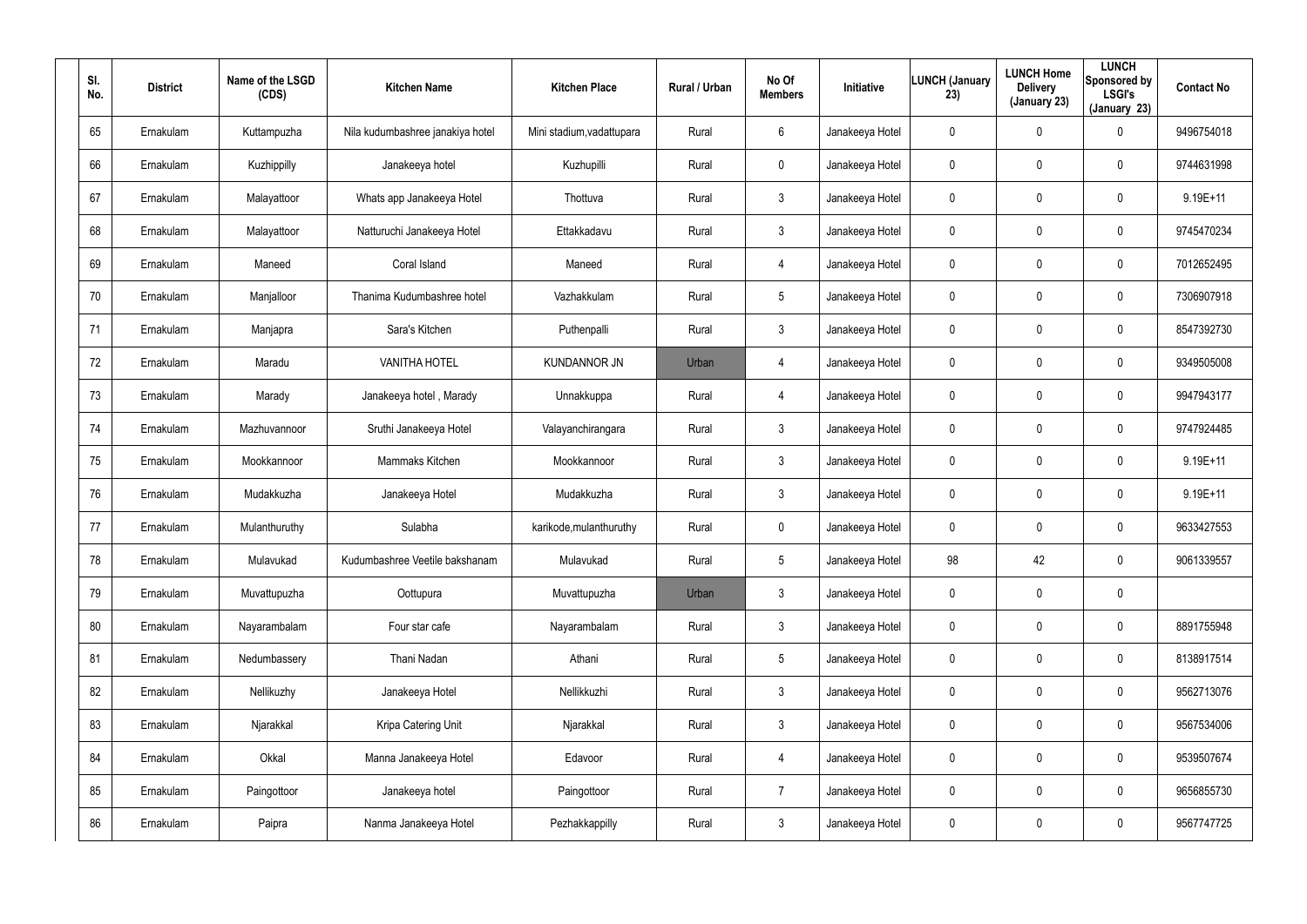| SI.<br>No. | <b>District</b> | Name of the LSGD<br>(CDS) | <b>Kitchen Name</b>                                      | <b>Kitchen Place</b>                        | Rural / Urban | No Of<br><b>Members</b> | Initiative      | <b>LUNCH (January</b><br>23) | <b>LUNCH Home</b><br><b>Delivery</b><br>(January 23) | <b>LUNCH</b><br>Sponsored by<br><b>LSGI's</b><br>(January 23) | <b>Contact No</b> |
|------------|-----------------|---------------------------|----------------------------------------------------------|---------------------------------------------|---------------|-------------------------|-----------------|------------------------------|------------------------------------------------------|---------------------------------------------------------------|-------------------|
| 87         | Ernakulam       | Pallarimangalam           | Janakeeya Hotel                                          | Janakeeya Hotel, Koovalloor                 | Rural         | $\overline{4}$          | Janakeeya Hotel | 0                            | 0                                                    | 0                                                             | 7025992310        |
| 88         | Ernakulam       | Pallipuram                | SANTHWANAM Janakeeyahotel                                | Pothen valav                                | Rural         | $5\phantom{.0}$         | Janakeeya Hotel | 0                            | 0                                                    | 0                                                             | 9747525176        |
| 89         | Ernakulam       | Pambakkuda                | viswastha catering unit                                  | pambakkuda block punjayathu<br>building     | Rural         | 4                       | Janakeeya Hotel | 0                            | 0                                                    | $\mathbf 0$                                                   | 9946404045        |
| 90         | Ernakulam       | Parakkadave               | Thejus catering unit                                     | Moozhikkulam                                | Rural         | 10                      | Janakeeya Hotel | 0                            | 0                                                    | $\mathbf 0$                                                   | 9847936303        |
| 91         | Ernakulam       | Paravoor                  | sree vigneswara sc cafe                                  | Govt.boys' HSS, N.Paravur                   | Urban         | $\overline{4}$          | Janakeeya Hotel | 0                            | $\mathbf 0$                                          | 0                                                             |                   |
| 92         | Ernakulam       | Perumbavoor               | JANAKEEYA HOTEL MINI CIVIL<br><b>STATION PERUMBAVOOR</b> | <b>CIVIL STATION</b>                        | Urban         | $\mathfrak{Z}$          | Janakeeya Hotel | 0                            | 0                                                    | $\mathbf 0$                                                   | 9847008734        |
| 93         | Ernakulam       | Perumbavoor               | Swath kudumbashree canteen                               | Perumbavoor                                 | Urban         | $\mathfrak{Z}$          | Janakeeya Hotel | 0                            | $\mathbf 0$                                          | $\mathbf 0$                                                   | 9847015470        |
| 94         | Ernakulam       | Perumbavoor               | Janakeeya Hotel                                          | Kanjirakkad pallippady                      | Urban         | $\mathfrak{Z}$          | Janakeeya Hotel | 0                            | 0                                                    | 0                                                             | 9847015470        |
| 95         | Ernakulam       | Pindimana                 | Janakeeya hotel                                          | Muthamkuzhi                                 | Rural         | 4                       | Janakeeya Hotel | 0                            | $\mathbf 0$                                          | $\mathbf 0$                                                   | 9656297799        |
| 96         | Ernakulam       | Piravam                   | sneha canteen                                            | municipality building base floor<br>piravom | Urban         | $\overline{4}$          | Janakeeya Hotel | 0                            | 0                                                    | 0                                                             | 8075376906        |
| 97         | Ernakulam       | Pootrikka                 | <b>GRANDMA JANAKEEYA HOTEL</b>                           | <b>CHOONDI</b>                              | Rural         | $\mathfrak{Z}$          | Janakeeya Hotel | 0                            | 0                                                    | $\mathbf 0$                                                   | 9400550287        |
| 98         | Ernakulam       | Pothanikkad               | Taj hotel                                                | Pothanikkad                                 | Rural         | $\mathbf{3}$            | Janakeeya Hotel | 0                            | 0                                                    | 0                                                             | 9645079573        |
| 99         | Ernakulam       | Puthanvelikkara           | Panjami cafe kudumbashree                                | Near panjayath office                       | Rural         | $5\phantom{.0}$         | Janakeeya Hotel | 0                            | 0                                                    | 0                                                             | 9645530669        |
| 100        | Ernakulam       | Ramamangalam              | Kalavara janakeeya hotel                                 | ramamngalam                                 | Rural         | 4                       | Janakeeya Hotel | 0                            | $\pmb{0}$                                            | $\pmb{0}$                                                     | 9961344346        |
| 101        | Ernakulam       | Rayamangalam              | Arya canteen                                             | Kuruppampady                                | Rural         | $\mathbf{3}$            | Janakeeya Hotel | 0                            | $\boldsymbol{0}$                                     | $\pmb{0}$                                                     | 8281825730        |
| 102        | Ernakulam       | Thirumarady               | janakiya hotel thirumarady                               | edappara jn.                                | Rural         | $\mathfrak{Z}$          | Janakeeya Hotel | 0                            | $\pmb{0}$                                            | $\pmb{0}$                                                     | 7594811868        |
| 103        | Ernakulam       | Thiruvaniyoor             | Thanima                                                  | Thiruvaniyoor                               | Rural         | $\mathbf 0$             | Janakeeya Hotel | 0                            | $\pmb{0}$                                            | $\pmb{0}$                                                     | 9061239698        |
| 104        | Ernakulam       | Thrikkakkara East         | Thanima Janakeeya Hotel                                  | Kakkanad                                    | Urban         | 8                       | Janakeeya Hotel | 0                            | $\mathbf 0$                                          | $\pmb{0}$                                                     | 9207134763        |
| 105        | Ernakulam       | Thrikkakkara west         | Janakeeya hotel                                          | Chembumukku                                 | Urban         | $5\phantom{.0}$         | Janakeeya Hotel | 0                            | $\pmb{0}$                                            | $\pmb{0}$                                                     | 9496530576        |
| 106        | Ernakulam       | Thuravoor                 | e-grill Janakeeya Hotel                                  | Yudapuram                                   | Rural         | 4                       | Janakeeya Hotel | 0                            | $\boldsymbol{0}$                                     | $\pmb{0}$                                                     | 9526845935        |
| 107        | Ernakulam       | Tripunithura              | Janakeeya Hotel Tripunithura                             | Eroor                                       | Urban         | $\mathfrak{Z}$          | Janakeeya Hotel | 0                            | $\pmb{0}$                                            | $\pmb{0}$                                                     | 8137977644        |
| 108        | Ernakulam       | Vadakkekkara              | vadakkekkara kudumbasree janakeeya<br>hotel              | Madaplathuruth                              | Rural         | 4                       | Janakeeya Hotel | 0                            | $\boldsymbol{0}$                                     | $\pmb{0}$                                                     | 8301806778        |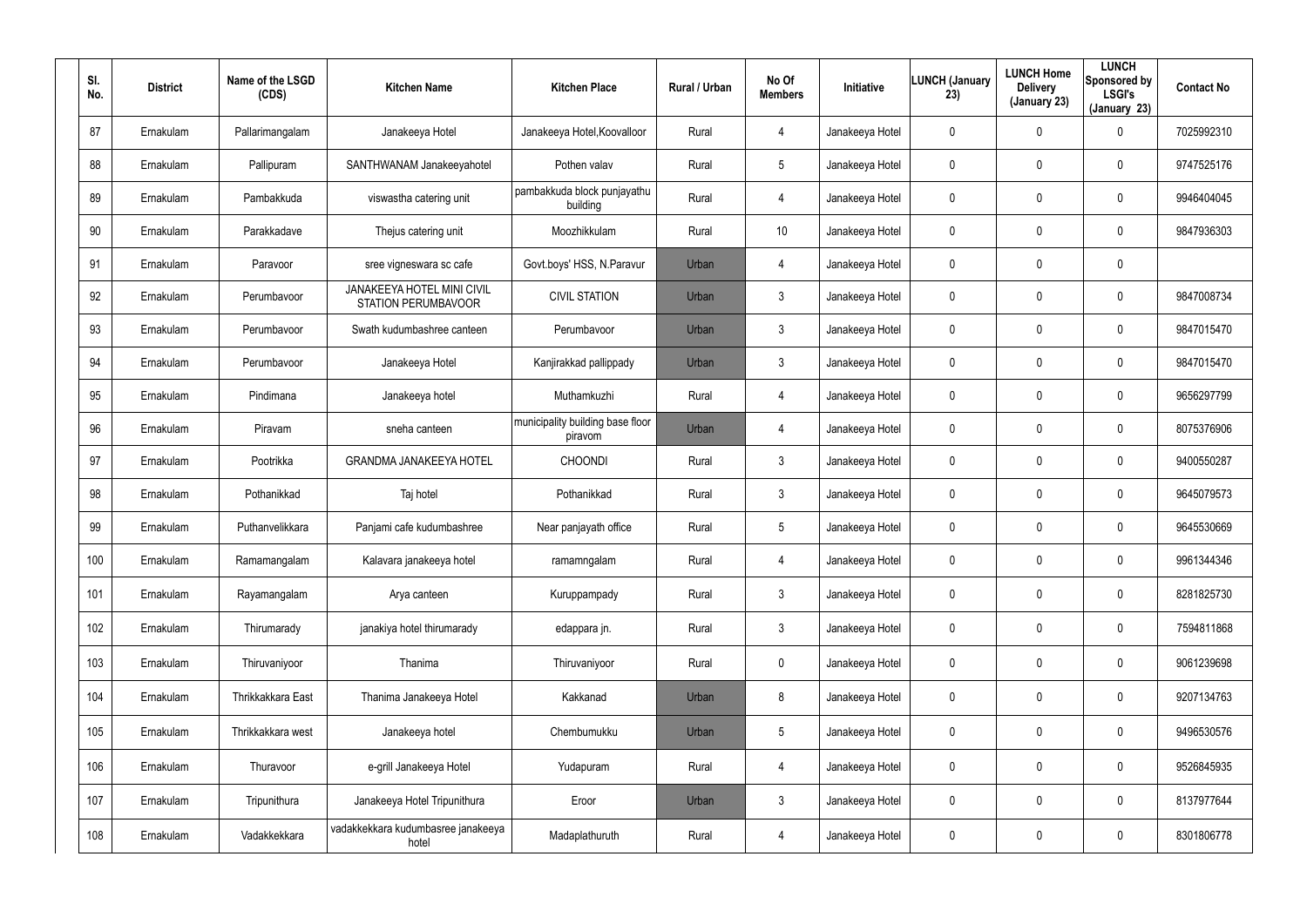|     | SI.<br>No.      | <b>District</b> | Name of the LSGD<br>(CDS) | <b>Kitchen Name</b>          | <b>Kitchen Place</b>                              | Rural / Urban | No Of<br><b>Members</b> | Initiative      | <b>LUNCH (January</b><br>23) | <b>LUNCH Home</b><br><b>Delivery</b><br>(January 23) | <b>LUNCH</b><br>Sponsored by<br><b>LSGI's</b><br>(January 23) | <b>Contact No</b> |
|-----|-----------------|-----------------|---------------------------|------------------------------|---------------------------------------------------|---------------|-------------------------|-----------------|------------------------------|------------------------------------------------------|---------------------------------------------------------------|-------------------|
|     | 109             | Ernakulam       | Vadavukode<br>Puthancruz  | <b>JANAKEEYA HOTEL</b>       | Puthencruz                                        | Rural         | $\mathfrak{Z}$          | Janakeeya Hotel | 0                            | $\mathbf 0$                                          | $\mathbf 0$                                                   | $9.19E+11$        |
|     | 110             | Ernakulam       | Valakom                   | Ruchi                        | Valakom                                           | Rural         | $5\phantom{.0}$         | Janakeeya Hotel | 0                            | $\mathbf 0$                                          | $\pmb{0}$                                                     | 9074232700        |
|     | 111             | Ernakulam       | Varapuzha                 | <b>DURGA ACTIVITY</b>        | CHETTIBHAGAM                                      | Rural         | 8                       | Janakeeya Hotel | 0                            | $\pmb{0}$                                            | $\pmb{0}$                                                     | 9496160074        |
|     | 112             | Ernakulam       | Vazhakulam                | Three Star Hotel             | Marampally                                        | Rural         | $\mathfrak{Z}$          | Janakeeya Hotel | 0                            | 0                                                    | $\mathbf 0$                                                   | 6282644893        |
|     | 113             | Ernakulam       | Vengola                   | Janakeeya Hotel              | Pathipalam                                        | Rural         | $5\phantom{.0}$         | Janakeeya Hotel | 0                            | $\pmb{0}$                                            | $\pmb{0}$                                                     | 8137887455        |
|     | 114             | Ernakulam       | Vengoor                   | <b>JANAKEEYA HOTEL</b>       | Choorathod                                        | Rural         | 4                       | Janakeeya Hotel | 0                            | $\boldsymbol{0}$                                     | $\mathbf 0$                                                   | 9656904682        |
| 114 |                 |                 |                           |                              |                                                   |               | 449                     |                 | 2479                         | 1581                                                 | $\overline{0}$                                                |                   |
|     |                 | Idukki          | Adimaly                   | Friends Janakeeya Hotel      | Adimaly                                           | Rural         | 4                       | Janakeeya Hotel | 0                            | $\mathbf 0$                                          | $\pmb{0}$                                                     | 9961635779        |
|     | $\overline{2}$  | Idukki          | Alackode                  | Five Star Canteen            | Elamdesham Block<br>Panchayath Building, Alakode  | Rural         | $5\phantom{.0}$         | Janakeeya Hotel | 0                            | $\mathbf 0$                                          | $\pmb{0}$                                                     | 9961482164        |
|     | $\mathbf{3}$    | Idukki          | Arakkulam                 | Sabhalyam                    | Moolamattom                                       | Rural         | 4                       | Janakeeya Hotel | 0                            | $\boldsymbol{0}$                                     | $\pmb{0}$                                                     | 8848124921        |
|     | 4               | Idukki          | Ayyappancovil             | Maria Janakeeya Hotel        | Parappu                                           | Rural         | $\mathfrak{Z}$          | Janakeeya Hotel | 0                            | $\pmb{0}$                                            | $\mathbf 0$                                                   | 9544622096        |
|     | $5\phantom{.0}$ | Idukki          | Bysonvalley               | Famous Janakiya Hotel        | Pottankad                                         | Rural         | 4                       | Janakeeya Hotel | 47                           | $\mathbf 0$                                          | $\mathbf 0$                                                   | 9744566398        |
|     | 6               | Idukki          | Chakkupallam              | Vanithasree Janakeeya Hotel  | Anakkara                                          | Rural         | $\mathfrak{Z}$          | Janakeeya Hotel | 0                            | $\mathbf 0$                                          | $\pmb{0}$                                                     | 8075143547        |
|     | $\overline{7}$  | Idukki          | Devikulam                 | Kudumbashree Janakeeya Hotel | Echo point                                        | Rural         | $\mathfrak{Z}$          | Janakeeya Hotel | 0                            | $\mathbf 0$                                          | $\pmb{0}$                                                     | 8281640208        |
|     | 8               | Idukki          | Edavetty                  | Kudumbashree Janakeeya Hotel | Edavetty                                          | Rural         | $\mathfrak{Z}$          | Janakeeya Hotel | 0                            | 0                                                    | $\pmb{0}$                                                     | 6238694173        |
|     | 9               | Idukki          | Erattayar                 | Vanitha Janakeeya Hotel      | Erattayar                                         | Rural         | 4                       | Janakeeya Hotel | 0                            | $\mathbf 0$                                          | $\pmb{0}$                                                     | 9188166929        |
|     | 10 <sup>°</sup> | Idukki          | Kamakshi                  | Kripa Catering               | Thankamani                                        | Rural         | $\overline{5}$          | Janakeeya Hotel | 0                            | 0                                                    | $\pmb{0}$                                                     | 9544021398        |
|     | 11              | ldukki          | Kanchiyar                 | Swadh Janakeeya Hotel        | Kanchiyar                                         | Rural         | $\overline{5}$          | Janakeeya Hotel | 0                            | $\mathbf 0$                                          | $\pmb{0}$                                                     | 8606856496        |
|     | 12              | Idukki          | Kanjikkuzhi               | Samarppanam                  | Kanjikkuzhi                                       | Rural         | 4                       | Janakeeya Hotel | 0                            | $\mathbf 0$                                          | $\pmb{0}$                                                     | 9447169262        |
|     | 13              | ldukki          | Kanthaloor                | Morningstar Janakeeya Hotel  | Sahayagiri complex, near<br>Kanthalloor Bus stand | Rural         | 4                       | Janakeeya Hotel | 0                            | $\mathbf 0$                                          | $\mathbf 0$                                                   | 9447941632        |
|     | 14              | Idukki          | Karimannoor               | Rujiya Catering Unit         | Karimannoor                                       | Rural         | $\overline{5}$          | Janakeeya Hotel | 0                            | $\mathbf 0$                                          | $\pmb{0}$                                                     | 9497454952        |
|     | 15              | ldukki          | Karunapuram               | Karuna Hotel                 | Panchayathu complex                               | Rural         | 4                       | Janakeeya Hotel | 0                            | $\mathbf 0$                                          | $\pmb{0}$                                                     | 9961152820        |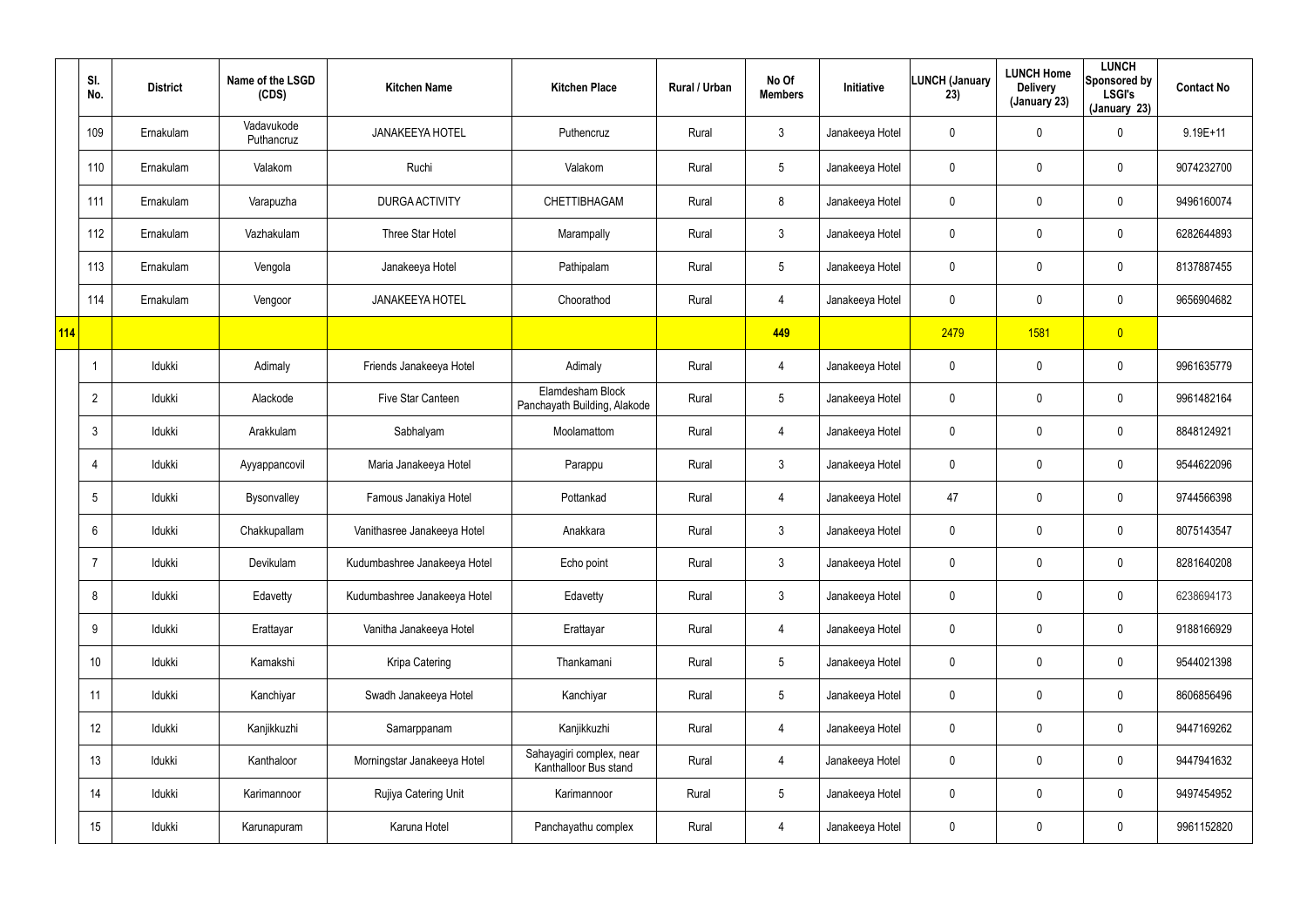|    | SI.<br>No. | <b>District</b> | Name of the LSGD<br>(CDS) | <b>Kitchen Name</b>                | <b>Kitchen Place</b>          | Rural / Urban | No Of<br><b>Members</b> | <b>Initiative</b> | <b>LUNCH (January</b><br>23) | <b>LUNCH Home</b><br><b>Delivery</b><br>(January 23) | <b>LUNCH</b><br>Sponsored by<br><b>LSGI's</b><br>(January 23) | <b>Contact No</b> |
|----|------------|-----------------|---------------------------|------------------------------------|-------------------------------|---------------|-------------------------|-------------------|------------------------------|------------------------------------------------------|---------------------------------------------------------------|-------------------|
|    | 16         | Idukki          | Kattappana                | Karunya Janakeeya Hotel            | Kattappana                    | Urban         | 5                       | Janakeeya Hotel   | 194                          | $\mathbf 0$                                          | 0                                                             | 9497684477        |
|    | 17         | Idukki          | Kodikkulam                | Kulirma Janakiya Hotel             | Kodikkulam                    | Rural         | 6                       | Janakeeya Hotel   | 0                            | $\mathbf 0$                                          | 0                                                             | 9605111852        |
|    | 18         | Idukki          | Kokkayar                  | Sevana Janakeeya hotel             | 35th Mile                     | Rural         | $\mathbf{3}$            | Janakeeya Hotel   | 0                            | $\mathsf{0}$                                         | 0                                                             | 9562067674        |
|    | 19         | Idukki          | Konnathadi                | Friends Janakeeya Hotel            | Panickankudi                  | Rural         | 6                       | Janakeeya Hotel   | 0                            | $\mathbf 0$                                          | 0                                                             | 9544048878        |
|    | 20         | Idukki          | Konnathadi                | Janapriya Janakeeya Hotel          | Konnathadi                    | Rural         | $\mathbf{3}$            | Janakeeya Hotel   | 0                            | $\mathbf 0$                                          | 0                                                             | 9895147074        |
|    | 21         | Idukki          | Kudayathoor               | Kudumbashree Janakeeya Hotel       | Kanjar                        | Rural         | $\mathbf{3}$            | Janakeeya Hotel   | 0                            | $\mathbf 0$                                          | 0                                                             | 9526762560        |
|    | 22         | Idukki          | Kumaramangalam            | Kumaramangalam Janakeeya Hotel     | Kumaramangalam                | Rural         | 4                       | Janakeeya Hotel   | 0                            | $\mathsf{0}$                                         | 0                                                             | 9745633509        |
|    | 23         | Idukki          | Kumili                    | Ruchi Hotel                        | Kumili                        | Rural         | 4                       | Janakeeya Hotel   | 93                           | $\mathbf 0$                                          | 0                                                             | 9447980637        |
|    | 24         | Idukki          | Manakkadu                 | Vanitha Hotel                      | Chittoor                      | Rural         | $\mathbf{3}$            | Janakeeya Hotel   | 0                            | $\mathbf 0$                                          | 0                                                             | 8330097933        |
|    | 25         | Idukki          | Mankulam                  | Jeevanam Catering Janakeeya Hotel  | Panchayathu Building          | Rural         | 4                       | Janakeeya Hotel   | 0                            | $\mathbf 0$                                          | 0                                                             | 9495060505        |
| 51 | 26         | Idukki          | Mankulam                  | Happy Janakéeya Hotel              | Aanakkulam                    | Rural         | $\mathbf{3}$            | Janakeeya Hotel   | 0                            | $\mathbf 0$                                          | 0                                                             | 9496251027        |
|    | 27         | Idukki          | Marayoor                  | Malabar food court Janakeeya Hotel | Marayoor Near IDCB bank       | Rural         | 4                       | Janakeeya Hotel   | 0                            | $\mathbf 0$                                          | 0                                                             | 9446925610        |
|    | 28         | Idukki          | Mariyapuram               | Anaswara Hotel & Catering          | Idukki                        | Rural         | 4                       | Janakeeya Hotel   | 0                            | $\mathbf 0$                                          | 0                                                             | 9526329438        |
|    | 29         | Idukki          | Munnar                    | Annapoorna catering                | Lorry stand, old munnar       | Rural         | 5                       | Janakeeya Hotel   | 0                            | $\mathbf 0$                                          | 0                                                             | 8281009478        |
|    | 30         | Idukki          | Muttom                    | Nila Janakeeya Hotel               | Muttom                        | Rural         | $\mathbf{3}$            | Janakeeya hotel   | 0                            | $\mathbf 0$                                          | 0                                                             | 9961104818        |
|    | 31         | Idukki          | Nedumkandam               | Annus catering                     | Nedumkandam<br>Kizhakkekavala | Rural         | 4                       | Janakeeya Hotel   | 0                            | $\mathbf 0$                                          | 0                                                             | 9747458576        |
|    | 32         | Idukki          | Pallivasal                | Blessing Janakeeya Hotel           | Pallivasal                    | Rural         | 4                       | Janakeeya Hotel   | 72                           | $\mathbf 0$                                          | 0                                                             | 9947981574        |
|    | 33         | Idukki          | Pampadumpara              | Thripthy Janakeeya Hotel           | Pampadumpara                  | Rural         | $\mathbf{3}$            | Janakeeya Hotel   | $\mathbf 0$                  | $\mathbf 0$                                          | 0                                                             | 9207150558        |
|    | 34         | Idukki          | Peermedu                  | Thripthy Janakeeya Hotel           | Peermedu                      | Rural         | $\mathbf{3}$            | Janakeeya Hotel   | 0                            | $\mathbf 0$                                          | 0                                                             | 9633311267        |
|    | 35         | Idukki          | Peruvanthanam             | Janakeeya Hotel                    | Peruvanthanam                 | Rural         | $5\phantom{.0}$         | Janakeeya Hotel   | 0                            | $\mathbf 0$                                          | 0                                                             | 9562274720        |
|    | 36         | Idukki          | Purappuzha                | Ammas Janakeeya Hotel              | Purappuzha                    | Rural         | $\mathbf{3}$            | Janakeeya Hotel   | 0                            | $\mathbf 0$                                          | 0                                                             | 9744954032        |
|    | 37         | ldukki          | Rajakkadu                 | Janakeeya Hotel                    | Rajakkadu Town                | Rural         | $\mathfrak{Z}$          | Janakeeya Hotel   | 389                          | $\pmb{0}$                                            | 0                                                             | 9446766999        |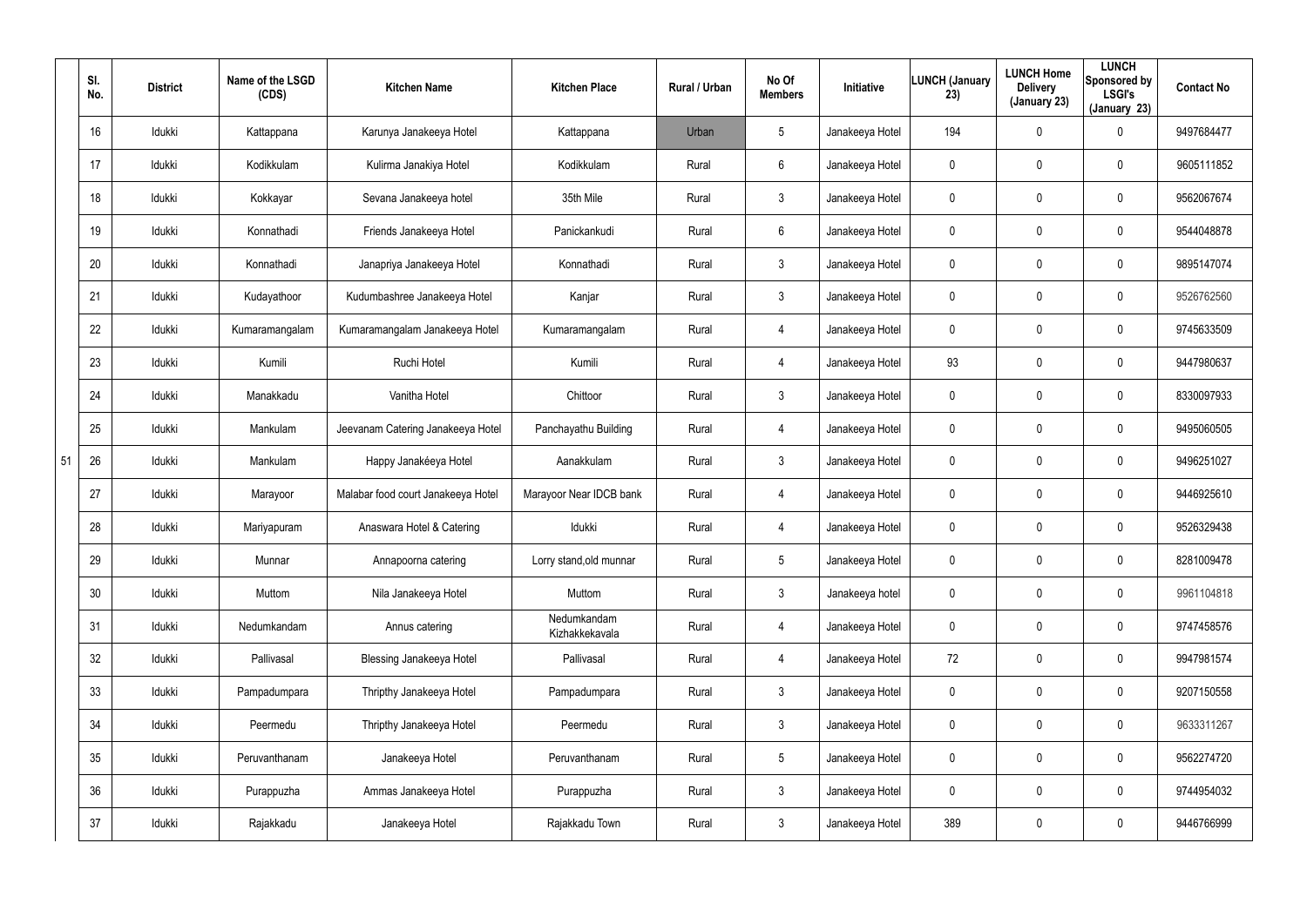|    | SI.<br>No.      | <b>District</b> | Name of the LSGD<br>(CDS) | <b>Kitchen Name</b>                       | <b>Kitchen Place</b>                      | Rural / Urban | No Of<br><b>Members</b> | Initiative      | LUNCH (January<br>23) | <b>LUNCH Home</b><br><b>Delivery</b><br>(January 23) | <b>LUNCH</b><br>Sponsored by<br><b>LSGI's</b><br>(January 23) | <b>Contact No</b> |
|----|-----------------|-----------------|---------------------------|-------------------------------------------|-------------------------------------------|---------------|-------------------------|-----------------|-----------------------|------------------------------------------------------|---------------------------------------------------------------|-------------------|
|    | 38              | Idukki          | Rajakumari                | Aiswarya Vanitha Restaurent               | Rajakumari South                          | Rural         | $\overline{4}$          | Janakeeya Hotel | $\mathbf 0$           | 0                                                    | $\mathbf 0$                                                   | 9526570410        |
|    | 39              | Idukki          | Santhanpara               | Janakeeya Hotel                           | Santhanpara                               | Rural         | $\overline{4}$          | Janakeeya Hotel | 0                     | 0                                                    | $\mathbf 0$                                                   | 9526174553        |
|    | 40              | Idukki          | Senapathy                 | Ammoose Hotel                             | Mangathotty                               | Rural         | 3 <sup>1</sup>          | Janakeeya Hotel | 0                     | 0                                                    | $\mathbf 0$                                                   | 9539396626        |
|    | 41              | ldukki          | Udumbannoor               | Kudumbashree Janakeeya Hotel              | Udumbannor                                | Rural         | $\mathbf{3}$            | Janakeeya Hotel | 0                     | 0                                                    | $\mathbf 0$                                                   | 9633678438        |
|    | 42              | ldukki          | Upputhara                 | Samarppitha Janakeeya hotel               | Upputhara                                 | Rural         | $5\phantom{.0}$         | Janakeeya Hotel | 0                     | 0                                                    | $\mathbf 0$                                                   | 9526590710        |
|    | 43              | ldukki          | Vandanmedu                | Dharshana Janakeeya Hotel                 | Vandanmedu                                | Rural         | $\overline{4}$          | Janakeeya Hotel | 0                     | 0                                                    | $\mathbf 0$                                                   | 9744038737        |
|    | 44              | Idukki          | Vandiperiyar              | Vandiperiyar Janakeeya Hotel              | Vandiperiyar                              | Rural         | $5\overline{)}$         | Janakeeya Hotel | 0                     | 0                                                    | $\mathbf 0$                                                   | 8086863254        |
|    | 45              | Idukki          | Vannappuram               | Souhrudham Janakeeya Hotel                | Vannappuram                               | Rural         | $5\phantom{.0}$         | Janakeeya Hotel | 0                     | 0                                                    | $\mathbf 0$                                                   | 8113054492        |
|    | 46              | Idukki          | Vathikudy                 | Karthika                                  | Thopramkudi                               | Rural         | $\overline{4}$          | Janakeeya Hotel | 0                     | 0                                                    | $\mathbf 0$                                                   | 9947636989        |
|    | 47              | Idukki          | Vathikudy                 | Mahima                                    | Murickassery                              | Rural         | 3                       | Janakeeya Hotel | 0                     | 0                                                    | $\mathbf 0$                                                   | 8289945652        |
|    | 48              | Idukki          | Vattavada                 | Vattavada Kudumbashree Janakeeya<br>Hotel | Keekkara, Kovilur                         | Rural         | $\overline{4}$          | Janakeeya Hotel | 0                     | 0                                                    | $\mathbf 0$                                                   | 9497790469        |
|    | 49              | Idukki          | Vazhathoppu               | Grahalakshmi Hotel & Catering             | Cheruthoni                                | Rural         | $\overline{4}$          | Janakeeya Hotel | 0                     | 0                                                    | $\mathbf 0$                                                   | 9496178884        |
|    | 50              | Idukki          | Vellathooval              | Flowers Janakeeya Hotel                   | Vellathooval                              | Rural         | 4                       | Janakeeya Hotel | 0                     | 0                                                    | $\mathbf 0$                                                   | 9961419892        |
|    | 51              | Idukki          | Velliyamattam             | Padhayam Kudumbashree Janakeeya<br>Hotel  | Velliyamattam                             | Rural         | $\overline{4}$          | Janakeeya Hotel | 0                     | 0                                                    | $\pmb{0}$                                                     | 7902854627        |
| 51 |                 |                 |                           |                                           |                                           |               | 201                     |                 | 795                   | $\bullet$                                            | $\bullet$                                                     |                   |
|    |                 | Kannur          | Maloor                    | Maloor Janakeeya Hotel                    | Thrikandaripoyil, PO-<br>Thrikandaripoyil | Rural         | $\mathbf{3}$            | Janakeeya Hotel | $\mathbf 0$           | 0                                                    | $\pmb{0}$                                                     | 9656132294        |
|    | $\overline{2}$  | Kannur          | Kolachery                 | Janakeeya Hotel                           | Kolachery Paramba, PO-<br>Kolacheri       | Rural         | $5\phantom{.0}$         | Janakeeya Hotel | 0                     | 0                                                    | $\mathbf 0$                                                   | 9895324699        |
|    | $\mathbf{3}$    | Kannur          | Pinarayi                  | Janakeeya hotel, Pinarayi                 | Pinarayi                                  | Rural         | $6\phantom{.}6$         | Janakeeya Hotel | $\mathbf 0$           | 0                                                    | $\mathbf 0$                                                   | 9447215211        |
|    | 4               | Kannur          | Muzhakunnu                | Thripthy Janakeeya Hotel                  | Kakkayangad, Muzhakkunnu                  | Rural         | $5\phantom{.0}$         | Janakeeya Hotel | 0                     | 0                                                    | $\mathbf 0$                                                   | 9526047538        |
|    | $5\overline{)}$ | Kannur          | Chapparappadavu           | Kudumbasree janakeeya hotel               | Near village office,<br>Chapparappadav    | Rural         | 3 <sup>1</sup>          | Janakeeya Hotel | $\mathbf 0$           | 0                                                    | $\pmb{0}$                                                     | 9605413324        |
|    | 6               | Kannur          | Iritty                    | Roopasree Kudumbashree hotel              | Koolichembra                              | Urban         | 8                       | Janakeeya Hotel | 0                     | 0                                                    | $\mathbf 0$                                                   | 8589921533        |
|    | -7              | Kannur          | Dharmadam                 | Dharmadam Janakeeya hotel                 | Near Andalloor kav,<br>Dharmadam          | Rural         | $\mathfrak{Z}$          | Janakeeya Hotel | 0                     | 0                                                    | $\pmb{0}$                                                     | 9526975778        |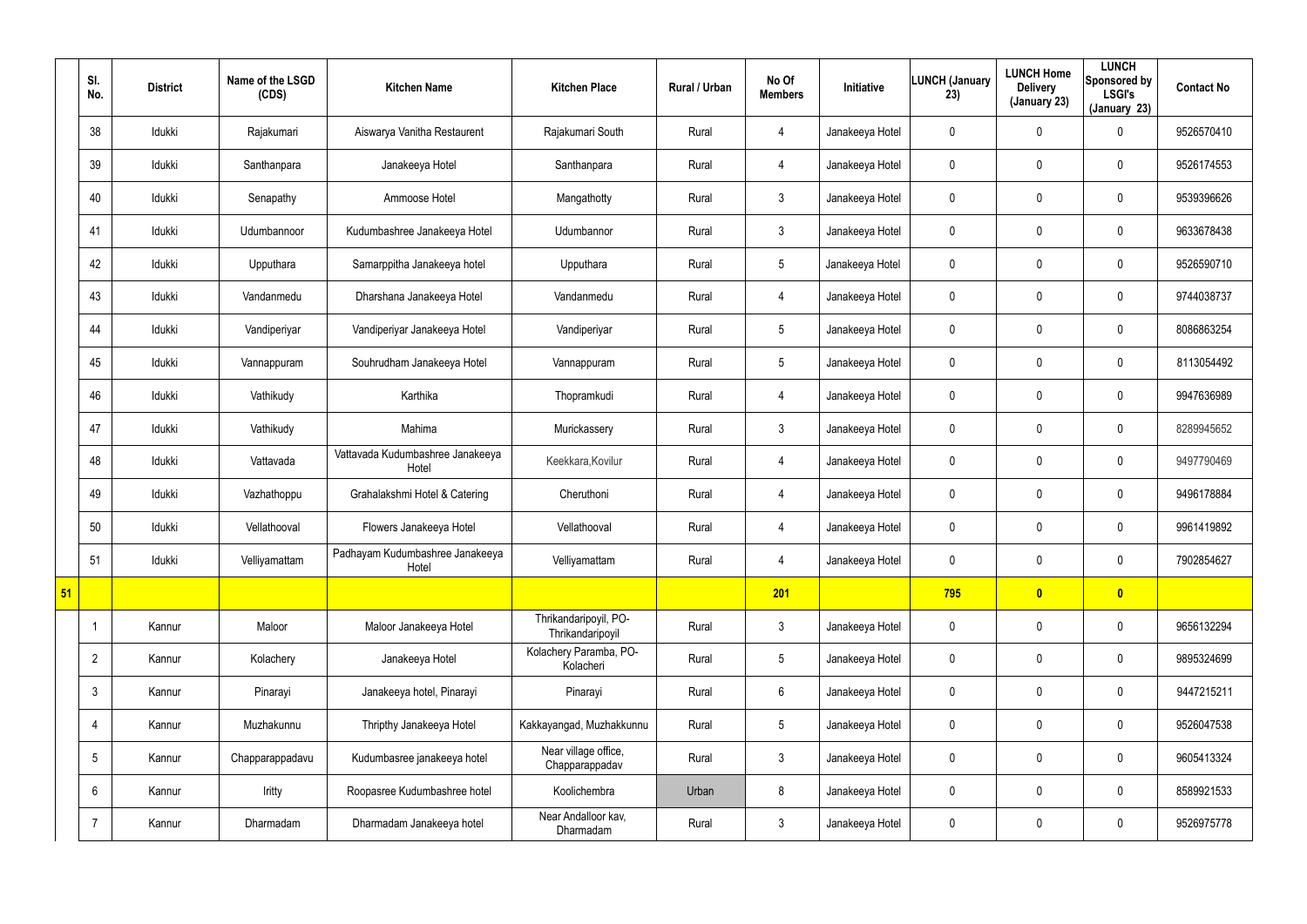| SI.<br>No.      | <b>District</b> | Name of the LSGD<br>(CDS)   | <b>Kitchen Name</b>                                | <b>Kitchen Place</b>                           | Rural / Urban | No Of<br><b>Members</b> | Initiative      | <b>LUNCH (January</b><br>23) | <b>LUNCH Home</b><br><b>Delivery</b><br>(January 23) | <b>LUNCH</b><br>Sponsored by<br><b>LSGI's</b><br>(January 23) | <b>Contact No</b> |
|-----------------|-----------------|-----------------------------|----------------------------------------------------|------------------------------------------------|---------------|-------------------------|-----------------|------------------------------|------------------------------------------------------|---------------------------------------------------------------|-------------------|
| 8               | Kannur          | Peralassery                 | Janakeeya Hotel                                    | Peralassery Town, PO -<br>Mundallur            | Rural         | 9                       | Janakeeya Hotel | 0                            | 0                                                    | 0                                                             | 70256213909       |
| 9               | Kannur          | Kadannappalli<br>Panappuzha | Kudumbasree janakeeya hotel                        | Chanthappura                                   | Rural         | 4                       | Janakeeya Hotel | 0                            | $\mathbf 0$                                          | 0                                                             | 9961089935        |
| 10 <sup>°</sup> | Kannur          | Anthur                      | Janakeeya hotel                                    | Dharmasala                                     | Urban         | $5\phantom{.0}$         | Janakeeya Hotel | 0                            | $\mathbf 0$                                          | 0                                                             | 9544138650        |
| 11              | Kannur          | Cheruthazham                | Janakeeya Hotel (Thripthi<br>Kudumbashree Canteen) | Pilathara                                      | Rural         | 3                       | Janakeeya Hotel | 0                            | $\boldsymbol{0}$                                     | 0                                                             | 9947540361        |
| 12 <sup>°</sup> | Kannur          | Peravoor                    | Kudumbashree Janakeeya Hotel                       | Peravoor Bus stand, Peravoor<br>P <sub>O</sub> | Rural         | $\mathfrak{Z}$          | Janakeeya Hotel | 0                            | $\mathbf 0$                                          | 0                                                             | 9947567857        |
| 13              | Kannur          | Kalliassery                 | Janakeeya Hotel                                    | Irinav Road, Payyattam, PO-<br>Irinav          | Rural         | 4                       | Janakeeya Hotel | 80                           | $\mathbf 0$                                          |                                                               | 8848330570        |
| 14              | Kannur          | Panniyannur                 | Janakeeya Hotel                                    | Panoor Block office compound                   | Rural         | 6                       | Janakeeya Hotel | 0                            | $\mathbf 0$                                          | 0                                                             | 9447449875        |
| 15 <sub>2</sub> | Kannur          | Kannapuram                  | Janakeeya Hotel                                    | Chynaclay road, Kannapuram                     | Rural         | $5\overline{)}$         | Janakeeya Hotel | 0                            | $\boldsymbol{0}$                                     | 0                                                             | 8089127045        |
| 16              | Kannur          | Sreekandapuram              | Janakeeya Hotel                                    | Sreekandapuram, near bus<br>stand              | Urban         | $5\phantom{.0}$         | Janakeeya Hotel | 0                            | $\mathbf 0$                                          | 0                                                             | 7591948757        |
| 17              | Kannur          | Thalasseri                  | Janakeeya Hotel                                    | New bus stand, Thalasseri                      | Urban         | 6                       | Janakeeya Hotel | 0                            | $\mathbf 0$                                          | 0                                                             | 9446263864        |
| 18              | Kannur          | Chokli                      | Janakeeya Hotel                                    | Olavilam, Chokli                               | Rural         | $5\phantom{.0}$         | Janakeeya Hotel | 0                            | $\mathbf 0$                                          | 0                                                             | 9846892821        |
| 19              | Kannur          | Udayagiri                   | Janakeeya Hotel                                    | Karthikapuram                                  | Rural         | 4                       | Janakeeya Hotel | 0                            | $\mathbf 0$                                          | 0                                                             | 9562375342        |
| 20              | Kannur          | Karivellur Peralam          | Janakeeya Hotel                                    | Panchayah building,<br>Onakkunnu               | Rural         | 4                       | Janakeeya Hotel | 0                            | $\mathbf 0$                                          | 0                                                             | 7025519714        |
| 21              | Kannur          | Muzhappilangad              | Janakeeya Hotel                                    | Near FCI godown,<br>Muzhappilangad             | Rural         | $5\phantom{.0}$         | Janakeeya Hotel | 0                            | $\mathbf 0$                                          | 0                                                             | 7306005267        |
| 22              | Kannur          | Narath                      | Janakeeya Hotel                                    | Janakeeya Hotel, Kambil,<br>Narath             | Rural         | $\overline{7}$          | Janakeeya Hotel | $\pmb{0}$                    | $\mathbf 0$                                          | 0                                                             | 9747441162        |
| 23              | Kannur          | Payyannur                   | Janakeeya Hotel                                    | Municipality compoud,<br>Payyannur             | Urban         | $\mathbf{3}$            | Janakeeya Hotel | $\mathbf 0$                  | $\overline{0}$                                       | 0                                                             | 9526620805        |
| 24              | Kannur          | Kangol Alappadamba          | Janakeeya Hotel                                    | Mathil, Near Kangol<br>Alappadamba Panchayath  | Rural         | 4                       | Janakeeya Hotel | $\pmb{0}$                    | $\mathbf 0$                                          | 0                                                             | 9495296142        |
| 25              | Kannur          | Naduvil                     | Janakeeya Hotel                                    | Panchayath compound,<br>Naduvil town           | Rural         | $\overline{4}$          | Janakeeya Hotel | $\mathbf 0$                  | $\mathbf 0$                                          | 0                                                             | 7902902490        |
| 26              | Kannur          | Koothuparamba               | Janakeeya Hotel                                    | Manghad Vayal, Near HSS<br>Koothuparamba, PO-  | Urban         | 8                       | Janakeeya Hotel | 0                            | $\overline{0}$                                       | 0                                                             | 9645608253        |
| 27              | Kannur          | Kuttiatoor                  | Janakeeya Hotel                                    | Near Panchayath office,<br>Chattukappara       | Rural         | $5\phantom{.0}$         | Janakeeya Hotel | $\mathbf 0$                  | $\boldsymbol{0}$                                     | 0                                                             | 9544644195        |
| 28              | Kannur          | Kathirur                    | Janakeeya Hotel                                    | Panchayath office building,<br>Kathirur        | Rural         | $5\phantom{.0}$         | Janakeeya Hotel | $\pmb{0}$                    | $\boldsymbol{0}$                                     | 0                                                             | 8129404833        |
| 29              | Kannur          | Panoor                      | Janakeeya Hotel                                    | Elangode, Panoor                               | Urban         | $5\phantom{.0}$         | Janakeeya Hotel | 0                            | $\pmb{0}$                                            | 0                                                             | 9605852157        |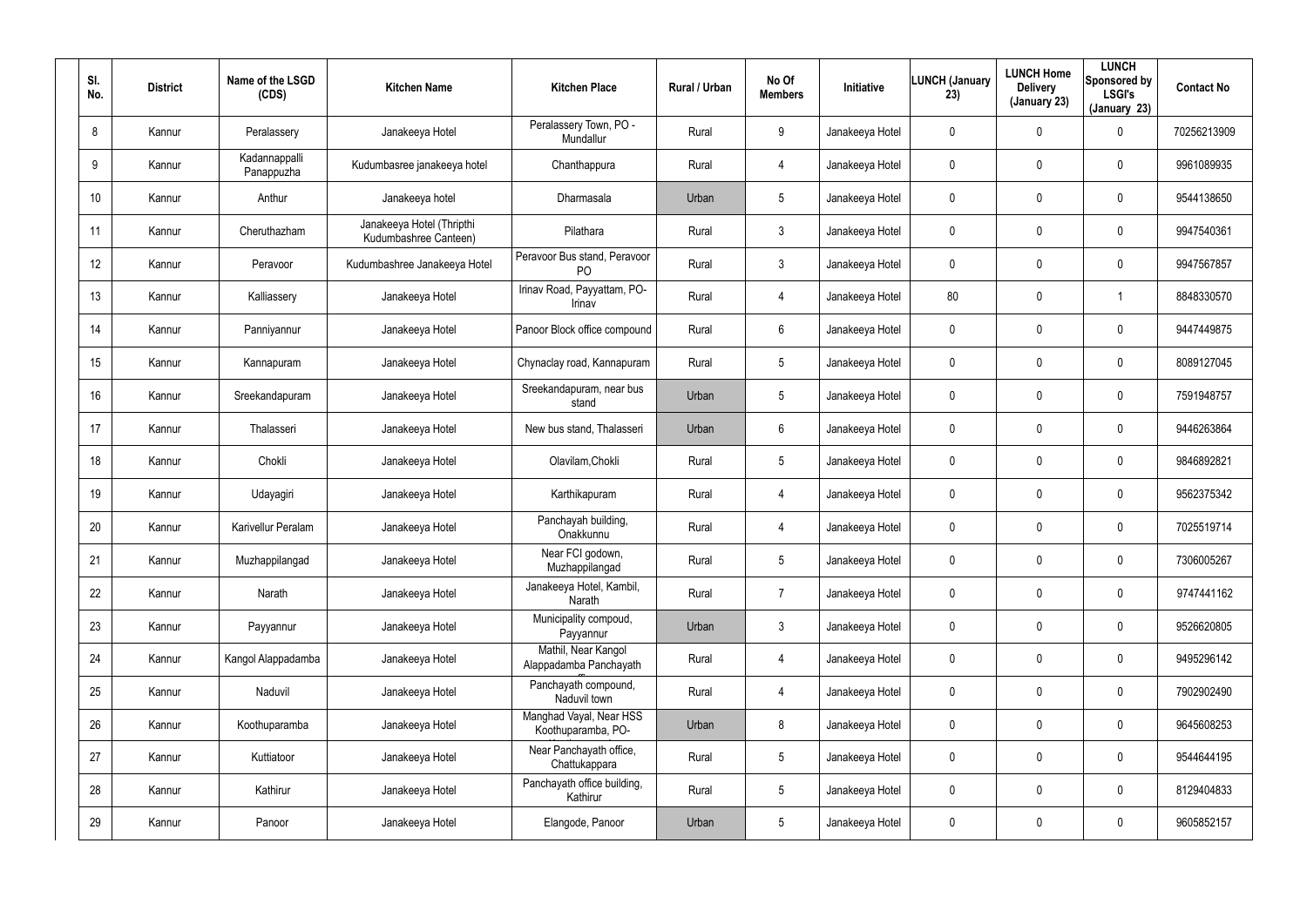|    | SI.<br>No. | <b>District</b> | Name of the LSGD<br>(CDS) | <b>Kitchen Name</b> | <b>Kitchen Place</b>                                             | Rural / Urban | No Of<br><b>Members</b> | Initiative      | <b>LUNCH (January</b><br>23) | <b>LUNCH Home</b><br><b>Delivery</b><br>(January 23) | <b>LUNCH</b><br>Sponsored by<br><b>LSGI's</b><br>(January 23) | <b>Contact No</b> |
|----|------------|-----------------|---------------------------|---------------------|------------------------------------------------------------------|---------------|-------------------------|-----------------|------------------------------|------------------------------------------------------|---------------------------------------------------------------|-------------------|
|    | 30         | Kannur          | Chirakkal                 | Janakeeya Hotel     | Chirakkal weavers,<br>Puthiyatheru                               | Rural         | $5\phantom{.0}$         | Janakeeya Hotel | 0                            | 0                                                    | $\mathbf 0$                                                   | 9895854873        |
|    | 31         | Kannur          | Eranjoli                  | Janakeeya Hotel     | Near Thalassery RTO office,<br>Chungam                           | Rural         | $5\phantom{.0}$         | Janakeeya Hotel | 0                            | 0                                                    | $\mathbf 0$                                                   | 9656368808        |
|    | 32         | Kannur          | Payam                     | Janakeeya Hotel     | Near Panchayath office,<br>Madathil                              | Rural         | $\overline{4}$          | Janakeeya Hotel | 0                            | 0                                                    | $\mathbf 0$                                                   | 9496554678        |
|    | 33         | Kannur          | Eramam Kuttoor            | Janakeeya Hotel     | Mathamangalam, Near CDS<br>office                                | Rural         | $\overline{4}$          | Janakeeya Hotel | 0                            | 0                                                    | $\mathbf 0$                                                   | 9562473576        |
|    | 34         | Kannur          | Ramanthally               | Janakeeya hotel     | Ramanthally                                                      | Rural         | $\overline{4}$          | Janakeeya Hotel | 0                            | 0                                                    | $\mathbf 0$                                                   | 9496705429        |
|    | 35         | Kannur          | Thripangottur             | Janakeeya Hotel     | Kallikkandy, Thripangottur                                       | Rural         | $\mathbf{3}$            | Janakeeya Hotel | 0                            | 0                                                    | $\mathbf 0$                                                   | 9495191659        |
|    | 36         | Kannur          | Madayi                    | Janakeeya Hotel     | Eripuram, Near Vrindhavan<br>Residency, PO Pazhayangadi          | Rural         | $\mathfrak{Z}$          | Janakeeya Hotel | 0                            | 0                                                    | $\mathbf 0$                                                   | 7561006271        |
|    | 37         | Kannur          | Kelakam                   | Janakeeya Hotel     | Kelakam PO                                                       | Rural         | $\mathbf{3}$            | Janakeeya Hotel | 0                            | 0                                                    | $\mathbf 0$                                                   | 8113866296        |
|    | 38         | Kannur          | Kurumathoor               | Janakeeya Hotel     | Near GVHSS, Kurumathoor                                          | Rural         | $\mathbf{3}$            | Janakeeya Hotel | 0                            | 0                                                    | $\mathbf 0$                                                   | 9633816470        |
|    | 39         | Kannur          | Peringome Vayakkara       | Janakeeya Hotel     | Peringome, Near Police station                                   | Rural         | $5\phantom{.0}$         | Janakeeya Hotel | 0                            | 0                                                    | $\mathbf 0$                                                   | 9961413726        |
|    | 40         | Kannur          | Munderi                   | Janakeeya Hotel     | Kanjirode Karakkadu, Munderi                                     | Rural         | $\overline{4}$          | Janakeeya Hotel | 0                            | 0                                                    | $\mathbf 0$                                                   | 8547609196        |
|    | 41         | Kannur          | Anjarakandy               | Janakeeya Hotel     | Panayatham Paramba,<br>Anjarankandy                              | Rural         | $\overline{4}$          | Janakeeya Hotel | 0                            | 0                                                    | $\pmb{0}$                                                     | 9496900755        |
| 89 | 42         | Kannur          | Ayyankkunnu               | Janakeeya Hotel     | Ayyankunnu Panchayth<br>Anghadikkadavu                           | Rural         | 4                       | Janakeeya Hotel | 0                            | 0                                                    | $\mathbf 0$                                                   | 9946734976        |
|    | 43         | Kannur          | Padiyoor                  | Janakeeya Hotel     | Padiyoor PO                                                      | Rural         | $\overline{4}$          | Janakeeya Hotel | 0                            | 0                                                    | $\pmb{0}$                                                     | 9539028498        |
|    | 44         | Kannur          | Ezhome                    | Janakeeya Hotel     | Pazhayangadi bus stand,<br>Ezhom                                 | Rural         | $5\phantom{.0}$         | Janakeeya Hotel | 88                           | 0                                                    | $\pmb{0}$                                                     | 8086910862        |
|    | 45         | Kannur          | Koodali                   | Janakeeya Hotel     | Near Koodali Panchayath<br>Office, Kololam, PO -                 | Rural         | 4                       | Janakeeya Hotel | 0                            | 0                                                    | $\pmb{0}$                                                     | 9526524230        |
|    | 46         | Kannur          | Pappinisseri              | Janakeeya Hotel     | Edavannont<br>Near EMS Smaraka Govt.<br>Higher secondary school, | Rural         | 4                       | Janakeeya Hotel | 0                            | 0                                                    | $\pmb{0}$                                                     | 9605727307        |
|    | 47         | Kannur          | Mattannur                 | Janakeeya Hotel     | Near Municipality office,<br>Mattannur                           | Urban         | $5\phantom{.0}$         | Janakeeya Hotel | 0                            | 0                                                    | $\pmb{0}$                                                     | 7510706897        |
|    | 48         | Kannur          | Chenghalayi               | Janakeeya Hotel     | Valakai, Chenghalayi                                             | Rural         | $\mathbf{3}$            | Janakeeya Hotel | 0                            | 0                                                    | $\pmb{0}$                                                     | 8547696233        |
|    | 49         | Kannur          | Pattiam                   | Janakeeya Hotel     | Cheruvancheri PO,<br>Cheruvancheri                               | Rural         | $\overline{4}$          | Janakeeya Hotel | 0                            | 0                                                    | $\pmb{0}$                                                     | 7025025275        |
|    | 50         | Kannur          | Thaliparamba              | Janakeeya Hotel     | Municipality compoud,<br>Thaliparamba                            | Urban         | $\overline{4}$          | Janakeeya Hotel | 0                            | 0                                                    | $\pmb{0}$                                                     | 8547849019        |
|    | 51         | Kannur          | Payyavoor                 | Janakeeya Hotel     | Payyavoor - PO, Payyavoor                                        | Rural         | $5\phantom{.0}$         | Janakeeya Hotel | 0                            | 0                                                    | $\pmb{0}$                                                     | 9495311608        |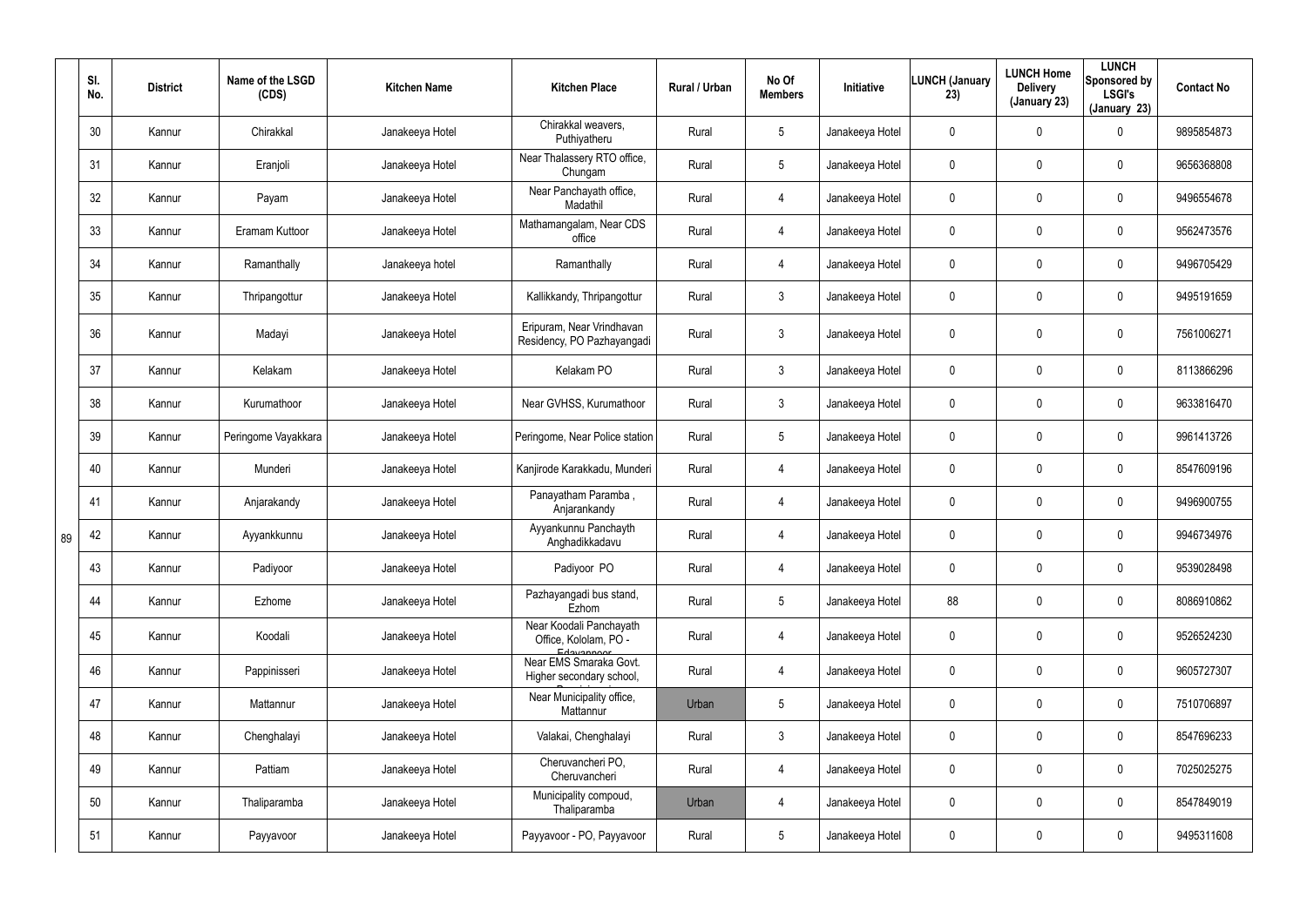| SI. | No. | <b>District</b> | Name of the LSGD<br>(CDS) | <b>Kitchen Name</b>                          | <b>Kitchen Place</b>                                    | Rural / Urban | No Of<br><b>Members</b> | Initiative      | <b>LUNCH (January</b><br>23) | <b>LUNCH Home</b><br><b>Delivery</b><br>(January 23) | <b>LUNCH</b><br>Sponsored by<br><b>LSGI's</b><br>(January 23) | <b>Contact No</b> |
|-----|-----|-----------------|---------------------------|----------------------------------------------|---------------------------------------------------------|---------------|-------------------------|-----------------|------------------------------|------------------------------------------------------|---------------------------------------------------------------|-------------------|
|     | 52  | Kannur          | Kottiyoor                 | Janakeeya Hotel                              | Neendunokki, Kottiyoor - PO                             | Rural         | $5\phantom{.0}$         | Janakeeya Hotel | 0                            | 0                                                    | $\mathbf 0$                                                   | 6282565854        |
|     | 53  | Kannur          | Kunnothparamba            | Janakeeya Hotel                              | Kunnothparamba PO,<br>Kunnothparamba                    | Rural         | 3                       | Janakeeya Hotel | 0                            | 0                                                    | $\mathbf 0$                                                   | 8156840487        |
|     | 54  | Kannur          | Pariyaram                 | Janakeeya Hotel                              | Near Panchayath Office,<br>Chithappile poyil, Pariyaram | Rural         | 4                       | Janakeeya Hotel | 0                            | 0                                                    | $\mathbf 0$                                                   | 9744385083        |
|     | 55  | Kannur          | Kunjimangalam             | Janakeeya Hotel                              | Old Post office building,<br>Andamkovil, Kunjimangalam  | Rural         | 4                       | Janakeeya Hotel | 0                            | 0                                                    | $\mathbf 0$                                                   | 9526981326        |
|     | 56  | Kannur          | Thillenkeri               | Janakeeya Hotel                              | Thekkam poyil, Near Uliyil<br>Town                      | Rural         | $\mathbf{3}$            | Janakeeya Hotel | 0                            | 0                                                    | $\mathbf 0$                                                   | 9745059451        |
|     | 57  | Kannur          | Chittariparamba           | Janakeeya Hotel                              | Poovathinkeezhil, PO-<br>Chittariparamba                | Rural         | $6\phantom{.}$          | Janakeeya Hotel | 0                            | 0                                                    | $\mathbf 0$                                                   | 8943506825        |
|     | 58  | Kannur          | Mayyil                    | Janakeeya Hotel                              | Near Mayyil Panchayath office,<br>Mayyil                | Rural         | 4                       | Janakeeya Hotel | 0                            | 0                                                    | $\pmb{0}$                                                     | 9526072638        |
|     | 59  | Kannur          | Cherukunnu                | Janakeeya Hotel                              | Pallichal, PO - Cherukunnu,<br>Pin-670301               | Rural         | 4                       | Janakeeya Hotel | 0                            | 0                                                    | $\pmb{0}$                                                     | 8547361298        |
|     | 60  | Kannur          | Aaralam                   | Janakeeya Hotel                              | Athikkal, PO - Keezhpally                               | Rural         | $5\phantom{.0}$         | Janakeeya Hotel | 0                            | 0                                                    | $\mathbf 0$                                                   | 9961285762        |
|     | 61  | Kannur          | Alakkode                  | Janakeeya Hotel                              | Therthally, Therthally PO,<br>Alakkode                  | Rural         | 5                       | Janakeeya Hotel | 0                            | 0                                                    | $\pmb{0}$                                                     | 8547045070        |
|     | 62  | Kannur          | Malappattam               | Janakeeya Hotel                              | Near Malappattam<br>panchayath, Malappattam             | Rural         | $\mathbf{3}$            | Janakeeya Hotel | 0                            | 0                                                    | $\mathbf 0$                                                   | 9400571842        |
|     | 63  | Kannur          | Kanichar                  | Janakeeya Hotel                              | Kanichar PO, Kanichar                                   | Rural         | 3                       | Janakeeya Hotel | 0                            | 0                                                    | $\pmb{0}$                                                     | 9526167667        |
|     | 64  | Kannur          | Mokeri                    | Kudumbashree Janakeeya Hotel,<br>Mokeri      | Vallangad, Mokeri                                       | Rural         | $5\phantom{.0}$         | Janakeeya Hotel | 0                            | 0                                                    | $\mathbf 0$                                                   | 9947037223        |
|     | 65  | Kannur          | Anjarakandy 2             | Kudumbashree Janakeeya Hotel,<br>Anjarakandy | Kavinmoola, Anjarakandy                                 | Rural         | $5\phantom{.0}$         | Janakeeya Hotel | $\mathbf 0$                  | $\mathbf 0$                                          | $\mathbf 0$                                                   | 9446657510        |
|     | 66  | Kannur          | Newmahi                   | Kudumbashree Janakeeya Hotel                 | Newmahi bridge, Newmahi                                 | Rural         | $\mathfrak{Z}$          | Janakeeya Hotel | 0\$                          | 0\$                                                  | 0\$                                                           | 9946056862        |
|     | 67  | Kannur          | Keezhallur                | Janakeeya Hotel                              | Kummanam, Elambara                                      | Rural         | $\mathfrak{Z}$          | Janakeeya Hotel | 0                            | $\mathbf 0$                                          | $\pmb{0}$                                                     | 9947648580        |
|     | 68  | Kannur          | Chembilode                | Janakeeya hotel                              | Chakkarakal bus stand,<br>mowanchery                    | Rural         | $5\phantom{.0}$         | Janakeeya Hotel | $\pmb{0}$                    | $\mathbf 0$                                          | $\pmb{0}$                                                     | 9847951631        |
|     | 69  | Kannur          | vengad                    | Janakeeya hotel                              | mambaram                                                | Rural         | $6\phantom{.}$          | Janakeeya Hotel | 0                            | 0                                                    | $\pmb{0}$                                                     | 7902970902        |
|     | 70  | Kannur          | Azhikode                  | Janakeeya hotel                              | vankulathvayayal                                        | Rural         | 4                       | Janakeeya Hotel | $\mathbf 0$                  | $\mathbf 0$                                          | $\pmb{0}$                                                     | 9895910633        |
|     | 71  | Kannur          | Kolayad                   | Janakeeya hotel                              | kolayad                                                 | rural         | $\mathfrak{Z}$          | janakeeya hotel | 0                            | 0                                                    | $\pmb{0}$                                                     | 8592065431        |
|     | 72  | Kannur          | valapattanam              | janakeeya hotel                              | mill road, valapattanam                                 | rural         | $\mathfrak{Z}$          | janakeeya hotel | $\mathbf 0$                  | $\mathbf 0$                                          | $\pmb{0}$                                                     | 9061345312        |
|     | 73  | Kannur          | Anthur 2                  | annapoorna janakeeya hotel                   | paliyath valapp, po morazha                             | urban         | $\mathfrak{Z}$          | janakeeya hotel | 0                            | 0                                                    | $\pmb{0}$                                                     | 9526183004        |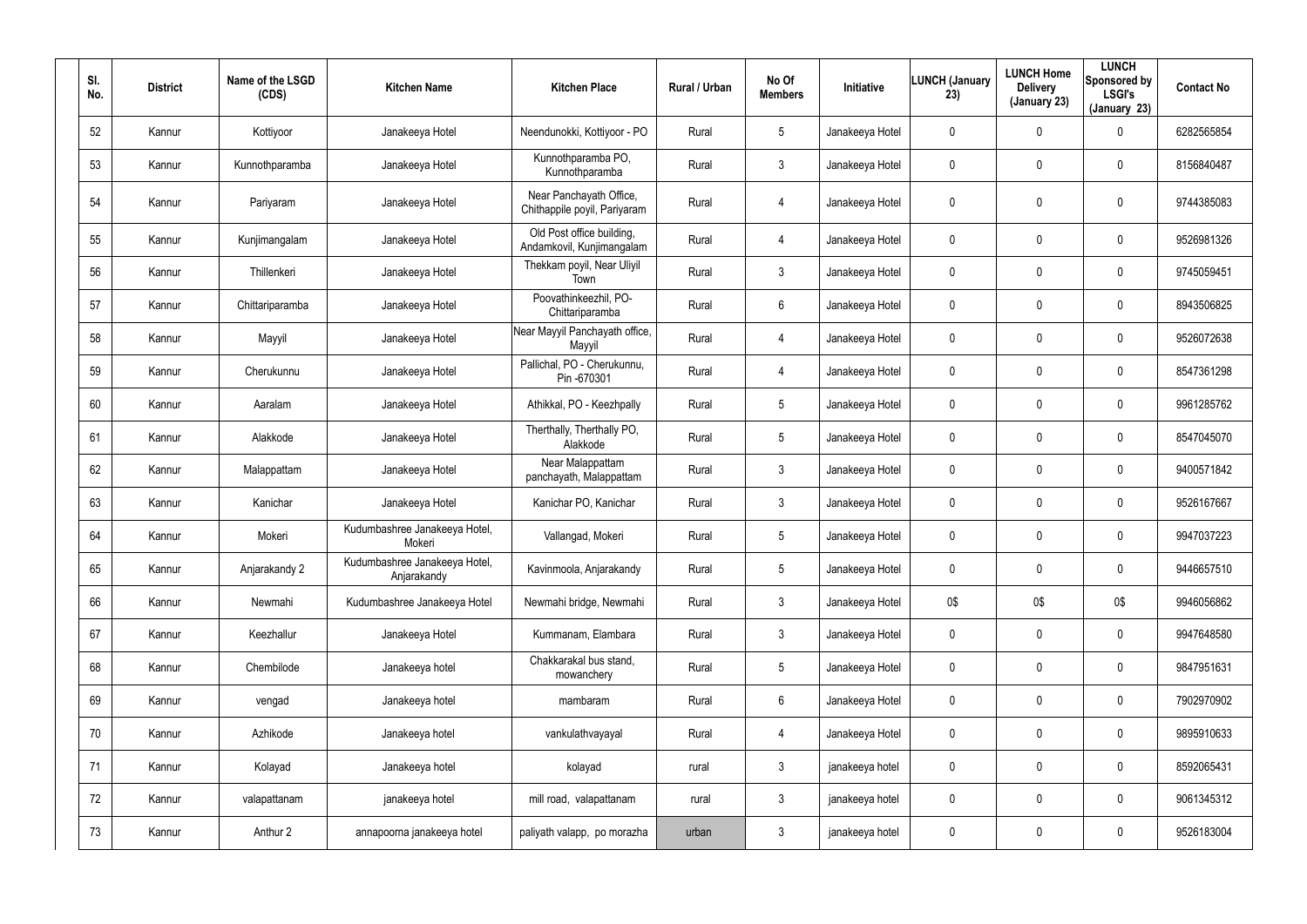|    | SI.<br>No.      | <b>District</b> | Name of the LSGD<br>(CDS) | <b>Kitchen Name</b>             | <b>Kitchen Place</b>                                        | Rural / Urban | No Of<br><b>Members</b> | Initiative      | <b>LUNCH (January</b><br>23) | <b>LUNCH Home</b><br><b>Delivery</b><br>(January 23) | <b>LUNCH</b><br>Sponsored by<br><b>LSGI's</b><br>(January 23) | <b>Contact No</b> |
|----|-----------------|-----------------|---------------------------|---------------------------------|-------------------------------------------------------------|---------------|-------------------------|-----------------|------------------------------|------------------------------------------------------|---------------------------------------------------------------|-------------------|
|    | 74              | Kannur          | payyannur 2               | janakeeya hotel                 | kaniyeri, po vellur                                         | urban         | $\mathbf{3}$            | janakeeya hotel | $\mathbf 0$                  | 0                                                    | $\mathbf 0$                                                   | 8301817232        |
|    | 75              | Kannur          | cherupuzha                | janakeeya hotel                 | near panjayath office,<br>cherupuzha, 670511                | rural         | 4                       | janakeeya hotel | 0                            | $\mathbf 0$                                          | $\mathbf 0$                                                   | 8547114024        |
|    | 76              | Kannur          | Eruvessy                  | Janakeeya hotel                 | Panchayath office road,<br>Chemberi                         | Rural         | $\overline{4}$          | Janakeeya hotel | 0                            | 0                                                    | $\pmb{0}$                                                     | 9544893463        |
|    | 77              | Kannur          | Pattuvam                  | Janakeeya Hotel                 | Near Pattuvam panchayath<br>office, Pattuvam                | Rural         | $5\overline{)}$         | Janakeeya hotel | 0                            | 0                                                    | $\pmb{0}$                                                     | 9539731430        |
|    | 78              | Kannur          | Mangattidom               | Janakeeya Hotel                 | Kaitheri idam, Nirmalagiri PO,<br>Mangattidom               | Rural         | $\overline{7}$          | Janakeeya hotel | $\mathbf 0$                  | $\mathbf 0$                                          | $\pmb{0}$                                                     | 9207253934        |
|    | 79              | Kannur          | Panoor                    | Janakeeya Hotel                 | Thundayi peedika, Pukkom,<br>Panoor PO                      | Urban         | $5\phantom{.0}$         | Janakeeya hotel | 0                            | 0                                                    | $\pmb{0}$                                                     | 9605852157        |
|    | 80              | Kannur          | Kottayam                  | Janakeeya hotel                 | Kottayam malabar, Kottayam<br>panchayath building, Kottayam | Rural         | $5\phantom{.0}$         | Janakeeya hotel | $\mathbf 0$                  | 0                                                    | $\pmb{0}$                                                     | 9656672187        |
|    | 81              | Kannur          | Ulikkal                   | Janakeeya hotel                 | Vattiyam thodu (po) Mattara,<br>Ulikkal, 670705             | Rural         | $5\overline{)}$         | Janakeeya hotel | 0                            | 0                                                    | $\pmb{0}$                                                     | 8086777517        |
|    | 82              | Kannur          | Kadambur                  | Janakeeya hotel                 | Kadachira, Kadambur                                         | Rural         | $5\phantom{.0}$         | Janakeeya hotel | $\mathbf 0$                  | 0                                                    | $\pmb{0}$                                                     | 9847178332        |
|    | 83              | Kannur          | Irikkoor                  | Janakeeya hotel                 | Peruvalathuparambu, PO -<br>Irikkoor                        | Rural         | $\overline{4}$          | Janakeeya hotel | $\mathbf 0$                  | 0                                                    | $\mathbf 0$                                                   | 9746864255        |
|    | 84              | Kannur          | Mattool                   | Janakeeya hotel                 | Mattool central, Mattool                                    | Rural         | $5\overline{)}$         | Janakeeya hotel | $\mathbf 0$                  | 0                                                    | $\mathbf 0$                                                   | 9895321842        |
|    | 85              | Kannur          | Thalasseri -2             | Janakeeya hotel                 | Thalayi harbour, Thalasseri                                 | Urban         | $5\overline{)}$         | Janakeeya hotel | $\mathbf 0$                  | 0                                                    | $\mathbf 0$                                                   | 9605745402        |
|    | 86              | Kannur          | Kannur                    | Janakeeya hotel                 | Pallipoyil division, Kannur<br>corporation                  | Urban         | $\mathbf{3}$            | Janakeeya hotel | 0                            | 0                                                    | $\mathbf 0$                                                   | 9745243643        |
|    | 87              | Kannur          | Ulikkal                   | Janakeeya hotel                 | Manikkadavu PO,<br>Manikkadadavu - 670705                   | Rural         | $5\phantom{.0}$         | Janakeeya hotel | $\pmb{0}$                    | $\pmb{0}$                                            | $\pmb{0}$                                                     | 8547972988        |
|    | 88              | Kannur          | payam                     | Janakeeya hotel                 | vallithod, Kiliyanthara po<br>670706                        | Rural         | $5\overline{)}$         | Janakeeya Hotel | $\pmb{0}$                    | $\mathbf 0$                                          | $\pmb{0}$                                                     | 8848760234        |
|    | 89              | Kannur          | Naduvil                   | Janakeeya Hotel                 | karuvanchal                                                 | Rural         | $6\overline{6}$         | janakeeya hotel | $\pmb{0}$                    | $\mathbf 0$                                          | $\pmb{0}$                                                     | 9495191934        |
| 89 |                 |                 |                           |                                 |                                                             |               | 396                     |                 | 168                          | $\boldsymbol{0}$                                     | $\mathbf{1}$                                                  |                   |
|    | $\overline{1}$  | kasaragod       | kayyur cheemeni           | janakeeya hotel cheemeni        | cheemeni                                                    | Rural         | $\overline{4}$          | janakeeya hotel | $\pmb{0}$                    |                                                      |                                                               |                   |
|    | $\overline{2}$  | Kasaragod       | Pilicode                  | Janakeeya Hotel, Pilicode       | Kalikkadavu                                                 | Rural         | $\overline{4}$          | Janakeeya Hotel | $\pmb{0}$                    | $\mathbf 0$                                          | $\mathbf 0$                                                   | 9944087661        |
|    | $\mathbf{3}$    | Kasaragod       | Kodom belur               | janakeeya hotel kalichanadukkam | Kalichanadukkam                                             | Rural         | $\overline{4}$          | Janakeeya Hotel | $\pmb{0}$                    | 0                                                    | $\mathsf{0}$                                                  | 9562820280        |
|    | 4               | Kasaragod       | Chemnad                   | Oruma janakeeya hotel           | Koliyadkam                                                  | Rural         | $5\overline{)}$         | Janakeeya Hotel | $\pmb{0}$                    | 0                                                    | $\mathbf 0$                                                   | 9567660603        |
|    | $5\phantom{.0}$ | Kasaragod       | Trikarpur                 | Janakeeya Hotel                 | Trikaripur                                                  | Rural         | $5\overline{)}$         | Janakeeya Hotel | 0                            | 0                                                    | $\mathsf{0}$                                                  | 8086392698        |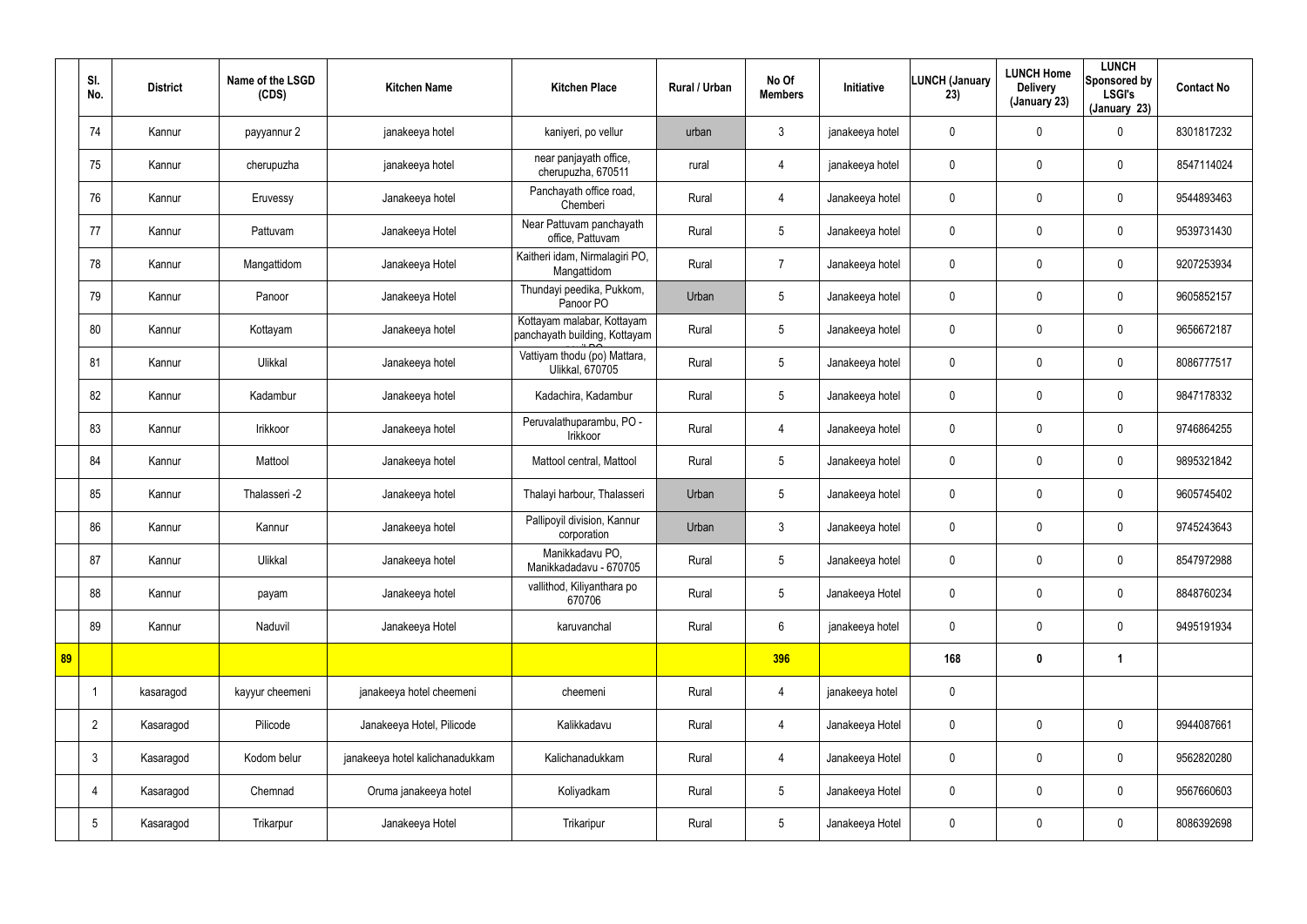| SI.<br>No.      | <b>District</b> | Name of the LSGD<br>(CDS) | <b>Kitchen Name</b>      | <b>Kitchen Place</b>  | Rural / Urban | No Of<br><b>Members</b> | Initiative      | <b>LUNCH (January</b><br>23) | <b>LUNCH Home</b><br><b>Delivery</b><br>(January 23) | <b>LUNCH</b><br>Sponsored by<br><b>LSGI's</b><br>(January 23) | <b>Contact No</b> |
|-----------------|-----------------|---------------------------|--------------------------|-----------------------|---------------|-------------------------|-----------------|------------------------------|------------------------------------------------------|---------------------------------------------------------------|-------------------|
| 6               | Kasaragod       | Panathady                 | janakeeya hotel panthoor | Panathoor             | Rural         | 4                       | Janakeeya Hotel | 0                            | $\mathbf 0$                                          | $\mathbf 0$                                                   | 8943109804        |
| -7              | Kasaragod       | West eleri                | Thripthi Janakeeya hotel | Bheemanadi            | Rural         | $\overline{4}$          | Janakeeya Hotel | 0                            | 0                                                    | $\mathbf 0$                                                   | 9497847040        |
| 8               | Kasaragod       | Madikai                   | Salkara Janakeeya hotel  | Madikai               | Rural         | $\mathbf{3}$            | Janakeeya Hotel | 0                            | 0                                                    | $\pmb{0}$                                                     | 8281850733        |
| 9               | Kasaragod       | Valiyaparamba             | Janakeeya hotel          | Valiyaparamba         | Rural         | $\mathbf{3}$            | Janakeeya Hotel | 0                            | $\boldsymbol{0}$                                     | $\pmb{0}$                                                     | 9745962447        |
| 10 <sup>°</sup> | Kasaragod       | Ajanur                    | Janakeeya hotel          | Vellikkoth            | Rural         | $\mathbf{3}$            | Janakeeya Hotel | 0                            | $\mathbf 0$                                          | $\pmb{0}$                                                     | 7558068272        |
| 11              | Kasaragod       | Badiadka                  | Janakeeya hotel          | <b>Badiadka</b>       | Rural         | $\overline{4}$          | Janakeeya Hotel | 0                            | $\boldsymbol{0}$                                     | $\pmb{0}$                                                     | 9539359291        |
| 12              | Kasaragod       | Kuttikkol                 | Janakeeya hotel          | Kuttikkol             | Rural         | $\overline{4}$          | Janakeeya Hotel | 0                            | $\boldsymbol{0}$                                     | $\pmb{0}$                                                     | 8547062480        |
| 13              | Kasaragod       | Delampadi                 | Janakeeya hotel          | Delampadi             | Rural         | $\overline{4}$          | Janakeeya hotel | 0                            | $\boldsymbol{0}$                                     | $\pmb{0}$                                                     | 9496702505        |
| 14              | Kasaragod       | Meenja                    | Janakeeya hotel          | Miyapadav             | Rural         | $\overline{4}$          | Janakeeya Hotel | 0                            | $\boldsymbol{0}$                                     | $\pmb{0}$                                                     | 9497161960        |
| 15              | Kasaragod       | Puthige                   | Janakeeya hotel          | Puthige               | Rural         | 3                       | Janakeeya hotel | 0                            | 0                                                    | $\mathbf 0$                                                   | 8592071686        |
| 16              | Kasaragod       | Bedaduka                  | Janakeeya hotel          | Kundamkuzhi           | Rural         | 3                       | Janakeeya hotel | 0                            | 0                                                    | $\boldsymbol{0}$                                              | 8281092860        |
| 17              | Kasaragod       | muliyar                   | Janakeeya Hotel          | Bovikanam             | Rural         | 9                       | Janakeeya Hotel | 0                            | 0                                                    | $\mathbf 0$                                                   | 7034632654        |
| 18              | Kasaragod       | Pallikara                 | Janakeeya Hotel          | Pallikara             | Rural         | 4                       | Janakeeya Hotel | 0                            | $\boldsymbol{0}$                                     | $\boldsymbol{0}$                                              | 7034016505        |
| 19              | Kasaragod       | Kinanoor karinthalam      | Janakeeya Hotel          | Parappa               | Rural         | $5\phantom{.0}$         | Janakeeya hotel | 0                            | $\pmb{0}$                                            | $\pmb{0}$                                                     | 9526063885        |
| 20              | Kasaragod       | Nileswaram                | Janakeeya Hotel          | Nileswaram market     | Urban         | $5\phantom{.0}$         | Janakeeya hotel | 0                            | $\pmb{0}$                                            | $\mathbf 0$                                                   | 6235177323        |
| 21              | Kasaragod       | Kanhangad 1               | Janakeeya hotel          | Kanhangad town        | Urban         | 5 <sub>5</sub>          | Janakeeya hotel | 0                            | $\pmb{0}$                                            | $\mathbf 0$                                                   | 8111858204        |
| 22              | Kasaragod       | Kanhangad 1               | Janakeeya hotel          | Nr.Mini civil station | Urban         | 3 <sup>5</sup>          | Janakeeya hotel | 0                            | 125                                                  | $\mathbf 0$                                                   | 9495561250        |
| 23              | Kasaragod       | Paivalige                 | Janakeeya hotel          | Paivalige             | Rural         | $\overline{4}$          | Janakeeya hotel | 0                            | $\pmb{0}$                                            | $\mathbf 0$                                                   | 7356491447        |
| 24              | Kasaragod       | Manjeswaram               | Janakeeya Hotel          | Manjeswaram           | Rural         | $\overline{4}$          | Janakeeya Hotel | 0                            | $\pmb{0}$                                            | $\mathbf 0$                                                   | 9562867549        |
| 25              | Kasaragod       | Kanhangad 2               | Janakeeya Hotel          | Kottrachal            | Urban         | 3 <sup>5</sup>          | Janakeeya Hotel | 0                            | 0                                                    | $\mathbf 0$                                                   | 7025961094        |
| 26              | Kasaragod       | Cheruvathur               | Janakeeya hotel          | Kavumchira            | Rural         | 5 <sub>5</sub>          | Janakeeya Hotel | 150                          | 0                                                    | $\mathbf 0$                                                   | 9562358039        |
| 27              | Kasaragod       | Padne                     | Janakeeya Hotel          | Nadakkavu             | Rural         | $\mathbf{3}$            | Janakeeya Hotel | 0                            | 0                                                    | $\bf{0}$                                                      | 9744087661        |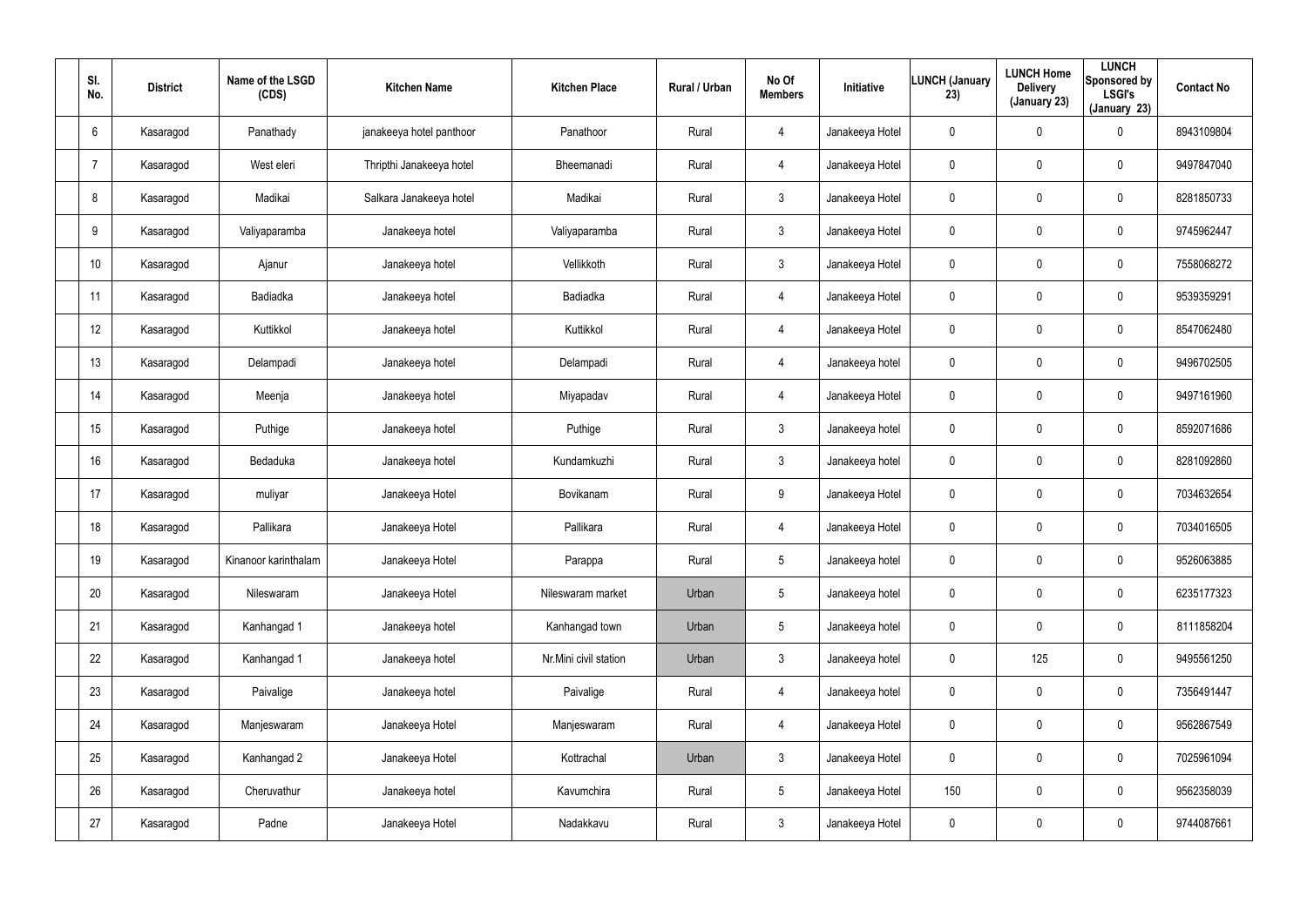|    | SI.<br>No.      | <b>District</b> | Name of the LSGD<br>(CDS) | <b>Kitchen Name</b>          | <b>Kitchen Place</b>                 | Rural / Urban | No Of<br><b>Members</b> | Initiative      | <b>LUNCH (January</b><br>23) | <b>LUNCH Home</b><br><b>Delivery</b><br>(January 23) | <b>LUNCH</b><br>Sponsored by<br><b>LSGI's</b><br>(January 23) | <b>Contact No</b> |
|----|-----------------|-----------------|---------------------------|------------------------------|--------------------------------------|---------------|-------------------------|-----------------|------------------------------|------------------------------------------------------|---------------------------------------------------------------|-------------------|
|    | 28              | Kasaragod       | Kasaragod                 | Janakeeya Hotel              | Kasaragod                            | Urban         | 4                       | Janakeeya Hotel | 80                           | 0                                                    | $\mathbf 0$                                                   | 9633400269        |
|    | 29              | Kasarkode       | Pallikkara                | Janakeeya Hotel              | Perladukkam                          | Rural         | 4                       | Janakeeya Hotel | $\mathbf 0$                  | 0                                                    | $\mathbf 0$                                                   | 9544582935        |
|    | 30              | Kasargode       | Kumbala                   | Janakeeya Hotel              | Kumbala                              | Rural         | 3                       | Janakeeya Hotel | 0                            | $\mathbf 0$                                          | $\pmb{0}$                                                     | 7012142329        |
|    | 31              | Kasargode       | Karadka                   | Janakeeya Hotel              | Mulleria                             | Rural         | $\overline{7}$          | Janakeeya Hotel | $\mathbf 0$                  | $\mathbf 0$                                          | $\mathbf 0$                                                   | 8281395910        |
|    | 32              | Kasaragode      | Vorkady                   | Janakeeya Hotel              | Vorkady                              | Rural         | 3 <sup>5</sup>          | Janakeeya Hotel | $\pmb{0}$                    | $\mathbf 0$                                          | $\mathbf 0$                                                   | 8547223339        |
|    | 33              | Kasaragode      | Balal                     | Janakeeya hotel              | Balal                                | Rural         | $\mathbf{3}$            | Janakeeya hotel | $\mathbf 0$                  | $\mathbf 0$                                          | $\mathbf 0$                                                   | 7510839676        |
|    | 34              | Kasaragod       | Nileswaram                | mahima janakeeya hotel       | kanichira                            | urban         | $\overline{4}$          | janakeeya hotel | $\pmb{0}$                    | $\mathbf 0$                                          | $\mathbf 0$                                                   | 8590121681        |
|    | 35              | Kasaragode      | Kallar                    | janakeeya hotel              | kallar                               | rural         | 4                       | janakeeya hotel | $\mathbf 0$                  | 0                                                    | $\mathbf 0$                                                   | 9562820280        |
|    | 36              | Kasaragode      | Mangalpady                | janakeeya hotel              | mangalpady                           | rural         | $\overline{4}$          | janakeeya hotel | $\pmb{0}$                    | $\mathbf 0$                                          | $\pmb{0}$                                                     | 9633488309        |
|    | 37              | kasaragod       | Uduma                     | granma janakeeya hotel       | palakkunnu                           | Rural         | 4                       | janakeeya hotel | $\mathbf 0$                  | 0                                                    | $\mathbf 0$                                                   | 8129957159        |
|    | 38              | Kasaragod       | pullur periya             | Salkara Janakeeya hotel      | periya                               | Rural         | $5\overline{)}$         | janakeeya hotel | 0                            | 0                                                    | $\pmb{0}$                                                     | 8547309266        |
|    | 39              | kasaragod       | kumbadaje                 | janakeeya hotel              | kumbadaje                            | Rural         | 3                       | janakeeya hotel | $\mathbf 0$                  | 0                                                    | $\mathbf 0$                                                   | 8593848698        |
|    | 40              | Kasaragod       | Chengala                  | Janakeeya Hotel              | Cherkkala                            | Rural         | 3                       | Janakeeya Hotel | 0                            | 0                                                    | $\pmb{0}$                                                     |                   |
|    | 41              | kasaragod       | East eleri                | janakeeya hotel              | east eleri                           | Rural         | $\mathbf{3}$            | janakeeya hotel | $\pmb{0}$                    | $\pmb{0}$                                            | $\pmb{0}$                                                     |                   |
|    | 42              | kasaragod       | karadka                   | janakeeya hotel              | karmam thody                         | Rural         | 10 <sup>°</sup>         | janakeeya hotel | $\pmb{0}$                    | $\mathbf 0$                                          | $\mathbf 0$                                                   |                   |
|    | 43              | kasargod        | madhur                    | janakeeya hotel              | madhur                               | Rural         |                         | janakeeya hotel | 150                          |                                                      |                                                               |                   |
| 43 |                 |                 |                           |                              |                                      |               | 175                     |                 | 380                          | $\boldsymbol{0}$                                     | $\mathbf 0$                                                   |                   |
|    |                 | Kollam          | Chathannur                | Memsahib                     | Sheemaaty junction                   | Rural         | $5\overline{)}$         | Janakeeya Hotel | $\mathbf 0$                  | 0                                                    | $\mathbf 0$                                                   | 9446246685        |
|    | $\overline{2}$  | Kollam          | Melila                    | Atham Unit                   | Melila                               | Rural         | $\overline{7}$          | Janakeeya Hotel | 140                          | $\mathbf 0$                                          | $\mathbf 0$                                                   | 9961178040        |
|    | $\mathbf{3}$    | Kollam          | Kulakkada                 | Ruchi Snacks & Catering Unit | Poovattoor                           | Rural         | $\overline{4}$          | Janakeeya Hotel | $\mathbf 0$                  | 0                                                    | $\mathbf 0$                                                   | 7907941183        |
|    | $\overline{4}$  | Kollam          | Ittiva                    | Nanma Janakeeya hotel        | Kattampally                          | Rural         | $5\overline{)}$         | Janakeeya Hotel | $\mathbf 0$                  | 0                                                    | $\mathbf 0$                                                   | 9809171887        |
|    | $5\phantom{.0}$ | Kollam          | Sooranad North            | Nanma catering unit          | Sooranadu higher secondary<br>school | Rural         | 5 <sub>5</sub>          | Janakeeya Hotel | 267                          | 0                                                    | $\bf{0}$                                                      | 9846082469        |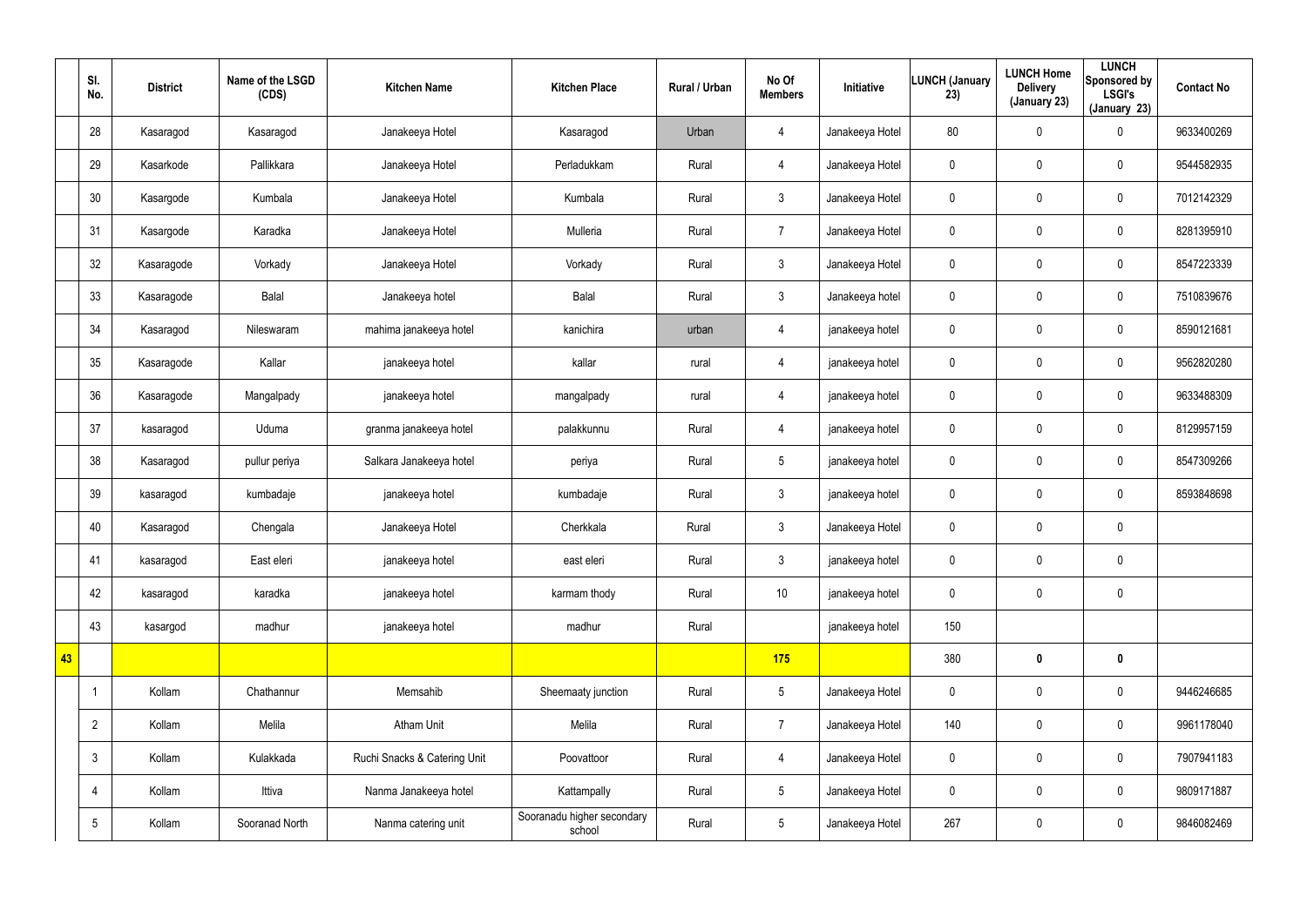| SI.<br>No. | <b>District</b> | Name of the LSGD<br>(CDS) | <b>Kitchen Name</b>              | <b>Kitchen Place</b>         | Rural / Urban | No Of<br><b>Members</b> | Initiative      | <b>LUNCH (January</b><br>23) | <b>LUNCH Home</b><br><b>Delivery</b><br>(January 23) | <b>LUNCH</b><br>Sponsored by<br><b>LSGI's</b><br>(January 23) | <b>Contact No</b> |
|------------|-----------------|---------------------------|----------------------------------|------------------------------|---------------|-------------------------|-----------------|------------------------------|------------------------------------------------------|---------------------------------------------------------------|-------------------|
| 6          | Kollam          | Clappana                  | Bismi catering                   | Palakulangara                | Rural         | 5                       | Janakeeya Hotel | 0                            | $\pmb{0}$                                            | 0                                                             | 9847901413        |
| 7          | Kollam          | Mayyanad                  | Krishnas Janakeeya hotel         | Eravipuram                   | Rural         | $\mathbf{3}$            | Janakeeya Hotel | 0                            | $\mathbf 0$                                          | 0                                                             | 9656477455        |
| 8          | Kollam          | Mayyanad                  | Souhridha Janakeeya hotel        | Pattarumukku,                | Rural         | 9                       | Janakeeya Hotel | 0                            | $\boldsymbol{0}$                                     | 0                                                             | 7902645448        |
| 9          | Kollam          | Kulasekharapuram          | adi sakthi                       | Puthentheruvu.               | Rural         | 5                       | Janakeeya Hotel | 126                          | $\mathbf 0$                                          | $\mathbf 0$                                                   | 9656890790        |
| 10         | Kollam          | Thekkumbhagam             | Krishna hotel                    | Nadakavu junction            | Rural         | $\overline{4}$          | Janakeeya Hotel | 0                            | $\mathbf 0$                                          | 0                                                             | 9961070031        |
| 11         | Kollam          | Oachira                   | Parabhramam catering             | near oachira , ITI canteen,  | Rural         | $\overline{4}$          | Janakeeya Hotel | 0                            | $\mathbf 0$                                          | $\mathbf 0$                                                   | 9562283927        |
| 12         | Kollam          | Thodiyoor                 | Samridhi activity group          | Lpschool thodiyoor           | Rural         | $5\phantom{.0}$         | Janakeeya Hotel | 0                            | $\mathbf 0$                                          | $\mathbf 0$                                                   | 9895703572        |
| 13         | Kollam          | Thrikkovilvattom          | Murari catering, janakeeya hotel | Mukhathala                   | Rural         | 4                       | Janakeeya Hotel | 0                            | $\mathbf 0$                                          | 0                                                             | 9847072544        |
| 14         | Kollam          | Sasthamcotta              | Sreedurgha catering              | Jemini hotel sasthamcotta    | Rural         | $\overline{7}$          | Janakeeya Hotel | 439                          | $\overline{0}$                                       | $\mathbf 0$                                                   | 9744368496        |
| 15         | Kollam          | Kollam                    | Athulya catering                 | Thirumullavaram              | Urban         | 4                       | Janakeeya Hotel | 105                          | 0                                                    | 0                                                             | 9048646080        |
| 16         | Kollam          | West Kallada              | Keerthi catering                 | Karalimukku                  | Rural         | $5\phantom{.0}$         | Janakeeya Hotel | 248                          | $\overline{0}$                                       | $\mathbf 0$                                                   | 9605206907        |
| 17         | Kollam          | Thazhava                  | Pavizham                         | Karutheri junction           | Rural         | $5\overline{)}$         | Janakeeya Hotel | 110                          | $\boldsymbol{0}$                                     | 0                                                             | 8086704216        |
| 18         | Kollam          | Kollam                    | Niravu catering                  | Chinnakkada                  | Urban         | $5\overline{)}$         | Janakeeya Hotel | 85                           | $\overline{0}$                                       | 0                                                             | 9633073613        |
| 19         | Kollam          | Kundara                   | Ammu Catering unit               | Mulavana LP school           | Rural         | 4                       | Janakeeya Hotel | 56                           | $\mathbf 0$                                          | $\pmb{0}$                                                     | 9633518572        |
| 20         | Kollam          | Neduvathur                | Pooja hotel                      | Thevalappuram                | Rural         | $\mathbf{3}$            | Janakeeya Hotel | $\pmb{0}$                    | $\overline{0}$                                       | $\pmb{0}$                                                     | 9745376675        |
| 21         | Kollam          | Punalur                   | Jyothi Catering                  | Punalur                      | Urban         | $\overline{4}$          | Janakeeya Hotel | 110                          | $\mathbf 0$                                          | $\pmb{0}$                                                     | 9961249345        |
| 22         | Kollam          | Punalur                   | Mahima Catering                  | Punalur                      | Urban         | $5\phantom{.0}$         | Janakeeya Hotel | 97                           | $\mathbf 0$                                          | $\pmb{0}$                                                     | 9496112957        |
| 23         | Kollam          | Punalur                   | Safalyam Catering                | Punalur                      | Urban         | $5\phantom{.0}$         | Janakeeya Hotel | 213                          | $\mathbf 0$                                          | 0                                                             | 9495476197        |
| 24         | Kollam          | Thrikkaruva               | Janakeeya Bhakshanashala         | Thinavila Junction Kanjaveli | Rural         | $\overline{4}$          | Janakeeya Hotel | 0                            | $\pmb{0}$                                            | 0                                                             | 9645069880        |
| 25         | Kollam          | Chithara                  | AKG Janakeeya Hotel              | Kizhakkumbagom               | Rural         | $5\phantom{.0}$         | Janakeeya Hotel | 98                           | $\mathbf 0$                                          | 0                                                             | 9495701987        |
| 26         | Kollam          | South Paravur             | Kshree janakeeya hotel           | Busstand , paravur           | Urban         | $5\phantom{.0}$         | Janakeeya Hotel | 0                            | $\pmb{0}$                                            | 0                                                             | 8606179380        |
| 27         | Kollam          | Mynagappally              | Anugraha hotel                   | Kadappa                      | Rural         | $5\phantom{.0}$         | Janakeeya Hotel | 343                          | $\boldsymbol{0}$                                     | 0                                                             | 9995085705        |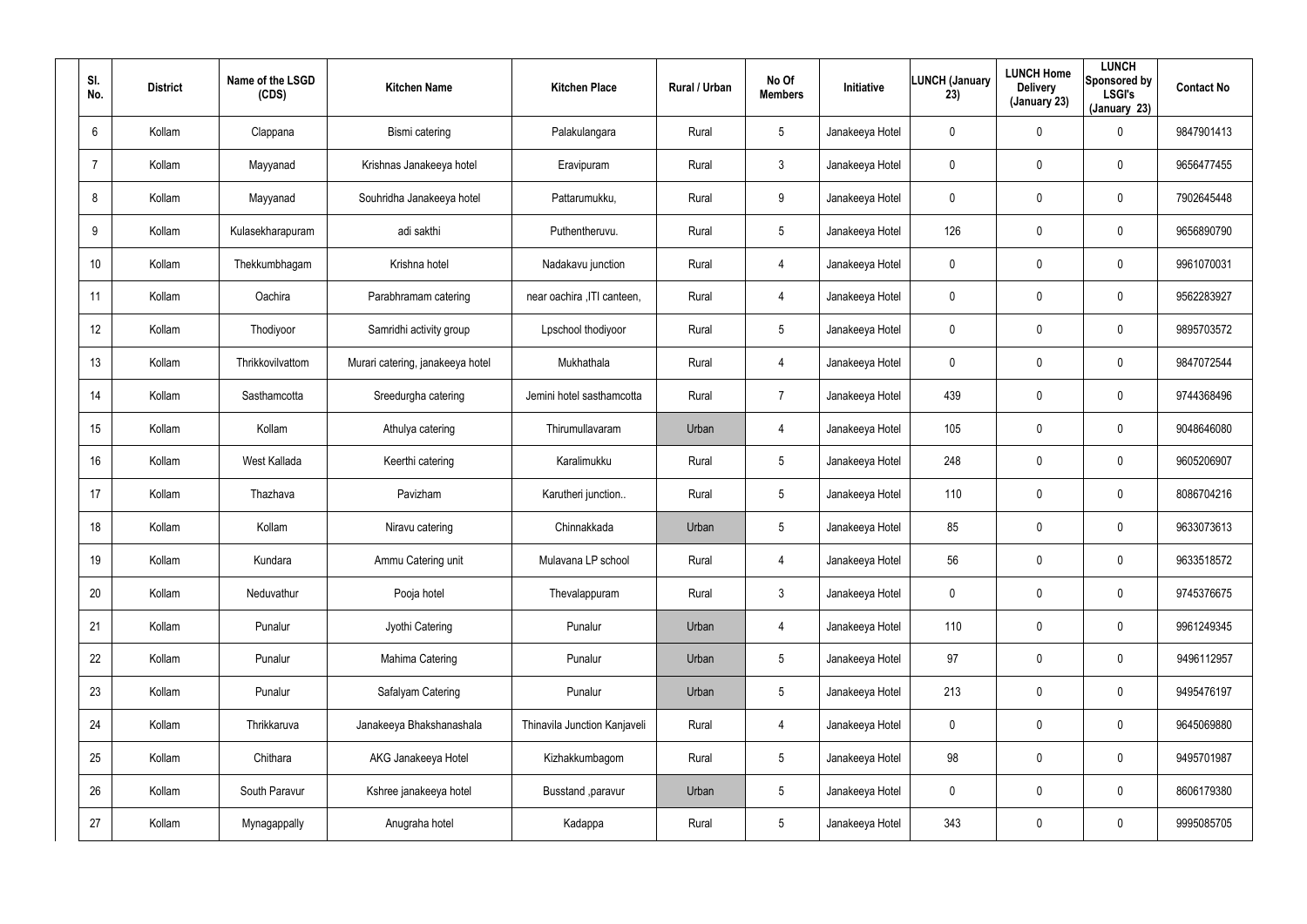|    | SI.<br>No. | <b>District</b> | Name of the LSGD<br>(CDS) | <b>Kitchen Name</b>         | <b>Kitchen Place</b>              | Rural / Urban | No Of<br><b>Members</b> | <b>Initiative</b> | <b>LUNCH (January</b><br>23) | <b>LUNCH Home</b><br><b>Delivery</b><br>(January 23) | <b>LUNCH</b><br>Sponsored by<br><b>LSGI's</b><br>(January 23) | <b>Contact No</b> |
|----|------------|-----------------|---------------------------|-----------------------------|-----------------------------------|---------------|-------------------------|-------------------|------------------------------|------------------------------------------------------|---------------------------------------------------------------|-------------------|
|    | 28         | Kollam          | Mandrothuruthu            | Janakeeya Bhakshanashala    | Thoombummukham                    | Rural         | 4                       | Janakeeya Hotel   | 0                            | 0                                                    | 0                                                             | 9526648057        |
|    | 29         | Kollam          | Karungappally             | Bagya catering              | Muncipality                       | Urban         | 4                       | Janakeeya Hotel   | 0                            | $\mathbf 0$                                          | 0                                                             | 9947702130        |
|    | 30         | Kollam          | Kollam East               | Bharathlekshmi              | Vadakkevila                       | Urban         | $\mathbf{3}$            | Janakeeya Hotel   | 0                            | 0                                                    | 0                                                             | 9744300901        |
|    | 31         | Kollam          | Chavara                   | Harisree janakeya hotel     | Panchayath                        | Rural         | $\mathbf{3}$            | Janakeeya Hotel   | 0                            | $\mathbf 0$                                          | 0                                                             | 9995166343        |
|    | 32         | Kollam          | Pavithreswaram            | Kairali                     | Pavithreswaram                    | Rural         | 4                       | Janakeeya Hotel   | 0                            | 0                                                    | 0                                                             | 9605836414        |
|    | 33         | Kollam          | Veliyam                   | Kantharees                  | Panchayathu building              | Rural         | $5\overline{)}$         | Janakeeya Hotel   | 0                            | $\mathbf 0$                                          | 0                                                             | 9562111715        |
|    | 34         | Kollam          | Velinalloor               | Quality Janakeeya hotel     | Alummod, Velinalloor              | Rural         | 4                       | Janakeeya Hotel   | $\mathbf 0$                  | $\overline{0}$                                       | 0                                                             | 9605896303        |
|    | 35         | Kollam          | Elamadu                   | Swaruma janakeeya hotel     | Near cooperative bank,<br>Elamadu | Rural         | $\mathbf{3}$            | Janakeeya Hotel   | 0                            | $\mathbf 0$                                          | 0                                                             | 8129611321        |
|    | 36         | Kollam          | Kadakkal                  | Nanma janakeeya hotel       | Kadakkal                          | Rural         | 4                       | Janakeeya Hotel   | $\mathbf 0$                  | $\mathbf 0$                                          | 0                                                             | 9847936390        |
| 80 | 37         | Kollam          | Perayam                   | Janakeeya hotel             | Onambalam                         | Rural         | 4                       | Janakeeya Hotel   | 0                            | $\mathbf 0$                                          | 0                                                             | 9446855866        |
|    | 38         | Kollam          | Ezhukone                  | Ezhukone janakeeya hotel    | Near panchayathu office           | Rural         | $5\phantom{.0}$         | Janakeeya Hotel   | $\mathbf 0$                  | $\mathbf 0$                                          | 0                                                             | 8086757275        |
|    | 39         | Kollam          | Adichanalloor             | Ruchikkoottu                | Mylakkaadu                        | Rural         | 4                       | Janakeeya Hotel   | 0                            | $\mathbf 0$                                          | 0                                                             | 8136954461        |
|    | 40         | Kollam          | Poruvazhi                 | Amma janakeeya hotel        | Poruvaxhy                         | Rural         | $5\overline{)}$         | Janakeeya Hotel   | 259                          | $\mathbf 0$                                          | 0                                                             | 9656421272        |
|    | 41         | Kollam          | Nilamel                   | Vanitha Janakeeya Hotel     | Nilamel                           | Rural         | 4                       | Janakeeya Hotel   | 0                            | $\mathbf 0$                                          | 0                                                             | 9447407264        |
|    | 42         | Kollam          | Panmana                   | SV janakeeya hotel          | Kollaka CN junction               | Rural         | $\mathbf{3}$            | Janakeeya Hotel   | $\mathbf 0$                  | $\mathbf 0$                                          | 0                                                             | 8113020216        |
|    | 43         | Kollam          | Ummannoor                 | Thanal                      | Nellikunnam                       | Rural         | 4                       | Janakeeya Hotel   | $\mathbf 0$                  | $\mathbf 0$                                          | 0                                                             | 9656194614        |
|    | 44         | Kollam          | Kulathupuzha              | Karunya Janakeeya Hotel     | Thinkal karikkam                  | Rural         | 4                       | Janakeeya Hotel   | 70                           | $\mathbf 0$                                          | 0                                                             | 9048034267        |
|    | 45         | Kollam          | Kareepra                  | Kareepra janakeeya hotel    | Panchayathu office junction       | Rural         | $5\phantom{.0}$         | Janakeeya Hotel   | $\mathbf 0$                  | $\mathbf 0$                                          | 0                                                             | 9656783244        |
|    | 46         | Kollam          | Piravanthur               | Thanima catering unit       | Piravanthoor                      | Rural         | $5\phantom{.0}$         | Janakeeya Hotel   | 0                            | $\mathbf 0$                                          | 0                                                             | 9207907284        |
|    | 47         | Kollam          | Karavaloor                | Sreelekshmi Janakeeya Hotel | Karavalur                         | Rural         | $5\phantom{.0}$         | Janakeeya Hotel   | 0                            | $\mathbf 0$                                          | 0                                                             | 9745719860        |
|    | 48         | Kollam          | Kunnathur                 | Sneha janakeeya hotel       | Bhoothakuzhi                      | Rural         | $\mathbf{3}$            | Janakeeya Hotel   | 0                            | $\mathbf 0$                                          | 0                                                             | 9061504141        |
|    | 49         | Kollam          | Alayaman                  | Sreelakam Janakeeya Hotel   | Karukone                          | Rural         | $\overline{4}$          | Janakeeya Hotel   | 0                            | $\mathbf 0$                                          | 0                                                             | 8592858448        |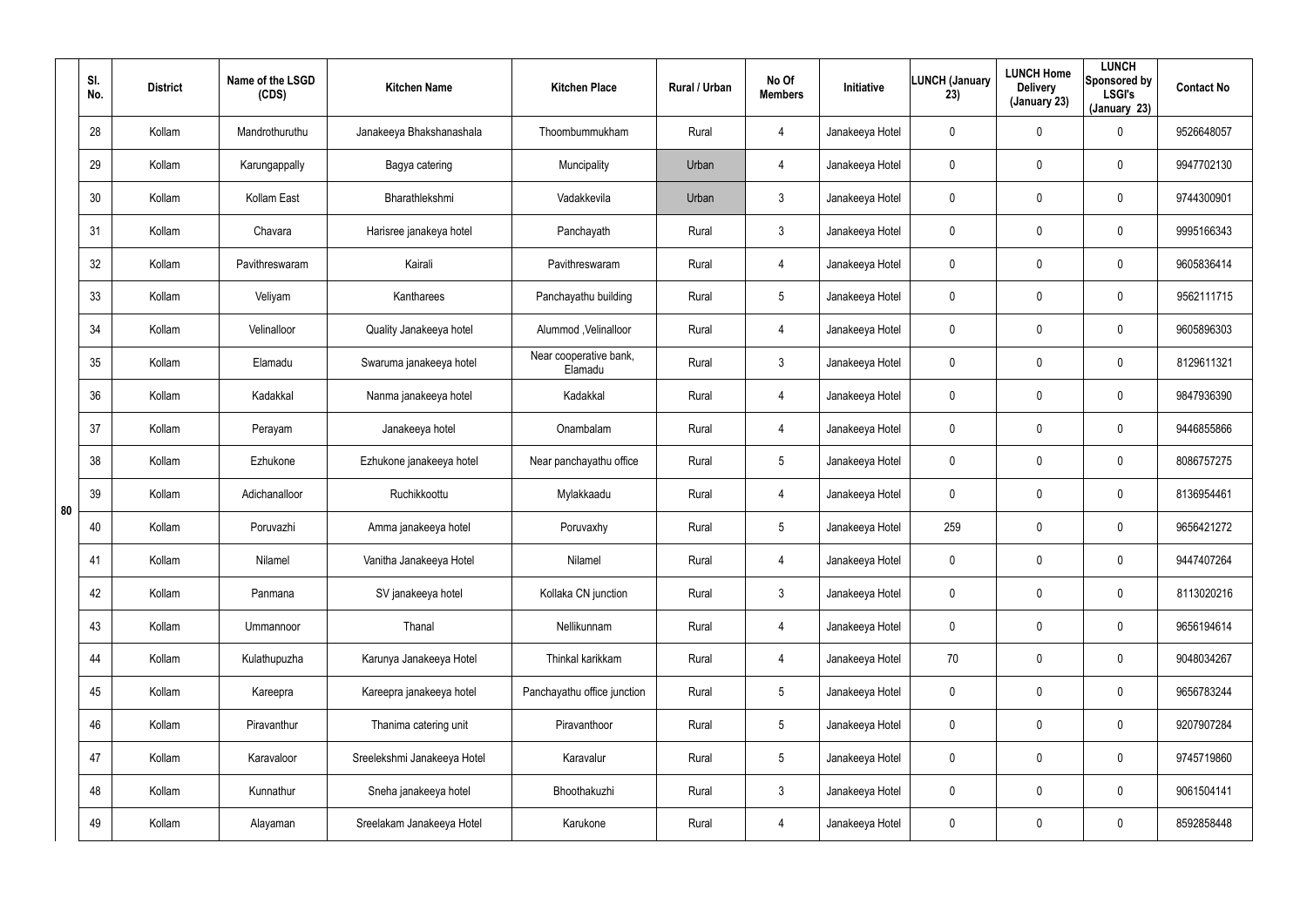| SI.<br>No. | <b>District</b> | Name of the LSGD<br>(CDS) | <b>Kitchen Name</b>                              | <b>Kitchen Place</b>                                 | Rural / Urban | No Of<br><b>Members</b> | Initiative      | <b>LUNCH (January</b><br>23) | <b>LUNCH Home</b><br><b>Delivery</b><br>(January 23) | <b>LUNCH</b><br>Sponsored by<br><b>LSGI's</b><br>(January 23) | <b>Contact No</b> |
|------------|-----------------|---------------------------|--------------------------------------------------|------------------------------------------------------|---------------|-------------------------|-----------------|------------------------------|------------------------------------------------------|---------------------------------------------------------------|-------------------|
| 50         | Kollam          | Kottarakkara              | Ruchi                                            | Kottarakkara christuraj hospital<br>hospital canteen | Urban         | $5\phantom{.0}$         | Janakeeya Hotel | 0                            | $\mathbf 0$                                          | 0                                                             | 9447997809        |
| 51         | Kollam          | Chirakkara                | Bhoomika Jh                                      | Bhajanamadam mukku                                   | Rural         | $5\phantom{.0}$         | Janakeeya Hotel | 0                            | $\mathbf 0$                                          | 0                                                             | 9567024263        |
| 52         | Kollam          | Kalluvathukkal            | Deepam Jh                                        | Parippally                                           | Rural         | 4                       | Janakeeya Hotel | 0                            | $\pmb{0}$                                            | 0                                                             | 8593984144        |
| 53         | Kollam          | Chirakkara                | Niram Jh                                         | Vadakkemukku ,chirakkara                             | Rural         | 4                       | Janakeeya Hotel | 0                            | $\mathbf 0$                                          | 0                                                             | 9847286593        |
| 54         | Kollam          | Velinalloor               | Mathrika janakeeya hotel                         | Govt PHC canteen                                     | Rural         | 4                       | Janakeeya Hotel | 0                            | $\pmb{0}$                                            | 0                                                             | 7592859804        |
| 55         | Kollam          | East Kallada              | kudumbashree janakeeya hotel                     | marthandapuram                                       | Rural         | $5\phantom{.0}$         | Janakeeya Hotel | 0                            | $\mathbf 0$                                          | 0                                                             | 9746964557        |
| 56         | Kollam          | Anchal                    | Malu janakeeya hotel                             | Anchal, Town ward                                    | Rural         | $\mathbf{3}$            | Janakeeya Hotel | $\mathbf 0$                  | $\pmb{0}$                                            | 0                                                             | 9656920091        |
| 57         | Kollam          | Kummil                    | Sreebhadra janakeeya hotel                       | Thachonam                                            | Rural         | $\mathbf{3}$            | Janakeeya Hotel | 45                           | $\mathbf 0$                                          | 0                                                             | 9846327312        |
| 58         | Kollam          | Yeroor                    | Oottupura janakeeya hotel                        | yeroor                                               | Rural         | 6                       | Janakeeya Hotel | $\mathbf 0$                  | $\mathbf 0$                                          | 0                                                             | 9526031467        |
| 59         | Kollam          | Nedumpana                 | Samthripthy janakeeya hotel                      | Pallimon                                             | Rural         | 4                       | Janakeeya Hotel | 0                            | $\mathbf 0$                                          | 0                                                             | 9539780119        |
| 60         | Kollam          | Kollam                    | Ishwarya janakeeya hotel                         | Near collectorate, Thevally<br>division              | Urban         | $\mathbf{3}$            | Janakeeya Hotel | $\mathbf 0$                  | $\mathbf 0$                                          | 0                                                             | 8848893882        |
| 61         | Kollam          | Edamulakkal               | Sahya janakeeya hotel                            | Edamulackal                                          | Rural         | 4                       | Janakeeya Hotel | 0                            | $\mathbf 0$                                          | 0                                                             | 7025532998        |
| 62         | Kollam          | Mylom                     | Amrutha                                          | Inchakkadu                                           | Rural         | $5\overline{)}$         | Janakeeya Hotel | 0                            | $\mathbf 0$                                          | 0                                                             | 9539780965        |
| 63         | Kollam          | Thevalakkara              | Kerala Janakeeya Hotel                           | Thevalakkara                                         | Rural         | $\mathfrak{Z}$          | Janakeeya Hotel | 0                            | $\overline{0}$                                       | 0                                                             | 9847291089        |
| 64         | Kollam          | Thalavoor                 | Kudumbasheree Nadan<br>Bhakshanashala            | Pidavoor                                             | Rural         | 4                       | Janakeeya Hotel | $\mathbf 0$                  | $\overline{0}$                                       | 0                                                             | 9747324839        |
| 65         | Kollam          | Vilakkudy                 | vadhanam                                         | <b>KUNNICODU</b>                                     | Rural         | $5\phantom{.0}$         | Janakeeya Hotel | 0                            | $\overline{0}$                                       | 0                                                             | 9526354689        |
| 66         | Kollam          | Poothakkulam              | Avani catering                                   | Poothakkulam gp                                      | Rural         | 4                       | Janakeeya Hotel | $\mathbf 0$                  | $\overline{0}$                                       | 0                                                             | 9562782082        |
| 67         | Kollam          | Pathanapuram              | Pathanapuram Grama Panchayath<br>Janakeeya Hotel | Pathanapuram                                         | Rural         | $\overline{4}$          | Janakeeya Hotel | 0                            | $\overline{0}$                                       | 0                                                             | 9061291033        |
| 68         | Kollam          | Chadayamangalam           | Real janakeeya hotel                             | Chadayamangalam                                      | Rural         | $\mathbf{3}$            | Janakeeya Hotel | 0                            | $\mathbf 0$                                          | 0                                                             | 9562123039        |
| 69         | Kollam          | Elampalloor               | Kalavara janakeeya hotel                         | Ashupathri mukku, Kundara                            | Rural         | $5\phantom{.0}$         | Janakeeya Hotel | 0                            | $\mathbf 0$                                          | 0                                                             | 8943182967        |
| 70         | Kollam          | Kottamkara                | Ishwarya janakeeya hotel                         | Keralapuram                                          | Rural         | $5\phantom{.0}$         | Janakeeya Hotel | 0                            | $\mathbf 0$                                          | 0                                                             | 9747765979        |
| 71         | Kollam          | Vettikavala               | Nanma                                            | Vettikkavala                                         | Rural         | $\mathfrak{Z}$          | Janakeeya Hotel | 0                            | $\boldsymbol{0}$                                     | 0                                                             | 9645070430        |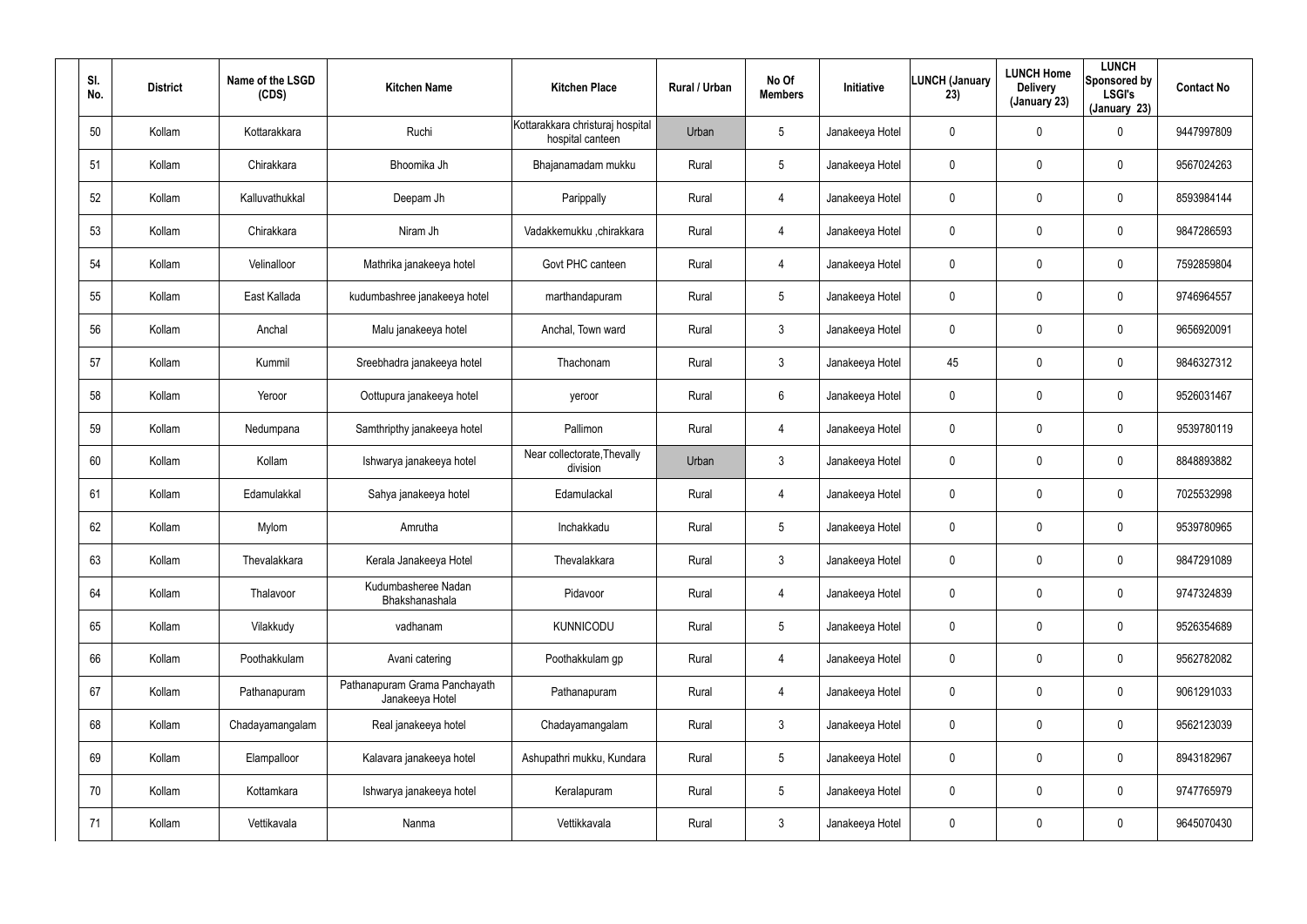|    | SI.<br>No.      | <b>District</b> | Name of the LSGD<br>(CDS) | <b>Kitchen Name</b>             | <b>Kitchen Place</b>                   | Rural / Urban | No Of<br><b>Members</b> | Initiative      | <b>LUNCH (January</b><br>23) | <b>LUNCH Home</b><br><b>Delivery</b><br>(January 23) | <b>LUNCH</b><br>Sponsored by<br><b>LSGI's</b><br>(January 23) | <b>Contact No</b> |
|----|-----------------|-----------------|---------------------------|---------------------------------|----------------------------------------|---------------|-------------------------|-----------------|------------------------------|------------------------------------------------------|---------------------------------------------------------------|-------------------|
|    | 72              | Kollam          | Pooyappally               | Anaswara janakeeya hotel        | Maruthamanpally                        | Rural         | $5\overline{)}$         | Janakeeya Hotel | 0                            | 0                                                    | $\mathbf 0$                                                   | 9947289476        |
|    | 73              | Kollam          | Thenmala                  | Nanma janakeeya hotel           | Thennala                               | Rural         | $\overline{4}$          | Janakeeya Hotel | 0                            | 0                                                    | $\mathbf 0$                                                   | 9446274943        |
|    | 74              | Kollam          | Pattazhi                  | Suprabhatham Catering Unit      | pattazhy                               | Rural         | $\overline{4}$          | Janakeeya Hotel | 0                            | 0                                                    | $\mathbf 0$                                                   | 9495195796        |
|    | 75              | Kollam          | Neendakara                | Darshana Janakeeya Hotel        | Puthenthura Junction                   | Rural         | $\mathbf{3}$            | Janakeeya Hotel | 0                            | 0                                                    | $\mathbf 0$                                                   | 9633106463        |
|    | 76              | Kollam          | Panayam                   | snehadeepam activity group      | Thanikkamukku                          | Rural         | $\overline{4}$          | Janakeeya Hotel | 0                            | 0                                                    | $\mathbf 0$                                                   | 8606117577        |
|    | 77              | Kollam          | Clappana                  | Vijayasree                      | Near alumpeedika junction              | Rural         | $5\phantom{.0}$         | Janakeeya Hotel | 120                          | 0                                                    | $\mathbf 0$                                                   | 9567797660        |
|    | 78              | Kollam          | Sooranad South            | Akshaya janakeeya hotel         | Patharam                               | Rural         | 4                       | Janakeeya Hotel | 296                          | 0                                                    | $\mathbf 0$                                                   | 9746919825        |
|    | 79              | Kollam          | Edamulakkal               | Deepam janakeeya hotel          | Edamulackal                            | Rural         | $\mathbf{3}$            | Janakeeya Hotel | 0                            | 0                                                    | $\mathbf 0$                                                   | 9400684494        |
|    | 80              | Kollam          | Aryankavu                 | Sevana janakeeya hotel          | Kazhuthurutty                          | Rural         | $\mathbf{3}$            | Janakeeya Hotel | 0                            | 0                                                    | $\mathbf 0$                                                   | 8921381398        |
|    | 81              | Kollam          | Pattazhi Vadakkekara      | Annapoorna                      | Kaduvathode                            | Rural         | $\overline{4}$          | Janakeeya Hotel | 0                            | 0                                                    | $\mathbf 0$                                                   | 7561013776        |
|    | 82              | Kollam          | Kulasekharapuram          | Vinayaka                        | Puthiykavu                             | Rural         | 4                       | Janakeeya Hotel | 0                            | 0                                                    | $\mathbf 0$                                                   | 9947499053        |
| 82 |                 |                 |                           |                                 |                                        |               | 354                     |                 | 3227                         | $\bullet$                                            | $\bullet$                                                     |                   |
|    |                 | Kottayam        | Akalakkunnam              | Navaruchi                       | Chengalam                              | Rural         | $5\phantom{.0}$         | Janakeeya Hotel | 0                            | 0                                                    | $\mathbf 0$                                                   | 9188362235        |
|    | $\overline{2}$  | Kottayam        | Arpookkara                | Niravu                          | <b>Medical College</b>                 | Rural         | 8                       | Janakeeya Hotel | 75                           | 0                                                    | $\pmb{0}$                                                     | 9744719092        |
|    | $\mathbf{3}$    | Kottayam        | Arpookkara                | Ruchi Janakeeya Hotel           | Kaippuzha mutt                         | Rural         | $\overline{4}$          | Janakeeya Hotel | $\mathbf 0$                  | 0                                                    | $\mathbf 0$                                                   | 9847147156        |
|    | $\overline{4}$  | Kottayam        | Athirampuzha              | Hannas                          | Mannanam                               | Rural         | $\overline{4}$          | Janakeeya Hotel | $\mathbf 0$                  | 0                                                    | $\mathsf{0}$                                                  | 9496136682        |
|    | $5\overline{)}$ | Kottayam        | Ayarkunnam                | Panchami Unit                   | Near PHC Ayarkunnam                    | Rural         | $5\phantom{.0}$         | Janakeeya Hotel | $\pmb{0}$                    | 0                                                    | $\mathsf{0}$                                                  | 9744560994        |
|    | $6\overline{6}$ | Kottayam        | Aymanam                   | Bisiya                          | Aymanam panchayath hall                | Rural         | 3 <sup>1</sup>          | Janakeeya Hotel | $\mathbf 0$                  | 0                                                    | $\pmb{0}$                                                     | 9544560606        |
|    | $\overline{7}$  | Kottayam        | Bharananganam             | Kudumbshree nadan bhakshanasala | Bharananganam                          | Rural         | $\mathbf{3}$            | Janakeeya Hotel | 0                            | 0                                                    | $\pmb{0}$                                                     | 8113827680        |
|    | 8               | Kottayam        | Changanassery             | Janakeeya Hotel                 | Near Railway station                   | Urban         | $\mathbf{3}$            | Janakeeya Hotel | $\mathbf 0$                  | 0                                                    | $\pmb{0}$                                                     | 7560866821        |
|    | 9               | Kottayam        | Chemp                     | Thanima                         | Chemp                                  | Rural         | 4                       | Janakeeya Hotel | 0                            | 0                                                    | $\pmb{0}$                                                     | 9809940907        |
|    | 10 <sup>°</sup> | Kottayam        | Chirakkadav               | <b>Udaya Catering Unit</b>      | Mahatma Gandhi Town Hall,<br>Ponkunnam | Rural         | $5\phantom{.0}$         | Janakeeya Hotel | 0                            | 0                                                    | $\pmb{0}$                                                     | 6282479410        |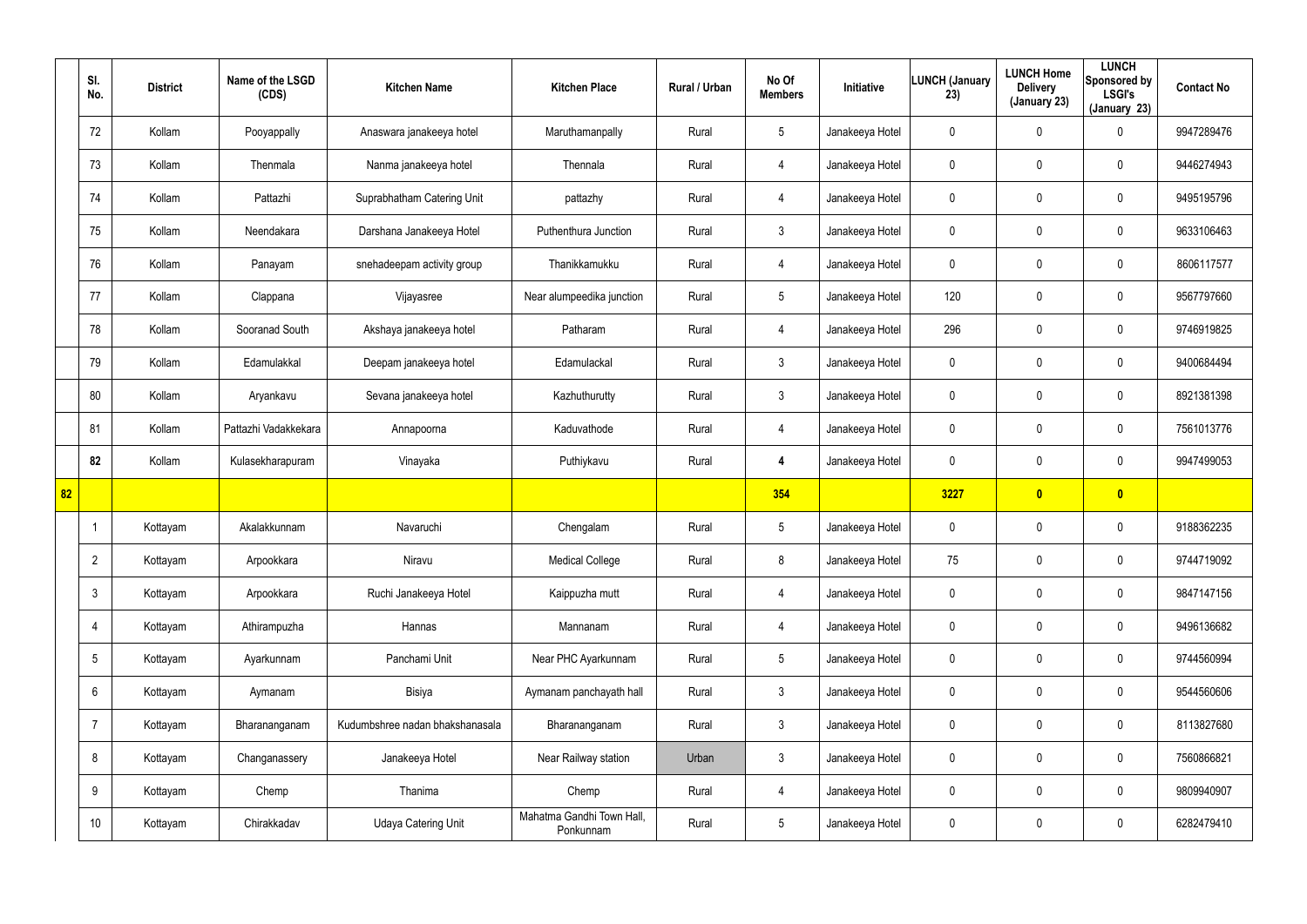| SI.<br>No.      | <b>District</b> | Name of the LSGD<br>(CDS) | <b>Kitchen Name</b>            | <b>Kitchen Place</b>               | Rural / Urban | No Of<br><b>Members</b> | Initiative      | <b>LUNCH (January</b><br>23) | <b>LUNCH Home</b><br><b>Delivery</b><br>(January 23) | <b>LUNCH</b><br>Sponsored by<br><b>LSGI's</b><br>(January 23) | <b>Contact No</b> |
|-----------------|-----------------|---------------------------|--------------------------------|------------------------------------|---------------|-------------------------|-----------------|------------------------------|------------------------------------------------------|---------------------------------------------------------------|-------------------|
| 11              | Kottayam        | Chirakkadav               | Sargam                         | Thekkethu Kavala                   | Rural         | $\mathbf{3}$            | Janakeeya Hotel | 80                           | $\pmb{0}$                                            | 0                                                             | 9656087110        |
| 12              | Kottayam        | Elikulam                  | Janakeeya Hotel Elikkulam      | Manchakuzhy                        | Rural         | 3                       | Janakeeya Hotel | 0                            | $\mathbf 0$                                          | 0                                                             | 9074768314        |
| 13              | Kottayam        | Ettumanoor                | Gramashree cafe kudumbasree    | Nandanam auditorium,<br>Ettumanoor | Urban         | $5\overline{)}$         | Janakeeya Hotel | 0                            | $\mathbf 0$                                          | 0                                                             | 9847334071        |
| 14              | Kottayam        | Kadanad                   | Thanal catering                | Kadanad                            | Rural         | $5\overline{)}$         | Janakeeya Hotel | 0                            | $\mathbf 0$                                          | 0                                                             | 9048099040        |
| 15              | Kottayam        | Kadaplamattam             | Salt &pepper                   | Near Kadaplamattom CDS             | Rural         | $\overline{4}$          | Janakeeya Hotel | 0                            | $\mathbf 0$                                          | 0                                                             | 9645400860        |
| 16              | Kottayam        | Kadaplamattam             | Kadaplamattam Janakeeya Hotel  | Vayala                             | Rural         | 4                       | Janakeeya Hotel | 0                            | 51                                                   | $\mathbf 0$                                                   | 9446804954        |
| 17              | Kottayam        | Kaduthuruthy              | Janakeeya Hotel                | Panchayath premise                 | Rural         | 6                       | Janakeeya Hotel | 0                            | $\mathbf 0$                                          | $\mathbf 0$                                                   | 9847166464        |
| 18              | Kottayam        | Kallara                   | Vasuki Janakeeya hotel         | Kallara                            | Rural         | $\mathbf{3}$            | Janakeeya Hotel | 0                            | 0                                                    | 0                                                             | 9846103478        |
| 19              | Kottayam        | Kanakkari                 | Jesus                          | Pattithanam                        | Rural         | $5\overline{)}$         | Janakeeya Hotel | 0                            | $\mathbf 0$                                          | $\mathbf 0$                                                   | 9447192439        |
| 20              | Kottayam        | Kangazha                  | Sulabha                        | Pathanadu                          | Rural         | $5\overline{)}$         | Janakeeya Hotel | 0                            | 0                                                    | 0                                                             | 9847438293        |
| 21              | Kottayam        | Kanjirapally              | Vanitha canteen                | Panchayath premise                 | Rural         | $\mathbf{3}$            | Janakeeya Hotel | 0                            | $\mathbf 0$                                          | $\mathbf 0$                                                   | 9605391868        |
| 22              | Kottayam        | Karoor                    | Unarvu janakeeya hotel         | Valavoor                           | Rural         | $5\overline{)}$         | Janakeeya Hotel | 0                            | 0                                                    | 0                                                             | 8304903250        |
| 23              | Kottayam        | Karukachal                | <b>Sukrutham Catering Unit</b> | Karukachal                         | Rural         | $5\overline{)}$         | Janakeeya Hotel | 0                            | $\boldsymbol{0}$                                     | 0                                                             | 9847766843        |
| 24              | Kottayam        | Kidangoor                 | Janakeeya hotel                | Kidangoor Panchayath               | Rural         | $\mathfrak{Z}$          | Janakeeya Hotel | 0                            | $\mathbf 0$                                          | $\pmb{0}$                                                     | 9048080292        |
| 25              | Kottayam        | Kooroppada                | Achus Janakeeya Hotel          | Panchayath                         | Rural         | $\mathbf{3}$            | Janakeeya Hotel | 0                            | $\overline{0}$                                       | $\pmb{0}$                                                     | 9778121989        |
| 26              | Kottayam        | Koottickal                | Janakeeya hotel                | Koottickal                         | Rural         | $5\phantom{.0}$         | Janakeeya Hotel | 0                            | $\pmb{0}$                                            | $\pmb{0}$                                                     | 9645219929        |
| 27              | Kottayam        | Koruthodu                 | Koruthodu Janakeeya Hotel      | Koruthodu                          | Rural         | $6\overline{6}$         | Janakeeya Hotel | 0                            | $\pmb{0}$                                            | $\pmb{0}$                                                     | 7510770418        |
| 28              | Kottayam        | KottayamNorth             | Alfa Canteen                   | Municipality Kottayam              | Urban         | $5\phantom{.0}$         | Janakeeya Hotel | 0                            | $\mathbf 0$                                          | 0                                                             | 9846571923        |
| 29              | Kottayam        | KottayamNorth             | Kerala cafe janakeeya hotel    | Choottuveli                        | Urban         | $\mathbf{3}$            | Janakeeya Hotel | 0                            | $\pmb{0}$                                            | 0                                                             | 8129337294        |
| 30 <sup>°</sup> | Kottayam        | KottayamNorth             | Maria Janakeeya Hotel          | Chungam                            | Urban         | $5\phantom{.0}$         | Janakeeya Hotel | 0                            | $\mathbf 0$                                          | 0                                                             | 9744843928        |
| 31              | Kottayam        | KottayamNorth             | Ambady Janakeeya Hotel         | Karapuzha                          | Urban         | $\overline{4}$          | Janakeeya Hotel | 0                            | $\pmb{0}$                                            | 0                                                             | 9496374594        |
| 32              | Kottayam        | Kozhuvanal                | Rohini Janakeeya Hotel         | Vakkappulam                        | Rural         | $\mathfrak{Z}$          | Janakeeya Hotel | 0                            | $\boldsymbol{0}$                                     | 0                                                             | 9400216885        |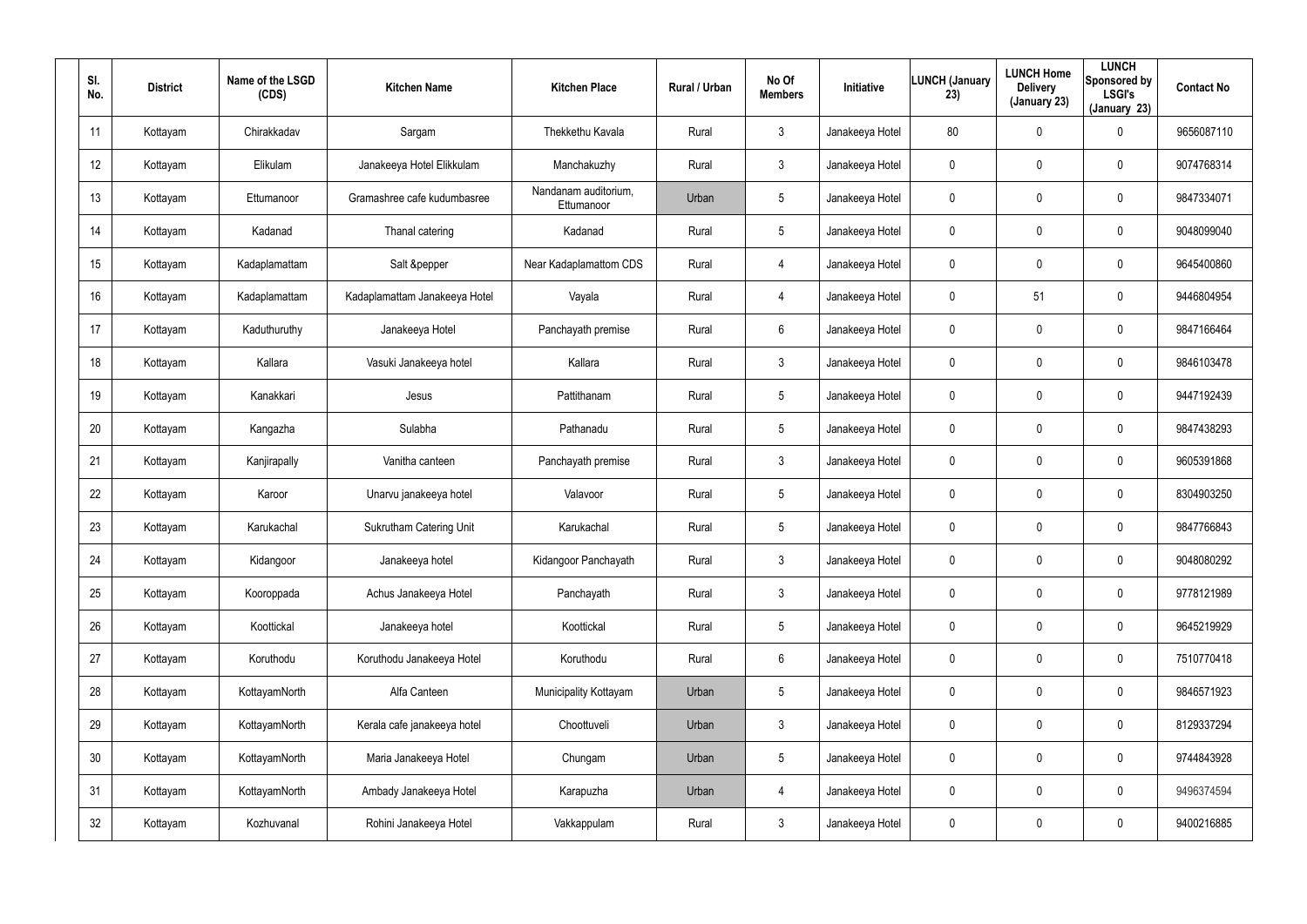|    | SI.<br>No. | <b>District</b> | Name of the LSGD<br>(CDS) | <b>Kitchen Name</b>             | <b>Kitchen Place</b>           | Rural / Urban | No Of<br><b>Members</b> | Initiative      | <b>LUNCH (January</b><br>23) | <b>LUNCH Home</b><br><b>Delivery</b><br>(January 23) | <b>LUNCH</b><br>Sponsored by<br><b>LSGI's</b><br>(January 23) | <b>Contact No</b> |
|----|------------|-----------------|---------------------------|---------------------------------|--------------------------------|---------------|-------------------------|-----------------|------------------------------|------------------------------------------------------|---------------------------------------------------------------|-------------------|
|    | 33         | Kottayam        | Kuravilangadu             | kudumbashree janakeeya hotel    | kuravilangady by pass junction | Rural         | $5\phantom{.0}$         | Janakeeya Hotel | 0                            | 0                                                    | 0                                                             | 7559022364        |
|    | 34         | Kottayam        | Kurichi                   | Swad Catering                   | Cheruvelippadi                 | Rural         | 4                       | Janakeeya Hotel | 0                            | 0                                                    | $\mathbf 0$                                                   | 9847891917        |
|    | 35         | Kottayam        | Madappally                | SR catering                     | Mammoodu                       | Rural         | $\mathfrak{Z}$          | Janakeeya Hotel | 0                            | 0                                                    | $\mathbf 0$                                                   | 9747702203        |
|    | 36         | Kottayam        | Manimala                  | Vanitha canteen                 | Manimala                       | Rural         | $\mathfrak{Z}$          | Janakeeya Hotel | 0                            | 0                                                    | $\mathbf 0$                                                   | 9946318069        |
|    | 37         | Kottayam        | Manjoor                   | Oruma catering unit             | Kuruppanthara                  | Rural         | $5\phantom{.0}$         | Janakeeya Hotel | 0                            | 0                                                    | $\overline{2}$                                                | 9349189590        |
|    | 38         | Kottayam        | Marangattupilly           | Marangattupilly Janakeeya Hotel | Marangattupilly                | Rural         | 4                       | Janakeeya Hotel | 0                            | 0                                                    | $\mathbf 0$                                                   | 9544416772        |
|    | 39         | Kottayam        | Maravanthuruth            | Changathi                       | Maravanthuruth                 | Rural         | 4                       | Janakeeya Hotel | 0                            | 0                                                    | $\mathbf 0$                                                   | 9744598169        |
|    | 40         | Kottayam        | Meenachil                 | Akshaya Janakeeya hotel         | Idamattam                      | Rural         | 4                       | Janakeeya Hotel | 0                            | 0                                                    |                                                               | 9747190979        |
| 82 | 41         | Kottayam        | Meenachil                 | Archana janakeeya Hotel         | Paika                          | Rural         | $5\phantom{.0}$         | Janakeeya Hotel | 0                            | 0                                                    | $\mathbf 0$                                                   | 9048759539        |
|    | 42         | Kottayam        | Meenadom                  | Nainus                          | Meenadom                       | Rural         | $\mathbf{3}$            | Janakeeya Hotel | 0                            | 0                                                    | $\mathbf 0$                                                   | 9539752801        |
|    | 43         | Kottayam        | Melukavu                  | Seenayi Cafe centre             | Melukavumattam                 | Rural         | $5\phantom{.0}$         | Janakeeya Hotel | 0                            | 0                                                    | $\mathbf 0$                                                   | 9744546703        |
|    | 44         | Kottayam        | Moonnilav                 | Aiswarya                        | Moonnilav                      | Rural         | $\mathfrak{Z}$          | Janakeeya Hotel | 0                            | 0                                                    | $\mathbf 0$                                                   | 8281227689        |
|    | 45         | Kottayam        | Mulakkulam                | Janakeeya Hotel                 | Moorkkattilpadi                | Rural         | 4                       | Janakeeya Hotel | 0                            | 0                                                    | $\mathbf 0$                                                   | 9747856382        |
|    | 46         | Kottayam        | Mundakkayam               | Janakeeya Hotel Mundakkayam     | Mundakkayam                    | Rural         | 6                       | Janakeeya Hotel | 0                            | 0                                                    | $\pmb{0}$                                                     | 9495314979        |
|    | 47         | Kottayam        | Nedumkunnam               | Nanma Kudumbashree Unit         | Nedumkunnam                    | Rural         | $5\phantom{.0}$         | Janakeeya Hotel | $\pmb{0}$                    | $\mathbf 0$                                          | $\pmb{0}$                                                     | 7306791612        |
|    | 48         | Kottayam        | Neendoor                  | Gruhasree ME Unit               | Panchayath                     | Rural         | $\mathbf{3}$            | Janakeeya Hotel | $\mathbf 0$                  | $\mathbf 0$                                          | $\pmb{0}$                                                     | 9847756958        |
|    | 49         | Kottayam        | Njeezhoor                 | Annapoorna Janakeeya Hotel      | Panchayath                     | Rural         | 4                       | Janakeeya Hotel | $\mathbf 0$                  | $\mathbf 0$                                          | $\pmb{0}$                                                     | 9745246839        |
|    | 50         | Kottayam        | Pala                      | Angel Janakeeya Hotel           | Pala Municipality              | Urban         | 4                       | Janakeeya Hotel | $\mathbf 0$                  | $\mathbf 0$                                          | $\pmb{0}$                                                     | 9745963125        |
|    | 51         | Kottayam        | Pala                      | Harithasree catering            | Chethimattam                   | Urban         | $5\phantom{.0}$         | Janakeeya Hotel | 0                            | 0                                                    | $\pmb{0}$                                                     | 9895154240        |
|    | 52         | Kottayam        | Pallickathodu             | Sangeetha                       | Pallickathodu Bus stand        | Rural         | $\mathbf{3}$            | Janakeeya Hotel | $\boldsymbol{0}$             | $\mathbf 0$                                          | $\pmb{0}$                                                     | 9633814381        |
|    | 53         | Kottayam        | Pampady                   | Thrupthi                        | Pampady Town                   | Rural         | $5\phantom{.0}$         | Janakeeya Hotel | $\boldsymbol{0}$             | 0                                                    | $\boldsymbol{0}$                                              | 9633013622        |
|    | 54         | Kottayam        | Panachikkadu              | Ruchi Canteen                   | Paruthumpara                   | Rural         | $5\phantom{.0}$         | Janakeeya Hotel | 0                            | $\mathbf 0$                                          | $\pmb{0}$                                                     | 9656411494        |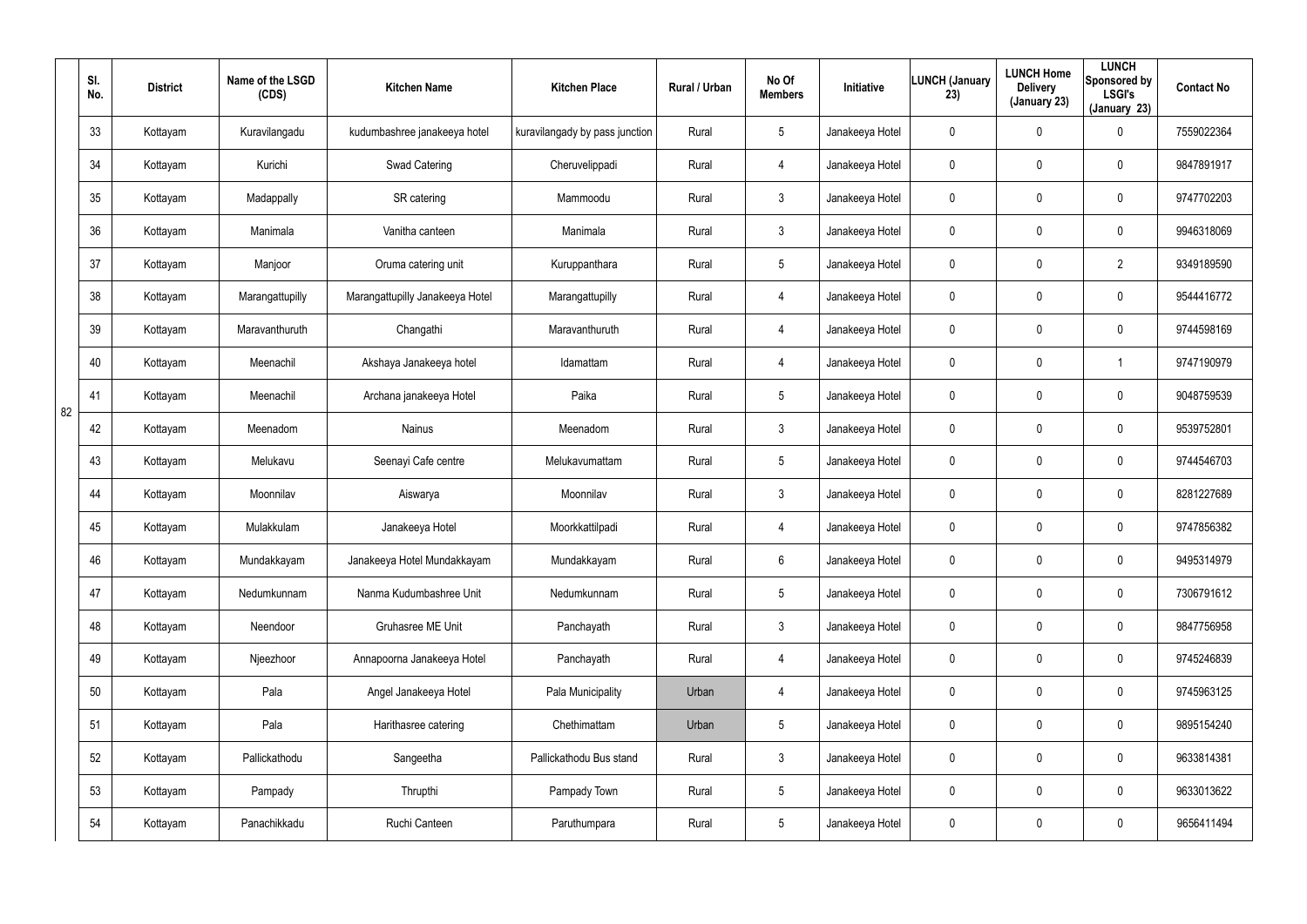| SI.<br>No. | <b>District</b> | Name of the LSGD<br>(CDS) | <b>Kitchen Name</b>                                      | <b>Kitchen Place</b>                        | Rural / Urban | No Of<br><b>Members</b> | Initiative      | <b>LUNCH (January</b><br>23) | <b>LUNCH Home</b><br><b>Delivery</b><br>(January 23) | <b>LUNCH</b><br>Sponsored by<br><b>LSGI's</b><br>(January 23) | <b>Contact No</b> |
|------------|-----------------|---------------------------|----------------------------------------------------------|---------------------------------------------|---------------|-------------------------|-----------------|------------------------------|------------------------------------------------------|---------------------------------------------------------------|-------------------|
| 55         | Kottayam        | Parathodu                 | Janakeeya Hotel Parathodu                                | Panchayath                                  | Rural         | 4                       | Janakeeya Hotel | 0                            | $\pmb{0}$                                            | 0                                                             | 7907455541        |
| 56         | Kottayam        | Paippadu                  | Thejus                                                   | Paippadu                                    | Rural         | 5                       | Janakeeya Hotel | 0                            | $\boldsymbol{0}$                                     | 0                                                             | 7034621426        |
| 57         | Kottayam        | Poonjar                   | Haritham                                                 | Poonjar                                     | Rural         | 5                       | Janakeeya Hotel | 0                            | $\boldsymbol{0}$                                     | 0                                                             | 9495235348        |
| 58         | Kottayam        | poonjar south             | Sowbhagya Janakeeya Hotel                                | poonjar south                               | Rural         | $\overline{4}$          | Janakeeya Hotel | 0                            | $\mathbf 0$                                          | 0                                                             | 9495151799        |
| 59         | Kottayam        | Ramapuram                 | Ruchi                                                    | Ramapuram                                   | Rural         | $\overline{4}$          | Janakeeya Hotel | 0                            | 55                                                   | 0                                                             | 9495107277        |
| 60         | Kottayam        | T.V.Puram                 | Vijaya Janakeeya Hotel                                   | TV Puram                                    | Rural         | $\mathbf{3}$            | Janakeeya Hotel | 0                            | $\mathbf 0$                                          | $\mathbf 0$                                                   | 9847614136        |
| 61         | Kottayam        | Teekkoy                   | Kairali                                                  | Vagamattom, Kallambhagam                    | Rural         | $\mathbf{3}$            | Janakeeya Hotel | 0                            | $\pmb{0}$                                            | 0                                                             | 7025702768        |
| 62         | Kottayam        | Thalanad                  | Nanma                                                    | Muttambhagam Kavala                         | Rural         | $\mathbf{3}$            | Janakeeya Hotel | 0                            | $\mathbf 0$                                          | $\mathbf 0$                                                   | 9961289547        |
| 63         | Kottayam        | Thalappalam               | Ameya                                                    | Thalappalam                                 | Rural         | $\overline{4}$          | Janakeeya Hotel | 68                           | $\pmb{0}$                                            | 0                                                             | 7025932626        |
| 64         | Kottayam        | Thalayolaparambu          | kudumbashree janakeeya hotel                             | Thalayolaparambu                            | Rural         | $\mathbf{3}$            | Janakeeya Hotel | 0                            | $\mathbf 0$                                          | $\mathbf 0$                                                   | 7994830570        |
| 65         | Kottayam        | Thidanadu                 | Janani                                                   | Chemmlamattam                               | Rural         | $6\phantom{.}6$         | Janakeeya Hotel | 0                            | $\mathbf 0$                                          | 0\$                                                           | 9562695545        |
| 66         | Kottayam        | Thidanadu                 | Krishna                                                  | Near Panchayath                             | Rural         | 4                       | Janakeeya Hotel | 0                            | $\mathbf 0$                                          | $\mathbf 0$                                                   | 9605565960        |
| 67         | Kottayam        | Thiruvarppu               | Sreeparvathy food products                               | Illickal                                    | Rural         | $\mathbf{3}$            | Janakeeya Hotel | 0                            | $\pmb{0}$                                            | $\mathbf 0$                                                   | 9747289846        |
| 68         | Kottayam        | Thrikkodithanam           | Swanthanam                                               | Thrikkodithanam                             | Rural         | 5                       | Janakeeya Hotel | 0                            | $\mathbf 0$                                          | $\pmb{0}$                                                     | 7902729237        |
| 69         | Kottayam        | Udayanapuram              | Uppum Mulakum                                            | Nerekadavu                                  | Rural         | $\mathbf{3}$            | Janakeeya Hotel | $\pmb{0}$                    | $\mathbf 0$                                          | $\pmb{0}$                                                     | 8111850728        |
| 70         | Kottayam        | Udayanapuram              | Aiswarya Activity Group                                  | Vaikom Block Panchayath                     | Rural         | $5\phantom{.0}$         | Janakeeya Hotel | $\pmb{0}$                    | $\mathbf 0$                                          | $\pmb{0}$                                                     | 9847437286        |
| 71         | Kottayam        | Uzhavoor                  | Uzhavoor Janakeeya Hotel                                 | Uzhavoor Town                               | Rural         | 8                       | Janakeeya Hotel | 0                            | $\mathbf 0$                                          | 15                                                            | 9746074266        |
| 72         | Kottayam        | Vaikom                    | <b>Chanees Eats</b>                                      | Chalapparambu                               | Urban         | $\overline{4}$          | Janakeeya Hotel | 0                            | $\mathbf 0$                                          | $\pmb{0}$                                                     | 9446467389        |
| 73         | Kottayam        | Vakathanam                | Padheyam                                                 | Njaliakuzhi                                 | Rural         | $6\phantom{.}6$         | Janakeeya Hotel | 0                            | $\pmb{0}$                                            | 0                                                             | 9495010073        |
| 74         | Kottayam        | Vazhappally               | Udayam                                                   | Vazhappally                                 | Rural         | $\overline{4}$          | Janakeeya Hotel | 0                            | $\mathbf 0$                                          | 0                                                             | 9562267564        |
| 75         | Kottayam        | Vazhoor                   | Kudumbashree Canteen Unit At<br>Vazhoor Grama Panchayath | Vazhoor Grama Panchayath<br><b>Building</b> | Rural         | $5\phantom{.0}$         | Janakeeya Hotel | 0                            | $\pmb{0}$                                            | 0                                                             | 9544717796        |
| 76         | Kottayam        | Vazhoor                   | New India                                                | Nedumavu                                    | Rural         | 3 <sup>1</sup>          | Janakeeya Hotel | 0                            | $\boldsymbol{0}$                                     | 0                                                             | 9744581242        |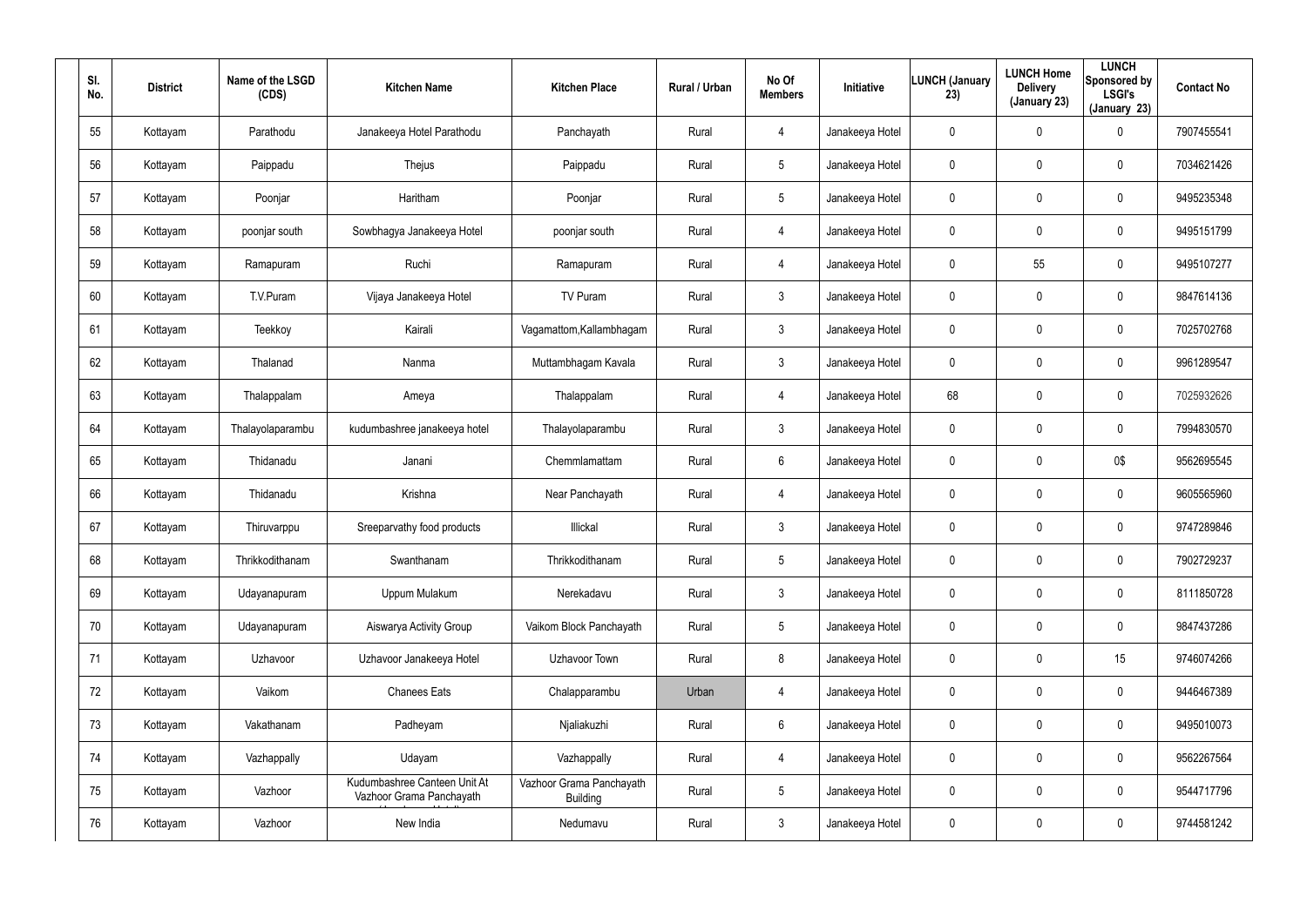|    | SI.<br>No.      | <b>District</b> | Name of the LSGD<br>(CDS) | <b>Kitchen Name</b>            | <b>Kitchen Place</b>                  | Rural / Urban | No Of<br><b>Members</b> | <b>Initiative</b> | <b>LUNCH (January</b><br>23) | <b>LUNCH Home</b><br><b>Delivery</b><br>(January 23) | <b>LUNCH</b><br>Sponsored by<br><b>LSGI's</b><br>(January 23) | <b>Contact No</b> |
|----|-----------------|-----------------|---------------------------|--------------------------------|---------------------------------------|---------------|-------------------------|-------------------|------------------------------|------------------------------------------------------|---------------------------------------------------------------|-------------------|
|    | 77              | Kottayam        | Vechoor                   | Treeland Annapoorna            | <b>Bund Road</b>                      | Rural         | $\mathbf{3}$            | Janakeeya Hotel   | 0                            | 0                                                    | $\mathbf 0$                                                   | 8606814487        |
|    | 78              | Kottayam        | Veliyannoor               | Thanima foods                  | Veliyannoor                           | Rural         | $\mathbf{3}$            | Janakeeya Hotel   | 0                            | 0                                                    | $\mathbf 0$                                                   | 9744392147        |
|    | 79              | Kottayam        | Vellavoor                 | Uppum Mulakum Janakeeya Hotel  | Panchayath premise                    | Rural         | $5\overline{)}$         | Janakeeya Hotel   | 0                            | 0                                                    | $\mathbf 0$                                                   | 9188317288        |
|    | 80              | Kottayam        | Velloor                   | Puzhayoram catering            | Near Velloor cds office               | Rural         | 4                       | Janakeeya Hotel   | 0                            | 0                                                    | $\mathbf 0$                                                   | 9895522286        |
|    | 81              | Kottayam        | Vijayapuram               | Niravu                         | Iranjal                               | Rural         | $\mathbf{3}$            | Janakeeya Hotel   | 0                            | 0                                                    | $\mathbf 0$                                                   | 9495245895        |
|    | 82              | Kottayam        | Vijayapuram               | Renown Janakeeya Hotel         | Vadavathoor                           | Rural         | $5\overline{)}$         | Janakeeya Hotel   | 0                            | 0                                                    | $\mathbf 0$                                                   | 8606536302        |
| 82 |                 |                 |                           |                                |                                       |               | 336                     |                   | 223                          | 106                                                  | 18                                                            |                   |
|    | $\mathbf 1$     | Kozhikode       | Balussery                 | Unarvu Janakeeya Hotel         | Balussery                             | Rural         | $5\phantom{.0}$         | Janakeeya Hotel   | 0                            | 0                                                    | $\mathbf 0$                                                   | 95440 03929       |
|    | $\overline{2}$  | Kozhikode       | Panangad                  | Kairali Janakeeya Hotel        | Balussery mukku at KK<br>hospital     | Rural         | $\mathbf{3}$            | Janakeeya Hotel   | 0                            | 0                                                    | $\mathbf 0$                                                   | 97450 85782       |
|    | $\mathbf{3}$    | Kozhikode       | Koorachundu               | Koorachundu Janakeeya hotel    | Koorachundu                           | Rural         | 4                       | Janakeeya Hotel   | 0                            | 0                                                    | $\mathbf 0$                                                   | 94967 07886       |
|    | 4               | Kozhikode       | Koorachundu               | Koottayma Janakeeya Hotel      | Kallanode                             | Rural         | $5\phantom{.0}$         | Janakeeya Hotel   | 0                            | 0                                                    | $\mathbf 0$                                                   | 94967 26850       |
|    | 5               | Kozhikode       | Kottur                    | Sneha Janakeeya Hotel          | Kottur                                | Rural         | $5\phantom{.0}$         | Janakeeya Hotel   | 0                            | 0                                                    | $\mathbf 0$                                                   | 97456 72101       |
|    | 6               | Kozhikode       | Naduvannur                | Naduvannur Janakeeya Hotel     | Naduvannur                            | Rural         | $\overline{7}$          | Janakeeya Hotel   | 0                            | 0                                                    | $\mathbf 0$                                                   | 8592-031802       |
|    | -7              | Kozhikode       | Naduvannur                | Kudumbashree Janakeeya Hotel   | Anjolimukku                           | Rural         | $\mathbf{3}$            | Janakeeya Hotel   | 0                            | 0                                                    | $\pmb{0}$                                                     | 9995947043        |
|    | 8               | Kozhikode       | Ulliyeri                  | Ulliyeri Janakeeya Hotel       | Ulliyeri                              | Rural         | 4                       | Janakeeya Hotel   | $\pmb{0}$                    | 0                                                    | $\pmb{0}$                                                     | 89434 06681       |
|    | 9               | Kozhikode       | Unnikulam                 | Swad Janakeeya Hotel           | Ekarool Kaappil Road                  | Rural         | $\mathbf{3}$            | Janakeeya Hotel   | 538                          | 0                                                    | $\pmb{0}$                                                     | 85475 75474       |
|    | 10 <sup>°</sup> | Kozhikode       | Unnikulam                 | Chaithanya Janakeeya Hotel     | Opposite unnikulam<br>gramapanchayath | Rural         | $\mathfrak{Z}$          | Janakeeya Hotel   | 0                            | 0                                                    | $\pmb{0}$                                                     | 87141 31460       |
|    | 11              | Kozhikode       | Nanminda                  | Akshaya vanitha hotel          | Nanminda panchayath building          | Rural         | $\mathbf{3}$            | Janakeeya Hotel   | $\mathbf 0$                  | 0                                                    | $\mathbf 0$                                                   | 9961184212        |
|    | 12              | Kozhikode       | Thalakkulathur            | Thalakkulathur Janakeeya Hotel | Parambath                             | Rural         | 4                       | Janakeeya Hotel   | 0                            | 0                                                    | $\mathbf 0$                                                   | 7593067511        |
|    | 13              | Kozhikode       | Kakkodi                   | Kakkodi Janakeeya Hotel        | Kakkodi Bazar                         | Rural         | $\overline{7}$          | Janakeeya Hotel   | $\mathbf 0$                  | 0                                                    | $\pmb{0}$                                                     | 8943123615        |
|    | 14              | Kozhikode       | Chelannur                 | Oottupura Janakeeya Hotel      | Ambalathukulangara                    | Rural         | $\overline{7}$          | Janakeeya Hotel   | 0                            | 0                                                    | $\pmb{0}$                                                     | 9846010528        |
|    | 15              | Kozhikode       | Narikkuni                 | Amma Janakeeya Hotel           | Narikkuni                             | Rural         | $\mathfrak{Z}$          | Janakeeya Hotel   | 0                            | 0                                                    | $\pmb{0}$                                                     | 9645606562        |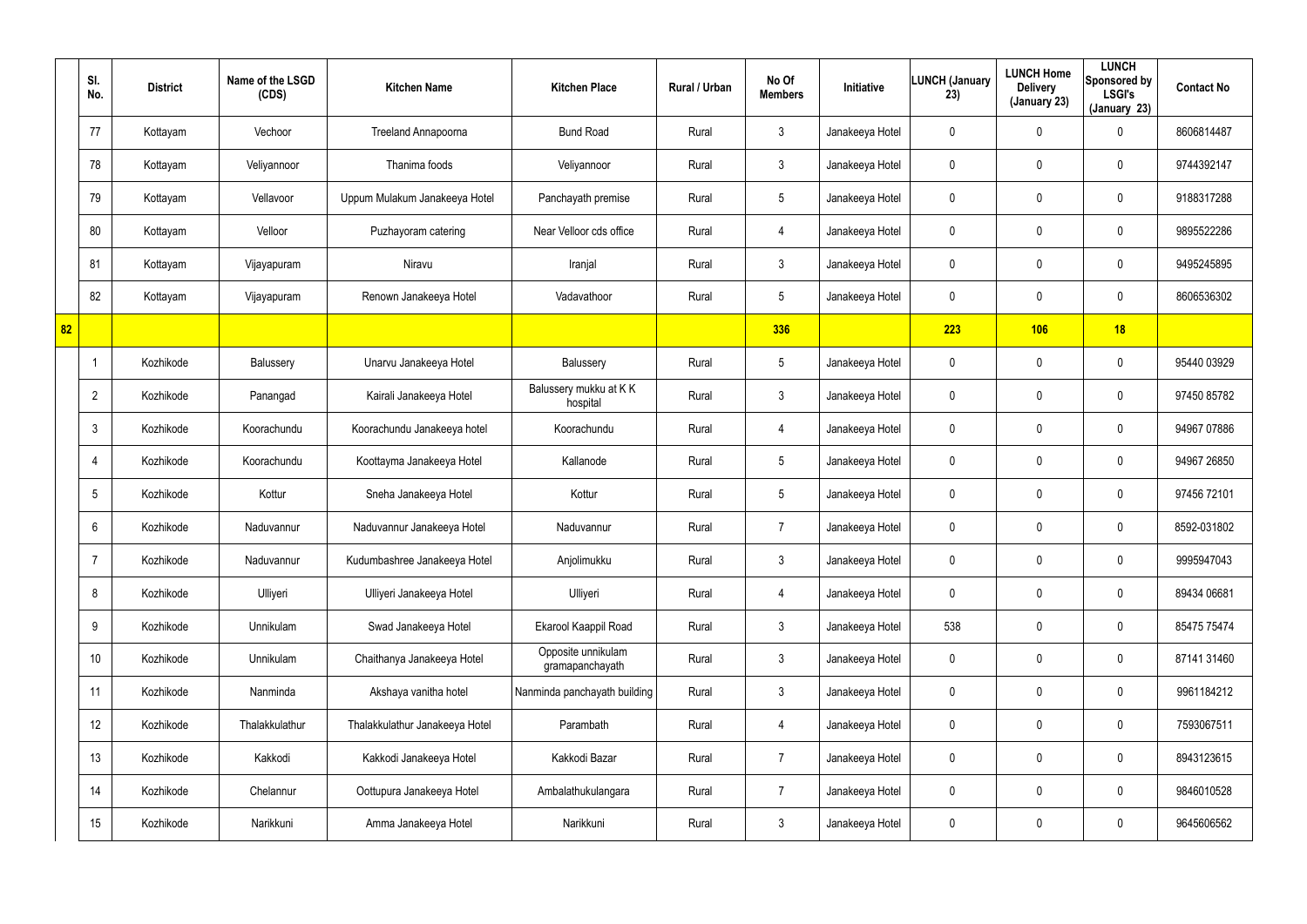| SI.<br>No. | <b>District</b> | Name of the LSGD<br>(CDS) | <b>Kitchen Name</b>                      | <b>Kitchen Place</b>      | <b>Rural / Urban</b> | No Of<br><b>Members</b> | Initiative      | <b>LUNCH (January</b><br>23) | <b>LUNCH Home</b><br><b>Delivery</b><br>(January 23) | <b>LUNCH</b><br>Sponsored by<br><b>LSGI's</b><br>(January 23) | <b>Contact No</b> |
|------------|-----------------|---------------------------|------------------------------------------|---------------------------|----------------------|-------------------------|-----------------|------------------------------|------------------------------------------------------|---------------------------------------------------------------|-------------------|
| 16         | Kozhikode       | Kakkoor                   | Janakeeya Hotel Kakkoor                  | Kakkoor                   | Rural                | 5                       | Janakeeya Hotel | 0                            | 0                                                    | 0                                                             | 8592050112        |
| 17         | Kozhikode       | Koduvally                 | Sadhya Janakeeya Hotel                   | G M L P School, Koduvally | Urban                | 5                       | Janakeeya Hotel | 0                            | $\mathbf 0$                                          | $\mathbf 0$                                                   | 8593898831        |
| 18         | Kozhikode       | Koduvally                 | KKN Janakeeya Hotel Koduvally            | Nellamkandi               | Urban                | $\mathbf{3}$            | Janakeeya Hotel | 68                           | 0                                                    | $\mathbf 0$                                                   | 9847650894        |
| 19         | Kozhikode       | Koduvally                 | Swad Janakeeya Hotel                     | Manipuram                 | Urban                | 5                       | Janakeeya Hotel | 0                            | $\mathbf 0$                                          | $\mathbf 0$                                                   | 9946991995        |
| 20         | Kozhikode       | Madavoor                  | Madavoor Janakeeya Hotel                 | Near madavoor panchayath  | Rural                | $5\overline{)}$         | Janakeeya Hotel | 0                            | 0                                                    | $\mathbf 0$                                                   | 8547590842        |
| 21         | Kozhikode       | Omasseri                  | Annapoornna Janakeeya Hotel              | Omasseri                  | Rural                | 4                       | Janakeeya Hotel | 0                            | $\mathbf 0$                                          | $\mathbf 0$                                                   | 9605102599        |
| 22         | Kozhikode       | Puthuppadi                | Ruchi Janakeeya Hotel                    | Puthupadi                 | Rural                | 5                       | Janakeeya Hotel | 0                            | 0                                                    | 0                                                             | 7909113114        |
| 23         | Kozhikode       | Kizhakkoth                | Swad Janakeeya Hotel                     | Mariveettilthazham        | Rural                | 4                       | Janakeeya Hotel | 0                            | 0                                                    | $\mathbf 0$                                                   | 9847086665        |
| 24         | Kozhikode       | Thamarassery              | Pavithram Janakeeya hotel                | Thamarassery old stand    | Rural                | 6                       | Janakeeya Hotel | 0                            | 0                                                    | 0                                                             | 9048389661        |
| 25         | Kozhikode       | Kodenchery                | Kairali Janakeeya Hotel                  | Kodenchery                | Rural                | 4                       | Janakeeya Hotel | 0                            | 0                                                    | $\mathbf 0$                                                   | 9446037829        |
| 26         | Kozhikode       | Koodaranji                | Ruchikkoot Janakeeya Hotel               | Koodaranji                | Rural                | 6                       | Janakeeya Hotel | 0                            | 0                                                    | 0                                                             | 9496439278        |
| 27         | Kozhikode       | Thiruvambadi              | Pulari Janakeeya Hotel                   | Thondimmal                | Rural                | $5\overline{)}$         | Janakeeya Hotel | 0                            | 0                                                    | $\mathbf 0$                                                   | 7034264232        |
| 28         | Kozhikode       | Kattippara                | Ruchi Janakeeya Hotel                    | Chamal                    | Rural                | 6                       | Janakeeya Hotel | 0                            | $\boldsymbol{0}$                                     | 0                                                             | 7591974045        |
| 29         | Kozhikode       | Koyilandy North           | Naveena canteen                          | Near new bus stand        | Urban                | $\overline{7}$          | Janakeeya Hotel | 0                            | $\pmb{0}$                                            | $\pmb{0}$                                                     | 9544185262        |
| 30         | Kozhikode       | Koyilandy North           | Koyilandi Nagarasabha Janakeeya<br>Hotel | Near Kollamchira          | Urban                | 10                      | Janakeeya Hotel | 0                            | $\boldsymbol{0}$                                     | $\pmb{0}$                                                     | 8943191728        |
| 31         | Kozhikode       | Koyilandi South           | Snehadeepam Janakeeya Hotel              | Muthambi                  | Urban                | $6\phantom{.0}$         | Janakeeya Hotel | 0                            | $\pmb{0}$                                            | $\pmb{0}$                                                     | 9188198658        |
| 32         | Kozhikode       | Koyilandi South           | Kudumbashree Janakeeya Hotel             | Koyilandi Market          | Urban                | $\mathbf{3}$            | Janakeeya Hotel | 0                            | $\pmb{0}$                                            | $\pmb{0}$                                                     | 9544185262        |
| 33         | Kozhikode       | Chengottukavu             | Amma Janakeeya Hotel                     | Edakkulam                 | Rural                | $5\phantom{.0}$         | Janakeeya Hotel | 0                            | $\pmb{0}$                                            | $\pmb{0}$                                                     | 9048235785        |
| 34         | Kozhikode       | Atholi                    | Atholi Janakeeya Hotel                   | Kodassery                 | Rural                | 4                       | Janakeeya Hotel | 0                            | $\pmb{0}$                                            | 0                                                             | 9072499251        |
| 35         | Kozhikode       | Moodadi                   | Ruchi Janakeeya Hotel                    | Moodadi                   | Rural                | $5\phantom{.0}$         | Janakeeya Hotel | 0                            | $\pmb{0}$                                            | $\pmb{0}$                                                     | 8281226403        |
| 36         | Kozhikode       | Chemancheri               | Annapoornna Janakeeya Hotel              | Pookkad                   | Rural                | $5\phantom{.0}$         | Janakeeya Hotel | 0                            | $\pmb{0}$                                            | 0                                                             | 9048235785        |
| 37         | Kozhikode       | Arikkulam                 | Thanima Janakeeya Hotel                  | Kurudimukku               | Rural                | 4                       | Janakeeya Hotel | 0                            | $\pmb{0}$                                            | 0                                                             | 9645137125        |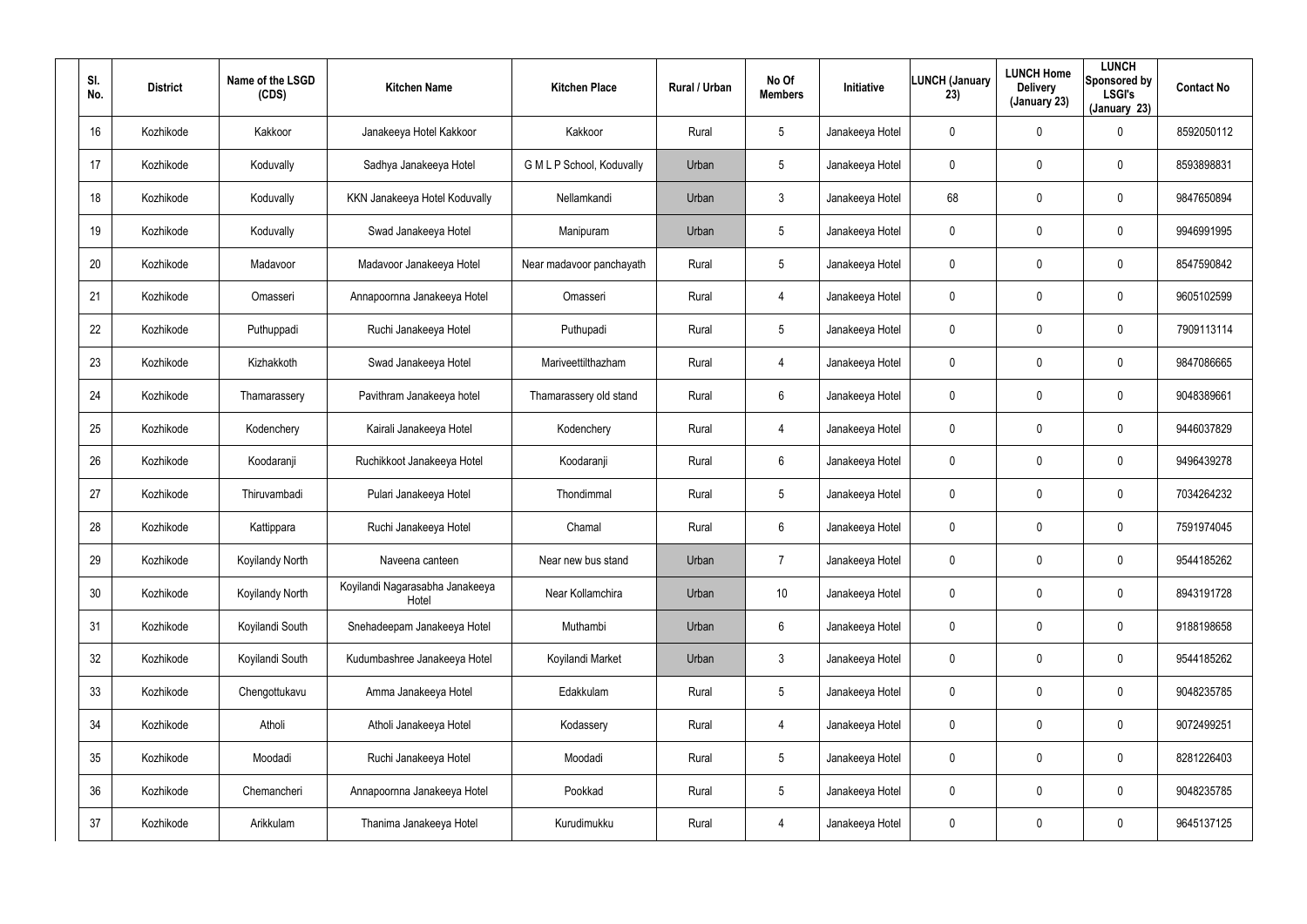|     | SI.<br>No. | <b>District</b> | Name of the LSGD<br>(CDS) | <b>Kitchen Name</b>        | <b>Kitchen Place</b>                        | Rural / Urban | No Of<br><b>Members</b> | Initiative      | <b>LUNCH (January</b><br>23) | <b>LUNCH Home</b><br><b>Delivery</b><br>(January 23) | <b>LUNCH</b><br>Sponsored by<br><b>LSGI's</b><br>(January 23) | <b>Contact No</b> |
|-----|------------|-----------------|---------------------------|----------------------------|---------------------------------------------|---------------|-------------------------|-----------------|------------------------------|------------------------------------------------------|---------------------------------------------------------------|-------------------|
|     | 38         | Kozhikode       | Arikkulam                 | Ruchiyidam Janakeeya Hotel | Arikkulam                                   | Rural         | $\overline{4}$          | Janakeeya Hotel | 0                            | 0                                                    | $\mathbf 0$                                                   | 9048410803        |
|     | 39         | Kozhikode       | Kozhikode Central.        | Ruchikkoott                | <b>District Veterinary Hospital</b>         | Urban         | $\mathbf{3}$            | Janakeeya Hotel | 0                            | 0                                                    | $\mathbf 0$                                                   | 7025774213        |
|     | 40         | Kozhikode       | Kozhikode Central         | Sneha Ruchikkoott          | Mankavu                                     | Urban         | $\overline{4}$          | Janakeeya Hotel | 0                            | 0                                                    | $\mathbf 0$                                                   | 8921995031        |
|     | 41         | Kozhikode       | Kozhikode Central         | Tripthi Janakeeya Hotel    | Near AMLP School,<br>Moozhikkal             | Urban         | $\mathbf{3}$            | Janakeeya Hotel | 0                            | 0                                                    | $\mathbf 0$                                                   | 8129200288        |
|     | 42         | Kozhikode       | Kozhikode Central         | New Ganesh                 | Kovoor, near library                        | Urban         | $5\overline{)}$         | Janakeeya Hotel | 630                          | 40                                                   | $\mathbf 0$                                                   | 9349123701        |
|     | 43         | Kozhikode       | Kozhikode Central         | Ruchippura Janakeeya Hotel | Near Focus mall, New bus<br>stand Kozhikode | Urban         | $\mathbf{3}$            | Janakeeya Hotel | 0                            | 0                                                    | $\mathbf 0$                                                   | 9605602806        |
|     | 44         | Kozhikode       | Kozhikode Central         | Souparnika Janakeeya Hotel | Medical college near chest<br>hospital      | Urban         | 6                       | Janakeeya Hotel | 0                            | 0                                                    | $\mathbf 0$                                                   | 8281709784        |
|     | 45         | Kozhikode       | Kozhikode North           | Udayam kudumbasree canteen | Thadambattuthazham                          | Urban         | $5\phantom{.0}$         | Janakeeya Hotel | 0                            | 0                                                    | $\mathbf 0$                                                   | 7736850096        |
|     | 46         | Kozhikode       | Kozhikode North           | Ruchi                      | Elathoor, Chettikulam                       | Urban         | $\overline{4}$          | Janakeeya Hotel | 0                            | 0                                                    | $\mathbf 0$                                                   | 9947743713        |
|     | 47         | Kozhikode       | Kozhikode North           | Tasty Janakeeya Hotel      | Butt road                                   | Urban         | $5\phantom{.0}$         | Janakeeya Hotel | 299                          | 210                                                  | $\mathbf 0$                                                   | 9074462795        |
|     | 48         | Kozhikode       | Kozhikode North           | Oruma                      | Eranjikkal                                  | Urban         | $\overline{4}$          | Janakeeya Hotel | 0                            | 0                                                    | $\mathbf 0$                                                   |                   |
|     | 49         | Kozhikode       | Feroke                    | Ruchi vanitha mess         | <b>Feroke Muncipality</b>                   | Urban         | 7                       | Janakeeya Hotel | 0                            | 0                                                    | $\mathbf 0$                                                   | 9544468026        |
|     | 50         | Kozhikode       | Feroke                    | Mithra Janakeeya Hotel     | Ambalangadi                                 | Urban         | $5\phantom{.0}$         | Janakeeya Hotel | 0                            | 0                                                    | $\mathbf 0$                                                   | 9847657229        |
|     | 51         | Kozhikode       | Feroke                    | Chemmeen Janakeeya Hotel   | Karuvanthuruthi                             | Urban         | 4                       | Janakeeya Hotel | 65                           | 0                                                    | $\mathbf 0$                                                   | 9747265293        |
|     | 52         | Kozhikode       | Ramanattukara             | Tasty catering unit        | Ramanattukara                               | Urban         | $6\phantom{.}$          | Janakeeya Hotel | 120                          | 0                                                    | $\pmb{0}$                                                     | 9961004004        |
| 106 | 53         | Kozhikode       | KozhikodeSouth            | Ushass cattering           | Meenchantha school                          | Urban         | $5\overline{)}$         | Janakeeya Hotel | $\mathbf 0$                  | 0                                                    | $\pmb{0}$                                                     | 9645629224        |
|     | 54         | Kozhikode       | Kozhikode South           | Oruma                      | Naduvattam                                  | Urban         | $\overline{4}$          | Janakeeya Hotel | 0                            | 0                                                    | $\pmb{0}$                                                     | 9747405960        |
|     | 55         | Kozhikode       | Kozhikode South           | Ruchi Janakeeya Hotel      | Kundayithode                                | Urban         | $5\overline{)}$         | Janakeeya Hotel | $\mathbf 0$                  | 0                                                    | $\mathbf 0$                                                   | 9526521036        |
|     | 56         | Kozhikode       | Kozhikode South           | Five star                  | Palayam                                     | Urban         | $\overline{4}$          | Janakeeya Hotel | 0                            | 0                                                    | $\mathbf 0$                                                   | 9744307041        |
|     | 57         | Kozhikode       | Olavanna                  | Kailamadam Janakeeya Hotel | Pantheerankavu bypass                       | Rural         | $6\phantom{.}$          | Janakeeya Hotel | $\mathbf 0$                  | 0                                                    | $\pmb{0}$                                                     | 9526123535        |
|     | 58         | Kozhikode       | Olavanna                  | Snehitha Janakeeya Hotel   | Kunnathupalam                               | Rural         | $6\overline{6}$         | Janakeeya Hotel | 0                            | 0                                                    | $\mathbf 0$                                                   | 9072771905        |
|     | 59         | Kozhikode       | Kadalundi                 | Kadambhari Janakeeya Hotel | Mannoor valavil                             | Rural         | $6\,$                   | Janakeeya Hotel | 0                            | 0                                                    | $\pmb{0}$                                                     | 9349923675        |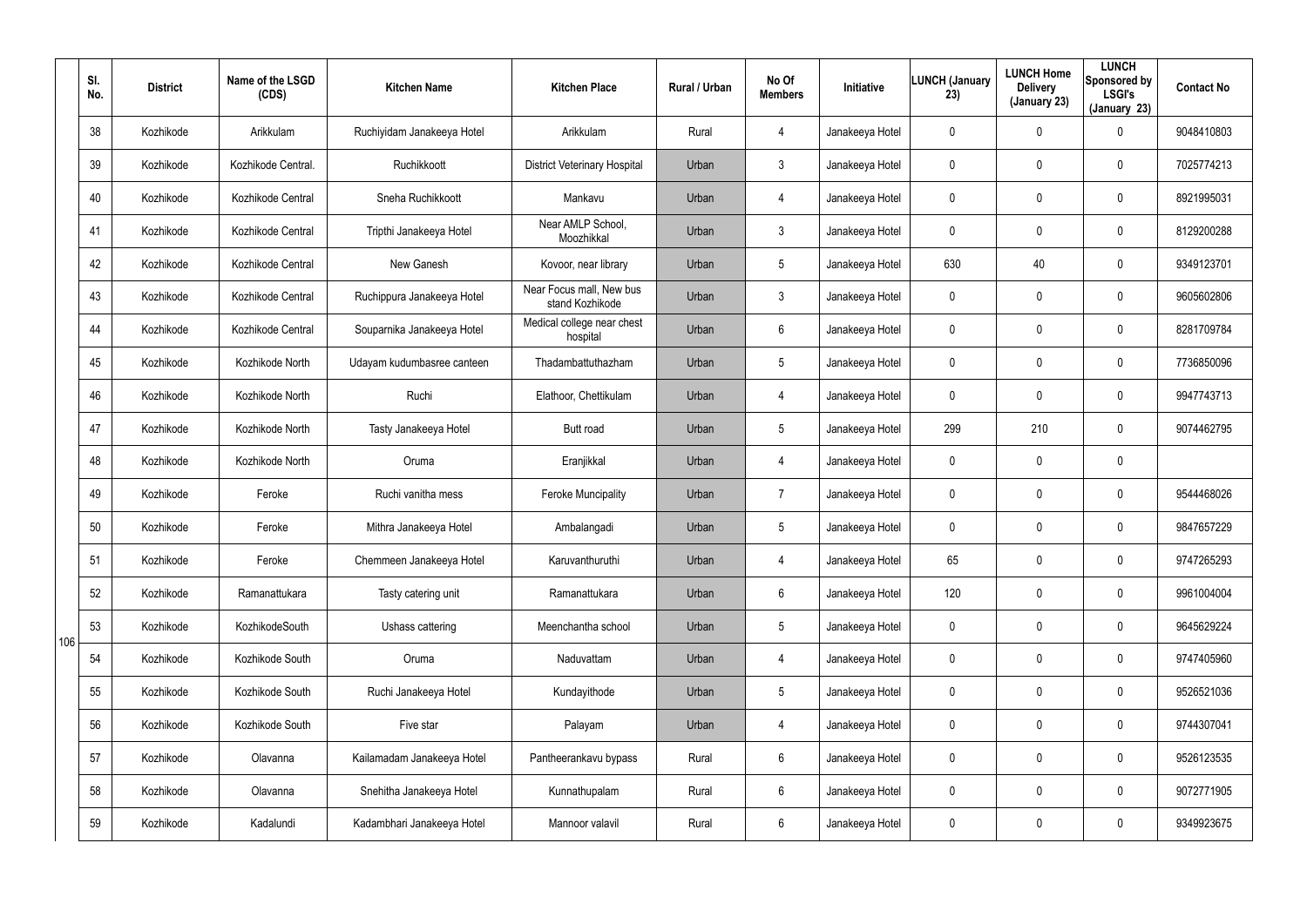| SI.<br>No. | <b>District</b> | Name of the LSGD<br>(CDS) | <b>Kitchen Name</b>                       | <b>Kitchen Place</b>               | Rural / Urban | No Of<br><b>Members</b> | Initiative      | <b>LUNCH (January</b><br>23) | <b>LUNCH Home</b><br><b>Delivery</b><br>(January 23) | <b>LUNCH</b><br>Sponsored by<br><b>LSGI's</b><br>(January 23) | <b>Contact No</b> |
|------------|-----------------|---------------------------|-------------------------------------------|------------------------------------|---------------|-------------------------|-----------------|------------------------------|------------------------------------------------------|---------------------------------------------------------------|-------------------|
| 60         | Kozhikode       | Mukkam                    | Mukkam Friends Janakeeya hotel            | Mukkam                             | Urban         | $\overline{4}$          | Janakeeya Hotel | 0                            | $\mathbf 0$                                          | 0                                                             | 9497215604        |
| 61         | Kozhikode       | Mukkam                    | Oottupura Janakeeya Hotel                 | Manassery                          | Urban         | $\overline{4}$          | Janakeeya Hotel | 0                            | $\mathbf 0$                                          | 0                                                             | 9645563417        |
| 62         | Kozhikode       | Chathamangalam            | Prakruthi                                 | Chathamangalam vipanana<br>kendram | Rural         | 5                       | Janakeeya Hotel | 60                           | $\mathbf 0$                                          | $\mathbf 0$                                                   | 9745828787        |
| 63         | Kozhikode       | Perumanna                 | Thushara Janakeeya Hotel                  | Vallikkunnu                        | Rural         | 5                       | Janakeeya Hotel | 0                            | $\mathbf 0$                                          | $\mathbf 0$                                                   | 8113873612        |
| 64         | Kozhikode       | Kodiyathur                | Kanivu                                    | Eranjimavu                         | Rural         | $\overline{4}$          | Janakeeya Hotel | 0                            | $\mathbf 0$                                          | $\mathbf 0$                                                   | 9048094053        |
| 65         | Kozhikode       | Karassery                 | Karassery CDS Janakeeya Hotel             | Near karassery panchayath          | Rural         | $\overline{4}$          | Janakeeya Hotel | 0                            | $\mathbf 0$                                          | $\mathbf 0$                                                   | 9645120636        |
| 66         | Kozhikode       | Kuruvattoor               | Nanma Janakeeya Hotel                     | Payambra                           | Rural         | $\overline{4}$          | Janakeeya Hotel | 0                            | $\mathbf 0$                                          | $\mathbf 0$                                                   | 8547413299        |
| 67         | Kozhikode       | Mavoor                    | Koottayma Janakeeya Hotel                 | Mavoor                             | Rural         | 4                       | Janakeeya Hotel | 0                            | 0                                                    | 0                                                             | 9961856227        |
| 68         | Kozhikode       | Peruvayal                 | Tripthi Janakeeya Hotel                   | Velliparambu                       | Rural         | $5\phantom{.0}$         | Janakeeya Hotel | 0                            | $\mathbf 0$                                          | $\mathbf 0$                                                   | 6238723687        |
| 69         | Kozhikode       | Kunnamangalam             | Snehapuram Janakeeya Hotel                | Karanthoor                         | Rural         | $\mathbf{3}$            | Janakeeya Hotel | 0                            | 0                                                    | 0                                                             | 9048545152        |
| 70         | Kozhikode       | Kuttiadi                  | Janakeeya Hotel                           | Kuttiadi Town                      | Rural         | 9                       | Janakeeya Hotel | 0                            | $\mathbf 0$                                          | $\mathbf 0$                                                   | 8606099575        |
| 71         | Kozhikode       | Kavilumpara               | Kavilumpara panchayath Janakeeya<br>Hotel | Thottilpalam                       | Rural         | 4                       | Janakeeya Hotel | 0                            | 0                                                    | 0                                                             | 8157900256        |
| 72         | Kozhikode       | Maruthonkara              | Thanima Janakeeya Hotel                   | Adukkath                           | Rural         | $5\overline{)}$         | Janakeeya Hotel | 0                            | $\boldsymbol{0}$                                     | 0                                                             | 9846974198        |
| 73         | Kozhikode       | Velom                     | Samridhi                                  | Kallumpuram - Theekkuni            | Rural         | 5                       | Janakeeya Hotel | 0                            | $\mathbf 0$                                          | 0                                                             | 9846813401        |
| 74         | Kozhikode       | Kunnummal                 | Ruchi Janakeeya Hotel                     | Kakkattil                          | Rural         | $5\phantom{.0}$         | Janakeeya Hotel | 0                            | $\pmb{0}$                                            | $\pmb{0}$                                                     | 9605800608        |
| 75         | Kozhikode       | Naripatta                 | Sthree sakthi Janakeeya Hotel             | Kaiveli                            | Rural         | $5\phantom{.0}$         | Janakeeya Hotel | 0                            | $\overline{0}$                                       | $\pmb{0}$                                                     | 9645339232        |
| 76         | Kozhikode       | Kayakkodi                 | Samridhi Janakeeya Hotel                  | Kayakkodi                          | Rural         | $5\phantom{.0}$         | Janakeeya Hotel | 0                            | $\pmb{0}$                                            | $\pmb{0}$                                                     | 9495587551        |
| 77         | Kozhikode       | Thurayur                  | Cds coffee house                          | Thurayur                           | Rural         | 5                       | Janakeeya Hotel | 0                            | $\overline{0}$                                       | 0                                                             | 9048028293        |
| 78         | Kozhikode       | Payyoli                   | Mithra                                    | Payyoli Municipality               | Urban         | $5\phantom{.0}$         | Janakeeya Hotel | 0                            | $\pmb{0}$                                            | 0                                                             | 8606505900        |
| 79         | Kozhikode       | Meppayur                  | Ruchi canteen                             | Meppayur                           | Rural         | 5                       | Janakeeya Hotel | 0                            | $\overline{0}$                                       | 0                                                             | 9447469729        |
| 80         | Kozhikode       | Thikkodi                  | Kaippunnyam Janakeeya Hotel               | Thikkodi                           | Rural         | $5\phantom{.0}$         | Janakeeya Hotel | 0                            | $\pmb{0}$                                            | 0                                                             | 9526071250        |
| 81         | Kozhikode       | Keezhariyur               | Tripthi Janakeeya Hotel                   | Arayanattu para                    | Rural         | 8                       | Janakeeya Hotel | 0                            | $\boldsymbol{0}$                                     | 0                                                             | 8592834034        |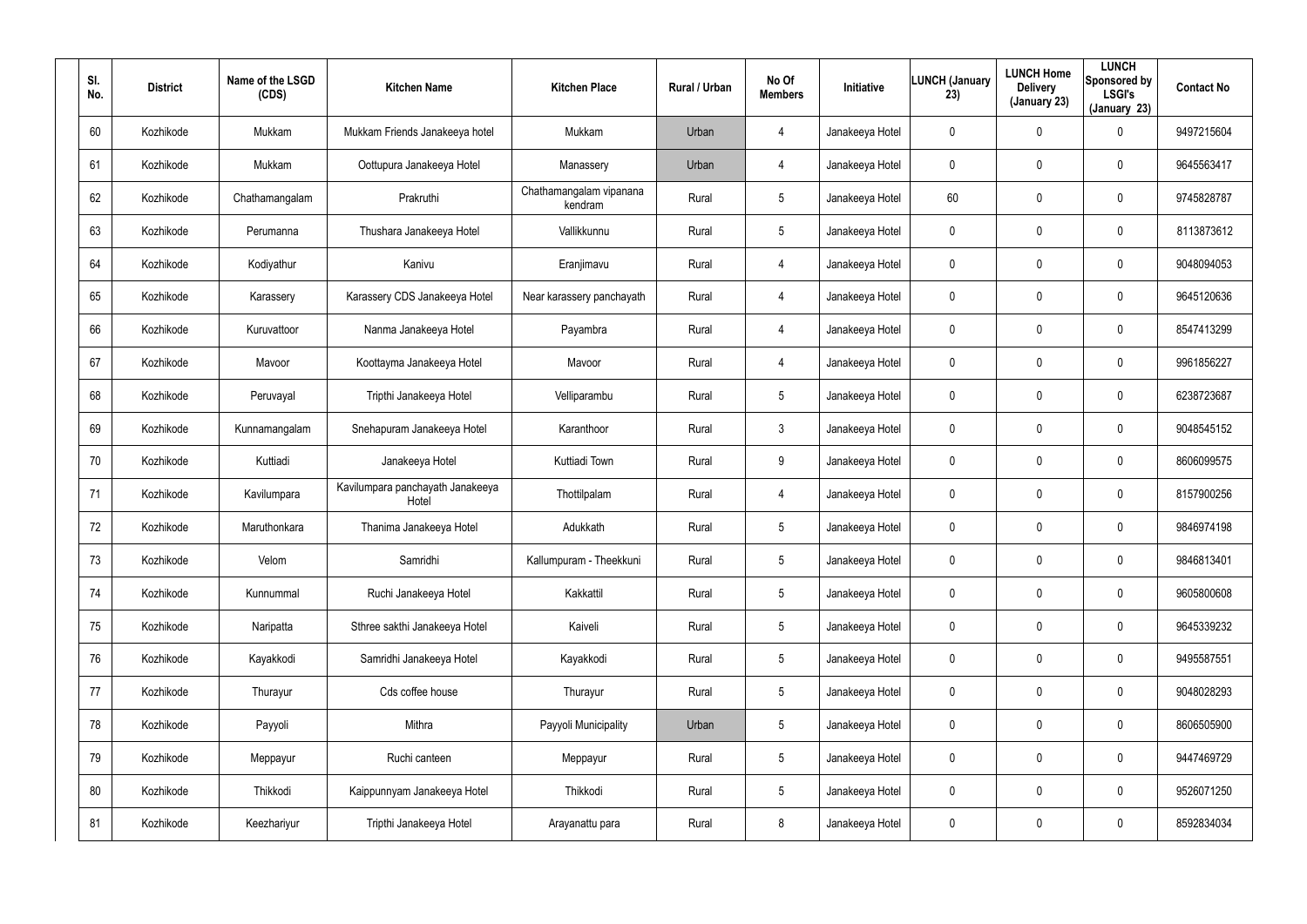| SI.<br>No. | <b>District</b> | Name of the LSGD<br>(CDS) | <b>Kitchen Name</b>                                  | <b>Kitchen Place</b>                               | Rural / Urban | No Of<br><b>Members</b> | Initiative      | <b>LUNCH (January</b><br>23) | <b>LUNCH Home</b><br><b>Delivery</b><br>(January 23) | <b>LUNCH</b><br>Sponsored by<br><b>LSGI's</b><br>(January 23) | <b>Contact No</b> |
|------------|-----------------|---------------------------|------------------------------------------------------|----------------------------------------------------|---------------|-------------------------|-----------------|------------------------------|------------------------------------------------------|---------------------------------------------------------------|-------------------|
| 82         | Kozhikode       | Chakkittappara            | Chakkittapara cds Hotel                              | Chakkittapara CDS                                  | Rural         | $\mathbf{3}$            | Janakeeya Hotel | 0                            | $\mathbf 0$                                          | 0                                                             | 9526881089        |
| 83         | Kozhikode       | Cheruvannur               | Vanitha canteen                                      | near cheruvannur panchayath<br>office, Cheruvannur | Rural         | 5                       | Janakeeya Hotel | 0                            | $\mathbf 0$                                          | $\mathbf 0$                                                   | 9400676505        |
| 84         | Kozhikode       | Koothali                  | Salkara stationary cum Coffee house<br>and photostat | Near Koothali panchayath<br>office                 | Rural         | 6                       | Janakeeya Hotel | 0                            | $\mathbf 0$                                          | $\mathbf 0$                                                   | 9847642496        |
| 85         | Kozhikode       | Changaroth                | Changorath Janakeeya Hotel                           | Near Vadakkumbad HSS                               | Rural         | 5                       | Janakeeya Hotel | 0                            | $\mathbf 0$                                          | $\mathbf 0$                                                   | 9747353283        |
| 86         | Kozhikode       | Perambra                  | Perambra Janakeeya Hotel                             | Perambra                                           | Rural         | $\overline{4}$          | Janakeeya Hotel | 0                            | $\mathbf 0$                                          | $\mathbf 0$                                                   | 6238677483        |
| 87         | Kozhikode       | Kayanna                   | Kudumbashree Janakeeya Hotel<br>Kayanna              | Kayanna Bazar                                      | Rural         | $\mathbf{3}$            | Janakeeya Hotel | 0                            | $\mathbf 0$                                          | $\mathbf 0$                                                   | 9496130121        |
| 88         | Kozhikode       | Nochad                    | Kudumbashree Janakeeya Hotel                         | Muliyangal                                         | Rural         | $5\phantom{.0}$         | Janakeeya Hotel | 0                            | $\mathbf 0$                                          | $\mathbf 0$                                                   | 7034944936        |
| 89         | Kozhikode       | Ayenchery                 | Janakeeya Hotel Ayanchery                            | Ayanchery                                          | Rural         | 4                       | Janakeeya Hotel | 0                            | 0                                                    | $\mathbf 0$                                                   | 8078369520        |
| 90         | Kozhikode       | Maniyur                   | Ruchikoott Vanitha Hotel                             | Near maniyur panchayath<br>office, Navodaya stop   | Rural         | 4                       | Janakeeya Hotel | 0                            | $\mathbf 0$                                          | $\mathbf 0$                                                   | 9400097895        |
| 91         | Kozhikode       | Villiappally              | Janakeeya Hotel Villiappally                         | Keezhal Mukku                                      | Rural         | 4                       | Janakeeya Hotel | 0                            | 0                                                    | $\mathbf 0$                                                   | 8086472039        |
| 92         | Kozhikode       | Thiruvallur               | Ruchi Janakeeya Hotel                                | Thiruvallur                                        | Rural         | 5                       | Janakeeya Hotel | 0                            | $\mathbf 0$                                          | 0                                                             | 9400723619        |
| 93         | Kozhikode       | Edachery                  | Kudumbasree cafe and helpdesk                        | Edachery                                           | Rural         | 4                       | Janakeeya Hotel | 0                            | 0                                                    | 0                                                             | 7736287974        |
| 94         | Kozhikode       | Nadapuram                 | Uttupura canteen and catering                        | Kallachi                                           | Rural         | 6                       | Janakeeya Hotel | 0                            | $\mathbf 0$                                          | 0                                                             | 9946448011        |
| 95         | Kozhikode       | Chekkyad                  | Ruchi vanitha hotel                                  | Puliyav                                            | Rural         | 4                       | Janakeeya Hotel | 0                            | $\mathbf 0$                                          | 0                                                             | 9048541152        |
| 96         | Kozhikode       | Valayam                   | Nanma Janakeeya Hotel                                | Valayam                                            | Rural         | $5\phantom{.0}$         | Janakeeya Hotel | 0                            | $\pmb{0}$                                            | $\pmb{0}$                                                     | 9207821783        |
| 97         | Kozhikode       | Purameri                  | Nanma Janakeeya Hotel                                | Purameri                                           | Rural         | $6\phantom{.}$          | Janakeeya Hotel | 0                            | $\overline{0}$                                       | $\pmb{0}$                                                     | 9745393164        |
| 98         | Kozhikode       | Vanimel                   | Vanimel Janakeeya Hotel                              | Bhoomivathukkal                                    | Rural         | $5\phantom{.0}$         | Janakeeya Hotel | 0                            | $\pmb{0}$                                            | $\pmb{0}$                                                     | 9048163049        |
| 99         | Kozhikode       | Tuneri                    | Menma Oottupura Janakeeya Hotel                      | Tuneri                                             | Rural         | 3 <sup>1</sup>          | Janakeeya Hotel | 0                            | $\mathbf 0$                                          | 0                                                             | 9745251928        |
| 100        | Kozhikode       | Onchiyam                  | Adukkala                                             | Kannookkara                                        | Rural         | 3 <sup>1</sup>          | Janakeeya Hotel | 0                            | $\pmb{0}$                                            | 0                                                             | 8606115054        |
| 101        | Kozhikode       | Chorode                   | Janani Hotel and Catering Unit                       | Chorode                                            | Rural         | $\overline{4}$          | Janakeeya Hotel | 0                            | $\mathbf 0$                                          | 0                                                             | 9645426343        |
| 102        | Kozhikode       | Eramala                   | Janakeeya Hotel - Eramala                            | Orkkatteri                                         | Rural         | 8                       | Janakeeya Hotel | 0                            | $\pmb{0}$                                            | 0                                                             | 9645239675        |
| 103        | Kozhikode       | Vadakara West             | Janakeeya Hotel - Vadakara west                      | Vadakara                                           | Urban         | $\mathfrak{Z}$          | Janakeeya Hotel | 0                            | $\boldsymbol{0}$                                     | 0                                                             | 8943703596        |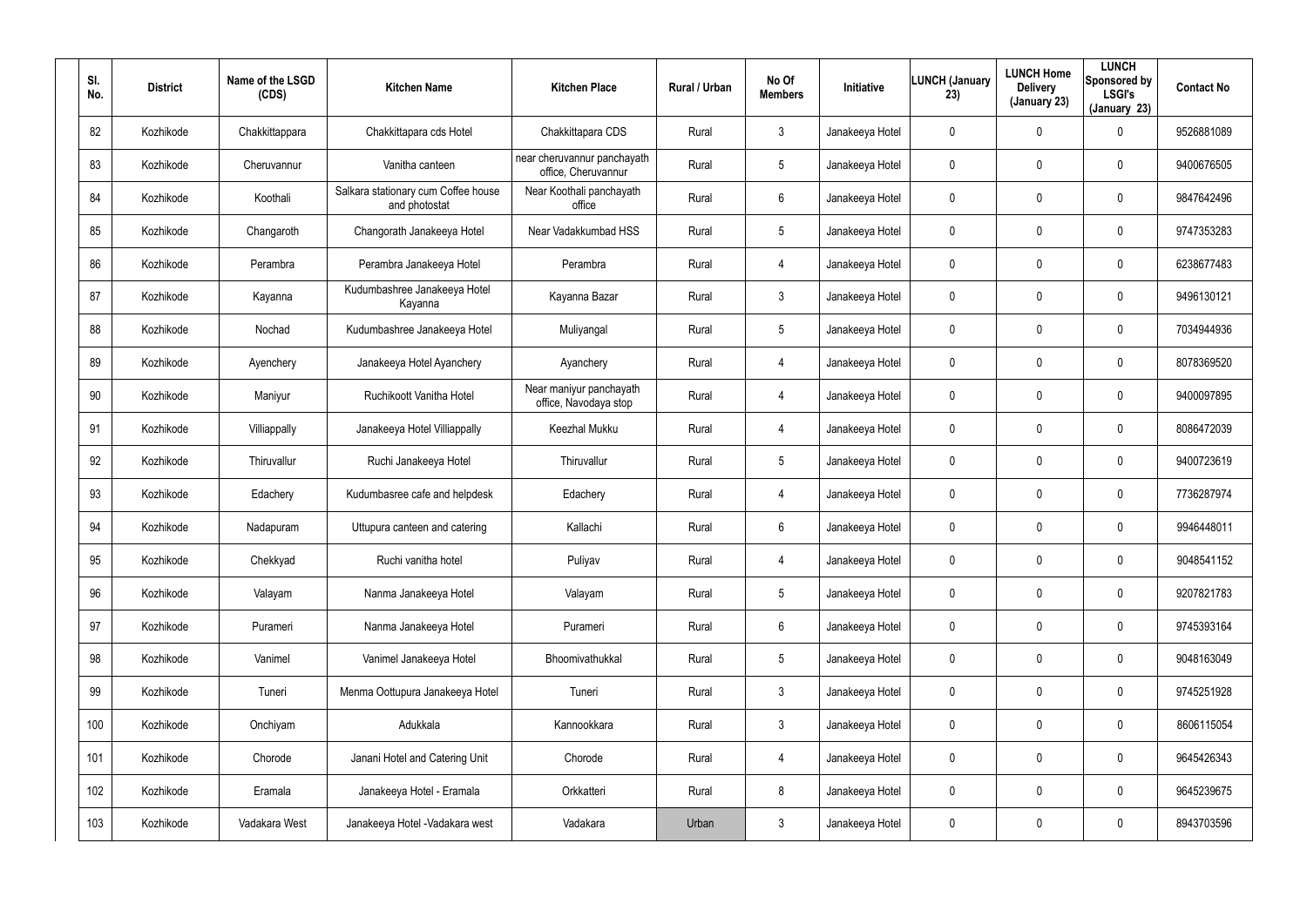|     | SI.<br>No.      | <b>District</b> | Name of the LSGD<br>(CDS) | <b>Kitchen Name</b>                   | <b>Kitchen Place</b>                     | Rural / Urban | No Of<br><b>Members</b> | Initiative      | LUNCH (January<br>23) | <b>LUNCH Home</b><br><b>Delivery</b><br>(January 23) | <b>LUNCH</b><br>Sponsored by<br><b>LSGI's</b><br>(January 23) | <b>Contact No</b> |
|-----|-----------------|-----------------|---------------------------|---------------------------------------|------------------------------------------|---------------|-------------------------|-----------------|-----------------------|------------------------------------------------------|---------------------------------------------------------------|-------------------|
|     | 104             | Kozhikode       | Vadakara West             | Chithra Janakeeya Hotel               | Vadakara New bus stand                   | Urban         | $\mathbf{3}$            | Janakeeya Hotel | 176                   | 0                                                    | $\mathbf 0$                                                   | 9387762939        |
|     | 105             | Kozhikode       | Vadakara East             | Janakeeya Hotel Vadakara Municipality | Edodi                                    | Urban         | 6                       | Janakeeya Hotel | 0                     | $\mathbf{0}$                                         | $\mathbf 0$                                                   | 9207604876        |
|     | 106             | Kozhikode       | Azhiyoor                  | Janakeeya Hotel Azhiyoor              | Chombala near Block Office               | Rural         | $\mathbf{3}$            | Janakeeya Hotel | $\mathbf 0$           | 0                                                    | $\mathbf 0$                                                   | 8086159250        |
| 106 |                 |                 |                           |                                       |                                          |               | 501                     |                 | <b>1956</b>           | 250                                                  | $\bullet$                                                     |                   |
|     |                 | Malappuram      | Triprangode               | Vishista Vanitha Canteen              | Ottumpuram                               | Rural         | $5\phantom{.0}$         | Janakeeya Hotel | 0                     | 0                                                    | $\mathbf 0$                                                   | 9526951352        |
|     | $\overline{2}$  | Malappuram      | Kondotty-2                | Amrutham Janakeeya Hotel              | Kondotty busstand                        | Urban         | $\overline{4}$          | Janakeeya Hotel | 0                     | 0                                                    | $\mathbf 0$                                                   | 7356582539        |
|     | $\mathbf{3}$    | Malappuram      | Ponmundam                 | Janakeeya hotel                       | Athanikkal                               | Rural         | $\overline{4}$          | Janakeeya Hotel | 0                     | 0                                                    | $\mathbf 0$                                                   |                   |
|     | $\overline{4}$  | Malappuram      | Ponnani-1                 | Samridhi                              | Ponnani                                  | Urban         | $5\phantom{.0}$         | Janakeeya Hotel | 0                     | 0                                                    | $\mathbf 0$                                                   |                   |
|     | $5\phantom{.0}$ | Malappuram      | Parappanangadi            | Thathoos janakeeya hotel              | Parappanangadi                           | Urban         | $\mathfrak{Z}$          | Janakeeya Hotel | 0                     | 0                                                    | $\pmb{0}$                                                     |                   |
|     | $6^{\circ}$     | Malappuram      | Edayur                    | mathuraka vanita hotel                | vattaparamb                              | Rural         | $\mathbf{3}$            | Janakeeya Hotel | 0                     | 0                                                    | $\mathbf 0$                                                   |                   |
|     | $\overline{7}$  | Malappuram      | Kaladi                    | Thripthi Janakeeya Hotel              | Naripparamb                              | Rural         | $\overline{4}$          | Janakeeya Hotel | 0                     | 0                                                    | $\boldsymbol{0}$                                              |                   |
|     | 8               | Malappuram      | Tavanur                   | Snehitha                              | Ayankalam                                | Rural         | $5\phantom{.0}$         | Janakeeya Hotel | 0                     | 0                                                    | $\mathbf 0$                                                   |                   |
|     | 9               | Malappuram      | Karulai                   | Janakeeya Hotel                       | Karulayi Town                            | Rural         | 4                       | Janakeeya Hotel | 0                     | 0                                                    | $\mathbf 0$                                                   | 9388070564        |
|     | 10              | Malappuram      | Melattur                  | Melattur Janakeeya Hotel              | Melattur                                 | Rural         | $5\phantom{.0}$         | Janakeeya Hotel | 0                     | 0                                                    | $\mathbf 0$                                                   | 9497644650        |
|     | 11              | Malappuram      | Vallikkunnu               | Ruchikootu                            | Anangadi                                 | Rural         | 4                       | Janakeeya Hotel | 0                     | 161                                                  | $\boldsymbol{0}$                                              | 9846828029        |
|     | 12              | Malappuram      | Parappanangadi            | Sobhika Janakeeya hotel               | Parappanangadi                           | Urban         | $5\overline{)}$         | Janakeeya Hotel | $\mathbf 0$           | 0                                                    | $\pmb{0}$                                                     | 9048220552        |
|     | 13              | Malappuram      | Vazhakkad                 | Ruchi hotel vazhakkad                 | Gup school vazhakkad                     | Rural         | $5\overline{)}$         | Janakeeya Hotel | 0                     | 0                                                    | $\boldsymbol{0}$                                              | 9656316072        |
|     | 14              | Malappuram      | Amarambalam               | Janakeeya Hotel                       | Opposite Federal Bank<br>Pookkottumpadam | Rural         | 4                       | Janakeeya Hotel | $\boldsymbol{0}$      | 0                                                    | $\pmb{0}$                                                     | 8157060589        |
|     | 15              | Malappuram      | Marakkara                 | Famous Hotel                          | marakkara                                | Rural         | $\mathbf{3}$            | Janakeeya Hotel | 0                     | 0                                                    | $\mathbf 0$                                                   | 6238909658        |
|     | 16              | Malappuram      | Ozhur                     | Archana Vanitha Canteen               | Pulparambu                               | Rural         | $2^{\circ}$             | Janakeeya Hotel | $\mathbf 0$           | 0                                                    | $\mathbf 0$                                                   | 9645906084        |
|     | 17              | Malappuram      | Keezhuparambu             | Sisiram hotel keezhuparambu           | New bazar kuniyil                        | Rural         | $5\,$                   | Janakeeya Hotel | 0                     | 0                                                    | $\mathbf 0$                                                   | 8086830582        |
|     | 18              | Malappuram      | Irimbiliyam               | nandanam vanita hotel                 | kotappuram                               | Rural         | $5\,$                   | janakeeya Hotel | 0                     | 0                                                    | $\pmb{0}$                                                     | 7306302029        |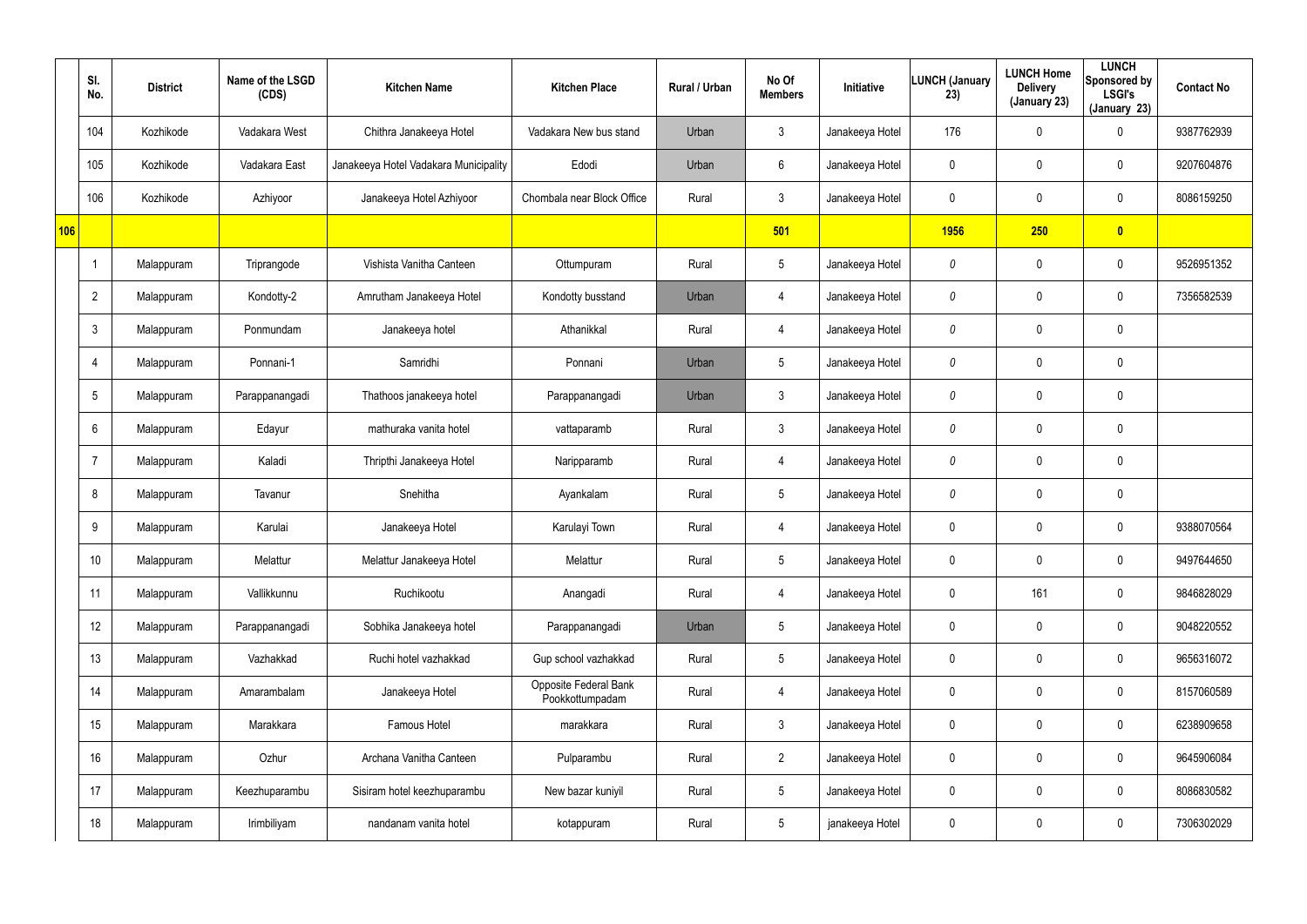| SI.<br>No. | <b>District</b> | Name of the LSGD<br>(CDS) | <b>Kitchen Name</b>         | <b>Kitchen Place</b> | Rural / Urban | No Of<br><b>Members</b> | Initiative      | <b>LUNCH (January</b><br>23) | <b>LUNCH Home</b><br><b>Delivery</b><br>(January 23) | <b>LUNCH</b><br>Sponsored by<br><b>LSGI's</b><br>(January 23) | <b>Contact No</b> |
|------------|-----------------|---------------------------|-----------------------------|----------------------|---------------|-------------------------|-----------------|------------------------------|------------------------------------------------------|---------------------------------------------------------------|-------------------|
| 19         | Malappuram      | Porur                     | Kudumbasree vanitha canteen | Cherukod             | Rural         | $\overline{4}$          | Janakeeya Hotel | 0                            | $\mathbf 0$                                          | 0                                                             | 9745425647        |
| 20         | Malappuram      | Tirunavaya                | Vibhava Cafesree            | Karathoor            | Rural         | $\overline{4}$          | Janakeeya Hotel | 0                            | $\mathbf 0$                                          | 0                                                             | 9645414837        |
| 21         | Malappuram      | Moothedam                 | Moothedam janakeeya hotel   | Karappuram           | Rural         | $\mathbf{3}$            | Janakeeya Hotel | 0                            | $\boldsymbol{0}$                                     | 0                                                             | 9447630154        |
| 22         | Malappuram      | Vazhayur                  | Three Star Janakeeya Hotel  | Karad                | Rural         | $\overline{4}$          | Janakeeya Hotel | 0                            | $\mathbf 0$                                          | 0                                                             | 9744305921        |
| 23         | Malappuram      | urngattiri                | Oottupura                   | Therattummal         | Rural         | 5                       | Janakeeya Hotel | 0                            | $\mathbf 0$                                          | 0                                                             | 9562851125        |
| 24         | Malappuram      | Maranchery                | Janakeeya Hotel maranchey   | Panambad             | Rural         | 5                       | Janakeeya Hotel | 0                            | 232                                                  | 0                                                             | 9048081621        |
| 25         | Malappuram      | Athavanad                 | Janakeeya Bhakshanasala     | Vettichira           | Rural         | $5\phantom{.0}$         | Janakeeya Hotel | 0                            | $\pmb{0}$                                            | $\mathbf 0$                                                   | 9495291580        |
| 26         | Malappuram      | Pothukal                  | Vanitha Canteen             | Nettikulam           | Rural         | 6                       | Janakeeya Hotel | 0                            | $\mathbf 0$                                          | $\mathbf 0$                                                   | 9048501397        |
| 27         | Malappuram      | Mampad                    | <b>Bismi Cafe</b>           | Mampad               | Rural         | $\mathbf{3}$            | Janakeeya Hotel | 0                            | $\mathbf 0$                                          | $\mathbf 0$                                                   | 9961170251        |
| 28         | Malappuram      | Marakkara                 | Ruchikoottu                 | <b>AC Nirappu</b>    | Rural         | $5\phantom{.0}$         | Janakeeya Hotel | 0                            | 0                                                    | $\mathbf 0$                                                   | 9745625415        |
| 29         | Malappuram      | Alipparambu               | Oottupura                   | Alipparambu          | Rural         | $5\phantom{.0}$         | Janakeeya Hotel | 138                          | $\overline{0}$                                       | $\mathbf 0$                                                   | 9847690941        |
| 30         | Malappuram      | Valanchery                | Janakkeeya Hotel            | Valanchery           | Urban         | $5\phantom{.0}$         | Janakeeya Hotel | 0                            | 0                                                    | 0                                                             | 8593812408        |
| 31         | Malappuram      | Chaliyar                  | Chaliyar Janakeeya Hotel    | Akambaadam           | Rural         | $\mathbf{3}$            | Janakeeya Hotel | 0                            | $\pmb{0}$                                            | 0                                                             | 9605274841        |
| 32         | Malappuram      | Kalikavu                  | Friends Janakeeya Hotel     | Kalikavu             | Rural         | 4                       | Janakeeya Hotel | 0                            | $\mathbf 0$                                          | $\pmb{0}$                                                     | 9745751684        |
| 33         | Malappuram      | Angadipuram               | Janakeeya Hotel             | Angadipuram          | Rural         | $\overline{4}$          | Janakeeya Hotel | $\pmb{0}$                    | $\mathbf 0$                                          | $\pmb{0}$                                                     | 7902314724        |
| 34         | Malappuram      | Puzhakkattri              | Jasmin                      | Puzhakkattiri        | Rural         | $5\phantom{.0}$         | Janakeeya Hotel | $\mathbf{0}$                 | 125                                                  | $\pmb{0}$                                                     | 9495497872        |
| 35         | Malappuram      | Nannamukku                | Tanima                      | Nannamukku           | Rural         | $5\phantom{.0}$         | Janakeeya Hotel | 0                            | $\mathbf 0$                                          | $\pmb{0}$                                                     | 8943417885        |
| 36         | Malappuram      | Moorkkanad                | Oruma Janakeeya Hotel       | Moorkkanad           | Rural         | $5\phantom{.0}$         | Janakeeya Hotel | $\mathbf{0}$                 | $\overline{0}$                                       | 0                                                             | 9605728248        |
| 37         | Malappuram      | Edavanna                  | Souhrtham Janakeeya Hotel   | Edavanna             | Rural         | $5\phantom{.0}$         | Janakeeya Hotel | 0                            | $\overline{0}$                                       | 0                                                             | 9746986110        |
| 38         | Malappuram      | Tirur                     | Ruchi Janakeeya Hotel       | Tirur                | Urban         | $\overline{4}$          | Janakeeya Hotel | 206                          | $\mathbf 0$                                          | 0                                                             | 9895409528        |
| 39         | Malappuram      | Tirur                     | Amrutham Janakeeya Hotel    | Tirur                | Urban         | $\overline{4}$          | Janakeeya Hotel | 0                            | $\overline{0}$                                       | 0                                                             | 9745074259        |
| 40         | Malappuram      | Edappal                   | Daya Cafesree               | Edappal              | Rural         | $5\phantom{.0}$         | Janakeeya Hotel | 0                            | $\boldsymbol{0}$                                     | 0                                                             | 9895439056        |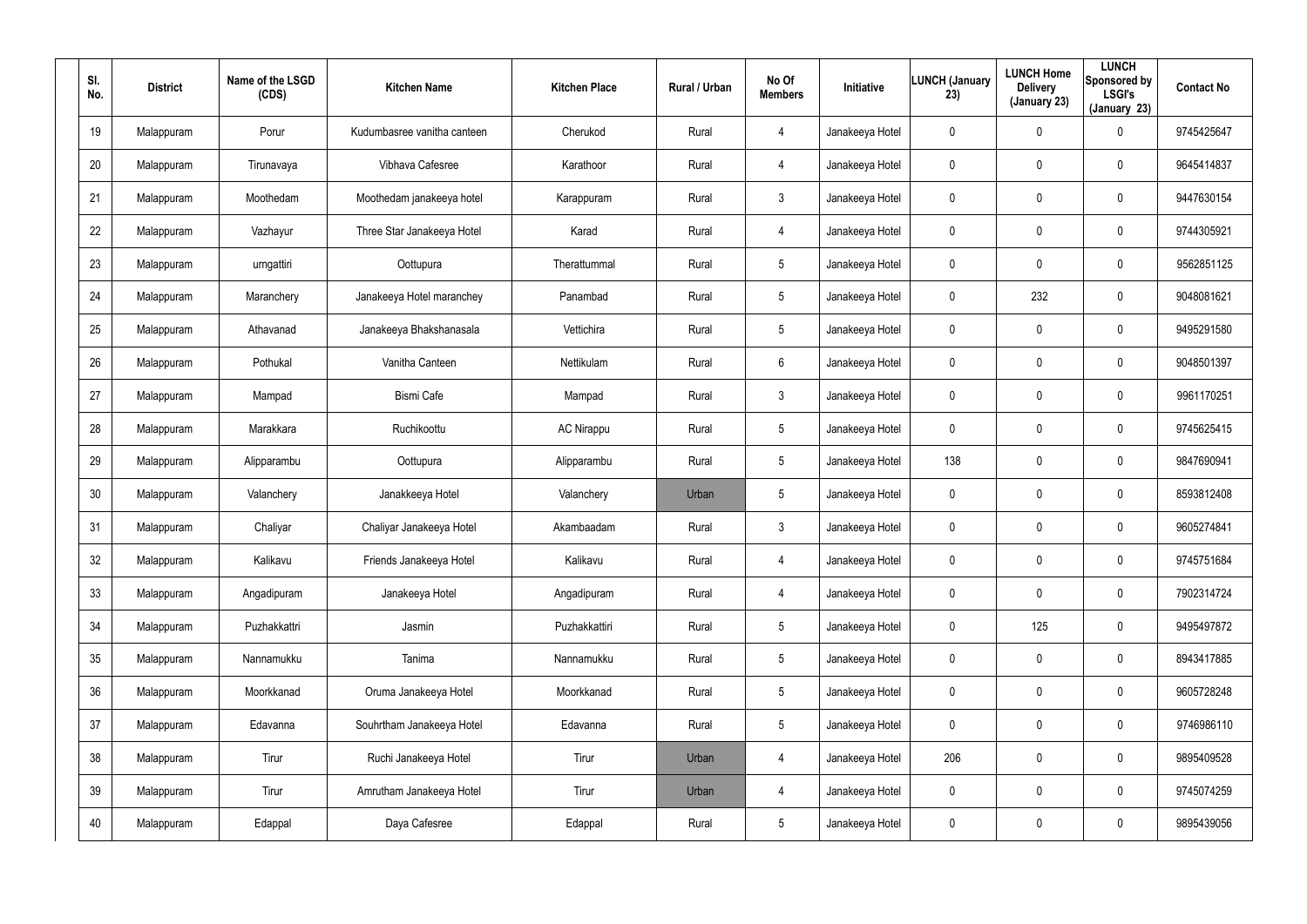| SI.<br>No. | <b>District</b> | Name of the LSGD<br>(CDS) | <b>Kitchen Name</b>                               | <b>Kitchen Place</b>   | Rural / Urban | No Of<br><b>Members</b> | Initiative      | <b>LUNCH (January</b><br>23) | <b>LUNCH Home</b><br><b>Delivery</b><br>(January 23) | <b>LUNCH</b><br>Sponsored by<br><b>LSGI's</b><br>(January 23) | <b>Contact No</b> |
|------------|-----------------|---------------------------|---------------------------------------------------|------------------------|---------------|-------------------------|-----------------|------------------------------|------------------------------------------------------|---------------------------------------------------------------|-------------------|
| 41         | Malappuram      | Koottilangadi             | Janakeeya Hotel                                   | Koottilangadi          | Rural         |                         | Janakeeya Hotel | 0                            | $\mathbf 0$                                          | 0                                                             | 9539471939        |
| 42         | Malappuram      | Vattamkulam               | Vibhava Janakeeya Hotel                           | Edappal                | Rural         | $\overline{4}$          | Janakeeya Hotel | 0                            | $\mathbf 0$                                          | $\mathbf 0$                                                   | 9744844512        |
| 43         | Malappuram      | Nilambur                  | Annapporna Janakeeya Hotel                        | Nilambur               | Urban         | 8                       | Janakeeya Hotel | 0                            | 0                                                    | $\mathbf 0$                                                   | 8547795364        |
| 44         | Malappuram      | Puzhakkattri              | PT Group                                          | Ramapuram              | Rural         | $\overline{4}$          | Janakeeya Hotel | 0                            | $\mathbf 0$                                          | $\mathbf 0$                                                   | 9745108676        |
| 45         | Malappuram      | Vazhikkadavu              | Vanitha Janakeeya Hotel                           | Manimooli              | Rural         | $\overline{4}$          | Janakeeya Hotel | 0                            | 0                                                    | $\mathbf 0$                                                   | 8943046755        |
| 46         | Malappuram      | Chungathara               | Chungathara Annapoorna Vanitha<br>Janakeeya Hotel | Chalikkulam            | Rural         | 3                       | Janakeeya Hotel | 0                            | $\mathbf 0$                                          | $\mathbf 0$                                                   | 9745674102        |
| 47         | Malappuram      | Vallikunnu                | Punathil Janakeeya Hotel                          | Vallikunnu             | Rural         | $\overline{4}$          | Janakeeya Hotel | 0                            | $\mathbf 0$                                          | $\mathbf 0$                                                   | 9946051042        |
| 48         | Malappuram      | Tirurangadi               | Nirmalyam Janakeeya Hotel                         | Chanthappadi           | Urban         | 5                       | Janakeeya Hotel | 0                            | $\mathbf 0$                                          | $\mathbf 0$                                                   | 9895168511        |
| 49         | Malappuram      | Purathur                  | Purathur Janakeeya Hotel                          | Kavilakkad             | Rural         | $\mathbf{3}$            | Janakeeya Hotel | 0                            | $\mathbf 0$                                          | 0                                                             | 9645170119        |
| 50         | Malappuram      | Kuruva                    | Swad                                              | Ambalaparamb           | Rural         | 4                       | Janakeeya Hotel | 0                            | $\mathbf 0$                                          | $\mathbf 0$                                                   | 9495993543        |
| 51         | Malappuram      | Perumanna Klari           | Perumanna Klari Janakeeya Hotel                   | Near Panjayathu office | Rural         | $\mathbf{3}$            | Janakeeya Hotel | 0                            | 0                                                    | 0                                                             | 7306197556        |
| 52         | Malappuram      | Kuttippuram               | Janakeeya Hotel Kuttippurram                      | Kuttipuram             | Rural         | 5                       | Janakeeya Hotel | 0                            | $\mathbf 0$                                          | $\mathbf 0$                                                   | 8921459017        |
| 53         | Malappuram      | Niramaruthur              | Annapporna Janakeeya Hotel                        | Mangad                 | Rural         | $\mathbf{3}$            | Janakeeya Hotel | 0                            | $\boldsymbol{0}$                                     | $\mathbf 0$                                                   | 9746334349        |
| 54         | Malappuram      | Veliyancode               | Cafe Kudumbashree                                 | Eramangalam            | Rural         | $\mathbf{3}$            | Janakeeya Hotel | 189                          | 256                                                  | $\pmb{0}$                                                     | 9567575145        |
| 55         | Malappuram      | Pulilkal                  | Ruchi Koottu Janakeeya Hotel                      | Pulikkal               | Rural         | $\overline{4}$          | Janakeeya Hotel | 0                            | $\pmb{0}$                                            | $\pmb{0}$                                                     | 9947039208        |
| 56         | Malappuram      | Karuvarakund              | Janakeeya Hotel                                   | Karuvarakund           | Rural         | $\overline{4}$          | Janakeeya Hotel | $\pmb{0}$                    | $\boldsymbol{0}$                                     | $\pmb{0}$                                                     | 9562233316        |
| 57         | Malappuram      | Thuvvur                   | Janakeeya Hotel                                   | Thuvvur                | Rural         | 5                       | Janakeeya Hotel | 0                            | $\pmb{0}$                                            | $\pmb{0}$                                                     | 8075365565        |
| 58         | Malappuram      | Kottakkal                 | Kottakkal Janakeeya Hotel                         | Kottakkal              | Urban         | $\mathbf{3}$            | Janakeeya Hotel | 0                            | $\mathbf 0$                                          | $\pmb{0}$                                                     | 9946216609        |
| 59         | Malappuram      | Kuzhimanna                | Mythri Janakkeeya Hotel                           | Cheruparamb            | Rural         | $\overline{4}$          | Janakeeya Hotel | 14                           | 103                                                  | $\pmb{0}$                                                     | 9961738543        |
| 60         | Malappuram      | Talakkad                  | Talakkad Janakeeya Hotel                          | <b>BP</b> Angadi       | Rural         | $\overline{4}$          | Janakeeya Hotel | $\pmb{0}$                    | $\mathbf 0$                                          | $\pmb{0}$                                                     | 9447824517        |
| 61         | Malappuram      | Areecode                  | Haritha sree Janakeeya Hotel                      | Pookottuchola          | Rural         | $\overline{4}$          | Janakeeya Hotel | 0                            | $\pmb{0}$                                            | $\pmb{0}$                                                     | 7025072558        |
| 62         | Malappuram      | Cherukkavu                | Kitchen Hut Janakeeya Hotel                       | Chevayoor              | Rural         | $\overline{4}$          | Janakeeya Hoel  | 0                            | $\boldsymbol{0}$                                     | 0                                                             | 9895195887        |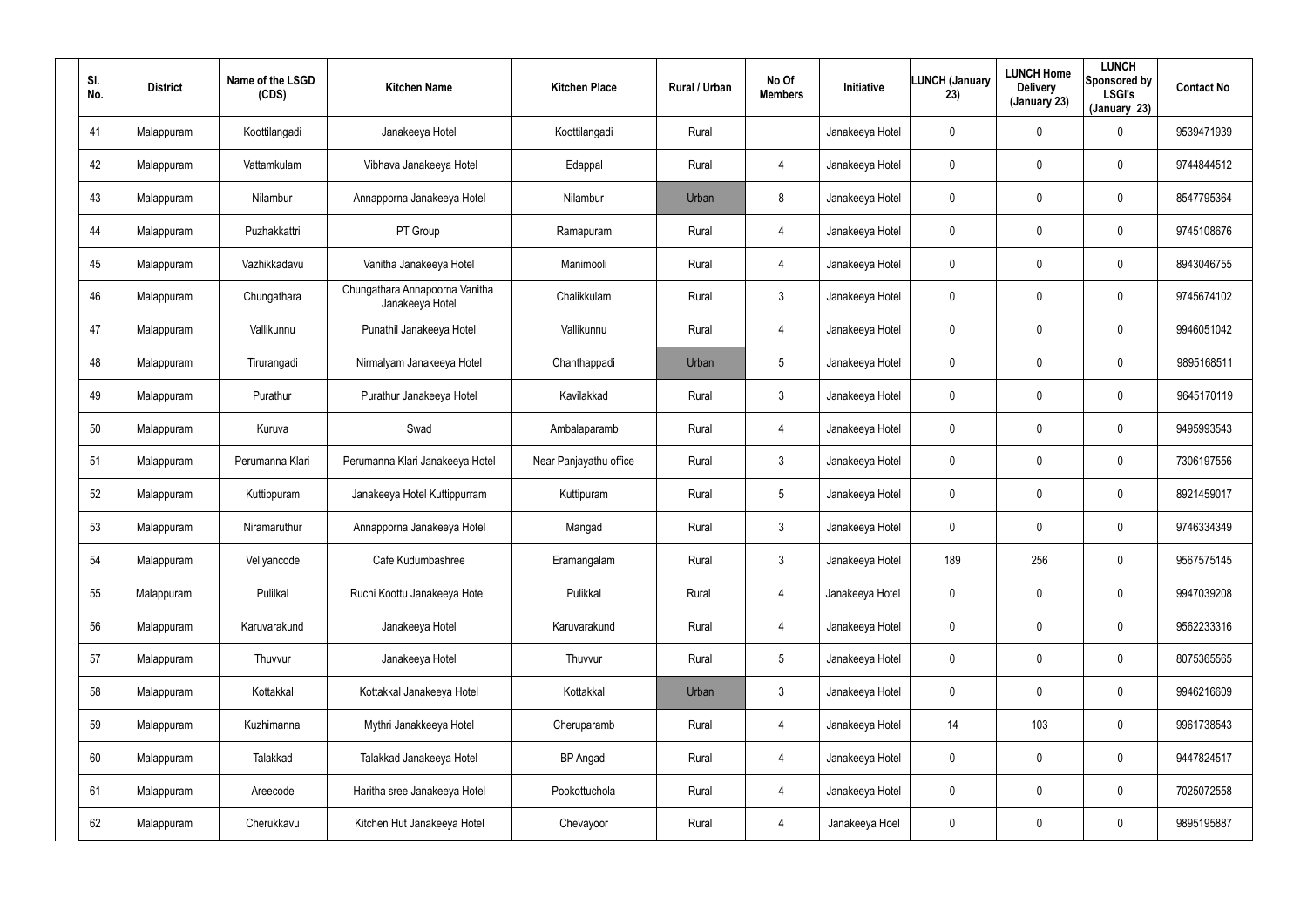|     | SI.<br>No. | <b>District</b> | Name of the LSGD<br>(CDS) | <b>Kitchen Name</b>        | <b>Kitchen Place</b> | Rural / Urban | No Of<br><b>Members</b> | Initiative      | <b>LUNCH (January</b><br>23) | <b>LUNCH Home</b><br><b>Delivery</b><br>(January 23) | <b>LUNCH</b><br>Sponsored by<br><b>LSGI's</b><br>(January 23) | <b>Contact No</b> |
|-----|------------|-----------------|---------------------------|----------------------------|----------------------|---------------|-------------------------|-----------------|------------------------------|------------------------------------------------------|---------------------------------------------------------------|-------------------|
|     | 63         | Malappuram      | Thiruvali                 | Janakeeya hotel            | Thiruvali            | Rural         | $5\overline{)}$         | Janakeeya Botal | 0                            | 0                                                    | $\mathbf 0$                                                   | 9746385945        |
| 127 | 64         | Malappuram      | Alamcode                  | Janakeeya hotel            | Alamcode             | Rural         | $5\phantom{.0}$         | Janakeeya Hotal | 0                            | 0                                                    | $\mathbf 0$                                                   | 8129368109        |
|     | 65         | Malappuram      | Manjeri 1                 | Cafe Janakeeya hotel       | Manjeri              | Urban         | 6                       | Janakeeya Hotal | 0                            | 0                                                    | $\mathbf 0$                                                   | 7336671011        |
|     | 66         | Malappuram      | kalpakanchery             | Janakeeya HOTEL            | Kalpakanchery        | Rural         | $\overline{4}$          | Janakeeya Hotel | 0                            | 0                                                    | $\mathbf 0$                                                   | 9048929947        |
|     | 67         | Malappuram      | Kodur                     | Janakeeya hotel            | vadakkemanna         | Rural         | $3\phantom{a}$          | Janakeeya hotel | 0                            | 0                                                    | $\mathbf 0$                                                   | 9605430938        |
|     | 68         | Malappuram      | Anakayam                  | janakeeya hotel            | Anakayam             | Rural         | $5\phantom{.0}$         | Janakeeya hotel | 0                            | 0                                                    | $\mathbf 0$                                                   | 7025840671        |
|     | 69         | Malappuram      | Malappuram                | Janakeeya Hotel            | Malappuram           | Urban         | $3\phantom{a}$          | Janakeeya Hotal | 0                            | 0                                                    | $\mathbf 0$                                                   | 8281125864        |
|     | 70         | Malappuram      | Tanur                     | Azhimukham Janakeeya hotel | tanur                | Urban         | $\mathbf{3}$            | Janakeeya Hotel | 0                            | 0                                                    | $\mathbf 0$                                                   | 7594914843        |
|     | 71         | Malappuram      | Elamkulam                 | Janapriya                  | Kunnakav             | Rural         | 4                       | Janakeeya Hotel | 0                            | 0                                                    | $\mathbf 0$                                                   | 9496725446        |
|     | 72         | Malappuram      | Wandoor                   | Janakeeya Hotel            | wandoor              | Rural         | 4                       | Janakeeya Hotel | 0                            | 0                                                    | $\mathbf 0$                                                   | 8086064498        |
|     | 73         | Malappuram      | Perinthalmanna            | samrthi janakeeya hotei    | Perinthalmanna       | Urban         | $5\phantom{.0}$         | Janakeeya hotel | 0                            | 0                                                    | $\mathbf 0$                                                   | 7994259773        |
|     | 74         | Malappuram      | Munniyur                  | Oottupura                  | Munniyur             | Rural         | $5\phantom{.0}$         | Janakeeya Hotel | 0                            | 0                                                    | $\mathbf 0$                                                   |                   |
|     | 75         | Malappuram      | AR Nagar                  | Aiswarya                   | AR Nagar             | Rural         | $3\phantom{a}$          | Janakeeya Hotel | 0                            | 0                                                    | $\mathbf 0$                                                   |                   |
|     | 76         | Malappuram      | Thenjippalam              | Nanma                      | Thenjippalam         | Rural         |                         | Janakeeya Hotel | 0                            | 189                                                  | $\pmb{0}$                                                     |                   |
|     | 77         | Malappuram      | Peruvallur                | Anugraha                   | Super bazar          | Rural         | $5\phantom{.0}$         | Jankeeya Hotel  | $\mathbf 0$                  | 0                                                    | $\pmb{0}$                                                     | 9747037665        |
|     | 78         | Malappuram      | Muthuvallur               | Nanma janakeeya hotel      | Muthuparambu         | Rural         | 3 <sup>1</sup>          | Janakeeya hotel | $\mathbf 0$                  | 0                                                    | $\pmb{0}$                                                     | 9744406501        |
|     | 79         | Malappuram      | mankada                   | janakeeya hatel            | Aryiranazhipadi      | Rural         | $\mathbf{3}$            | janakeeya hotel | $\mathbf 0$                  | 0                                                    | $\pmb{0}$                                                     | 9539855520        |
|     | 80         | Malappuram      | Vengara                   | Ponnoos hotel              | Vengara              | Rural         | 4                       | Janakeeya hotel | $\mathbf 0$                  | 0                                                    | $\pmb{0}$                                                     | 9947424618        |
|     | 81         | Malappuram      | Pulpatta                  | Santhwanam Janakeeya hotel | Padikkal parambil    | Rural         | $5\phantom{.0}$         | Janakeeya hotel | $\mathbf 0$                  | 0                                                    | $\pmb{0}$                                                     | 9526367569        |
|     | 82         | Malappuram      | Keezhattur                | Keezhattur Janakeeya hotel | Keezhattur           | Rural         | $\boldsymbol{4}$        | Janakeeya hotel | $\mathbf 0$                  | 0                                                    | $\pmb{0}$                                                     | 9539209640        |
|     | 83         | Malappuram      | Cherumundam               | Nanma janakeeya hotel      | Manchingapara        | Rural         | 4                       | Janakeeya hotel | $\mathbf 0$                  | 0                                                    | $\pmb{0}$                                                     | 9496048689        |
|     | 84         | Malappuram      | Chelambre                 | Soorya Janakeeya hotel     | Pulluparamb          | Rural         | $\mathbf{3}$            | Janakeeya hotel | 0                            | 0                                                    | $\pmb{0}$                                                     | 7994179285        |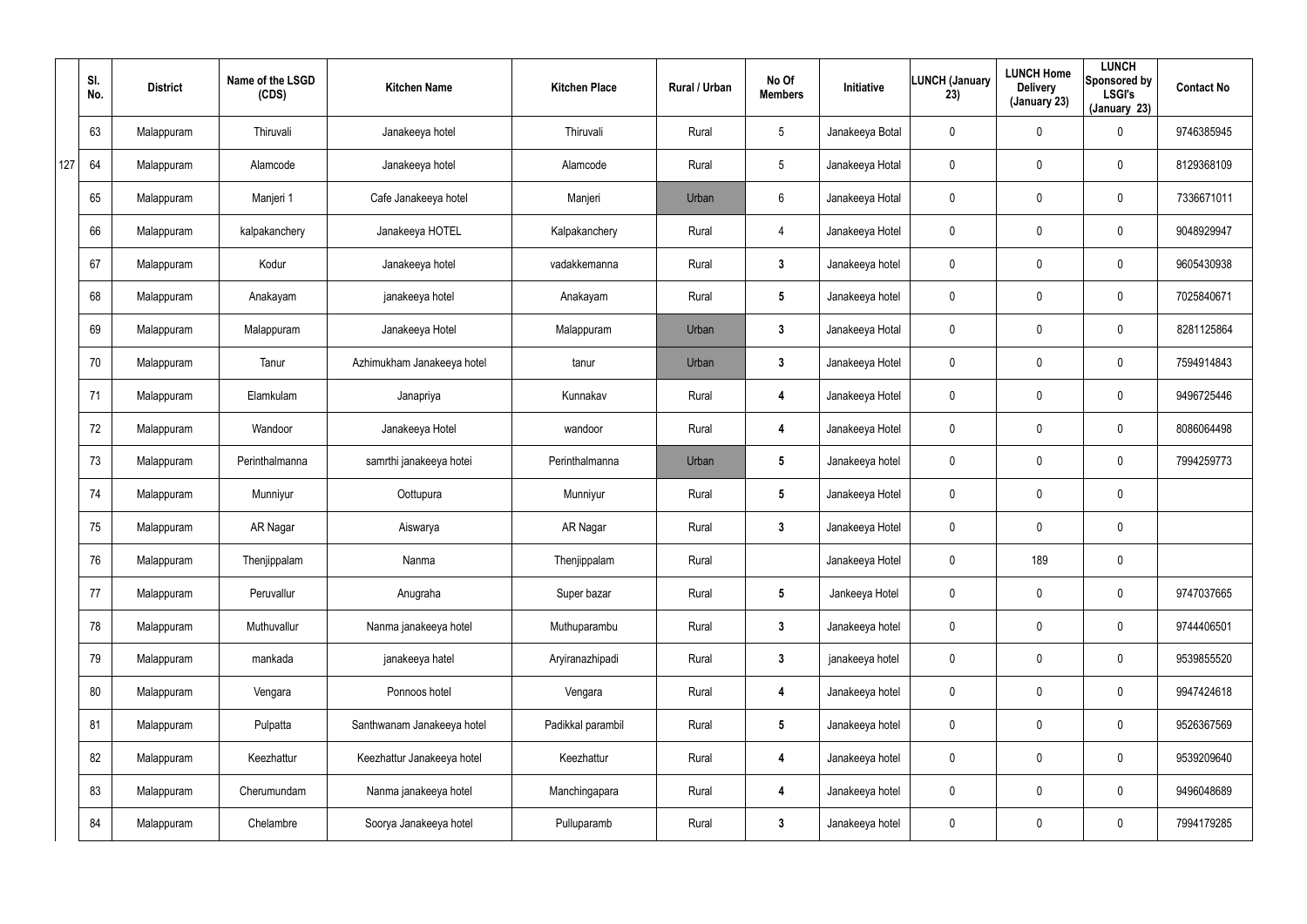| SI.<br>No. | <b>District</b> | Name of the LSGD<br>(CDS) | <b>Kitchen Name</b>      | <b>Kitchen Place</b> | Rural / Urban | No Of<br><b>Members</b> | Initiative      | <b>LUNCH (January</b><br>23) | <b>LUNCH Home</b><br><b>Delivery</b><br>(January 23) | <b>LUNCH</b><br>Sponsored by<br><b>LSGI's</b><br>(January 23) | <b>Contact No</b> |
|------------|-----------------|---------------------------|--------------------------|----------------------|---------------|-------------------------|-----------------|------------------------------|------------------------------------------------------|---------------------------------------------------------------|-------------------|
| 85         | Malappuram      | Ponmala                   | Janakeeya hotel          | Chappangadi          | Rural         | 4                       | Janakeeya hotel | 0                            | 0                                                    | $\mathbf 0$                                                   | 9605811748        |
| 86         | Malappuram      | Thennala                  | <b>Bismi Hotel</b>       | Pookkiparamb         | Rural         | 4                       | Jankeeya Hotel  | 175                          | 0                                                    | $\pmb{0}$                                                     | 9995757092        |
| 87         | Malappuram      | Tanalur                   | Janakeeya Hotel          | Tanalur              | Rural         |                         | Jankeeya Hotel  | 141                          | 0                                                    | $\pmb{0}$                                                     |                   |
| 88         | Malappuram      | Parappur                  | Janakeeya Hotel          | chullipparambu       | Rural         | $5\phantom{.0}$         | Janakeeya Hotel | 0                            | 0                                                    | $\pmb{0}$                                                     | 9961091317        |
| 89         | Malappuram      | Edarikkode                | Janakeeya Hotel          | Edarikkod            | Rural         | $\mathbf{3}$            | Janakeeya Hotel | 0                            | 0                                                    | $\pmb{0}$                                                     | 8089003770        |
| 90         | Malappuram      | Oorakam                   | Ammoos                   | Panchayath padi      | Rural         | $\mathbf{3}$            | Janakeeya Hotel | 0                            | 0                                                    | $\pmb{0}$                                                     | 9526449294        |
| 91         | Malappuram      | Nannambra                 | Veeturuchi               | Kundoor Athani       | Rural         | 4                       | Janakeeya Hotel | 0                            | 0                                                    | $\pmb{0}$                                                     | 9400618659        |
| 92         | Malappuram      | Pandikkad                 | Janakeeya Hotel          | Pandikkad            | Rural         | 4                       | Janakeeya Hotel | 0                            | 0                                                    | $\mathbf 0$                                                   | 9995504081        |
| 93         | Malappuram      | Chokkad                   | Natturuchi               | Chokkad              | Rural         |                         | Janakeeya Hotel | 0                            | 0                                                    | $\pmb{0}$                                                     |                   |
| 94         | Malappuram      | Cheekode                  | Cheekode Janakeeya Hotel | Cheekode             | Rural         |                         | Janakeeya Hotel | 0                            | 0                                                    | $\mathbf 0$                                                   |                   |
| 95         | Malappuram      | Makkarapparamb            | Subiksha                 | Makkarapparamb       | Rural         | $\mathbf{3}$            | Janakeeya Hotel | 0                            | 0                                                    | $\mathbf 0$                                                   | 8089003770        |
| 96         | Malappuram      | Ponnani-1                 | Devi Janakeeya Hotel     | Ponnani              | Urban         | $5\phantom{.0}$         | Janakeeya Hotel | 0                            | 0                                                    | $\mathbf 0$                                                   | 9961919097        |
| 97         | malappuram      | mangalam                  | Soubagya                 | mangalam             | Rural         | $5\phantom{.0}$         | janakeeya hotel | 0                            | 0                                                    | $\pmb{0}$                                                     |                   |
| 98         | Malappuram      | Trikkalangode             | janakeeya hotel          | karakkunnu           | Rural         | $6\phantom{.}$          | Janakeeya Hotel | 0                            | $\mathbf 0$                                          | $\pmb{0}$                                                     |                   |
| 99         | Malppuram       | Morayoor                  | Janakeeya hotel          | Valanchery           | Rural         | $\mathbf{3}$            | Janakeeya hotel | 0                            | $\mathbf 0$                                          | $\mathbf 0$                                                   |                   |
| 100        | Malappuram      | Perumbadapp               | Janakeeya hotel          | Perumbadapp          | Rural         | $\overline{\mathbf{4}}$ | Janakeeya hotel | $\mathbf 0$                  | $\mathbf 0$                                          | $\mathbf 0$                                                   |                   |
| 101        | Malappuram      | Tirur                     | Samruthi Janakeeya Hotel | Vettom               | <b>RURAL</b>  |                         | Janakeeya hotel | 40                           | 203                                                  | $\mathbf 0$                                                   |                   |
| 102        | Malappuram      | Kondotty                  | Janakeeya hotel          | vazhakad             | <b>RURAL</b>  |                         | janakeeya hotel | $\mathbf 0$                  | $\pmb{0}$                                            | $\pmb{0}$                                                     |                   |
| 103        | Malappuram      | Perinthalmanna            | Janakeeya hotel          | pulamanthole         | <b>RURAL</b>  | 4                       | Janakeeya hotel | 0                            | 0                                                    | $\mathbf 0$                                                   |                   |
| 104        | Malappuram      | Tanur                     | Jankeeya hotel           | Valavannur           | <b>RURAL</b>  |                         | Janakeeya hotel | $\mathbf 0$                  | $\pmb{0}$                                            | $\pmb{0}$                                                     |                   |
| 105        | Malappuram      | kottakkal                 | Janakeeya hotel          | kotakkal             | <b>URBAN</b>  |                         | Janakeeya hotel | 0                            | 0                                                    | $\mathbf 0$                                                   |                   |
| 106        | Malappuram      | Vettom                    | Thripthi Janakeeya Hotel | vettom               | <b>RURAL</b>  |                         | Janakeeya hotel | 0                            | 0                                                    | $\pmb{0}$                                                     |                   |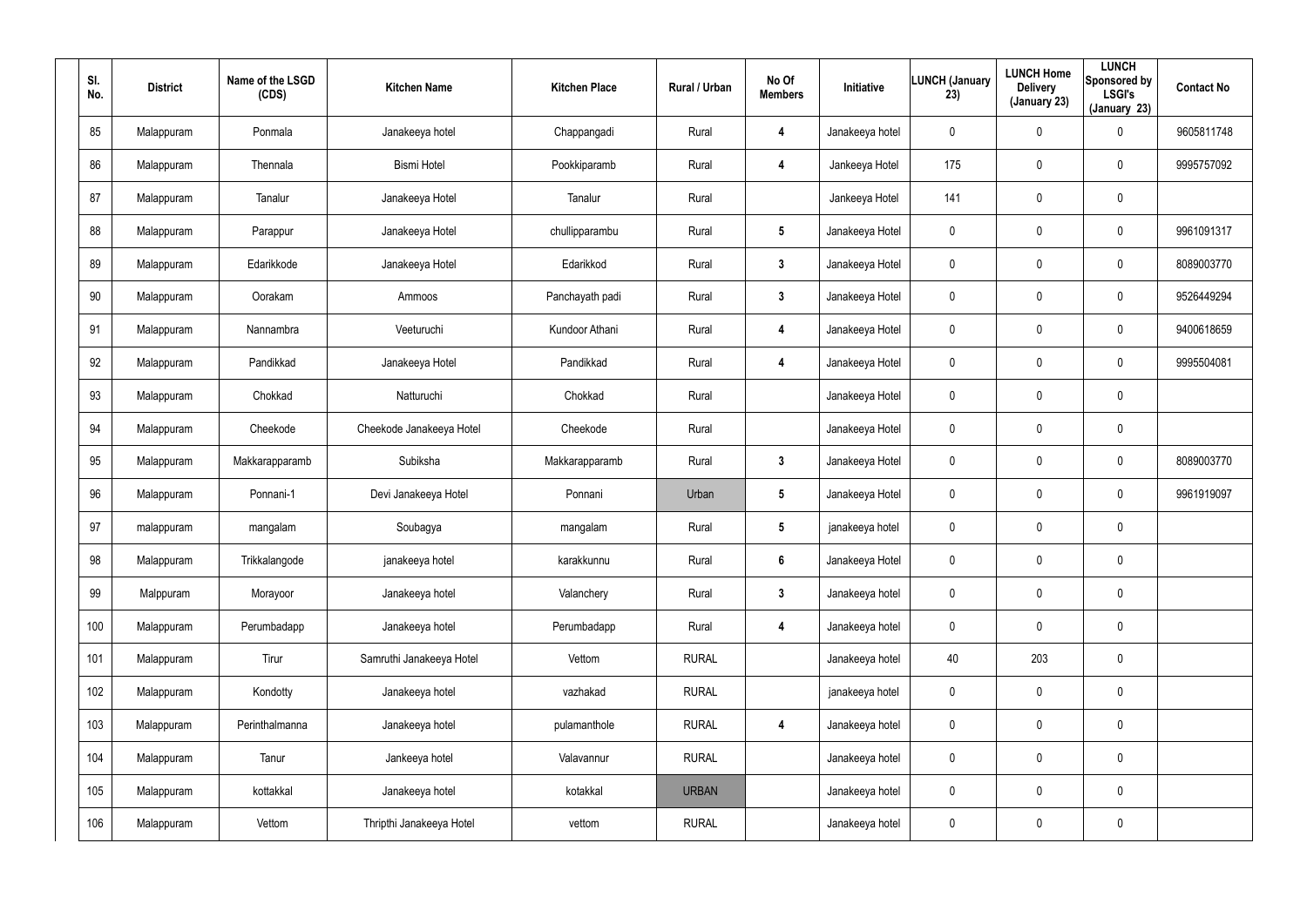|     | SI.<br>No. | <b>District</b> | Name of the LSGD<br>(CDS) | <b>Kitchen Name</b>        | <b>Kitchen Place</b> | Rural / Urban | No Of<br><b>Members</b> | Initiative      | <b>LUNCH (January</b><br>23) | <b>LUNCH Home</b><br><b>Delivery</b><br>(January 23) | <b>LUNCH</b><br>Sponsored by<br><b>LSGI's</b><br>(January 23) | <b>Contact No</b> |
|-----|------------|-----------------|---------------------------|----------------------------|----------------------|---------------|-------------------------|-----------------|------------------------------|------------------------------------------------------|---------------------------------------------------------------|-------------------|
|     | 107        | Malappuram      | Nilambur                  | Janakeeya hotel            | nilambur             | <b>URBAN</b>  |                         | Janakeeya hotel | $\mathbf 0$                  | 0                                                    | $\pmb{0}$                                                     |                   |
|     | 108        | Malappuram      | Nilambur                  | Janakeeya hotel            | nilambur             | <b>URBAN</b>  |                         | Janakeeya hotel | $\mathbf 0$                  | 0                                                    | $\mathbf 0$                                                   |                   |
|     | 109        | Malappuram      | Vallikkunn                | Rasakkut                   |                      | Rural         |                         | janakeeyahotel  | $\mathbf 0$                  | $\mathbf 0$                                          | $\mathbf 0$                                                   |                   |
|     | 110        | Malappuram      | kuruva                    | Ruchi                      |                      | Rural         | $5\phantom{.0}$         | Janakeeyahotel  | $\mathbf 0$                  | 0                                                    | $\mathbf 0$                                                   | 9745414800        |
|     | 111        | Malappuram      | Kannamangalam             | Ruchikoott                 |                      | Rural         |                         | Janakeeya Hotel | $\mathbf 0$                  | $\mathbf 0$                                          | $\mathbf 0$                                                   |                   |
|     | 112        | Malappuram      | Othungal                  | janakeeya hotel            | Othukkungal          | Rural         | $5\phantom{.0}$         | Janakeeya Hotel | 0                            | 0                                                    | $\mathbf 0$                                                   | 9656716066        |
|     | 113        | Malappuram      | Pookkottur                | janakeeya hotel            | valluvambram         | Rural         | $\boldsymbol{4}$        | Janakeeya Hotel | $\mathbf 0$                  | $\mathbf 0$                                          | $\mathbf 0$                                                   | 9447334084        |
|     | 114        | Malappuram      | Edakkara                  | Edakkara janakeeya hotel   |                      | Rural         |                         | janakeeya hotel | $\mathbf 0$                  | 0                                                    | $\mathbf 0$                                                   |                   |
|     | 115        | Malappuram      | porur                     | Thanima Janakeeya Hotel    |                      | Rural         |                         | janakeeya hotel | 40                           | 41                                                   | $\mathbf 0$                                                   | 9539928567        |
|     | 116        | Malappuram      | pulikkal                  | Janakeeya Hotel            | pulikkal             | Rural         |                         | Janakeeya Hotel | $\mathbf 0$                  | 0                                                    | $\mathbf 0$                                                   |                   |
|     | 117        | malappuram      | thanur                    | amma janakeeyahottel       |                      | <b>URBAN</b>  | $5\phantom{.0}$         | janakeeyahottel | $\mathbf 0$                  | $\mathbf 0$                                          | $\mathbf 0$                                                   |                   |
|     | 118        | malappuram      | pallikkal                 | padheyam janakeeyahottel   |                      | Rural         | $5\phantom{.0}$         | janakeeyahotel  | $\mathbf 0$                  | 0                                                    | $\mathbf 0$                                                   |                   |
|     | 119        | Malappuram      | chelembra                 | janakeeyahotel2            |                      | Rural         |                         | janakeeyahotel  | 0                            | $\mathbf 0$                                          | $\pmb{0}$                                                     |                   |
|     | 120        | Malappuram      | Purathur                  | Safa Janakeeya Hotel       | Paravanna            | Rural         | $5\phantom{.0}$         | Janakeeya Hotel | $\mathbf 0$                  | $\pmb{0}$                                            | $\pmb{0}$                                                     |                   |
|     | 121        | malappuram      | vazhayur                  | puthuma janakeeyahotel     |                      | Rural         |                         | janakeeyahotel  | $\mathbf 0$                  | $\pmb{0}$                                            | $\mathbf 0$                                                   |                   |
|     | 122        | malappuram      | mangalam                  | janakeeyahotel2            |                      | Rural         |                         | janakeeyahotel  | $\mathbf 0$                  | $\pmb{0}$                                            | $\mathbf 0$                                                   |                   |
|     | 123        | malappuram      | kuttippuram               | nilayoram janakeeya hotel  |                      |               | $\overline{\mathbf{4}}$ | janakeeyahotel  | $\mathbf 0$                  | $\pmb{0}$                                            | $\mathbf 0$                                                   |                   |
|     | 124        | malapluram      | thazhekode                | Thazhekode Janakeeya Hotel |                      | Rural         |                         |                 | 410                          | 0                                                    | $\mathbf 0$                                                   |                   |
|     | 125        | malappuram      | munniyur                  | my kitchen                 | Alinchuvad           | Rural         | $5\phantom{.0}$         | janakeeya hotel | $\mathbf 0$                  | $\mathbf 0$                                          | $\mathbf 0$                                                   | 8589809765        |
|     | 126        | Malappuram      | Mangalam                  | Ruchikkoottu               | Mangalam             | Rural         | $\overline{\mathbf{4}}$ | Janakeeya hotel | $\mathbf 0$                  | 0                                                    | $\mathbf 0$                                                   |                   |
|     | 127        | Malappuram      | Ponnani                   | Thripthi jh                | ponnani              | urban         |                         | janakeeya hotel | $\mathbf 0$                  | $\mathbf 0$                                          | $\mathbf 0$                                                   |                   |
| 127 |            |                 |                           |                            |                      |               |                         |                 | <b>1353</b>                  | <b>1310</b>                                          | $\bullet$                                                     |                   |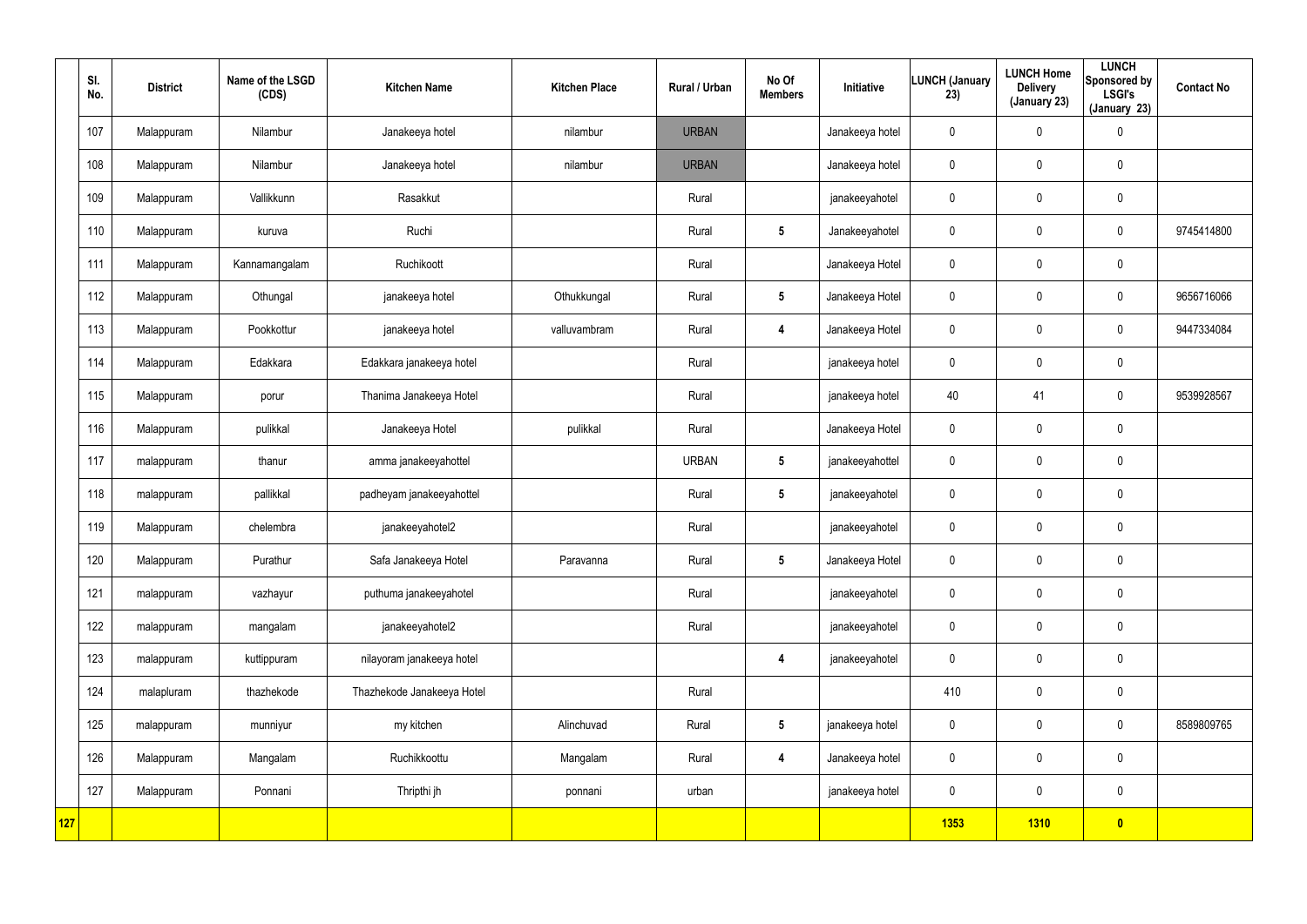| SI.<br>No.      | <b>District</b> | Name of the LSGD<br>(CDS) | <b>Kitchen Name</b>             | <b>Kitchen Place</b>                      | <b>Rural / Urban</b> | No Of<br><b>Members</b> | <b>Initiative</b> | <b>LUNCH (January</b><br>23) | <b>LUNCH Home</b><br><b>Delivery</b><br>(January 23) | <b>LUNCH</b><br>Sponsored by<br><b>LSGI's</b><br>(January 23) | <b>Contact No</b> |
|-----------------|-----------------|---------------------------|---------------------------------|-------------------------------------------|----------------------|-------------------------|-------------------|------------------------------|------------------------------------------------------|---------------------------------------------------------------|-------------------|
| $\mathbf 1$     | Palakkad        | Elapully                  | Nakshathra Vanitha canteen      | Canteen                                   | Rural                | 4                       | Janakeeya Hotel   | 0                            | $\mathbf{0}$                                         | 0                                                             | 8547384972        |
| $\overline{2}$  | Palakkad        | Nalleppilly               | Vanitha Canteen                 | Canteen                                   | Rural                | 4                       | Janakeeya Hotel   | 0                            | $\mathbf 0$                                          | 0                                                             | 9656232569        |
| $\mathbf{3}$    | Palakkad        | Chittur                   | Thanal vanitha Canteen          | Thathamangalam, Mettuvalavu               | Urban                | 3                       | Janakeeya Hotel   | 220                          | $\mathbf 0$                                          | 0                                                             | 9447105400        |
| $\overline{4}$  | Palakkad        | chittur                   | urapp janakeeya hotel           | Anicode junction                          | urban                | 5                       | Janakeeya hotel   | 0                            | $\mathbf 0$                                          | 0                                                             | 9349930549        |
| 5               | Palakkad        | polpully                  | subiksha janakeeya hotel        | kallootiyal                               | Rural                | $5\overline{)}$         | Janakeeya hotel   | 0                            | $\mathbf 0$                                          | 0                                                             | 9495197498        |
| 6               | Palakkad        | Eruthenpathy              | Nila janakeeya hotel            | Mooniilmada muniyappan<br>kshethram near  | Rural                | 5                       | Janakeeya hotel   | 0                            | $\mathbf 0$                                          | 0                                                             | 9037290925        |
| $\overline{7}$  | Palakkad        | Perumatty                 | Nanam Janakeeya hotel           | kannimari                                 | Rural                | $\mathbf{3}$            | Janakeeya hotel   | 0                            | $\mathbf 0$                                          | 0                                                             | 9605529657        |
| 8               | Palakkad        | Vadakarapathy             | soubhagya janakeeya hotel       | vadakarapathy panchayath                  | Rural                | 5                       | Janakeeya hotel   | 0                            | $\mathbf 0$                                          | 0                                                             | 9633578756        |
| 9               | Palakkad        | Kozhinjampara             | Sreesakthi Janakeeya hotel      | Kozhinjampara<br>gramapanchayth, near bus | Rural                | $5\phantom{.0}$         | Janakeeya hotel   | 0                            | $\mathbf 0$                                          | 0                                                             | 9847121105        |
| 10 <sup>°</sup> | Palakkad        | Vadakkenchery             | Oottupura Vanitha Canteen       | Panchayath building,<br>Vadakkenchery     | Rural                | 4                       | Janakeeya Hotel   | 0                            | $\mathbf 0$                                          | 0                                                             | 9656360141        |
| 11              | Palakkad        | PKD North                 | Cafesree                        | opp. ksrtc bus stand,<br>Manjakulam road  | Urban                | 5                       | Janakeeya Hotel   | 0                            | $\mathbf 0$                                          | 0                                                             | 9037332005        |
| 12 <sup>°</sup> | Palakkad        | Ongallur                  | Amma canteen                    | Ongallur vipanana kendram                 | Rural                | 4                       | Janakeeya Hotel   | 0                            | $\mathbf 0$                                          | 0                                                             | 7560924507        |
| 13              | Palakkad        | Muthuthala                | Sreelakshmi vanitha canteen     | Muthuthala panchayath                     | Rural                | 4                       | Janakeeya Hotel   | 0                            | 0                                                    | 0                                                             | 7558865485        |
| 14              | Palakkad        | Koppam                    | Natturuchi kudumbashree cafe    | Near koppam village                       | Rural                | 5                       | Janakeeya Hotel   | 0                            | $\overline{0}$                                       | 0                                                             | 8075779172        |
| 15              | Palakkad        | Paruthur                  | Mamatty vanitha canteen         | Near panchayath                           | Rural                | $5\phantom{.0}$         | Janakeeya Hotel   | 0                            | $\pmb{0}$                                            | 0                                                             | 9544847874        |
| 16              | Palakkad        | Vilayur                   | Souhritha caffesree (Ruchipura) | Near Vilayur Panchayath                   | Rural                | 6                       | Janakeeya Hotel   | 0                            | $\overline{0}$                                       | 0                                                             | 9747342046        |
| 17              | palakkad        | Kulukkallur               | Snehitha Janakeeya hotel        | Kulukkallur panchayath                    | Rural                | $5\phantom{.0}$         | Janakeeya hotel   | 0                            | $\overline{0}$                                       | 0                                                             | 9746701454        |
| 18              | Palakkad        | Pattambi                  | Janakeeya hotel                 | near Govt samskritha college,<br>Pattambi | Urban                | 4                       | Janakeeya hotel   | 0                            | $\overline{0}$                                       | 0                                                             | 9562043428        |
| 19              | Palakkad        | Erimayur                  | Thanima Vanitha Canteen         | Panchayath building, Erimayur             | Rural                | $5\phantom{.0}$         | Janakeeya Hotel   | 0                            | $\overline{0}$                                       | 0                                                             | 9746440633        |
| 20              | Palakkad        | Kizhekkencheri            | Vanitha Canteen                 | Panchayath Building,<br>Kizhakkenchery    | Rural                | 4                       | Janakeeya Hotel   | 0                            | $\overline{0}$                                       | 0                                                             | 9747923418        |
| 21              | Palakkad        | Peringottukkurrissi       | Aiswarya Vanitha canteen        | Panchayth building                        | Rural                | $\mathbf{3}$            | Janakeeya Hotel   | 0                            | $\overline{0}$                                       | 0                                                             | 9048665884        |
| 22              | Palakkad        | Mundoor                   | Bharath vanitha canteen         | Panchayath building                       | Rural                | $\mathfrak{Z}$          | Janakeeya Hotel   | 0                            | $\boldsymbol{0}$                                     | 0                                                             | 8592830607        |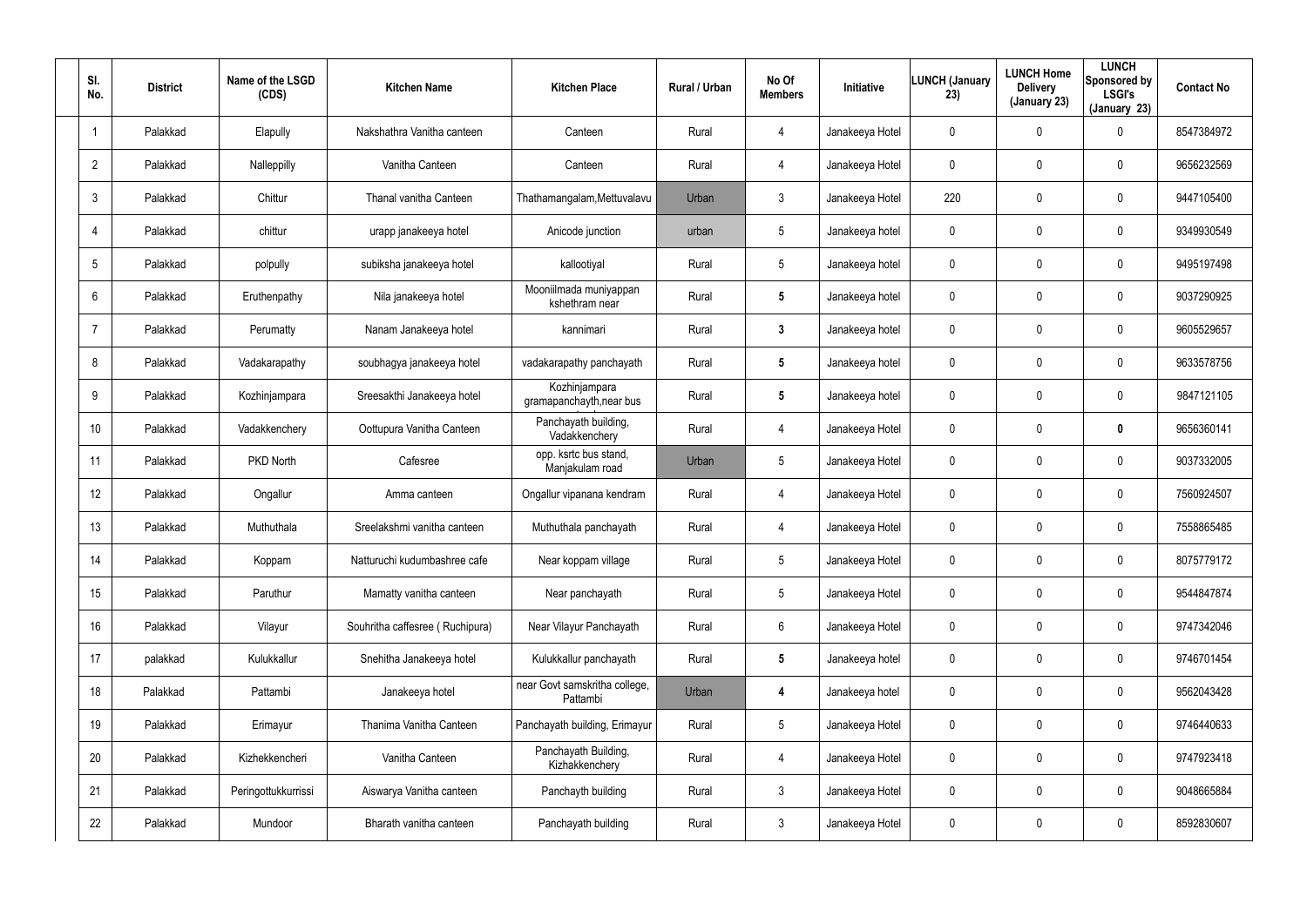| SI.<br>No. | <b>District</b> | Name of the LSGD<br>(CDS) | <b>Kitchen Name</b>                      | <b>Kitchen Place</b>                            | Rural / Urban | No Of<br><b>Members</b> | Initiative       | <b>LUNCH (January</b><br>23) | <b>LUNCH Home</b><br><b>Delivery</b><br>(January 23) | <b>LUNCH</b><br>Sponsored by<br><b>LSGI's</b><br>(January 23) | <b>Contact No</b> |
|------------|-----------------|---------------------------|------------------------------------------|-------------------------------------------------|---------------|-------------------------|------------------|------------------------------|------------------------------------------------------|---------------------------------------------------------------|-------------------|
| 23         | Palakkad        | Kodumbu                   | kripa                                    | kodumb panchayath                               | Rural         | $\overline{4}$          | Janakeeya HoteL  | 0                            | $\mathbf 0$                                          | 0                                                             | 9048682860        |
| 24         | Palakkad        | Thirumittakode            | Thirumuttam Janakeeya Hotel              | Karukaputhur                                    | Rural         | 6                       | Janakeeya Hotel  | 0                            | $\mathbf 0$                                          | 0                                                             | 9072841599        |
| 25         | Palakkad        | Akathethara               | Nanma canteen                            | kalyanamandapam                                 | Rural         | $\mathbf{3}$            | Janakeeya Hotel  | 0                            | $\mathbf 0$                                          | $\mathbf 0$                                                   | 7025563510        |
| 26         | Palakkad        | Marutharoad               | flavours cantteen                        | panchayath                                      | Rural         | 5                       | Janakeeya Hotela | 0                            | $\mathbf 0$                                          | $\mathbf 0$                                                   | 9746227966        |
| 27         | Palakkad        | Trithala                  | Kairali Vanitha Hotel                    | Thirthala                                       | Rural         | 5                       | Janakeeya Hotel  | 0                            | $\mathbf 0$                                          | $\mathbf 0$                                                   | 9048710155        |
| 28         | Palakkad        | Kongad                    | Annapoorna vanitha canteen               | Near Kongad village office                      | Rural         | $5\phantom{.0}$         | Janakeeya Hotel  | 0                            | $\mathbf 0$                                          | 0                                                             | 9645425774        |
| 29         | Palakkad        | Sreekrishnapuram          | Subiksha canteen                         | Near panchayath office                          | Rural         | $\mathbf{3}$            | Janakeeya Hotel  | 0                            | $\mathbf 0$                                          | $\mathbf 0$                                                   | 8086697226        |
| 30         | Palakkad        | Pallassana                | dhanalakshmi vanitha canteen             | pallassana panchayath<br>building               | Rural         | 5                       | Janakeeya Hotel  | 68                           | 0                                                    | 0                                                             | 8943225892        |
| 31         | Palakkad        | Nenmmara                  | Nemmara Janakeeya hotel                  | Nemmara junction                                | Rural         | $\overline{4}$          | Janakeeya hotel  | 0                            | $\mathbf 0$                                          | $\mathbf 0$                                                   | 8157850935        |
| 32         | Palakkad        | Ayilur                    | Janakeeya hotel                          | Thalavettanpara, Ayilur                         | Rural         | $\mathbf{3}$            | Janakeeya hotel  | 0                            | 0                                                    | 0                                                             | 9539517856        |
| 33         | Palakkad        | Melarkode                 | Janakeeya Hotel                          | near Melarkode panchayath                       | Rural         | 4                       | Janakeeya hotel  | 0                            | $\mathbf 0$                                          | 0                                                             | 8606193918        |
| 34         | Palakkad        | Vandazhi                  | janakeeya hotel                          | Kaniyamangalam                                  | Rural         | $\mathbf{3}$            | Janakeeya hotel  | 0                            | 0                                                    | 0                                                             | 9645919937        |
| 35         | Palakkad        | Nelliayampathy            | Janakeeya hotel                          | near Panchayat, kaikaty                         | Rural         | 4                       | Janakeeya hotel  | 0                            | $\mathbf 0$                                          | 0                                                             | 9497123529        |
| 36         | Palakkad        | Elavanchery               | Snehatheeram                             | Near GUPS, Vattekkad                            | Rural         | $5\overline{)}$         | Janakeeya Hotel  | 0                            | $\overline{0}$                                       | 0                                                             | 9744195274        |
| 37         | Palakkad        | Kollemkode                | Priya Vanitha Canteen                    | Block Panchayath Office,<br>Kollengode          | Rural         | $\overline{4}$          | Janakeeya Hotel  | 0                            | $\pmb{0}$                                            | 0                                                             | 9745456764        |
| 38         | Palakkad        | Koduvayur                 | Samridhi Kudumbashree Vanitha<br>Canteen | Panchayath Building                             | Rural         | 5                       | Janakeeya Hotel  | 0                            | $\pmb{0}$                                            | $\pmb{0}$                                                     | 8086263595        |
| 39         | Palakkad        | Pattanchery               | Sreelakshmi vanitha canteen              | Panchayath Building                             | Rural         | $\overline{4}$          | Janakeeya Hotel  | 0                            | $\pmb{0}$                                            | 0                                                             | 8086916932        |
| 40         | Palakkad        | Pudunagaram               | Janakeeya Hotel                          | Near KSEB, Pudunagaram                          | Rural         | $\boldsymbol{4}$        | Janakeeya hotel  | 0                            | $\overline{0}$                                       | 0                                                             | 9497241598        |
| 41         | Palakkad        | Vadavanoor                | Sree Muruka Janakeeya Hotel              | Vydhyasala, Vadavanoor                          | Rural         | $5\overline{)}$         | Janakeeya hotel  | 0                            | $\pmb{0}$                                            | 0                                                             | 9567011729        |
| 42         | Palakkad        | Peruvemba                 | Samridi Janakeeya Hotel                  | Peruvemba Junction                              | Rural         | $\boldsymbol{4}$        | Jankeeya hotel   | 0                            | $\pmb{0}$                                            | 0                                                             | 918089611261      |
| 43         | Palakkad        | Muthalamada               | Janakeeya Hotel                          | Chulliyarmedu                                   | Rural         | $\boldsymbol{4}$        | Jankeeya hotel   | 0                            | $\pmb{0}$                                            | 0                                                             | 9633730067        |
| 44         | Palakkad        | Cherppalasseri            | Swad Janakiyahotel, CPY                  | Scheduled caste coperative<br>society hall, cpy | Urban         | 5                       | Janakeeya Hotel  | 0                            | $\overline{0}$                                       | 0                                                             | 9447746082        |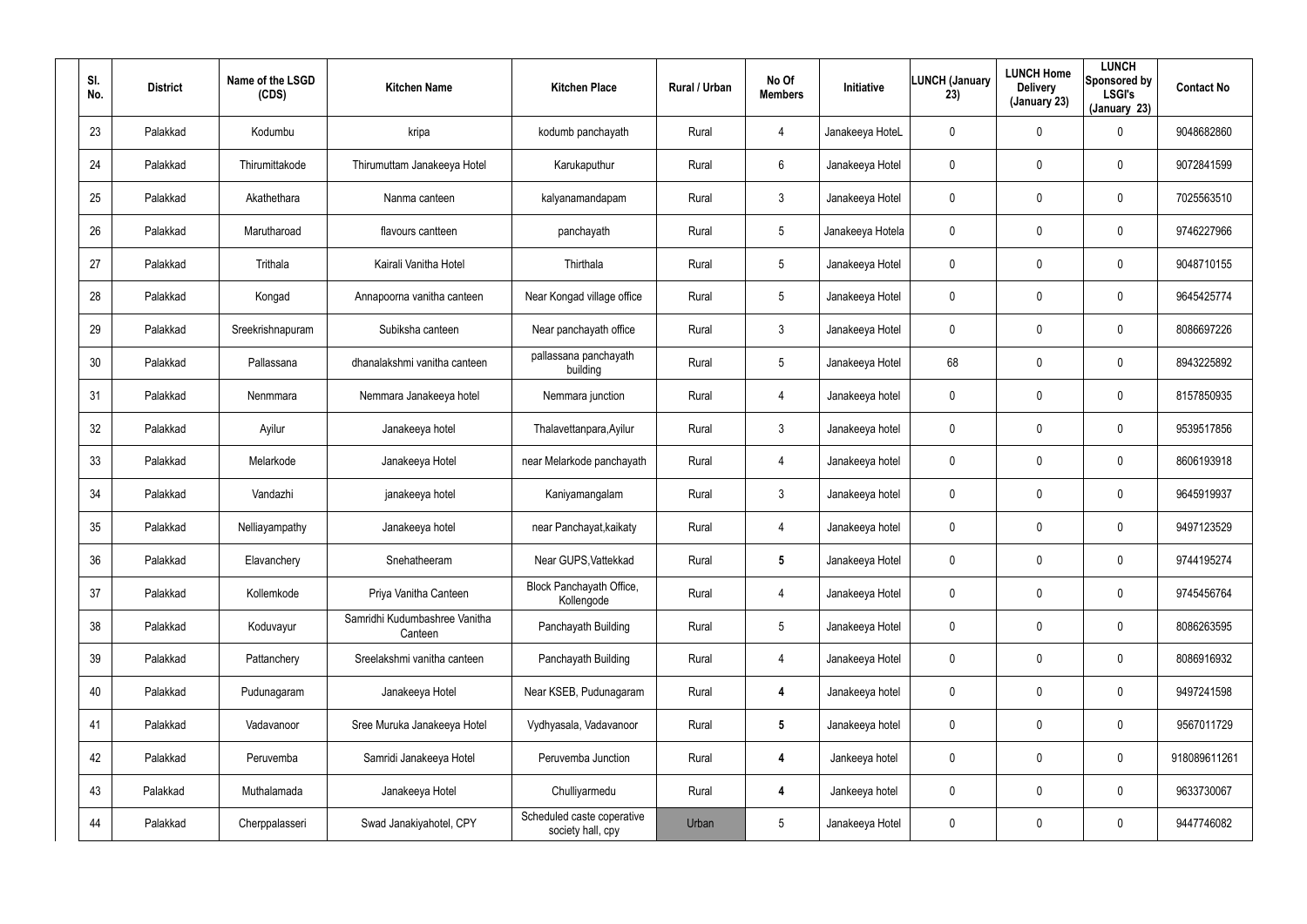|     | SI.<br>No. | <b>District</b> | Name of the LSGD<br>(CDS) | <b>Kitchen Name</b>                         | <b>Kitchen Place</b>                       | Rural / Urban | No Of<br><b>Members</b> | <b>Initiative</b> | <b>LUNCH (January</b><br>23) | <b>LUNCH Home</b><br><b>Delivery</b><br>(January 23) | <b>LUNCH</b><br>Sponsored by<br><b>LSGI's</b><br>(January 23) | <b>Contact No</b> |
|-----|------------|-----------------|---------------------------|---------------------------------------------|--------------------------------------------|---------------|-------------------------|-------------------|------------------------------|------------------------------------------------------|---------------------------------------------------------------|-------------------|
|     | 45         | Palakkad        | Vellinezhi                | Aiswarya kudumbashree                       | Adakkaputhur                               | Rural         | $\mathbf{3}$            | Janakeeya Hotel   | 0                            | 0                                                    | $\mathbf 0$                                                   | 9747730588        |
|     | 46         | Palakkad        | Keralasseri               | Bhagyasree janakeeya hotel                  | Near village office                        | Rural         | $\mathbf{3}$            | Janakeeya Hotel   | 0                            | 0                                                    | $\mathbf 0$                                                   | 8606125128        |
|     | 47         | Palakkad        | Kottayi                   | Kudumbashree Vanitha canteen                | Near Kottayi Panchayath                    | Rural         | $\overline{4}$          | Jankeeya hotel    | 0                            | 0                                                    | $\mathbf 0$                                                   | 9605699847        |
|     | 48         | Palakkad        | anakkara                  | udayasurya vanitha canteen                  | kumbidi                                    | rural         | $5\phantom{.0}$         | Janakeeya Hotel   | 0                            | 0                                                    | $\mathbf 0$                                                   | 9895947614        |
|     | 49         | Palakkad        | kappur                    | jeevanam hotel                              | kumaranellur                               | rural         | 6                       | Janakeeya Hotel   | 0                            | 0                                                    | $\mathbf 0$                                                   | 9605308385        |
| 102 | 50         | Palakkad        | Malampauzha               | Nandhanam canteen                           | near fantasy park                          | Rural         | $5\overline{)}$         | Janakeeya HotelT  | 0                            | 0                                                    | $\mathbf 0$                                                   | 807587062         |
|     | 51         | Palakkad        | Puduppariyaram            | Anaswara Canteen                            | Panchayath                                 | Rural         | $\overline{4}$          | Janakeeya Hotel   | 0                            | 0                                                    | $\mathbf 0$                                                   | 9526677781        |
|     | 52         | Palakkad        | kadambazhipuram           | Reshmi janakeeya hotel                      | 16 mail                                    | Rural         | $5\phantom{.0}$         | Janakeeya Hotel   | 0                            | 0                                                    | $\mathbf 0$                                                   | 9048375891        |
|     | 53         | Palakkad        | Kadambazhipuram           | Ardhram Janakeeya hotel                     | Pulapatta                                  | Rural         | $\mathbf{3}$            | Janakeeya Hotel   | 0                            | 0                                                    | $\mathbf 0$                                                   | 9495775246        |
|     | 54         | Palakkad        | Kannambra                 | Sree kurumba canteen                        | kannambra                                  | Rural         | 4                       | Janakeeya Hotel   | 0                            | 0                                                    | $\mathbf 0$                                                   | 8157815819        |
|     | 55         | Palakkad        | karakkurissi              | Janakiya hotel                              | Near ammus auditorium,<br>Ayappankavu      | Rural         | $\mathbf{3}$            | Janakeeya Hotel   | 0                            | 0                                                    | $\mathbf 0$                                                   | 6238788932        |
|     | 56         | Palakkad        | Thenkara                  | Subiksham janakeeya hotel                   | Ayurveda hospital compound<br>Then kara    | Rural         | $5\overline{)}$         | Janakeeya Hotel   | 0                            | 0                                                    | $\mathbf 0$                                                   | 9747557333        |
|     | 57         | Palakkad        | Alanallur                 | Keerthi vanitha canteen and catering        | Near panchayath Alanallur                  | Rural         | $5\phantom{.0}$         | Janakeeya hotel   | 0                            | 0                                                    | $\mathbf 0$                                                   | 9495447569        |
|     | 58         | Palakkad        | Pudur                     | Asil canteen                                | Pudur panchayath                           | Rural         | 4                       | Janakeeya hotel   | 0                            | 0                                                    | $\mathbf 0$                                                   | 8086968050        |
|     | 59         | Palakkad        | Parali                    | Annasree Janakeeya hotel                    | Near parali panchayath                     | Rural         | 4                       | Janakeeya hotel   | 0                            | 0                                                    | $\pmb{0}$                                                     | 8281829238        |
|     | 60         | Palakkad        | Mannur                    | Kudumbasree janakeeya hotel                 | Mannur panchayath                          | Rural         | $5\overline{)}$         | Janakeeya hotel   | $\pmb{0}$                    | 0                                                    | $\pmb{0}$                                                     | 9495771095        |
|     | 61         | Palakkad        | Kuzhalmannam              | Janasree jankeeya hotel                     | Kuzhalmannam block<br>panchayth            | Rural         | $\mathfrak{Z}$          | Jankeeya hotel    | 0                            | 0                                                    | $\pmb{0}$                                                     | 9847364980        |
|     | 62         | Palakkad        | Kavassery                 | samridhi Janakeeya Hotel                    | Alathur road, kavasheery                   | Rural         | $6\overline{6}$         | Janakeeya hotel   | $\mathbf 0$                  | 0                                                    | $\pmb{0}$                                                     | 9747570761        |
|     | 63         | palakkad        | chalissery                | Thanal janakeeya hotel                      | chalissery panchayath building             | Rural         | $\mathfrak{Z}$          | Janakeeya hotel   | 0                            | 0                                                    | $\pmb{0}$                                                     | 9562702284        |
|     | 64         | palakkad        | Kottopadam                | Iva canteen and catering janakeeya<br>hotel | Block building, Near<br>aryambavu junction | Rural         | 4                       | Janakeeya hotel   | 0                            | 0                                                    | $\mathbf 0$                                                   | 9074818126        |
|     | 65         | palakkad        | kumaramputhur             | Ruchi cafe janakeeya hotel                  | Panchayath kumaramputhur                   | Rural         | $3\phantom{a}$          | Janakeeya hotel   | $\boldsymbol{0}$             | 0                                                    | $\pmb{0}$                                                     | 8589968705        |
|     | 66         | palakkad        | Malampuzha                | Amma janakeeya hotel                        | kadukkamkunnu, Malampuzha                  | Rural         | $\mathbf{3}$            | Janakeeya hotel   | 0                            | 0                                                    | $\pmb{0}$                                                     | 9446521664        |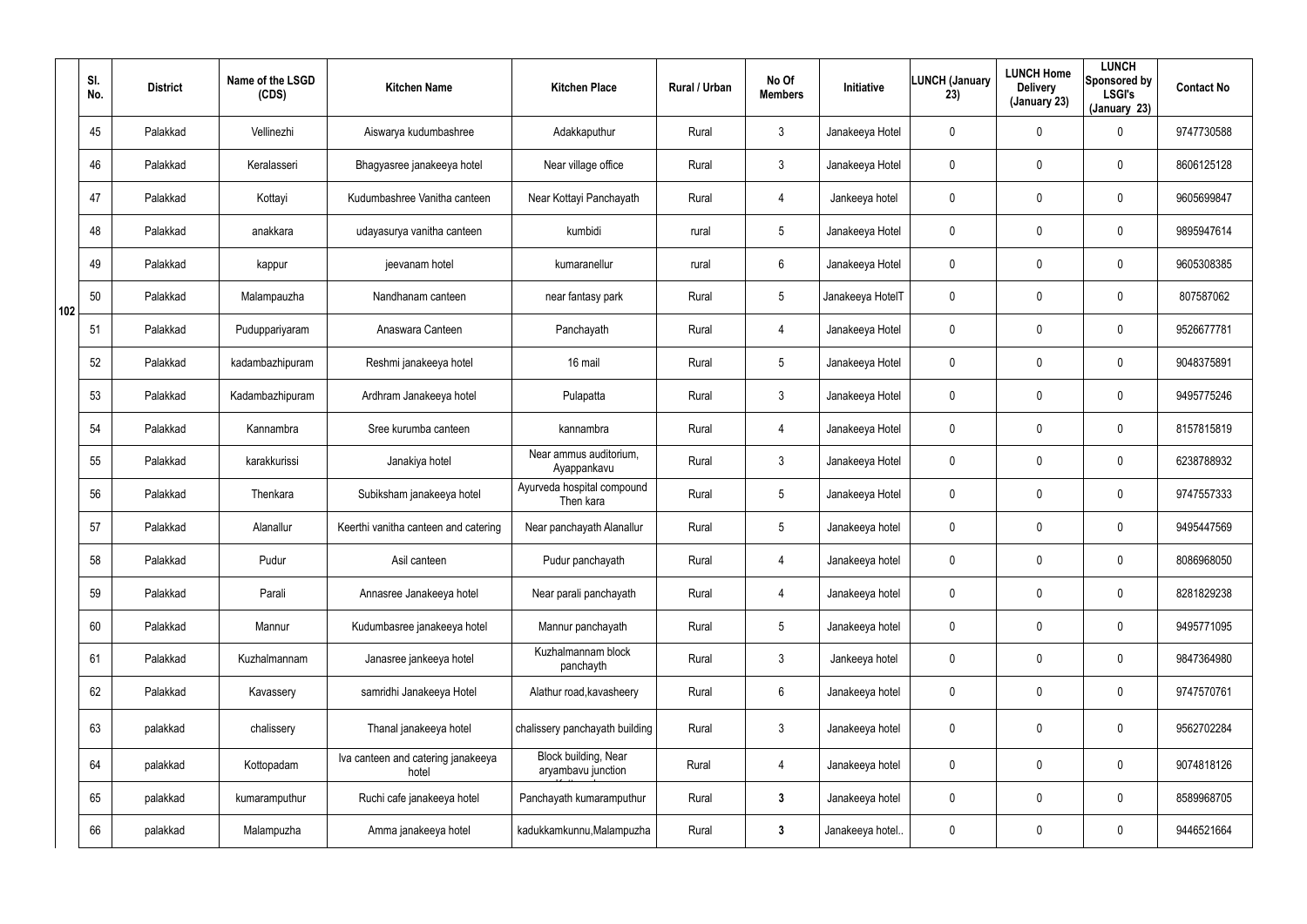| SI.<br>No. | <b>District</b> | Name of the LSGD<br>(CDS) | <b>Kitchen Name</b>         | <b>Kitchen Place</b>                | Rural / Urban | No Of<br><b>Members</b> | Initiative       | <b>LUNCH (January</b><br>23) | <b>LUNCH Home</b><br><b>Delivery</b><br>(January 23) | <b>LUNCH</b><br>Sponsored by<br><b>LSGI's</b><br>(January 23) | <b>Contact No</b> |
|------------|-----------------|---------------------------|-----------------------------|-------------------------------------|---------------|-------------------------|------------------|------------------------------|------------------------------------------------------|---------------------------------------------------------------|-------------------|
| 67         | palakkad        | Alathur                   | Rich Janakeeya hotel        | Near bus stand, Alathur             | Rural         | 4                       | Janakeeya hotel  | 0                            | $\mathbf 0$                                          | 0                                                             | 9947030779        |
| 68         | palakkad        | Karimpuzha                | Janakeeya hotel             | Karimpuzha panchayath               | Rural         | 3                       | Janakeeya hotel  | 0                            | 0                                                    | 0                                                             | 9961502739        |
| 69         | Palakkad        | Thenkurissi               | Eyeshee janakeeya hotel     | Panchayth building,<br>Thenkurissi  | Rural         | 4                       | Jankeeya hotel   | 0                            | 0                                                    | 0                                                             | 9995662723        |
| 70         | Palakkad        | Agali                     | Janakeeya Hotel             | Block Panchayath building,<br>Agali | Rural         | 5                       | Jankeeya hotel   | 0                            | 0                                                    | 0                                                             | 9037878897        |
| 71         | Palakkad        | Sholayur                  | Powrnami janakeeya hotel    | anakkatty bus stand                 | Rural         | 4                       | Jankeeya hotel   | 0                            | 0                                                    | 0                                                             | 9159556404        |
| 72         | Palakkad        | Puthushery                | Janakeeya hotel             | Puthushery panchayath               | Rural         | $5\phantom{.0}$         | Janakeeya hotel. | 0                            | 0                                                    | 0                                                             | 9562772723        |
| 73         | Palakkad        | Karimba                   | Janakeeya hotel             | Panchayath premise                  | Rural         | $\mathbf{3}$            | Janakeeya Hotel  | 0                            | $\pmb{0}$                                            | 0                                                             | 9562163979        |
| 74         | Palakkad        | Nagalasseri               | Janakeeya hotel             | near koottanad bus stand            | Rural         | 5                       | Janakeeya hotel  | 0                            | $\boldsymbol{0}$                                     | 0                                                             | 8921928291        |
| 75         | Palakkad        | Mathur                    | Nila janakeeya Hotel        | Near Panchayth, Mathur              | Rural         | 4                       | Jankeeya hotel   | 0                            | $\pmb{0}$                                            | 0                                                             | 9562356483        |
| 76         | Palakkad        | Chalavara                 | Janakeeya hotel             | Chalavara panchayath                | Rural         | 5                       | Janakeeya hotel  | 0                            | $\boldsymbol{0}$                                     | 0                                                             | 9544659942        |
| 77         | Palakkad        | Ananganadi                | vanitha cateen              | near Ananganadi panchayath          | Rural         | $\mathbf{3}$            | Janakeeya Hotel  | 0                            | $\boldsymbol{0}$                                     | 0                                                             | 8921410495        |
| 78         | Palakkad        | Lakkidiperur              | Janakeeya hotel             | Lekkidi perur panchayath            | Rural         | $5\phantom{.0}$         | Jankeeya hotel   | 0                            | $\boldsymbol{0}$                                     | 0                                                             | 6238921903        |
| 79         | Palakkad        | Nellaya                   | Janakeeya hotel             | Nellaya panchayath                  | Rural         | 4                       | Janakeeya hotel  | 0                            | $\boldsymbol{0}$                                     | 0                                                             | 9562432883        |
| 80         | Palakkad        | Shornur                   | Oottupura Janakeeya hotel   | near bus stand, Shoranur            | Urban         | $\overline{\mathbf{5}}$ | Janakeeya hotel  | 0                            | $\boldsymbol{0}$                                     | 0                                                             | 9747102377        |
| 81         | Palakkad        | Shornur                   | Snehadeepam Janakeeya hotel | Shoranur municipality               | Urban         | 4                       | Janakeeya hotel  | 0                            | $\overline{0}$                                       | 0                                                             | 6238755729        |
| 82         | Palakkad        | Thrikkadiri               | Janakeeya hotel             | Samskarika nilayam                  | Rural         | 4                       | Janakeeya hotel  | 0                            | $\boldsymbol{0}$                                     | 0                                                             | 9544806032        |
| 83         | palakkad        | Vaniyamkulam              | Janakeeya hotel             | near PK DAS hospital                | Rural         | $\mathbf{3}$            | Janakeeya hotel  | 150                          | $\pmb{0}$                                            | $\mathfrak{Z}$                                                | 9947408415        |
| 84         | Palakkad        | Ambalappara               | Janakiya hotel              | ambalappara<br>kalyanamandapam      | Rural         | $5\phantom{.0}$         | Janakeeya Hotel  | 0                            | $\overline{0}$                                       | 0                                                             | 8129562289        |
| 85         | Palakkad        | Vallappuzha               | Janakeeya hotel             | Hayath Complex, Vallappuzha         | Rural         | $5\phantom{.0}$         | Janakeeya Hotel  | 0                            | $\overline{0}$                                       | 0                                                             | 8086406897        |
| 86         | Palakkad        | Shoranur                  | Ela janakeeya hotel         | Vpc market, kulappully              | Urban         | $\mathbf{3}$            | Janakeeya hotel  | 0                            | $\mathbf 0$                                          | 0                                                             | 8129769113        |
| 87         | Palakkad        | Mankara                   | Subiksha Janakeeya hotel    | Near Mankara Panchayath             | Rural         | $5\phantom{.0}$         | Janakeeya hotel  | 0                            | $\mathbf 0$                                          | 0                                                             | 8549045637        |
| 88         | Palakkad        | Kanjirapuzha              | Surya Janakeeya hotel       | Kanjirapuzha, panchayath            | Rural         | $5\phantom{.0}$         | Janakeeya hotel  | 0                            | $\mathbf 0$                                          | 0                                                             | 9048698194        |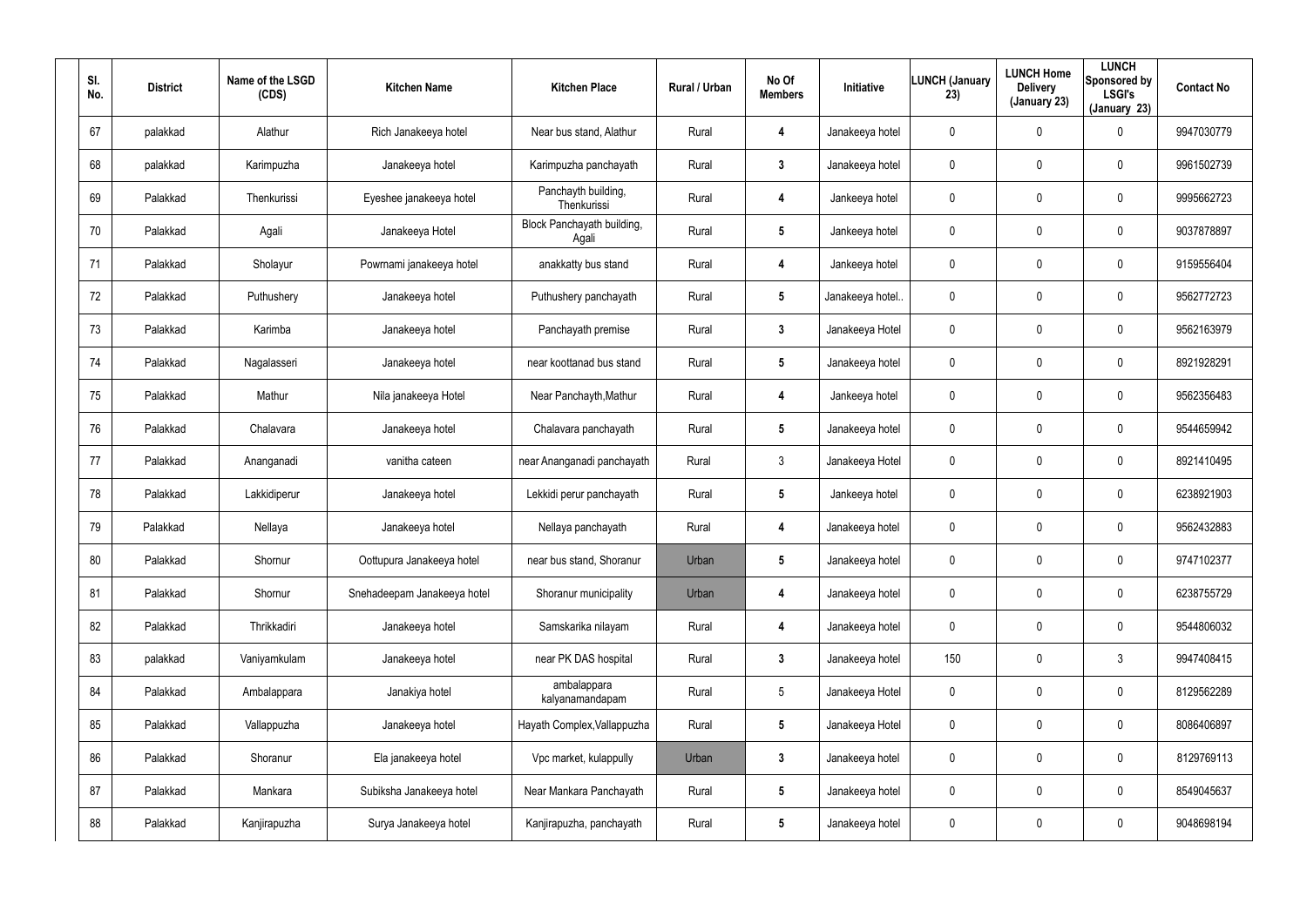|    | SI.<br>No.     | <b>District</b> | Name of the LSGD<br>(CDS) | <b>Kitchen Name</b>             | <b>Kitchen Place</b>                       | Rural / Urban | No Of<br><b>Members</b> | Initiative      | <b>LUNCH (January</b><br>23) | <b>LUNCH Home</b><br><b>Delivery</b><br>(January 23) | <b>LUNCH</b><br>Sponsored by<br><b>LSGI's</b><br>(January 23) | <b>Contact No</b> |
|----|----------------|-----------------|---------------------------|---------------------------------|--------------------------------------------|---------------|-------------------------|-----------------|------------------------------|------------------------------------------------------|---------------------------------------------------------------|-------------------|
|    | 89             | Palakkad        | Thachanattukara           | Haritham janakeeya hotel        | 53 mile, Thachanattukara                   | Rural         | $\mathbf{3}$            | Janakeeya hotel | 0                            | 0                                                    | $\boldsymbol{0}$                                              | 9605097810        |
|    | 90             | Palakkad        | Puthukode                 | Puthuma jankeeya hotel          | Thachanadi junction                        | Rural         | $6\phantom{1}$          | Janakeeya hotel | 0                            | 0                                                    | $\pmb{0}$                                                     | 9744459080        |
|    | 91             | Palakkad        | Tarur                     | Jankeeya Hotel                  | Infront of vilage office, Tarurk           | Rural         | 4                       | Janakeeya hotel | $\mathbf 0$                  | 0                                                    | $\mathbf 0$                                                   | 8606780959        |
|    | 92             | Palakkad        | Pirayiri                  | Janakeeya hotel                 | Near Panchayath office                     | Rural         | $5\phantom{.0}$         | Janakeeya hotel | 0                            | 0                                                    | $\pmb{0}$                                                     | 9037495586        |
|    | 93             | Palakkad        | Palakkad ulb              | Ruchi                           | Near Balaji hospital, Fort<br>Maidan       | Urban         | 4                       | Janakeeya hotel | $\mathbf 0$                  | 0                                                    | $\mathbf 0$                                                   | 7994185687        |
|    | 94             | Palakkad        | Pookkottukavu             | Punya                           | Pookkottukavu Centre                       | Rural         | 4                       | Janakeeya Hotel | 0                            | 0                                                    | $\pmb{0}$                                                     | 9745511432        |
|    | 95             | Palakkad        | Kuthanoor                 | Suryodayam jankeeya hotel       | Kalapara, kuthanoor                        | Rural         | $5\overline{)}$         | Jankeeya hotel  | $\mathbf 0$                  | 0                                                    | $\mathbf 0$                                                   | 9995159738        |
|    | 96             | Palakkad        | Thiruvegappura            | Janakeeya Hotel                 | Kaippuram                                  | Rural         | $5\overline{)}$         | Jankeeya hotel  | 101                          | 0                                                    | $\boldsymbol{0}$                                              | 8921882903        |
|    | 97             | Palakkad        | Thachampara               | Vanitha canteen Janakeeya Hotel | Thachampara town                           | Rural         | 4                       | Jankeeya hotel  | $\mathbf 0$                  | 0                                                    | $\mathbf 0$                                                   | 9497826216        |
|    | 98             | Palakkad        | Kannadi                   | Sweet jankeeya hotel            | Yakkara junction                           | Rural         | $\mathbf{3}$            | Jankeeya hotel  | $\mathbf 0$                  | 0                                                    | $\boldsymbol{0}$                                              | 9846918028        |
|    | 99             | Palakkad        | Pattithara                | Bavana janakeeya hotel          | kottappadam                                | Rural         | $5\phantom{.0}$         | Janakeeya hotel | 0                            | 0                                                    | $\mathbf 0$                                                   | 9074163402        |
|    | 100            | Palakkad        | Mannarkkad                | Janakeeya Hotel                 | muncipal building, busstand,<br>mannarkkad | Urban         | 4                       | Janakeeya hotel | 0                            | 0                                                    | $\pmb{0}$                                                     |                   |
|    | 101            | Palakkad        | Pirayiri                  | Kudumbashree janakeeya hotel    | Kallekkad Block Panchayath                 | Rural         | 5                       | janakeeya hotel | $\mathbf 0$                  | 0                                                    | 0                                                             | 8137940343        |
|    | 102            | Palakkad        | Marutharoad               | Sreelakshmi janakeeya hotel     | Pirivusala                                 | Rural         | 4                       | janakeeya hotel | 0                            | 0                                                    | $\mathbf 0$                                                   | 9048636162        |
| 99 |                |                 |                           |                                 |                                            |               | 434                     |                 | 539                          | $\overline{0}$                                       | 3                                                             |                   |
|    | -1             | Pathanamthitta  | Anicadu                   | Janatha janakeeya hotel         | Nooromave                                  | Rural         | $\mathbf{3}$            | Janakeeya Hotel | 0                            | 0                                                    | $\pmb{0}$                                                     | 6282875679        |
|    | $\overline{2}$ | Pathanamthitta  | Kaviyoor                  | Janakeeya Hotel                 | Manakkachira                               | Rural         | 4                       | Janakeeya Hotel | 0                            | 0                                                    | $\mathbf 0$                                                   | 9747886172        |
|    | $\mathfrak{Z}$ | Pathanamthitta  | Kottanadu                 | Janakeeya Hotel                 | Kottanadu                                  | Rural         | $\overline{4}$          | Janakeeya Hotel | 0                            | 0                                                    | $\pmb{0}$                                                     | 6282382608        |
|    | $\overline{4}$ | Pathanamthitta  | Kalloopara                | Janakeeya Hotel                 | Kalloopara                                 | Rural         | $5\phantom{.0}$         | Janakeeya Hotel | 0                            | 0                                                    | $\pmb{0}$                                                     | 9947471024        |
|    | $\sqrt{5}$     | Pathanamthitta  | Kunnamthanam              | Thripthi Hotel                  | Kunnamthanam                               | Rural         | $\mathfrak{Z}$          | Janakeeya Hotel | 0                            | 0                                                    | $\pmb{0}$                                                     | 6235908328        |
|    | 6              | pathanamthitta  | mallappally               | janakeeya hotel                 | mallappally                                | Rural         | $\mathfrak{Z}$          | janakeeya hotel | 0                            | 0                                                    | $\pmb{0}$                                                     | 9744194830        |
|    | -7             | Pathanamthitta  | kottangal                 | janakeeya hotel                 | kottangal                                  | Rural         | $\mathbf{3}$            | Janakeeya Hotel | 0                            | 0                                                    | $\boldsymbol{0}$                                              | 9526690541        |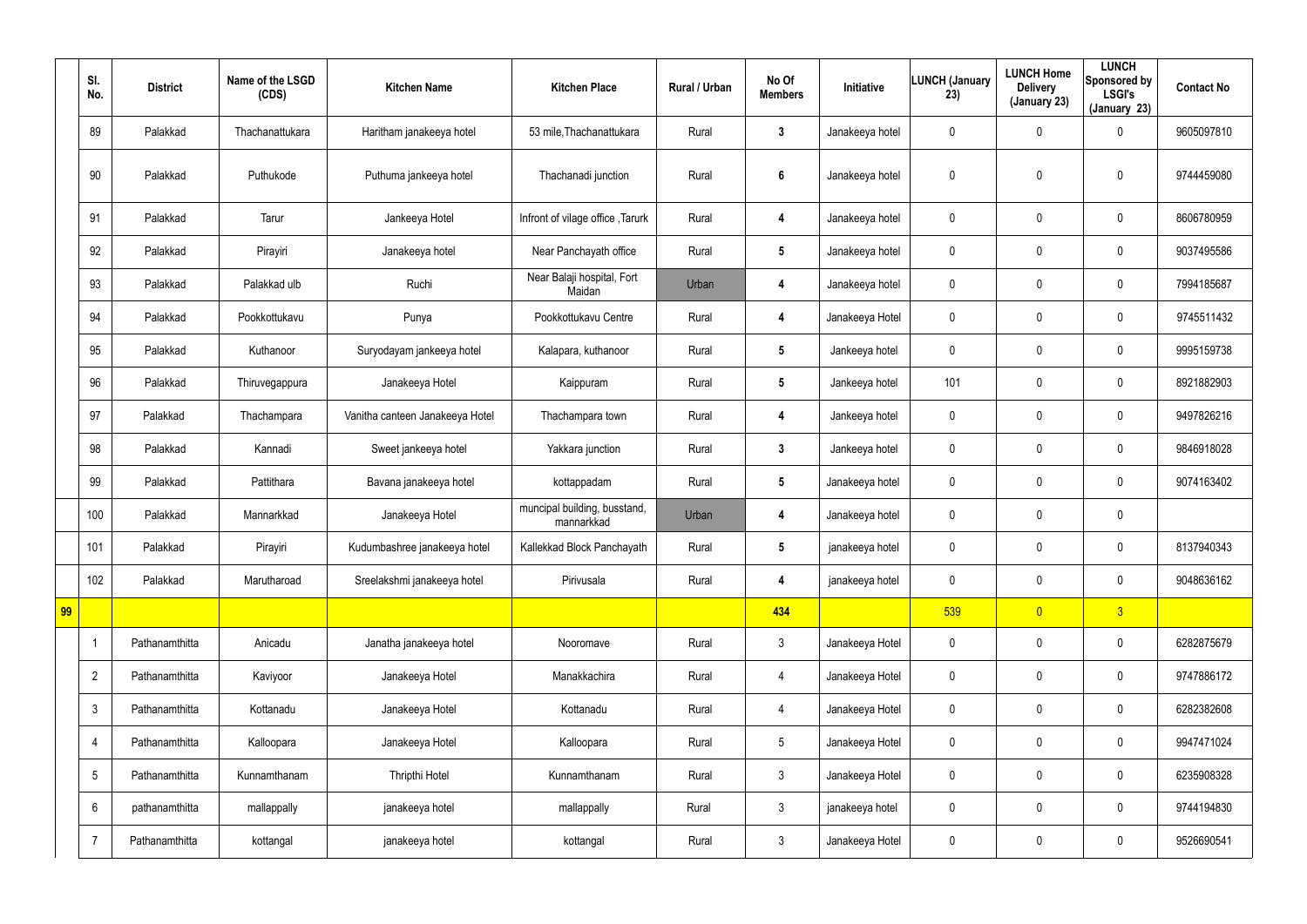| SI.<br>No. | <b>District</b> | Name of the LSGD<br>(CDS) | <b>Kitchen Name</b>             | <b>Kitchen Place</b>        | <b>Rural / Urban</b> | No Of<br><b>Members</b> | Initiative      | <b>LUNCH (January</b><br>23) | <b>LUNCH Home</b><br><b>Delivery</b><br>(January 23) | <b>LUNCH</b><br>Sponsored by<br><b>LSGI's</b><br>(January 23) | <b>Contact No</b> |
|------------|-----------------|---------------------------|---------------------------------|-----------------------------|----------------------|-------------------------|-----------------|------------------------------|------------------------------------------------------|---------------------------------------------------------------|-------------------|
| 8          | Pathanamthitta  | Nedumpuram                | Nedumpram Janakeeya Hotel       | Podiyadi                    | Rural                | $5\overline{)}$         | Janakeeya Hotel | 0                            | $\overline{0}$                                       | $\mathbf 0$                                                   | 919188291409      |
| 9          | Pathanamthitta  | Niranam                   | Sakhi cafe                      | Niranam                     | Rural                | $\mathfrak{Z}$          | Janakeeya Hotel | 0                            | $\mathbf 0$                                          | $\pmb{0}$                                                     | 919526423710      |
| 10         | Pathanamthitta  | Peringara                 | Haritha samrudhi Catering       | <b>PMVHS Pringara</b>       | Rural                | 4                       | Janakeeya Hotel | 0                            | $\pmb{0}$                                            | $\mathbf 0$                                                   | 919961219550      |
| 11         | Pathanamthitta  | Peringara                 | Pulari janakeeya Hotel          | swamipalam                  | Rural                | $\overline{4}$          | Janakeeya hotel | 0                            | $\mathbf 0$                                          | $\mathbf 0$                                                   | 919656132036      |
| 12         | Pathanamthitta  | Kuttor                    | Nanma Catering                  | <b>GHS Kuttoor</b>          | Rural                | $\mathbf{3}$            | Janakeeya Hotel | 0                            | $\pmb{0}$                                            | $\mathbf 0$                                                   | 919526323212      |
| 13         | Pathanamthitta  | Kadapra                   | Niradeepam janakeeya hotel      | Kadapra                     | Rural                | $\overline{4}$          | Janakeeya Hotel | 0                            | $\mathbf 0$                                          | $\mathbf 0$                                                   | 9656512066        |
| 14         | Pathanamthitta  | Eraviperoor               | Avi cafe                        | Avi cafe                    | Rural                | $\mathbf{3}$            | Janakeeya Hotel | 0                            | $\mathbf 0$                                          | $\mathbf 0$                                                   | 6238013293        |
| 15         | Pathanamthitta  | Koipuram                  | Ammas kudumbashree cafe         | Muttamon                    | Rural                | $5\overline{)}$         | Janakeeya Hotel | 0                            | 0                                                    | $\mathbf 0$                                                   | 9961485931        |
| 16         | Pathanamthitta  | Thottappuzhassery         | Thottapuzhassery Jankeeya Hotel | Thottapuzhassery            | Rural                | 4                       | Janakeeya Hotel | 0                            | $\overline{0}$                                       | $\mathbf 0$                                                   | 9656403054        |
| 17         | Pathanamthitta  | Puramattom                | Top N Taste                     | Puramattom                  | Rural                | $\mathbf{3}$            | Janakeeya Hotel | 0                            | $\mathbf 0$                                          | $\mathbf 0$                                                   | 9526728230        |
| 18         | Pathanamthitta  | Ayroor                    | Janakeeya Hotel                 | Ayroor                      | Rural                | 6                       | Janakeeya Hotel | 23                           | $\overline{0}$                                       | $\boldsymbol{0}$                                              | 8086653951        |
| 19         | Pathanamthitta  | Ezhumattor                | Swad Hotel                      | Thadiyoor                   | Rural                | $\mathbf{3}$            | Janakeeya Hotel | 0                            | $\mathbf 0$                                          | $\mathbf 0$                                                   | 9526857335        |
| 20         | Pathanamthitta  | Kozhencherry              | Ruchi Janakeeya hotel           | Community hall, kozhenchery | Rural                | 4                       | Janakeeya Hotel | 0                            | $\mathbf 0$                                          | $\mathbf 0$                                                   | 9947387912        |
| 21         | Pathanamthitta  | Mallappuzhassery          | Snehadeepam                     | Paramootil                  | Rural                | $6\overline{6}$         | Janakeeya Hotel | 0                            | $\mathbf 0$                                          | $\pmb{0}$                                                     | 9847170052        |
| 22         | Pathanamthitta  | Chennerkara               | Thanal Kudumbasree Cafe         | Nallanikunnu                | Rural                | $5\overline{)}$         | Janakeeya Hotel | 0                            | $\overline{0}$                                       | $\boldsymbol{0}$                                              | 9747469562        |
| 23         | Pathanamthitta  | Cherukole                 | Janakeeya Hotel                 | Cherukole                   | Rural                | $\mathbf{3}$            | Janakeeya Hotel | 0                            | $\mathbf 0$                                          | $\pmb{0}$                                                     | 7907811728        |
| 24         | Pathanamthitta  | Elanthoor                 | Janakeeya Hotel                 | Vary                        | Rural                | $\overline{4}$          | Janakeeya Hotel | 0                            | $\overline{0}$                                       | $\pmb{0}$                                                     | 9946047385        |
| 25         | Pathanamthitta  | naranganam                | janakeeya hotel                 | kadammanitta                | Rural                | $\mathfrak{Z}$          | janakeeya hotel | 0                            | $\mathbf 0$                                          | $\pmb{0}$                                                     | 9744478962        |
| 26         | Pathanamthitta  | Omalloor                  | Janakeeya Hotel                 | Omalloor                    | Rural                |                         | Janakeeya Hotel | 0                            | $\overline{0}$                                       | $\pmb{0}$                                                     |                   |
| 27         | Pathanamthitta  | Chittar                   | Chittar janakiya hotel          | Koothattukulam              | Rural                | $\mathfrak{Z}$          | Janakeeya Hotel | 0                            | $\mathbf 0$                                          | $\pmb{0}$                                                     | 9072374618        |
| 28         | Pathanamthitta  | Naranammoozhi             | Thanima                         | Arakkamon                   | Rural                | $\mathbf{3}$            | Janakeeya Hotel | 0                            | $\overline{0}$                                       | $\boldsymbol{0}$                                              | 9605021278        |
| 29         | Pathanamthitta  | Perunadu                  | Perunadu Janakeeya Hotel        | Perunadu                    | Rural                | $5\overline{)}$         | Janakeeya Hotel | 0                            | $\mathbf 0$                                          | $\pmb{0}$                                                     |                   |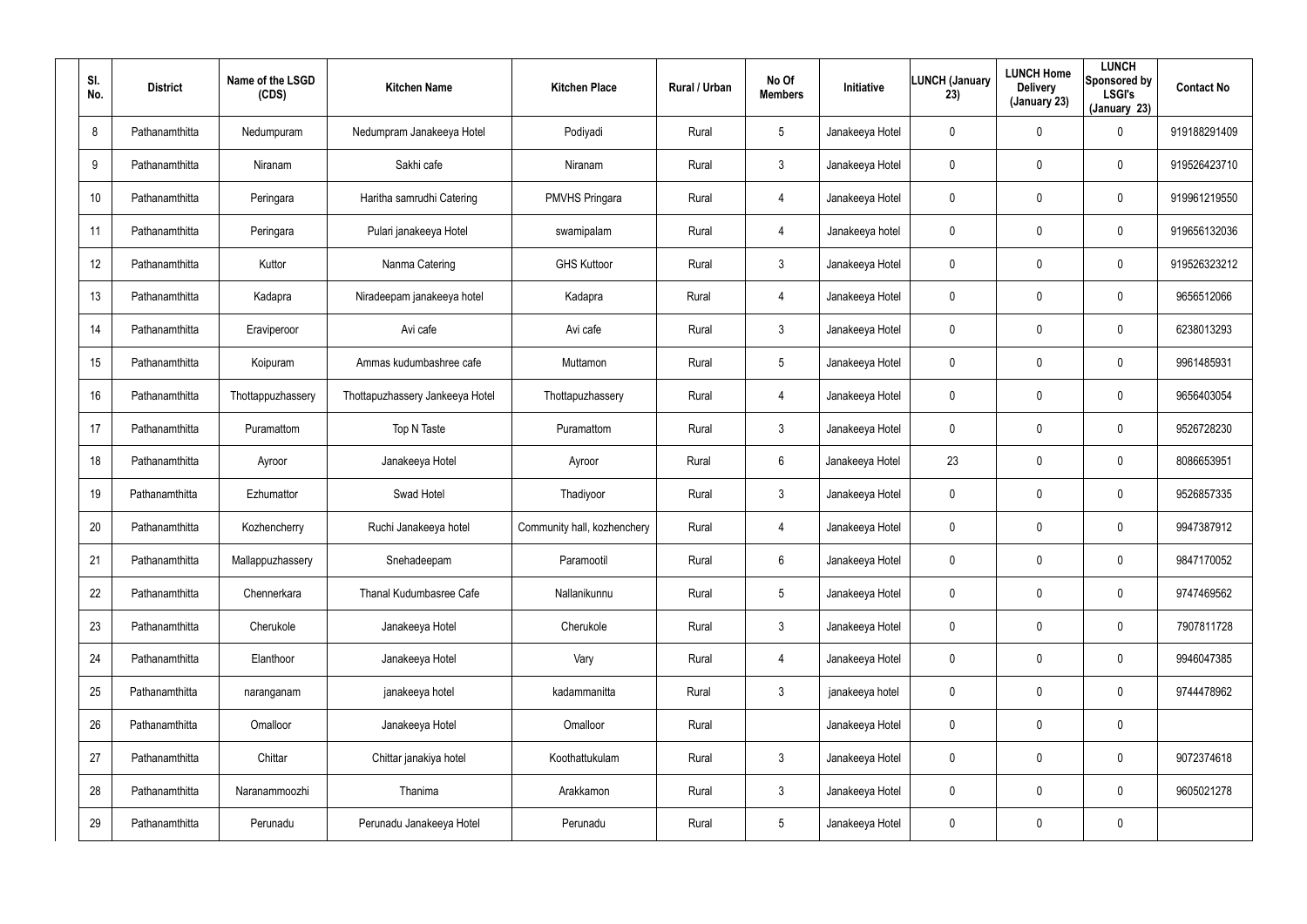|    | SI.<br>No. | <b>District</b> | Name of the LSGD<br>(CDS) | <b>Kitchen Name</b>        | <b>Kitchen Place</b>   | Rural / Urban | No Of<br><b>Members</b> | Initiative      | <b>LUNCH (January</b><br>23) | <b>LUNCH Home</b><br><b>Delivery</b><br>(January 23) | <b>LUNCH</b><br>Sponsored by<br><b>LSGI's</b><br>(January 23) | <b>Contact No</b> |
|----|------------|-----------------|---------------------------|----------------------------|------------------------|---------------|-------------------------|-----------------|------------------------------|------------------------------------------------------|---------------------------------------------------------------|-------------------|
| 58 | 30         | Pathanamthitta  | Ranni-Angadi              | Angadi Janakeeya Hotel     | Thoodathil church hall | Rural         | $5\overline{)}$         | Janakeeya Hotel | 0                            | 0                                                    | 0                                                             | 9961190622        |
|    | 31         | Pathanamthitta  | Ranni-Pazhavangadi        | Navami Hotel               | Makkappuzha            | Rural         | 4                       | Janakeeya Hotel | 0                            | $\mathbf 0$                                          | 0                                                             | 9562135824        |
|    | 32         | Pathanamthitta  | Seethathodu               | Thanima catering unit      | Seethathodu            | Rural         | $5\phantom{.0}$         | Janakeeya Hotel | 0                            | 0                                                    | 0                                                             | 9747622310        |
|    | 33         | Pathanamthitta  | Ranni                     | Janakeeya Hotel            | Ranni                  | Rural         | 4                       | Janakeeya Hotel | 23                           | $\mathbf 0$                                          | 0                                                             | 99462338752       |
|    | 34         | Pathanamthitta  | Vechhoochira              | Annapoorneswary hotel      | Venkurinji             | Rural         | 4                       | Janakeeya Hotel | 0                            | 0                                                    | 0                                                             | 8547264134        |
|    | 35         | Pathanamthitta  | Vadasserikara             | Thannal Janakeeya Hotel    | Vadasserikara          | Rural         | $5\overline{)}$         | Janakeeya Hotel | 0                            | $\mathbf 0$                                          | 0                                                             | 8590107684        |
|    | 36         | Pathanamthitta  | Vallickodu                | Janakeeya Hotel            | Vallicodu              | Rural         | $5\phantom{.0}$         | Janakeeya Hotel | $\mathbf 0$                  | $\overline{0}$                                       | 0                                                             | 8547121591        |
|    | 37         | Pathanamthitta  | Pramadom                  | Aishwarya Janakeeya Hotel  | Pramadom               | Rural         | $\mathbf{3}$            | Janakeeya Hotel | 0                            | $\mathbf 0$                                          | 0                                                             | 9495312020        |
|    | 38         | Pathanamthitta  | Aruvappulam               | Janakeeya Hotel            | Kallely                | Rural         | $\mathbf{3}$            | Janakeeya Hotel | $\mathbf 0$                  | $\overline{0}$                                       | 0                                                             | 9656700499        |
|    | 39         | Pathanamthitta  | mylapra                   | Manna janakeeya hotel      | mylapra                | Rural         | $\mathbf{3}$            | janakeeya hotel | 0                            | $\mathbf 0$                                          | 0                                                             | 9961750470        |
|    | 40         | Pathanamthitta  | Thannithodu               | Flowers janakeeya hotel    | Thannithodu            | Rural         | $\mathbf{3}$            | Janakeeya hotel | $\mathbf 0$                  | $\overline{0}$                                       | 0                                                             | 9061295035        |
|    | 40         | Pathanamthitta  | Malayappuzha              | Janakeeya Hotel            | Malayappuzha           | Rural         | $\mathbf{3}$            | Janakeeya Hotel | 0                            | $\mathbf 0$                                          | 0                                                             |                   |
|    | 41         | Pathanamthitta  | Konni                     | Janakeeya Hotel            | Konni                  | Rural         | $\mathbf{3}$            | Janakeeya Hotel | 0                            | $\mathbf 0$                                          | 0                                                             |                   |
|    | 43         | Pathanamthitta  | Kalanjoor                 | Kalanjoor janakeeya Hotel  | Kalanjoor              | Rural         | 4                       | Janakeeya Hotel | 0                            | $\mathbf 0$                                          | 0                                                             | 6238045066        |
|    | 44         | Pathanamthitta  | Ezhamkulam                | Swad Catering Unit         | Enathu                 | Rural         | $5\phantom{.0}$         | Janakeeya Hotel | $\pmb{0}$                    | $\mathbf 0$                                          | 0                                                             | 9747243317        |
|    | 45         | Pathanamthitta  | Kodumon                   | Ruchiyidam Janakeeya Hotel | Kodumon                | Rural         | $\overline{7}$          | Janakeeya Hotel | $\mathbf 0$                  | $\mathbf 0$                                          | 0                                                             | 75611017112       |
|    | 46         | Pathanamthitta  | Erathu                    | Janakeeya Hotel            | Erathu                 | Rural         | 4                       | Janakeeya Hotel | 0                            | $\mathbf 0$                                          | 0                                                             | 9645102262        |
|    | 47         | Pathanamthitta  | Enadimangalam             | Janakeeya Hotel            | Elamannoor             | Rural         | 4                       | Janakeeya Hotel | 0                            | $\mathbf 0$                                          | 0                                                             |                   |
|    | 48         | Pathanamthitta  | Kadampanadu               | Janakeeya Hotel            | Mannady                | Rural         | $\mathbf{3}$            | Janakeeya Hotel | 0                            | $\mathbf 0$                                          | 0                                                             |                   |
|    | 49         | Pathanamthitta  | Pallickal                 |                            |                        | Rural         |                         | Janakeeya Hotel | 0                            | $\mathbf 0$                                          | 0                                                             |                   |
|    | 50         | Pathanamthitta  | Thumpamon                 | Ruchi Cafe                 | Mampilali              | Rural         | $5\phantom{.0}$         | Janakeeya Hotel | 0                            | $\mathbf 0$                                          | 0                                                             | 9188300026        |
|    | 51         | Pathanamthitta  | Kulanada                  | Bhagyalekshmi cafe unit    | Kaipuzha               | Rural         | $\mathfrak{Z}$          | Janakeeya Hotel | 0                            | $\mathbf 0$                                          | 0                                                             |                   |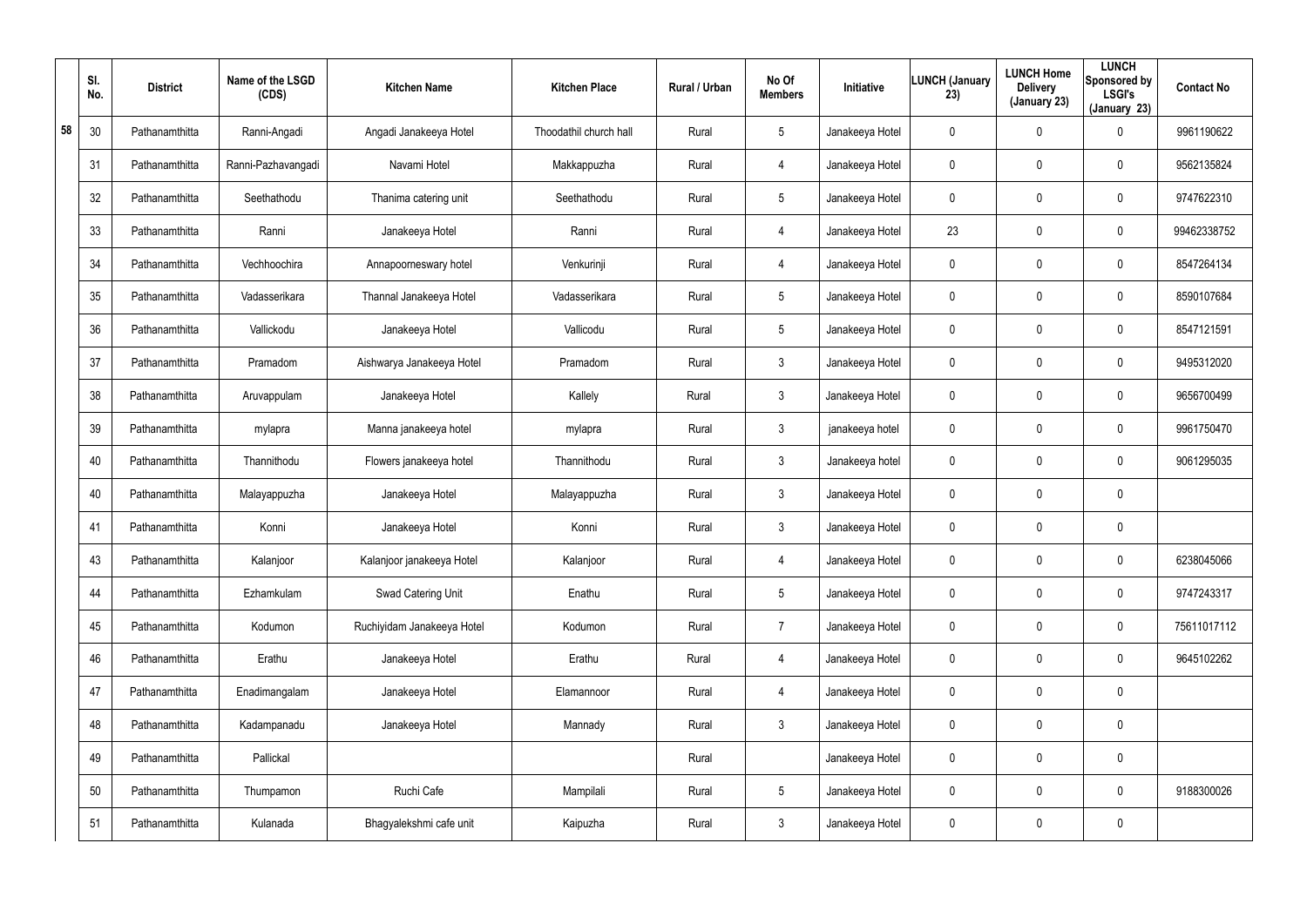|    | SI.<br>No.     | <b>District</b>    | Name of the LSGD<br>(CDS) | <b>Kitchen Name</b>                       | <b>Kitchen Place</b>                 | Rural / Urban | No Of<br><b>Members</b> | <b>Initiative</b> | <b>LUNCH (January</b><br>23) | <b>LUNCH Home</b><br><b>Delivery</b><br>(January 23) | <b>LUNCH</b><br>Sponsored by<br><b>LSGI's</b><br>(January 23) | <b>Contact No</b> |
|----|----------------|--------------------|---------------------------|-------------------------------------------|--------------------------------------|---------------|-------------------------|-------------------|------------------------------|------------------------------------------------------|---------------------------------------------------------------|-------------------|
|    | 52             | Pathanamthitta     | Pandalam Thekkekara       | Pandalam Thekkekara                       | Thatta                               | Rural         | 3                       | Janakeeya Hotel   | 0                            | 0                                                    | 0                                                             | 9526224922        |
|    | 53             | Pathanamthitta     | Aranmula                  | Janakeeya Hotel                           | Aranmula                             | Rural         | $5\phantom{.0}$         | Janakeeya Hotel   | 0                            | 0                                                    | $\mathbf 0$                                                   | 9656296503        |
|    | 54             | Pathanamthitta     | Mezhuveli                 | Thripthi Janakeeya Hotel                  | Mezhuveli                            | Rural         | $\mathbf{3}$            | Janakeeya Hotel   | 0                            | 0                                                    | $\mathbf 0$                                                   | 9495265971        |
|    | 55             | Pathanamthitta     | Adoor                     | Amma Catering Unit                        | Adoor                                | Urban         | $5\phantom{.0}$         | Janakeeya Hotel   | 0                            | 0                                                    | $\mathbf 0$                                                   | 8606887490        |
|    | 56             | Pathanamthitta     | Pandalam                  | Ruchi catering                            | Sivarenjini Auditorium               | Urban         | $5\phantom{.0}$         | Janakeeya Hotel   | 0                            | 0                                                    | $\mathbf 0$                                                   | 9846212739        |
|    | 57             | Pathanamthitta     | <b>Thiruvalla East</b>    | janakeeya hotel                           | near private bus stand<br>thiruvalla | Urban         | $5\phantom{.0}$         | Janakeeya Hotel   | 0                            | 0                                                    | $\mathbf 0$                                                   | 919847729416      |
|    | 58             | Pathanamthitta     | <b>Thiruvalla West</b>    | janakeeya hotel                           | kizhakkan muthoor                    | Urban         | $5\phantom{.0}$         | Janakeeya Hotel   | 0                            | 0                                                    | $\mathbf 0$                                                   | 919656132036      |
|    | 59             | Pathanamthitta     | Pathanamthitta            | Janakeeya Hotel                           | Near Municipality Office             | Urban         | $5\phantom{.0}$         | Janakeeya Hotel   | 0                            | 0                                                    | $\mathbf 0$                                                   |                   |
| 58 |                |                    |                           |                                           |                                      |               | 229                     |                   | 46                           | $\overline{\mathbf{0}}$                              | $\bullet$                                                     |                   |
|    |                | Thiruvananthapuram | Parassala                 | Bhagyalekshmi janakeeya hotel             | Mundaplavila                         | Rural         | $5\phantom{.0}$         | Janakeeya Hotel   | 140                          | 0                                                    | $\mathbf 0$                                                   | 9895463718        |
|    | $\overline{2}$ | Thiruvananthapuram | Karode                    | Karode janakeeya hotel                    | Paavaara,<br>pazhaya uchakkada       | Rural         | $5\phantom{.0}$         | Janakeeya Hotel   | 158                          | 0                                                    | $\mathbf 0$                                                   | 9605122139        |
|    | 3              | Thiruvananthapuram | Thirupuram                | Thirupuram janakeeya hotel                | Pazhayakada                          | Rural         | $5\phantom{.0}$         | Janakeeya Hotel   | 140                          | 0                                                    | $\mathbf 0$                                                   | 7034723987        |
|    | -4             | Thiruvananthapuram | Chenkal                   | Karuna janakeeya hotel                    | Udiyankulangara                      | Rural         | $5\phantom{.0}$         | Janakeeya Hotel   | 150                          | 0                                                    | $\mathbf 0$                                                   | 9746726109        |
|    | 5              | Thiruvananthapuram | Kulathoor                 | Nakshatra janakeeya hotel                 | Attapuram                            | Rural         | $5\phantom{.0}$         | Janakeeya Hotel   | 229                          | 0                                                    | $\mathbf 0$                                                   | 8301924221        |
|    | 6              | Thiruvananthapuram | Neyyattinkara 1           | Oottupura                                 | Neyyattinkara                        | Urban         | $5\phantom{.0}$         | Janakeeya Hotel   | $\mathbf 0$                  | $\mathbf 0$                                          | $\pmb{0}$                                                     | 8129192485        |
|    | $\overline{7}$ | Thiruvananthapuram | Neyyattinkara 1           | Cafesree Janakeeya Hotel                  | Vazhimukku                           | Urban         | $5\phantom{.0}$         | Janakeeya Hotel   | 245                          | 0                                                    | $\pmb{0}$                                                     | 9995604997        |
|    | 8              | Thiruvananthapuram | Neyyattinkara 1           | Thripthi janakeeya Hotel                  | perumpazhuthoor                      | urban         | 4                       | janakeeya Hotel   | 200                          | $\mathbf 0$                                          | $\pmb{0}$                                                     | 6282944199        |
|    | 9              | Thiruvananthapuram | Neyyattinkara 2           | Harsha catering unit                      | Neyyattinkara                        | Urban         | $5\phantom{.0}$         | Janakeeya Hotel   | 0                            | 0                                                    | $\pmb{0}$                                                     | 9048822770        |
|    | 10             | Thiruvananthapuram | Neyyattinkara 2           | Devarose Janakeeya Hotel                  | Amaravila                            | Urban         | $\overline{5}$          | Janakeeya Hotel   | 0                            | 0                                                    | $\pmb{0}$                                                     | 9995028659        |
|    | 11             | Thiruvananthapuram | Kollayil                  | ems janakeeya hotel                       | Dhanuvachapuram                      | Rural         | $5\phantom{.0}$         | Janakeeya Hotel   | 0                            | 0                                                    | $\pmb{0}$                                                     | 8157880624        |
|    | 12             | Thiruvananthapuram | Kunnathukal               | Aiswarya Janakeeya Hotel -<br>Kunnathukal | Kuruwad, paliyodu                    | Rural         | $\mathfrak{Z}$          | Janakeeya Hotel   | 0                            | 0                                                    | $\pmb{0}$                                                     | 9539549507        |
|    | 13             | Thiruvananthapuram | Vellarada                 | Eden Janakeeya Hotel                      | Panachamoodu, Vellarada              | Rural         | $5\phantom{.0}$         | Janakeeya Hotel   | 210                          | 0                                                    | $\pmb{0}$                                                     | 8547973305        |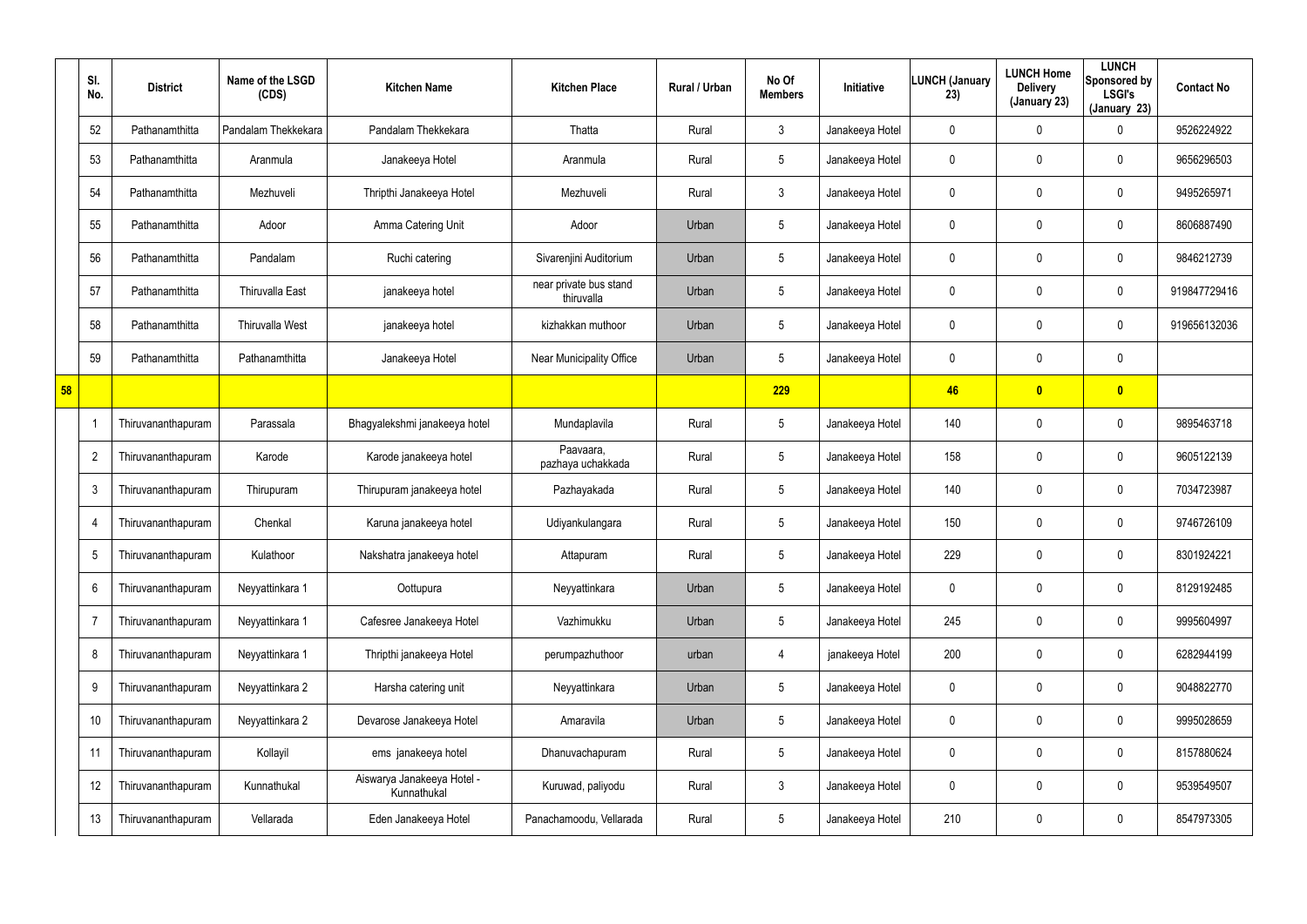| SI.<br>No. | <b>District</b>    | Name of the LSGD<br>(CDS) | <b>Kitchen Name</b>                   | <b>Kitchen Place</b>                       | <b>Rural / Urban</b> | No Of<br><b>Members</b> | Initiative      | <b>LUNCH (January</b><br>23) | <b>LUNCH Home</b><br><b>Delivery</b><br>(January 23) | <b>LUNCH</b><br>Sponsored by<br><b>LSGI's</b><br>(January 23) | <b>Contact No</b> |
|------------|--------------------|---------------------------|---------------------------------------|--------------------------------------------|----------------------|-------------------------|-----------------|------------------------------|------------------------------------------------------|---------------------------------------------------------------|-------------------|
| 14         | Thiruvananthapuram | Vellarada                 | Chandrika Janakeeya Hotel - Vellarada | Vellarada                                  | Rural                | 6                       | Janakeeya Hotel | 138                          | $\mathbf 0$                                          | $\mathbf 0$                                                   | 9539366295        |
| 15         | Thiruvananthapuram | Aryankode                 | Aryan Janakeeya Hotel - Aryankode     | Aryankode                                  | Rural                | 5                       | Janakeeya Hotel | 147                          | 0                                                    | $\mathbf 0$                                                   | 9746905408        |
| 16         | Thiruvananthapuram | Aryankode                 | stree souhritha jh                    | chemboor                                   | Rural                | 5                       | Janakeeya Hotel | 83                           | $\mathbf 0$                                          | $\boldsymbol{0}$                                              |                   |
| 17         | Thiruvananthapuram | Ottashekharamangala<br>m  | Minnaram Janakeeya Hotel              | Kuravara, Near<br>Ottashekharamangalam UPS | Rural                | 4                       | Janakeeya Hotel | 67                           | 0                                                    | $\mathbf 0$                                                   | 9567553161        |
| 18         | Thiruvananthapuram | Kollayil                  | Janakeeya Hotel                       | Mylakkara                                  | Rural                | 5                       | Janakeeya Hotel | 0                            | $\mathbf 0$                                          | $\mathbf 0$                                                   | 9605076268        |
| 19         | Thiruvananthapuram | perunkadavila             | shankholi janakeeya hotel             | perunkadavila                              | rural                | 3                       | Janakeeya Hotel | 0                            | 0                                                    | $\mathbf 0$                                                   |                   |
| 20         | Thiruvananthapuram | Amboori                   | Janakeeya Hotel                       | Amboori                                    | Rural                | $5\overline{)}$         | Janakeeya Hotel | 107                          | $\mathbf 0$                                          | $\mathbf 0$                                                   | 9747169098        |
| 21         | Thiruvananthapuram | Athiyanoor                | Kudumbashree janakeeya hotel          | Venpakal                                   | Rural                | 4                       | Janakeeya Hotel | 0                            | 0                                                    | $\mathbf 0$                                                   | 919562752580      |
| 22         | Thiruvananthapuram | Kottukal                  | Vismaya janakeeya hotel               | Uchakkada                                  | Rural                | $5\overline{)}$         | Janakeeya Hotel | 350                          | $\mathbf 0$                                          | $\mathbf 0$                                                   | 6282447041        |
| 23         | Thiruvananthapuram | Kanjiramkulam             | Padaswaram unit                       | Kanjiramkulam                              | Rural                | 4                       | Janakeeya Hotel | 0                            | $\mathbf 0$                                          | $\mathbf 0$                                                   | 919072899432      |
| 24         | Thiruvananthapuram | Karumkulam                | Alil Janakeeya Hotel                  | Pallam                                     | Rural                | $5\overline{)}$         | Janakeeya Hotel | 0                            | $\mathbf 0$                                          | $\mathbf 0$                                                   | 917736513673      |
| 25         | Thiruvananthapuram | Venganoor                 | Venganoor Ruchi janakeeya hotel       | Peringamala                                | Rural                | 10                      | Janakeeya Hotel | 0                            | $\mathbf 0$                                          | $\mathbf 0$                                                   | 9656309710        |
| 26         | Thiruvananthapuram | Vilavoorkkal              | Priyam Janakeeya Hotel                | Chanthamukku, Peyadu Jn                    | Rural                | 5                       | Janakeeya Hotel | 102                          | $\mathbf 0$                                          | $\mathbf 0$                                                   | 7902504494        |
| 27         | Thiruvananthapuram | Vilavoorkal               | Vilavoorkal janakeeya hotel           | Pottayil                                   | Rural                | 5                       | Janakeeya Hotel | 189                          | $\mathbf 0$                                          | $\boldsymbol{0}$                                              | 9497883130        |
| 28         | Thiruvananthapuram | Kalliyoor                 | Stree Shakthi Janakeeya Hotel         | Kalliyoor                                  | Rural                | $5\overline{)}$         | Janakeeya Hotel | 0                            | 0                                                    | $\boldsymbol{0}$                                              | 9074998782        |
| 29         | Thiruvananthapuram | Maranalloor               | Mayooram Janakeeya Hotel              | Mannadikkonam                              | Rural                | 4                       | Janakeeya Hotel | 0                            | $\mathbf 0$                                          | $\pmb{0}$                                                     | 9847371025        |
| 30         | Thiruvananthapuram | Pallichal                 | Vandhanam Janakeeya hotel             | Naruvamoodu                                | Rural                | 4                       | Janakeeya Hotel | 0                            | 0                                                    | $\boldsymbol{0}$                                              | 9562636222        |
| 31         | Thiruvananthapuram | Vilappil                  | Sreebhadra janakeey a hotel           | peyad                                      | Rural                | 5                       | Janakeeya Hotel | 0                            | $\mathbf 0$                                          | $\boldsymbol{0}$                                              | 919496194745      |
| 32         | Thiruvananthapuram | Malayinkeezhu             | Thapasya janakeeya hotel              | Aruvacode                                  | Rural                | 5                       | Janakeeya Hotel | 0                            | 0                                                    | $\mathbf 0$                                                   | 9074329707        |
| 3,3        | Thiruvananthapuram | balaramapuram             | Karunya                               | balaramapuram                              | rural                | 5                       | Janakeeya Hotel | 0                            | $\mathbf 0$                                          | $\pmb{0}$                                                     |                   |
| 34         | Thiruvananthapuram | Andoorkonam               | Thiruvathira janakeeya hotel          | Kaniyapuram                                | Rural                | $\mathbf{3}$            | Janakeeya Hotel | 0                            | 0                                                    | $\boldsymbol{0}$                                              | 8921698989        |
| 35         | Thiruvananthapuram | Kadinamkulam              | Sabarmathi janakeeya hotel            | Chitattumukku                              | Rural                | 4                       | Janakeeya Hotel | 0                            | $\mathbf 0$                                          | $\pmb{0}$                                                     |                   |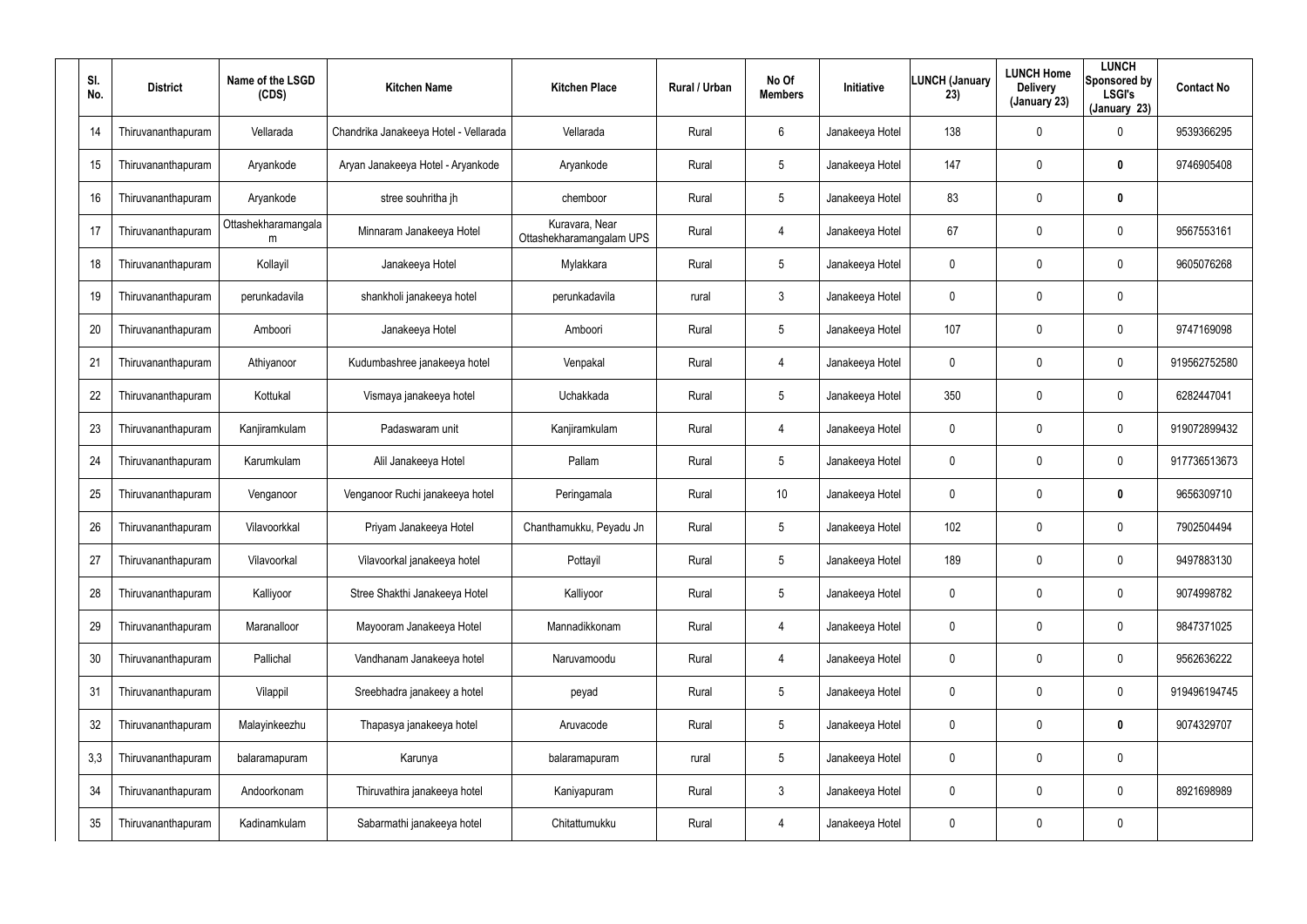|     | SI.<br>No. | <b>District</b>    | Name of the LSGD<br>(CDS)  | <b>Kitchen Name</b>                           | <b>Kitchen Place</b>                              | Rural / Urban | No Of<br><b>Members</b> | Initiative      | <b>LUNCH (January</b><br>23) | <b>LUNCH Home</b><br><b>Delivery</b><br>(January 23) | <b>LUNCH</b><br>Sponsored by<br><b>LSGI's</b><br>(January 23) | <b>Contact No</b> |
|-----|------------|--------------------|----------------------------|-----------------------------------------------|---------------------------------------------------|---------------|-------------------------|-----------------|------------------------------|------------------------------------------------------|---------------------------------------------------------------|-------------------|
|     | 36         | Thiruvananthapuram | Azhoor                     | Kudumbadsree janakeeya hotel                  | Azhoor                                            | Rural         | 4                       | Janakeeya Hotel | 0                            | 0                                                    | $\mathbf 0$                                                   | 8129060294        |
|     | 37         | Thiruvanathapuram  | Pothencode                 | Pothencode Kudumbashree Janakeeya<br>hotel    | Pothencode ayiroorppara<br>Farmers centre         | Rural         | $5\phantom{.0}$         | Janakeeya Hotel | 0                            | 0                                                    | $\mathbf 0$                                                   | 9037832338        |
|     | 38         | Thiruvananthapuram | Mangalapuram               | Mangalapuram Kudumbashree<br>Janakeeya Hotel  | Managalapuram Junction,<br>Near Panchayath Office | Rural         | $5\phantom{.0}$         | Janakeeya Hotel | 0                            | 0                                                    | $\mathbf 0$                                                   | 9995459534        |
|     | 39         | Thiruvananthapuram | Mangalapuram               | Swad Kudumbashree Janakeeya hotel             | Murukkumpuzha                                     | Rural         | 3                       | Janakeeya Hotel | 0                            | 0                                                    | $\mathbf 0$                                                   | 8281624670        |
|     | 40         | Thiruvananthapuram | Mangalapuram               | Ruchisagaram Kudumbashree<br>Janakeeya Hotel  | Chembakamangalam                                  | Rural         | $5\phantom{.0}$         | Janakeeya Hotel | 0                            | 0                                                    | $\mathbf 0$                                                   | 8139079929        |
|     | 41         | Thiruvanathapuram  | <b>TVM Corporation CDS</b> | Krishnakripa Janakeeya hotel                  | Anayara                                           | Urban         | $5\phantom{.0}$         | Janakeeya Hotel | 0                            | 0                                                    | $\mathbf 0$                                                   | 9745823832        |
|     | 42         | Thiruvanathapuram  | <b>TVM Corporation CDS</b> | Vanitha Janakeeya Hotel                       | Manvila                                           | Urban         | $\overline{4}$          | Janakeeya Hotel | 0                            | 0                                                    | $\mathbf 0$                                                   | 8129412369        |
|     | 43         | Thiruvanathapuram  | <b>TVM Corporation CDS</b> | Bhagyalekshmi Kudumbashree<br>Janakeeya Hotel | <b>EK Nayanar Trust, Medical</b><br>College       | Urban         | 6                       | Janakeeya Hotel | 0                            | 0                                                    | $\mathbf 0$                                                   |                   |
|     | 44         | Thiruvanathapuram  | <b>TVM Corporation CDS</b> | Tripthi Janakeeya Hotel                       | Pallithura                                        | Urban         | $\mathbf{3}$            | Janakeeya Hotel | 0                            | 0                                                    | $\mathbf 0$                                                   | 9387738568        |
|     | 45         | Thiruvanathapuram  | <b>TVM Corporation CDS</b> | soubhagya janakeeya Hotel                     | kazhakoottam                                      | Urban         | 3                       | janakeeya Hotel | 0                            | 0                                                    | $\mathbf 0$                                                   | 8921555192        |
|     | 46         | Thiruvanathapuram  | <b>TVM Corporation CDS</b> | Uthradam Janakeeya Hotel                      | Pattom                                            | Urban         | $\mathbf{3}$            | janakeeya Hotel | 494                          | 0                                                    | $\mathbf 0$                                                   | 8281062575        |
|     | 47         | Thiruvananthapuram | <b>TVM Corporation CDS</b> | Janakeeya hotel                               | Mannarakonam                                      | Urban         | 3                       | Janakeeya Hotel | 0                            | 0                                                    | $\mathbf 0$                                                   | 8281088923        |
|     | 48         | Thiruvananthapuram | <b>TVM Corporation CDS</b> | Kismath Janakeeya Hotel                       | Pottakuzhi                                        | Urban         | $\mathbf{3}$            | Janakeeya Hotel | 0                            | 0                                                    | $\mathbf 0$                                                   | 8129179622        |
|     | 49         | Thiruvananthapuram | <b>TVM Corporation CDS</b> | Salt and Pepper                               | Poomalliyoorkkonam                                | Urban         | 3                       | Janakeeya Hotel | 0                            | 0                                                    | $\mathbf 0$                                                   | 8593986935        |
|     | 50         | Thiruvananthapuram | <b>TVM Corporation CDS</b> | Sreebhadra Janakeeya Hotel                    | Pettah                                            | Urban         | $\overline{4}$          | Janakeeya Hotel | 0                            | 0                                                    | $\mathbf 0$                                                   | 9847227647        |
|     | 51         | Thiruvananthapuram | <b>TVM Corporation CDS</b> | kalavara Janakeeya Hotel                      | vattiyoorkavu                                     | Urban         | $\mathbf{3}$            | Janakeeya Hotel | 0                            | 0                                                    | $\mathbf 0$                                                   | 9847655426        |
|     | 52         | Thiruvananthapuram | <b>TVM Corporation CDS</b> | punartham kudumbashree                        | kudappanakunnu                                    | Urban         | $\mathbf{3}$            | Janakeeya Hotel | 0                            | 0                                                    | $\mathbf 0$                                                   | 9747115789        |
|     | 53         | Thiruvananthapuram | <b>TVM Corporation CDS</b> | peroor JH                                     | Palayam                                           | Urban         | $\mathbf{3}$            | Janakeeya Hotel | 0                            | 0                                                    | $\bm{0}$                                                      | 8086119633        |
|     | 54         | Thiruvananthapuram | Aryanadu                   | Aryanad Janakeeya Hotel                       | Aryanad                                           | Rural         | 6                       | Janakeeya Hotel | 0                            | 0                                                    | $\mathbf 0$                                                   | 9207447839        |
| 109 | 55         | Thiruvananthapuram | Kuttichal                  | Kutichal Janakeeya Hotel                      | Kuttichal                                         | Rural         | $5\phantom{.0}$         | Janakeeya Hotel | 0                            | 0                                                    | $\mathbf 0$                                                   | 9446331479        |
|     | 56         | Thiruvananthapuram | Poovachal                  | Poovachal Janakeeya Hotel                     | Poovachal Panchayath                              | Rural         | $5\phantom{.0}$         | Janakeeya Hotel | 0                            | 0                                                    | $\mathbf 0$                                                   | 9495225046        |
|     | 57         | Thiruvananthapuram | Vithura                    | Navodaya Janakeeya hotel                      | Koppam, Vithura                                   | Rural         | 4                       | Janakeeya Hotel | 0                            | 0                                                    | $\pmb{0}$                                                     | 9946837014        |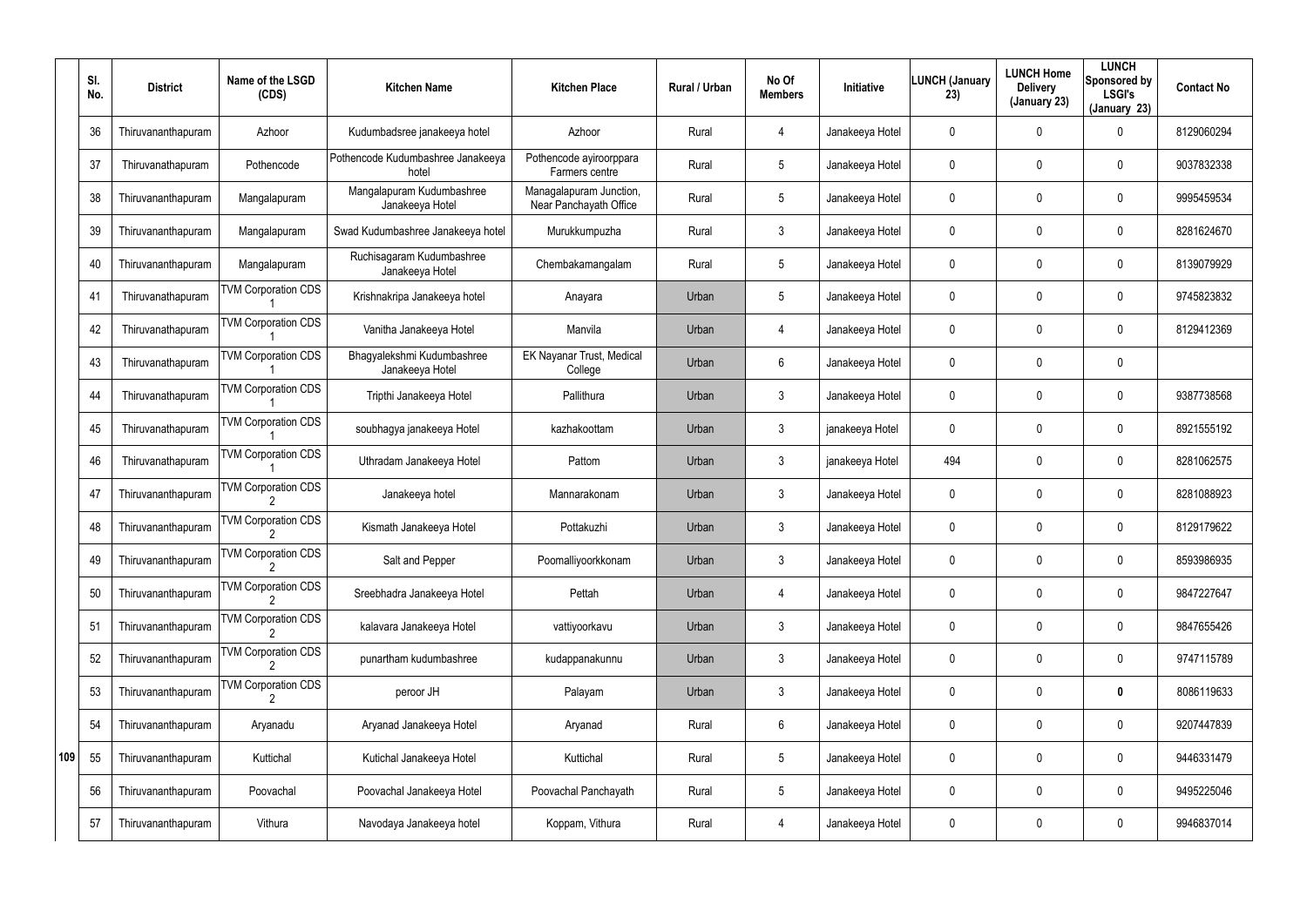| SI.<br>No. | <b>District</b>    | Name of the LSGD<br>(CDS) | <b>Kitchen Name</b>                  | <b>Kitchen Place</b>                              | <b>Rural / Urban</b> | No Of<br><b>Members</b> | Initiative      | <b>LUNCH (January</b><br>23) | <b>LUNCH Home</b><br><b>Delivery</b><br>(January 23) | <b>LUNCH</b><br>Sponsored by<br><b>LSGI's</b><br>(January 23) | <b>Contact No</b> |
|------------|--------------------|---------------------------|--------------------------------------|---------------------------------------------------|----------------------|-------------------------|-----------------|------------------------------|------------------------------------------------------|---------------------------------------------------------------|-------------------|
| 58         | Thiruvananthapuram | Tholicode                 | Tholicode Janakeeya Hotel            | Pulimoodu, Near Bharath<br>Petrol Pump, Tholicode | Rural                | 4                       | Janakeeya Hotel | 0                            | 0                                                    | 0                                                             | 9539995862        |
| 59         | Thiruvananthapuram | Vellanad                  | vellanad JH                          | kulacode vellanad                                 | Rural                | 3                       | Janakeeya Hotel | 0                            | 0                                                    | $\mathbf 0$                                                   | 9048295005        |
| 60         | Thiruvananthapuram | uzhamalackal              | mazhavil jh                          | Puthukulangara                                    | Rural                | 5                       | Janakeeya Hotel | 0                            | 0                                                    | $\mathbf 0$                                                   | 96457 54988       |
| 61         | Thiruvananthapuram | <b>TVPM Corpn CDS 4</b>   | Maithri Janakeeya Hotel              | Poozhyakkunnu, Nemom, TVM                         | Urban                | 5                       | Janakeeya Hotel | 0                            | 0                                                    | $\mathbf 0$                                                   | 9846905594        |
| 62         | Thiruvananthapuram | TVPM. Corpn. CDS III      | Janatha hotel                        | Over bridge                                       | Urban                | 9                       | Janakeeya Hotel | 0                            | 0                                                    | $\mathbf 0$                                                   | 919746149160      |
| 63         | Thiruvananthapuram | TVPM. Corpn. CDS III      | Asraya Janakeeya Hotel               | <b>DPI</b>                                        | Urban                | 4                       | Janakeeya Hotel | 350                          | 0                                                    | $\mathbf 0$                                                   | 918113008306      |
| 64         | Thiruvananthapuram | TVPM. Corpn. CDS III      | Ruchikkoott                          | Mudavanmukal                                      | Urban                | 4                       | Janakeeya Hotel | $\mathbf 0$                  | 0                                                    | $\mathbf 0$                                                   | 917907579424      |
| 65         | Thiruvananthapuram | TVPM. Corpn. CDS IV       | Janakeeya hotel tvm corporation cds4 | Vallakkadavu                                      | Urban                | 5                       | Janakeeya Hotel | 0                            | 0                                                    | 0                                                             | 8129795072        |
| 66         | Thiruvananthapuram | TVPM. Corpn. CDS IV       | Karuna Janakeeya Hotel               | Avaduthura                                        | Urban                | 5                       | Janakeeya Hotel | $\mathbf 0$                  | 0                                                    | $\mathbf{3}$                                                  | 9567523799        |
| 67         | Thiruvananthapuram | Anadu                     | Nanma anad                           | Govt LPS Anad                                     | Rural                | 4                       | Janakeeya Hotel | 0                            | 0                                                    | 0                                                             | 9645709754        |
| 68         | Thiruvananthapuram | Vembayam                  | Liya canteen                         | Perumboor near panchayath<br>office               | Rural                | 5                       | Janakeeya Hotel | $\mathbf 0$                  | 0                                                    | 0                                                             | 9544337362        |
| 69         | Thiruvananthapuram | Vembayam                  | Four's Janakeeya Hotel               | Naduveli Konchira                                 | Rural                | 4                       | Janakeeya Hotel | 0                            | 0                                                    | 0                                                             | 9526253578        |
| 70         | Thiruvananthapuram | Nedumangad 1              | Subhiksham                           | Irinjayam                                         | Urban                | 4                       | Janakeeya Hotel | $\mathbf 0$                  | 0                                                    | 0                                                             | 9745606588        |
| 71         | Thiruvananthapuram | Nedumangad 1              | Ootupura                             | Pazhakutty                                        | Urban                | $6\phantom{.}$          | Janakeeya Hotel | 290                          | $\pmb{0}$                                            | 0                                                             | 7510910614        |
| 72         | Thiruvananthapuram | Nedumangad 2              | Niravu                               | Near ksrtc bus stand                              | Urban                | 4                       | Janakeeya Hotel | $\mathbf 0$                  | $\boldsymbol{0}$                                     | 0                                                             | 9645958207        |
| 73         | Thiruvananthapuram | Nedumangad 2              | Ruchiyidam                           | <b>Near Municipality</b>                          | Urban                | $\mathbf 0$             | Janakeeya Hotel | 0                            | $\boldsymbol{0}$                                     | $\pmb{0}$                                                     | 9846371353        |
| 74         | Thiruvananthapuram | Karakulam                 | Karakulam Vanitha hotel              | Karakulam Junction                                | Rural                | 4                       | Janakeeya Hotel | $\mathbf 0$                  | $\mathbf 0$                                          | 0                                                             | 9747176668        |
| 75         | Thiruvananthapuram | Panavoor                  | Kudumbashree vanitha hotel           | HI auditorium near panavoor<br>panchayath         | Rural                | $6\overline{6}$         | Janakeeya Hotel | $\mathbf 0$                  | $\pmb{0}$                                            | 0                                                             | 9526740817        |
| 76         | Thiruvananthapuram | Aruvikara                 | Nanma                                | Aruvikara junction                                | Rural                | $\mathfrak{Z}$          | Janakeeya hotel | $\mathbf 0$                  | $\mathbf 0$                                          | 0                                                             | 8606524464        |
| 77         | Thiruvananthapuram | Pullampara                | Janakeeya Hotel                      | Kalumkinmukham                                    | Rural                | $5\phantom{.0}$         | Janakeeya Hotel | $\mathbf 0$                  | $\pmb{0}$                                            | $\pmb{0}$                                                     |                   |
| 78         | Thiruvananthapuram | Pangode                   | Bhagyalekshmi janakeeya hotel        | Pangodu Panchayath Hall                           | Rural                | 5                       | Janakeeya Hotel | $\mathbf 0$                  | $\boldsymbol{0}$                                     | 0                                                             |                   |
| 79         | Thiruvananthapuram | Manickal                  | Janakeeya hotel                      | Pirappancode                                      | Rural                | $6\phantom{.0}$         | Janakeeya Hotel | 0                            | $\boldsymbol{0}$                                     | 0                                                             | 9745874522        |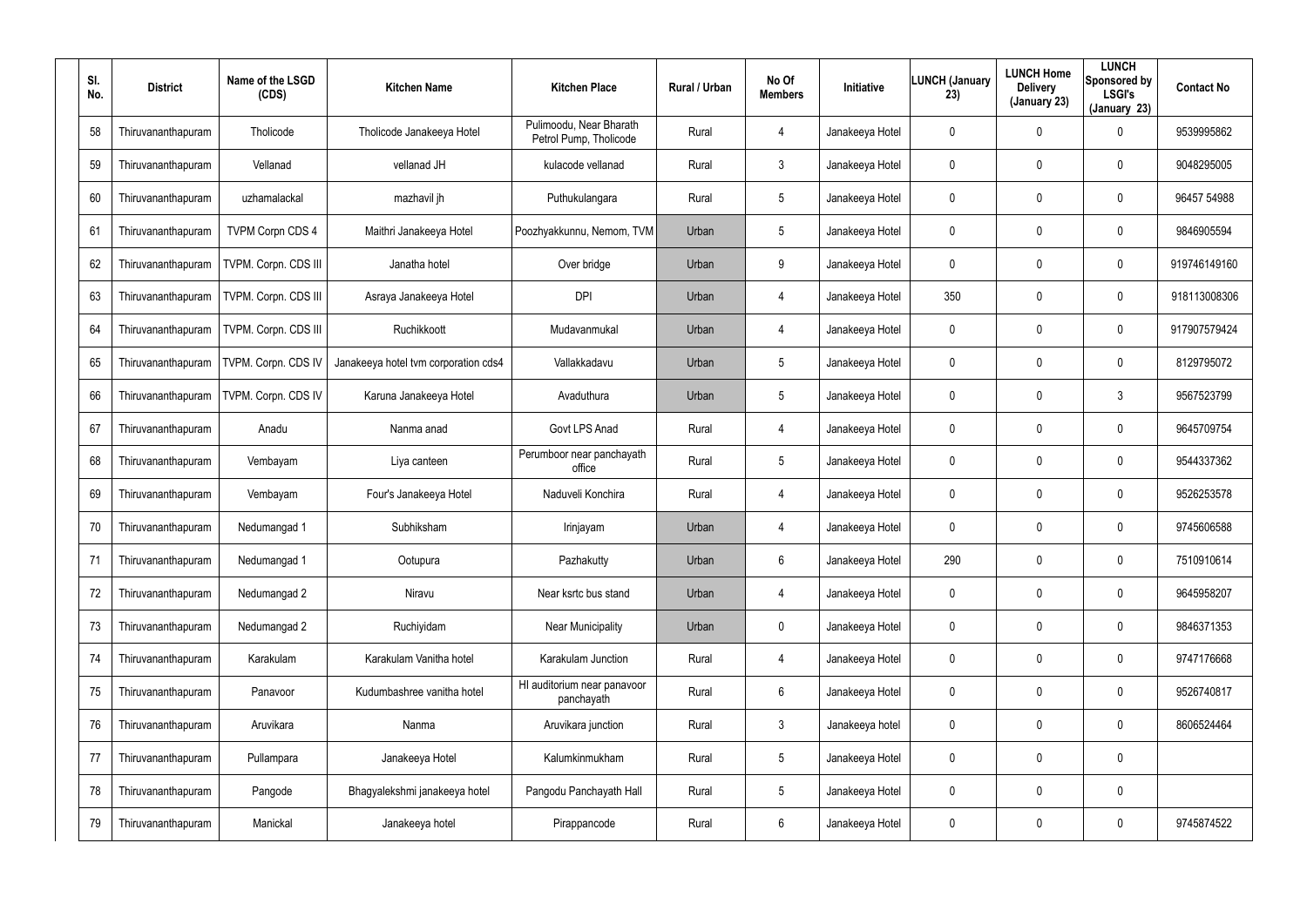| SI.<br>No. | <b>District</b>    | Name of the LSGD<br>(CDS) | <b>Kitchen Name</b>                 | <b>Kitchen Place</b>     | <b>Rural / Urban</b> | No Of<br><b>Members</b> | Initiative      | LUNCH (January<br>23) | <b>LUNCH Home</b><br><b>Delivery</b><br>(January 23) | <b>LUNCH</b><br>Sponsored by<br><b>LSGI's</b><br>(January 23) | <b>Contact No</b> |
|------------|--------------------|---------------------------|-------------------------------------|--------------------------|----------------------|-------------------------|-----------------|-----------------------|------------------------------------------------------|---------------------------------------------------------------|-------------------|
| 80         | Thiruvananthapuram | Vamanapuram               | Pournami Kalamachal                 | Kalamachal               | Rural                | 5                       | Janakeeya Hotel | 0                     | 0                                                    | 0                                                             | 9846825964        |
| 81         | Thiruvananthapuram | kallara                   | Amma janakeeya hotel                | kallara                  | rural                | 4                       | Janakeeya Hotel | 0                     | 0                                                    | $\mathbf 0$                                                   | 8111891405        |
| 82         | Thiruvananthapuram | nellanad                  | Nellanad janakeeya hotel            | keezhayikkonam           | rural                | 6                       | Janakeeya Hotel | 0                     | 0                                                    | $\mathbf 0$                                                   | 9946994811        |
| 83         | Thiruvananthapuram | Pazhayakunnummel          | Chaitanya janakeeya hotel           | Pazhayakunnumel          | Rural                | 5                       | Janakeeya Hotel | 0                     | 0                                                    | $\mathbf 0$                                                   | 9496997201        |
| 84         | Thiruvananthapuram | Karavaram                 | Takkolam, Karavaram janakeeya hotel | Pullurmukk, kallambalam  | Rural                | 5                       | Janakeeya Hotel | 0                     | 0                                                    | $\mathbf 0$                                                   | 9539723288        |
| 85         | Thiruvananthapuram | Kilimanoor                | Tanima vanitha canteen              | Kilimanoor               | Rural                | 4                       | Janakeeya Hotel | 0                     | 0                                                    | $\mathbf 0$                                                   | 9846657166        |
| 86         | Thiruvananthapuram | Pulimath                  | Iswarya catering unit               | Pulimath, Karet          | Rural                | 4                       | Janakeeya Hotel | $\mathbf 0$           | 0                                                    | $\mathbf 0$                                                   | 9645514593        |
| 87         | Thiruvananthapuram | Navaikkulam               | Kudumbashree janakeeya hotel        | Kadambaattukonam         | Rural                | 5                       | Janakeeya Hotel | 0                     | 0                                                    | $\mathbf 0$                                                   | 9400619476        |
| 88         | Thiruvananthapuram | Nagaroor                  | Janakeeya Hotel                     | Altharamoodu             | Rural                | 5                       | Janakeeya Hotel | $\mathbf 0$           | 0                                                    | $\mathbf 0$                                                   | 7034964806        |
| 89         | Thiruvananthapuram | Pallikal                  | pallikkal janakeeya hotel           | pakalkkuri               | rural                | 4                       | Janakeeya Hotel | $\mathbf 0$           | 0                                                    | $\mathbf 0$                                                   | 9447886364        |
| 90         | Thiruvananthapuram | Madavoor                  | Madavoor janakeeya hotel            | madavoor                 | rural                | 5                       | Janakeeya Hotel | $\mathbf 0$           | 0                                                    | $\mathbf 0$                                                   | 9526206002        |
| 91         | Thiruvananthapuram | Chirayinkeezh             | Sevenstar Janakeeya Hotel           | Sarkkara                 | Rural                | 5                       | Janakeeya Hotel | 0                     | 0                                                    | 0                                                             | 8921556636        |
| 92         | Thiruvananthapuram | Kadaykkavoor              | Karmalamatha Janakeeya Hotel        | Kadakkavoor              | Rural                | 5                       | Janakeeya Hotel | 105                   | $\boldsymbol{0}$                                     | 0                                                             | 9645405591        |
| 93         | Thiruvananthapuram | Mudakkal                  | Sarovaram Janakeeya Hotel           | Valakkadu                | Rural                | $\mathfrak{Z}$          | Janakeeya Hotel | 0                     | $\boldsymbol{0}$                                     | 0                                                             | 8086240900        |
| 94         | Thiruvananthapuram | Vakkom                    | Jananai Janakeeya Hotel             | SN Junction, Jeeva Dhara | Rural                | 5                       | Janakeeya Hotel | 325                   | $\boldsymbol{0}$                                     | 0                                                             | 8137014724        |
| 95         | Thiruvananthapuram | Vakkom                    | Diya Janakeeya Hotel                | Panayile Kadavu          | Rural                | 5                       | Janakeeya Hotel | 0                     | $\boldsymbol{0}$                                     | $\pmb{0}$                                                     | 8590439391        |
| 96         | Thiruvananthapuram | Kizhuvilam                | Kudumbashree vanitha canteen        | Kizhuvillam              | Rural                | 4                       | Janakeeya Hotel | 0                     | $\boldsymbol{0}$                                     | 0                                                             | 9747361312        |
| 97         | Thiruvananthapuram | Anchuthengu               | Swad Janakeeya Hotel                | Anchuthengu              | Rural                | $5\phantom{.0}$         | Janakeeya Hotel | $\mathbf 0$           | $\pmb{0}$                                            | $\pmb{0}$                                                     |                   |
| 98         | Thiruvananthapuram | Attingal                  | Bhagyashree janakeeya hotel         | Attingal                 | Urban                | 5                       | Janakeeya Hotel | $\mathbf 0$           | $\boldsymbol{0}$                                     | 0                                                             | 9539968503        |
| 99         | Thiruvananthapuram | Cherunniyoor              | Lekshmi janakeeya hotel             | Dhalavapuram             | Rural                | $\mathfrak{Z}$          | Janakeeya Hotel | $\mathbf 0$           | $\pmb{0}$                                            | $\overline{2}$                                                | 9995391999        |
| 100        | Thiruvananthapuram | Chemmaruthi               | Dreams janakeeya hotel              | Mavinmoodu, muthana      | Rural                | 5                       | Janakeeya Hotel | 123                   | $\boldsymbol{0}$                                     | 0                                                             | 8129240185        |
| 101        | Thiruvananthapuram | Chemmaruthi               | Natturuchi janakeeya hotel          | Panayara&sivapuram       | Rural                | $5\phantom{.0}$         | Janakeeya Hotel | 252                   | $\pmb{0}$                                            | 0                                                             | 8129240185        |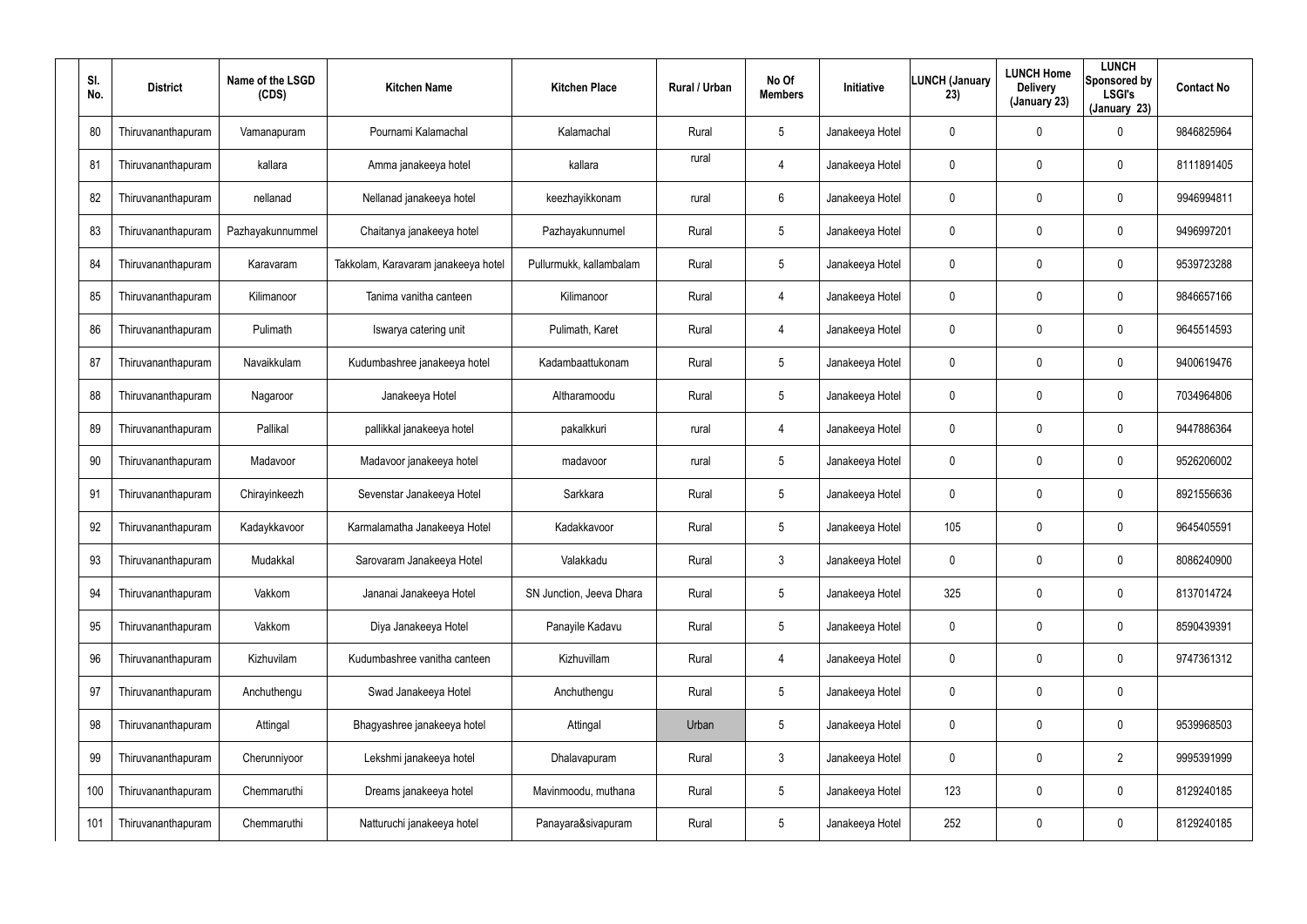|     | SI.<br>No.      | <b>District</b>    | Name of the LSGD<br>(CDS) | <b>Kitchen Name</b>                        | <b>Kitchen Place</b>                             | Rural / Urban | No Of<br><b>Members</b> | Initiative      | <b>LUNCH (January</b><br>23) | <b>LUNCH Home</b><br><b>Delivery</b><br>(January 23) | <b>LUNCH</b><br>Sponsored by<br><b>LSGI's</b><br>(January 23) | <b>Contact No</b> |
|-----|-----------------|--------------------|---------------------------|--------------------------------------------|--------------------------------------------------|---------------|-------------------------|-----------------|------------------------------|------------------------------------------------------|---------------------------------------------------------------|-------------------|
|     | 102             | Thiruvananthapuram | Chemmaruthi               | Bhanusree                                  | Chavadimukku                                     | Rural         | 4                       | Janakeeya Hotel | 184                          | 0                                                    | 0                                                             | 8129240185        |
|     | 103             | Thiruvananthapuram | Manamboor                 | Manamboor janakeeya hotel                  | Kavalayoor                                       | Rural         | 4                       | Janakeeya Hotel | 67                           | 0                                                    | 2\$                                                           | 9074388684        |
|     | 104             | Thiruvananthapuram | Edava                     | Sreenandha janakeeyahotel                  | Kaappil                                          | Rural         | $5\phantom{.0}$         | Janakeeya Hotel | 109                          | 0                                                    | $\mathbf 0$                                                   | 9895337334        |
|     | 105             | Thiruvananthapuram | Elakamon                  | Sreenarayana janakeeya hotel               | Elakamon                                         | Rural         | $\overline{7}$          | Janakeeya Hotel | 63                           | 0                                                    | $\mathbf 0$                                                   | 8086637798        |
|     | 106             | Thiruvananthapuram | Elakamon                  | kudumbashree janakeeya hotel               | Elakamon                                         | Rural         | $5\phantom{.0}$         | janakeeya hotel | 0                            | 0                                                    | $\mathbf 0$                                                   | 8590725126        |
|     | 107             | Thiruvananthapuram | Vettoor                   | Kashi janakeeya hotel                      | Vettoor                                          | Rural         | 4                       | Janakeeya Hotel | 36                           | 0                                                    | $\pmb{0}$                                                     | 9061547396        |
|     | 108             | Thiruvananthapuram | Ottoor                    | Kudumbashree Janakeeya hotel               | ottoor                                           | rural         | $\mathbf{3}$            | Janakeeya Hotel | 85                           | $\mathbf 0$                                          | $\pmb{0}$                                                     | 8590570561        |
|     | 109             | Thiruvanathapuram  | Varkala                   | Janakeeya hotel                            | Varkala municipality                             | Urban         | $5\phantom{.0}$         | Janakeeya Hotel | $\mathbf 0$                  | 0                                                    | $\overline{2}$                                                | 8943261611        |
| 107 |                 |                    |                           |                                            |                                                  |               | 495                     |                 | 5138                         | $\overline{0}$                                       | 9                                                             |                   |
|     |                 | Thrissur           | Kadangodu                 | Janakeeya Hotel Kadangod                   | Kadangod                                         | Rural         | 4                       | Janakeeya Hotel | 0                            | 0                                                    | $\pmb{0}$                                                     |                   |
|     | $\overline{2}$  | Thrissur           | Chalakudy                 | Thripthy Janakeeya Hotel Chalakudy         | North Busstand Chalakudy                         | Urban         | 4                       | Janakeeya Hotel | 0                            | 0                                                    | $\pmb{0}$                                                     | 9544048190        |
|     | 3               | Thrissur           | Pananchery                | Pananchery Janakeeya Hotel                 | Pattikkad                                        | Rural         | $5\,$                   | Janakeeya Hotel | 0                            | 0                                                    | $\boldsymbol{0}$                                              | 9746354118        |
|     | -4              | Thrissur           | Kadavallur                | Janakeeya Hotel Kadavalloor                | Panjayath Compound                               | Rural         | 4                       | Janakeeya Hotel | 0                            | 0                                                    | $\boldsymbol{0}$                                              | 8943983995        |
|     | $5\overline{)}$ | Thrissur           | Kattoor                   | Janakeeya Hotel Kattoor                    | Kudumbashree Vipanana<br>Kendram, Katoor Bazzar, | Rural         | $\sqrt{5}$              | Janakeeya Hotel | 0                            | 0                                                    | $\pmb{0}$                                                     |                   |
|     | 6               | Thrissur           | Elavally                  | Janakeeya Hotel Elavally                   | Elavally Panchayath<br>Compound                  | Rural         | $\overline{4}$          | Janakeeya Hotel | $\pmb{0}$                    | 0                                                    | $\pmb{0}$                                                     | 9744738247        |
|     | $\overline{7}$  | Thrissur           | Paralam                   | Paralam Janakeeya Hotel                    | Nanma Kudumbashree<br>canteen                    | Rural         | $\mathbf{3}$            | Janakeeya Hotel | 0                            | 0                                                    | $\pmb{0}$                                                     | 9744441594        |
|     | 8               | Thrissur           | Kadukutty                 | Uppum Mulakum Janakeeya Hotel<br>Kadukutty | Kottamuri Junction                               | Rural         | $5\phantom{.0}$         | Janakeeya Hotel | $\pmb{0}$                    | 0                                                    | $\pmb{0}$                                                     | 9846634710        |
|     | 9               | Thrissur           | Thrissur 2                | Kuttanellur Janakeeya Hotel                | Kuttanellur                                      | Urban         | $5\phantom{.0}$         | Janakeeya Hotel | 0                            | 0                                                    | $\pmb{0}$                                                     | 8330800498        |
|     | 10              | Thrissur           | Pazhayannur               | Janakeeya Hotel, Pazhayanoor               | Pazhayannur Panchayath                           | Rural         | $\overline{4}$          | Janakeeya Hotel | $\pmb{0}$                    | 0                                                    | $\pmb{0}$                                                     | 9400257329        |
|     | 11              | Thrissur           | Aloor                     | Aloor Janakeeya Hotel                      | Aloor                                            | Rural         | $5\phantom{.0}$         | Janakeeya Hotel | 0                            | 0                                                    | $\pmb{0}$                                                     | 9946922936        |
|     | 12              | Thrissur           | Muriyad                   | Jankeeya Hotel, Muriyad                    | Karuna Canteen, Muriyad                          | Rural         | $5\,$                   | Janakeeya Hotel | 0                            | 0                                                    | $\pmb{0}$                                                     | 9961920358        |
|     | 13              | Thrissur           | Valapad                   | Janakeeya Hotel Valapad                    | Valapad Chanthapadi                              | Rural         | $6\phantom{.0}$         | Janakeeya Hotel | 113                          | 0                                                    | 12                                                            |                   |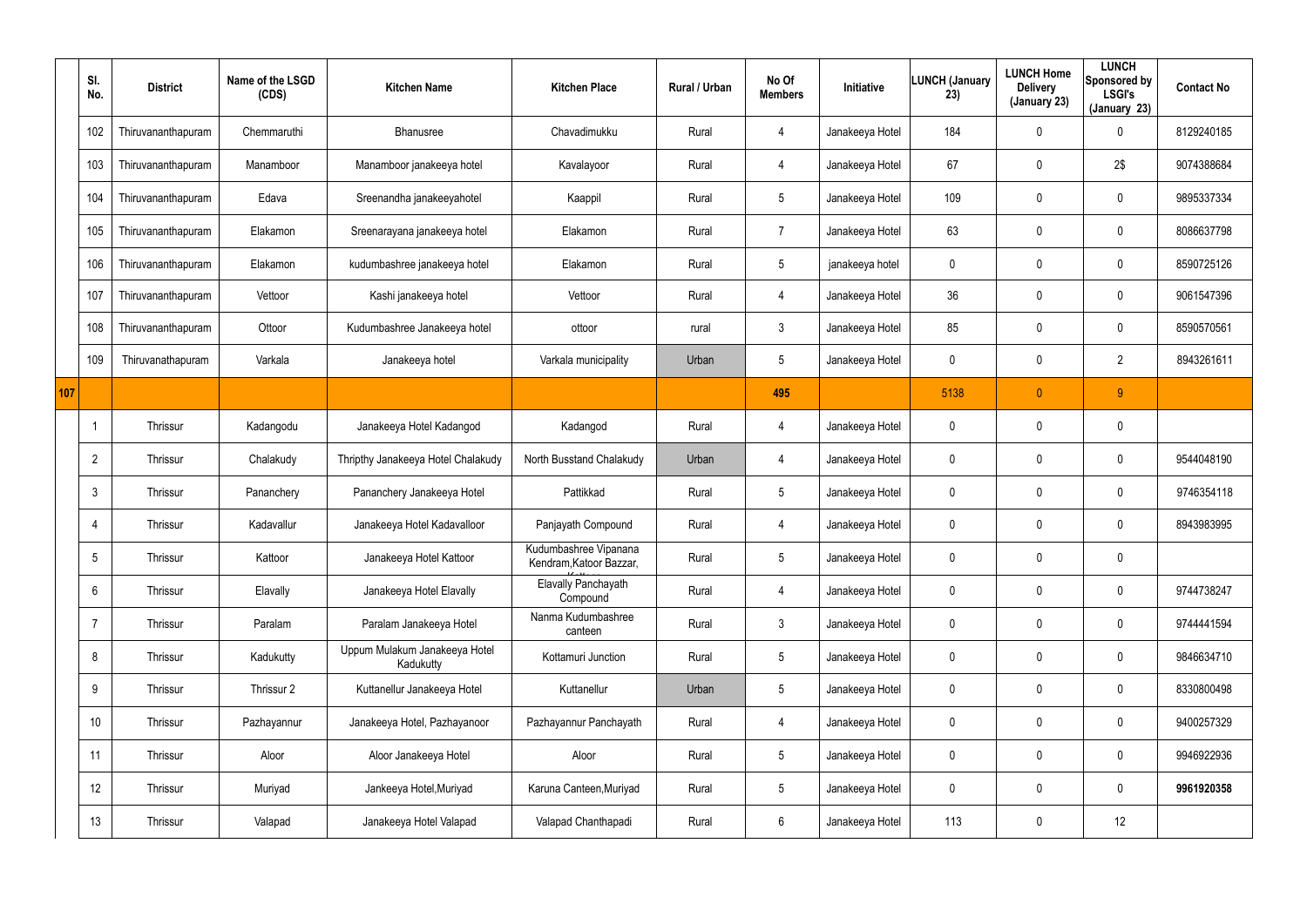| SI.<br>No. | <b>District</b> | Name of the LSGD<br>(CDS) | <b>Kitchen Name</b>                             | <b>Kitchen Place</b>                         | Rural / Urban | No Of<br><b>Members</b> | <b>Initiative</b> | <b>LUNCH (January</b><br>23) | <b>LUNCH Home</b><br><b>Delivery</b><br>(January 23) | <b>LUNCH</b><br>Sponsored by<br><b>LSGI's</b><br>(January 23) | <b>Contact No</b> |
|------------|-----------------|---------------------------|-------------------------------------------------|----------------------------------------------|---------------|-------------------------|-------------------|------------------------------|------------------------------------------------------|---------------------------------------------------------------|-------------------|
| 14         | Thrissur        | Kaipamangalam             | Kaipamngalam Janakeeya Hotel                    | Kaipamangalam Panchayath                     | Rural         | 3                       | Janakeeya Hotel   | 0                            | $\mathbf 0$                                          | $\mathbf 0$                                                   |                   |
| 15         | Thrissur        | Annamanada                | Snehitha Catering                               | Annamanada                                   | Rural         | $5\overline{)}$         | Janakeeya Hotel   | 0                            | 0                                                    | $\mathbf 0$                                                   | 9747712615        |
| 16         | Thrissur        | Vellangallur              | Janakeeya Hotel Vellangallur                    | Panchayath Community Hall                    | Rural         | 6                       | Janakeeya Hotel   | 0                            | 0                                                    | $\mathbf 0$                                                   | 9947462258        |
| 17         | Thrissur        | Pavaratty                 | Janakeeya Hotel Pavaratty                       | Akashaya Vanitha Canteen                     | Rural         | $\mathbf{3}$            | Janakeeya Hotel   | 0                            | 0                                                    | $\mathbf 0$                                                   |                   |
| 18         | Thrissur        | Edathiruthy               | Janakeeya Hotel Edathuruthi (Nalinam<br>Stores) | Opposite of GLPS,<br>Chenthrappinni Centre   | Rural         | 4                       | Janakeeya Hotel   | 0                            | 0                                                    | $\pmb{0}$                                                     |                   |
| 19         | Thrissur        | Adatt                     | Janakeeya Hotel Adat                            | Muthuvara                                    | Rural         | $\overline{7}$          | Janakeeya Hotel   | 0                            | 0                                                    | $\mathbf 0$                                                   | 6235203703        |
| 20         | Thrissur        | Irinjalakuda 1            | Janakeeya Hotel Irinjalakuda Cds1               | Irinjalakuda Muncipality                     | Urban         | 4                       | Janakeeya Hotel   | 0                            | 0                                                    | $\mathbf 0$                                                   | 9526912506        |
| 21         | Thrissur        | Parapookkara              | Janakeeya Hotel , Parapookkara                  | Panchayath Canteen                           | Rural         | $5\overline{)}$         | Janakeeya Hotel   | 0                            | 0                                                    | $\mathbf 0$                                                   | 9605428611        |
| 22         | Thrissur        | Puthanchira               | Annapoorna Janakeeya Hotel<br>Puthenchira       | Panchayath Community Hall                    | Rural         | $5\phantom{.0}$         | Janakeeya Hotel   | 0                            | 0                                                    | $\mathbf 0$                                                   | 9383421350        |
| 23         | Thrissur        | SreeNarayanapuram         | Sree Narayana Puram Janakeeya<br>Hotel          | Sreenarayanapuram<br>Panchayath              | Rural         | $5\overline{)}$         | Janakeeya Hotel   | 0                            | 0                                                    | $\mathbf 0$                                                   |                   |
| 24         | Thrissur        | Nadathara                 | Nadathara Janakeeya Hotel                       | Moorkanikkara                                | Rural         | $5\phantom{.0}$         | Janakeeya Hotel   | 0                            | 0                                                    | 0\$                                                           | 9744611176        |
| 25         | Thrissur        | Vallachira                | Vallachira Janakeeya Hotel                      | Vallachira Gramapanchayath                   | Rural         | 4                       | Janakeeya Hotel   | 0                            | 0                                                    | $\mathbf 0$                                                   | 9744804256        |
| 26         | Thrissur        | Poyya                     | Janakeeya Hotel, Poyya                          | Poyya Junction                               | Rural         | $5\phantom{.0}$         | Janakeeya Hotel   | 0                            | 0                                                    | $\mathbf 0$                                                   | 7902318250        |
| 27         | Thrissur        | Wadakanchery 1            | Vrindavan Janakeeya Hotel                       | Ottupara                                     | Urban         | 5                       | Janakeeya Hotel   | 0                            | 0                                                    | $\pmb{0}$                                                     |                   |
| 28         | Thrissur        | Varandarappilly           | Janakeeya Hotel                                 | Varandarappilly Panchayath                   | Rural         | $5\phantom{.0}$         | Janakeeya Hotel   | 0                            | 0                                                    | $\pmb{0}$                                                     | 9048283463        |
| 29         | Thrissur        | Nenmanikkara              | Vanitha Janakeeya Hotel                         | Paliyekkara, Nenmanikkara<br>Gramapanchayath | Rural         | $5\phantom{.0}$         | Janakeeya Hotel   | 0                            | 0                                                    | $\boldsymbol{0}$                                              | 9747494386        |
| 30         | Thrissur        | Kodakara                  | Nanma Janakeeya Hotel                           | Kodakara Bus Stand                           | Rural         | $5\phantom{.0}$         | Janakeeya Hotel   | 0                            | 0                                                    | $\boldsymbol{0}$                                              | 9946283762        |
| 31         | Thrissur        | Thekkumkkara              | Janakeeya Hotel Thekkumkara                     | Vanitha Canteen, Thekkumkara                 | Rural         | 4                       | Janakeeya Hotel   | 0                            | 0                                                    | $\pmb{0}$                                                     |                   |
| 32         | Thrissur        | Alagappa Ngar             | Janakeeya Hotel                                 | Amballur                                     | Rural         | $5\phantom{.0}$         | Janakeeya Hotel   | 0                            | 0                                                    | $\boldsymbol{0}$                                              | 8606553521        |
| 33         | Thrissur        | Kolazhy                   | Janakeeya Hotel Kolazhy                         | <b>ZMLP School</b>                           | Rural         | 4                       | Janakeeya Hotel   | 0                            | 0                                                    | $\pmb{0}$                                                     | 9645535725        |
| 34         | Thrissur        | Manalur                   | Janakeeya Hotel Manalur                         | Govt High School, Manaloor                   | Rural         | 6                       | Janakeeya Hotel   | 0                            | 0                                                    | $\pmb{0}$                                                     | 9446619441        |
| 35         | Thrissur        | Arimpur                   | Janakeeya Hotel Arimbur                         | Kudumbashree Vanitha<br>Canteen, Arimbur     | Rural         | $5\phantom{.0}$         | Janakeeya Hotel   | 0                            | 0                                                    | $\pmb{0}$                                                     | 9946789338        |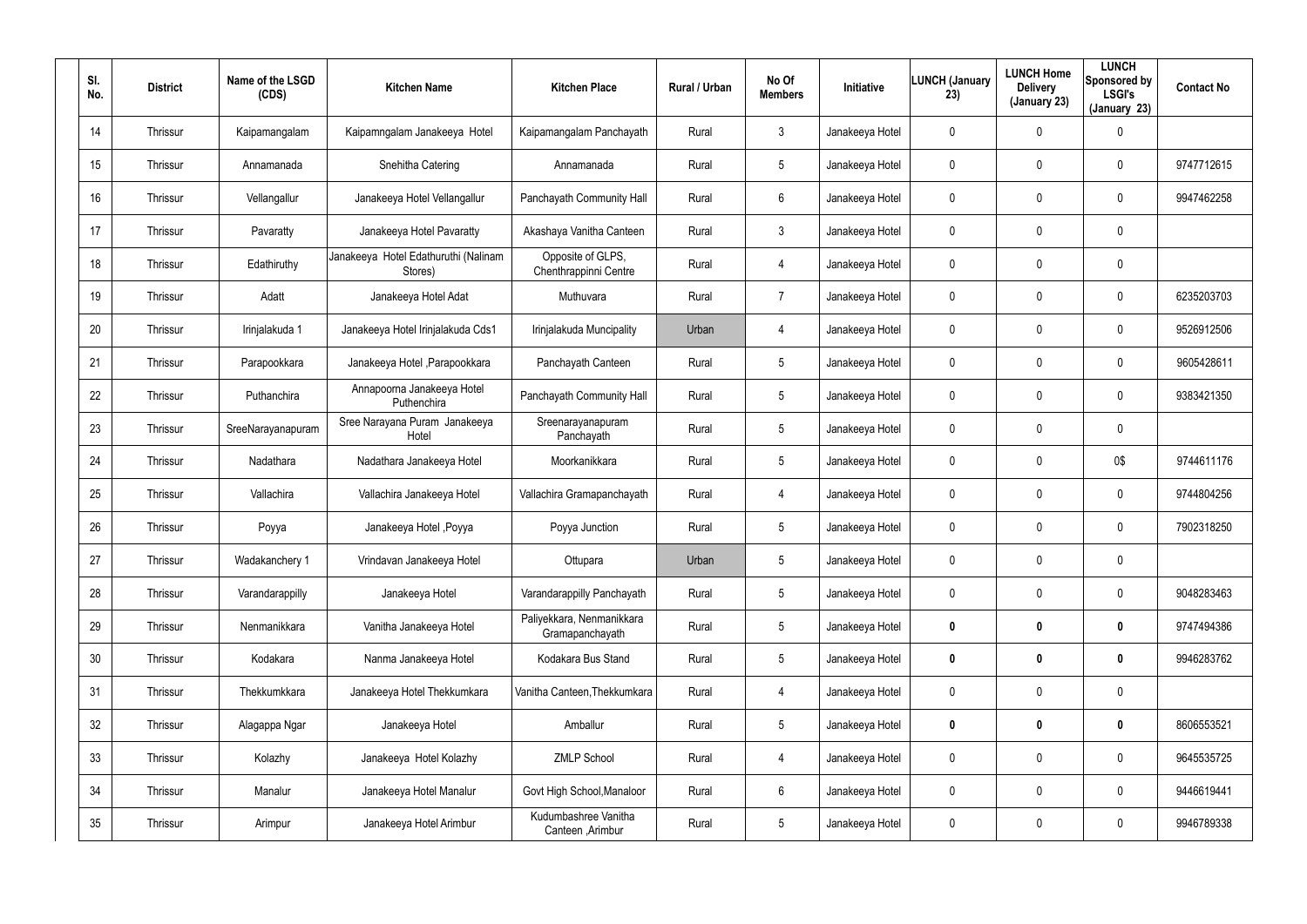|    | SI.<br>No. | <b>District</b> | Name of the LSGD<br>(CDS) | <b>Kitchen Name</b>                        | <b>Kitchen Place</b>               | Rural / Urban | No Of<br><b>Members</b> | Initiative      | <b>LUNCH (January</b><br>23) | <b>LUNCH Home</b><br><b>Delivery</b><br>(January 23) | <b>LUNCH</b><br>Sponsored by<br><b>LSGI's</b><br>(January 23) | <b>Contact No</b> |
|----|------------|-----------------|---------------------------|--------------------------------------------|------------------------------------|---------------|-------------------------|-----------------|------------------------------|------------------------------------------------------|---------------------------------------------------------------|-------------------|
|    | 36         | Thrissur        | Thanniyam                 | Thannyam Janakeeya Hotel                   | Peringottukara                     | Rural         | $\overline{4}$          | Janakeeya Hotel | 0                            | 0                                                    | $\mathbf 0$                                                   | 9048570194        |
|    | 37         | Thrissur        | Madakkathara              | Madakkathara Annapoorna Janakeeya<br>Hotel | Madakkathara                       | Rural         | 6                       | Janakeeya Hotel | 0                            | 0                                                    | $\mathbf 0$                                                   | 9388431507        |
|    | 38         | Thrissur        | Athirappilly              | Panchayath Kudumbashree Canteen            | Athirappilly                       | Rural         | $\mathbf{3}$            | Janakeeya Hotel | 0                            | 0                                                    | $\mathbf 0$                                                   | 9496151187        |
|    | 39         | Thrissur        | Kodassery                 | Five Star Janakeeya Hotel                  | Kodassery                          | Rural         | $\overline{4}$          | Janakeeya Hotel | 0                            | 0                                                    | $\mathbf 0$                                                   | 9846464927        |
|    | 40         | Thrissur        | Mattathur                 | Karunya<br>kudumbShree                     | Vellikkulangara                    | Rural         | $\overline{4}$          | Janakeeya Hotel | 0                            | 0                                                    | $\mathbf 0$                                                   | 9539102486        |
|    | 41         | Thrissur        | Koratty                   | Ruchi Janakeeya Hotel                      | Koratty                            | Rural         | $\overline{4}$          | Janakeeya Hotel | 36                           | 20                                                   | $\mathbf 0$                                                   | 9496527583        |
|    | 42         | Thrissur        | Thrikkoor                 | Susthira Janakeeya Hotel                   | Alengaad                           | Rural         | $\mathbf{3}$            | Janakeeya Hotel | 0                            | 0                                                    | 0.00\$                                                        | 8111847055        |
|    | 43         | Thrissur        | Venkitangu                | Ottupura<br>Janakeeya Hotel Vengidangu     | Vengidangu Panchayath              | Rural         | 3                       | Janakeeya Hotel | 0                            | 0                                                    | $\mathbf 0$                                                   | 8156981840        |
|    | 44         | Thrissur        | Padiyoor                  | Padiyoor<br>Janakeya Hotel                 | HDC School, Kakkathuruthy          | Rural         | $5\phantom{.0}$         | Janakeeya Hotel | 0                            | 50                                                   | $\mathbf 0$                                                   | 9048817359        |
|    | 45         | Thrissur        | Pariyaram                 | Samridhi Janakeeya Hotel                   | Pariyaram                          | Rural         | $5\phantom{.0}$         | Janakeeya Hotel | 0                            | 0                                                    | $\mathbf 0$                                                   | 7025950795        |
|    | 46         | Thrissur        | Wadakanchery cds2         | Janakeeya Hotel, Wadakanchery cds2         | Minaloor                           | Urban         | $\mathbf{3}$            | Janakeeya Hotel | 0                            | 0                                                    | $\mathbf 0$                                                   |                   |
|    | 47         | Thrissur        | Kodungaloor cds2          | Jathikka Janakeeya Hotel                   | Arakkulam                          | Urban         | $\overline{4}$          | Janakeeya Hotel | 0                            | 0                                                    | $\mathbf 0$                                                   | 9745397171        |
|    | 48         | Thrissur        | Punnayur                  | Kaipunnyam Janakeeya Hotel                 | Edakazhiyur                        | Rural         | $5\phantom{.0}$         | Janakeeya Hotel | 0                            | 0                                                    | $\mathbf 0$                                                   | 9744680885        |
| 96 | 49         | Thrissur        | Velookkara                | Velookkara Janakeeya Hotel                 | Panchayath shopping complex        | Rural         | $\mathfrak{Z}$          | Janakeeya Hotel | 0                            | 0                                                    | $\pmb{0}$                                                     | 9048756685        |
|    | 50         | Thrissur        | Meloor                    | Thanima Janakeeya Hotel Meloor             | Meloor centre                      | Rural         | $\overline{4}$          | Janakeeya Hotel | 0                            | 0                                                    | $\pmb{0}$                                                     | 7902354039        |
|    | 51         | Thrissur        | Vallathol Nagar           | Janakeeya Hotel, Vallathol Nagar           | near youth welfare center          | rural         | $5\phantom{.0}$         | Janakeeya Hotel | $\mathbf 0$                  | 0                                                    | $\pmb{0}$                                                     | 9961296574        |
|    | 52         | Thrissur        | Eriyad                    | janakeeya Hotel, eriyad                    | community hall                     | Rural         | $\overline{4}$          | Janakeeya Hotel | 0                            | 0                                                    | $\pmb{0}$                                                     |                   |
|    | 53         | Thrissur        | Edavilangu                | Janakeeya Hotel, Edavilangu                | Edavilangu Center                  | Rural         | $\overline{4}$          | Janakeeya Hotel | $\mathbf 0$                  | 0                                                    | $\pmb{0}$                                                     |                   |
|    | 54         | Thrissur        | Avanoor                   | Janakeeya Hotel, Avanoor                   | near panchayath office,<br>Avanoor | Rural         | $5\overline{)}$         | Janakeeya Hotel | 0                            | 0                                                    | $\pmb{0}$                                                     | 9447343516        |
|    | 55         | Thrissur        | Mala                      | Janakeeya hotel Mala                       | Near panchayath office, Mala       | Rural         | $\overline{4}$          | Janakeeya Hotel | $\mathbf 0$                  | 0                                                    | $\pmb{0}$                                                     | 9946442260        |
|    | 56         | Thrissur        | Guruvayur1                | Guruvayur Janakeeya Hotel                  | Guruvayur                          | Urban         | $\mathfrak{Z}$          | Janakeeya Hotel | 0                            | 308                                                  | $\pmb{0}$                                                     | 9961227858        |
|    | 57         | Thrissur        | Vadakkekad                | Kudumbasree janakeeya hotel                | Nalam kallu                        | Rural         | 4                       | Janakeeya Hotel | 0                            | 0                                                    | $\pmb{0}$                                                     | 9645190166        |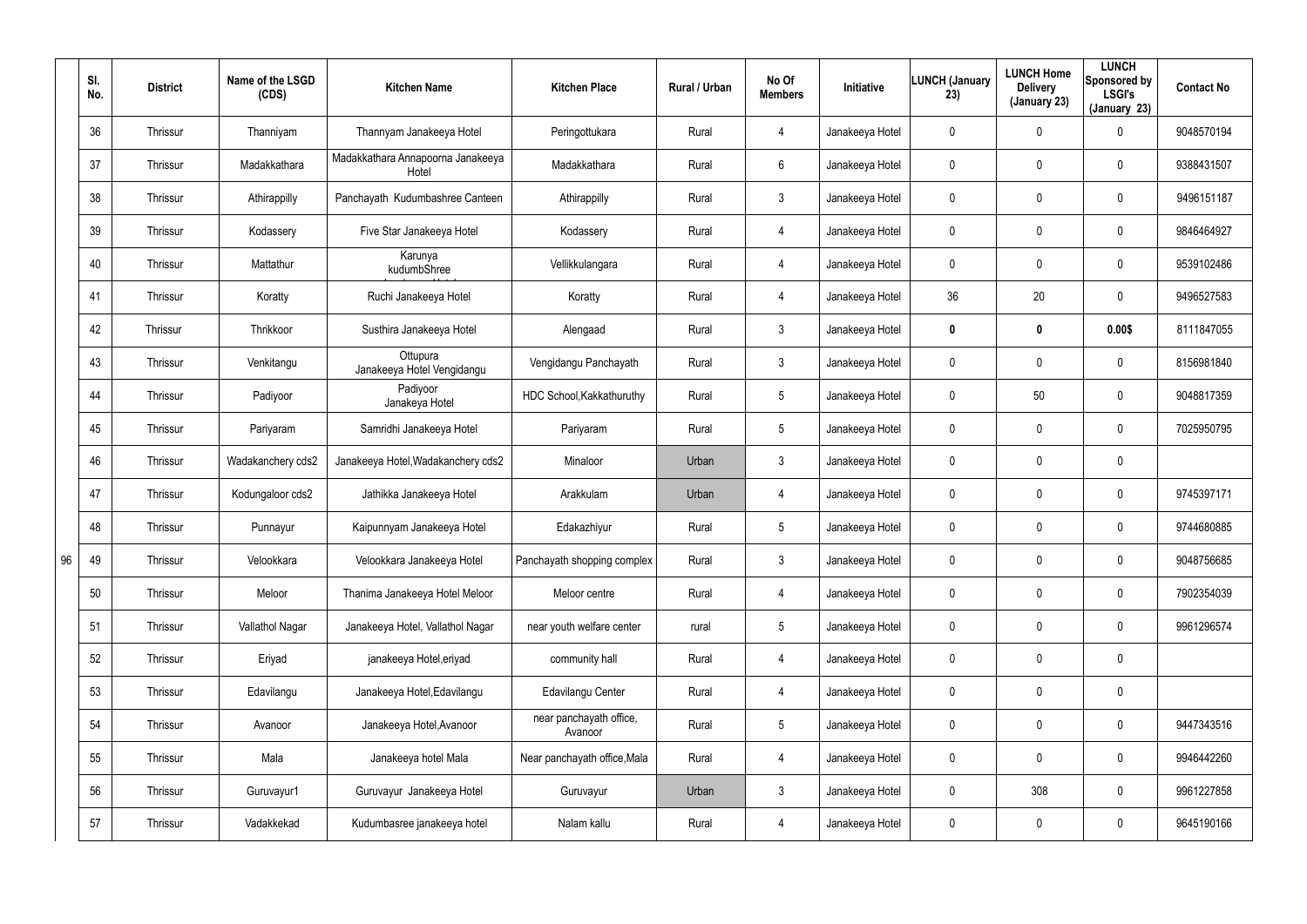| SI.<br>No. | <b>District</b> | Name of the LSGD<br>(CDS) | <b>Kitchen Name</b>               | <b>Kitchen Place</b>              | Rural / Urban | No Of<br><b>Members</b> | Initiative      | <b>LUNCH (January</b><br>23) | <b>LUNCH Home</b><br><b>Delivery</b><br>(January 23) | <b>LUNCH</b><br>Sponsored by<br><b>LSGI's</b><br>(January 23) | <b>Contact No</b> |
|------------|-----------------|---------------------------|-----------------------------------|-----------------------------------|---------------|-------------------------|-----------------|------------------------------|------------------------------------------------------|---------------------------------------------------------------|-------------------|
| 58         | Thrissur        | Kadappuram                | Kadappuram janakeeya hotel        | Kadappuram panchayath<br>building | Rural         | 4                       | Janakeeya Hotel | 0                            | $\mathbf 0$                                          | 0                                                             | 8156984319        |
| 59         | Thrissur        | Chavakkad                 | Chavakkad Janakeeya hotel         | Chavakkad, near bus stand         | Urban         | $5\phantom{.0}$         | Janakeeya Hotel | 0                            | $\pmb{0}$                                            | 0                                                             | 7560874804        |
| 60         | Thrissur        | Engadiyoor                | pavithra janikeeya hotel          | Pokulangara                       | Rural         | $5\phantom{.0}$         | Janakeeya Hotel | 0                            | $\pmb{0}$                                            | 0                                                             | 9562239618        |
| 61         | Thrissur        | Varavoor                  | Friends janakeeya hotel, Varavoor | Thichur                           | Rural         | $\mathbf{3}$            | Janakeeya Hotel | 0                            | $\mathbf 0$                                          | 0                                                             |                   |
| 62         | Thrisssur       | Punnayurkulam             | Punnayurkkulam janakeeya hotel    | Althara centre                    | Rural         | $5\phantom{.0}$         | Janakeeya Hotel | 0                            | $\pmb{0}$                                            | 0                                                             | 8086093454        |
| 63         | Thrissur        | Thiruwilamala             | Villuadry Janakeeya hotel         | Thiruwilamala                     | Rural         | $5\phantom{.0}$         | Janakeeya Hotel | 0                            | $\mathbf 0$                                          | 0                                                             | 9846174729        |
| 64         | Thrissur        | Kattakampal               | Janakeeya Hotel Kattakampal       | Chirakkal                         | Rural         | 4                       | Janakeeya Hotel | $\mathbf 0$                  | $\overline{0}$                                       | 0                                                             |                   |
| 65         | Thrissur        | Kandanassery              | kandanassery janakeeya hotel      | kandanassery                      | Rural         | $5\overline{)}$         | Janakeeya Hotel | 0                            | $\mathbf 0$                                          | 0                                                             |                   |
| 66         | Thrissur        | Kaiparambu                | Janakeeya Hotel Kaiparambu        | Near mundoor health center        | Rural         | $5\phantom{.0}$         | janakeeya hotel | $\mathbf 0$                  | $\pmb{0}$                                            | 0                                                             | 9645828069        |
| 67         | Thrissur        | Thrissur 2(new)           | kitchen girls janakeeya hotel     | Olari                             | urban         | 4                       | janakeeya hotel | 0                            | $\mathbf 0$                                          | 0                                                             | 9388828112        |
| 68         | Thrissur        | Kuzhur                    |                                   | kuzhur                            | Rural         | 4                       | janakeeya hotel | $\mathbf 0$                  | $\mathbf 0$                                          | 0                                                             | 9526566073        |
| 69         | Thrissur        | Chazhur                   | Chazur Janakeeya Hotel            | Pazhuvil Center                   | Rural         | 4                       | janakeeya hotel | 0                            | $\mathbf 0$                                          | 0                                                             | 9061946216        |
| 70         | Thrissur        | Nattika                   | uttupura                          | Thriprayar                        | Rural         | $5\overline{)}$         | janakeeya hotel | 190                          | $\overline{0}$                                       | 0                                                             | 9544055637        |
| 71         | Thrissur        | Thalikulam                | Nidhi janakeeya hotel             | Puthenthodu                       | Rural         | 5                       |                 | 0                            | $\mathbf 0$                                          | 0                                                             | 8606213960        |
| 72         | Thrissur        | Vadanapilly               | vadanappilly janakeeya hotel      | vadanapilly                       | Rural         | $5\phantom{.0}$         | janakeeya hotel | $\pmb{0}$                    | $\mathbf 0$                                          | 0                                                             | 9947728948        |
| 73         | Thrissur        | orumanayur                | orumanayur janakeeya hotel        | orumanayur                        | rural         | $5\phantom{.0}$         | janakeeya hotel | $\mathbf 0$                  | $\mathbf 0$                                          | 0                                                             | 9995588758        |
| 74         | Thrissur        | Panjal                    | Five-star Janakeeya hotel         | Panjal                            | Rural         | $5\phantom{.0}$         | janakeeya hotel | $\pmb{0}$                    | $\overline{0}$                                       | 0                                                             | 9746847353        |
| 75         | Thrissur        | veloor                    | Veloor Janakeeya hotel            | veloor                            | Rural         | $5\phantom{.0}$         | janakeeya hotel | $\mathbf 0$                  | $\mathbf 0$                                          | 0                                                             | 9447724685        |
| 76         | Thrissur        | Chowanoor                 | Chowanoor Janakeeya hotel         | Chowanoor                         | Rural         | $\mathbf{3}$            | janakeeya hotel | 0                            | $\overline{0}$                                       | 0                                                             | 9,526,340,307     |
| 77         | Thrissur        | Puthur                    | Puthur janakeeyahotel             | puthur                            | Rural         | $5\phantom{.0}$         | janakeeya hotel | $\mathbf 0$                  | $\mathbf 0$                                          | 0                                                             | 6238101595        |
| 78         | Thrissur        | Erumapetty                | subhiksha janakeeya hotel         | Erumapetty                        | Rural         | $5\phantom{.0}$         | janakeeya hotel | 0                            | $\overline{0}$                                       | 0                                                             | 9207201880        |
| 79         | Thrissur        | Kondazhy                  | Santhwanam Janakeeya Hotel        | Kondazhy                          | Rural         | $\overline{4}$          | janakeeya hotel | 0                            | $\mathbf 0$                                          | 0                                                             | 9526401759        |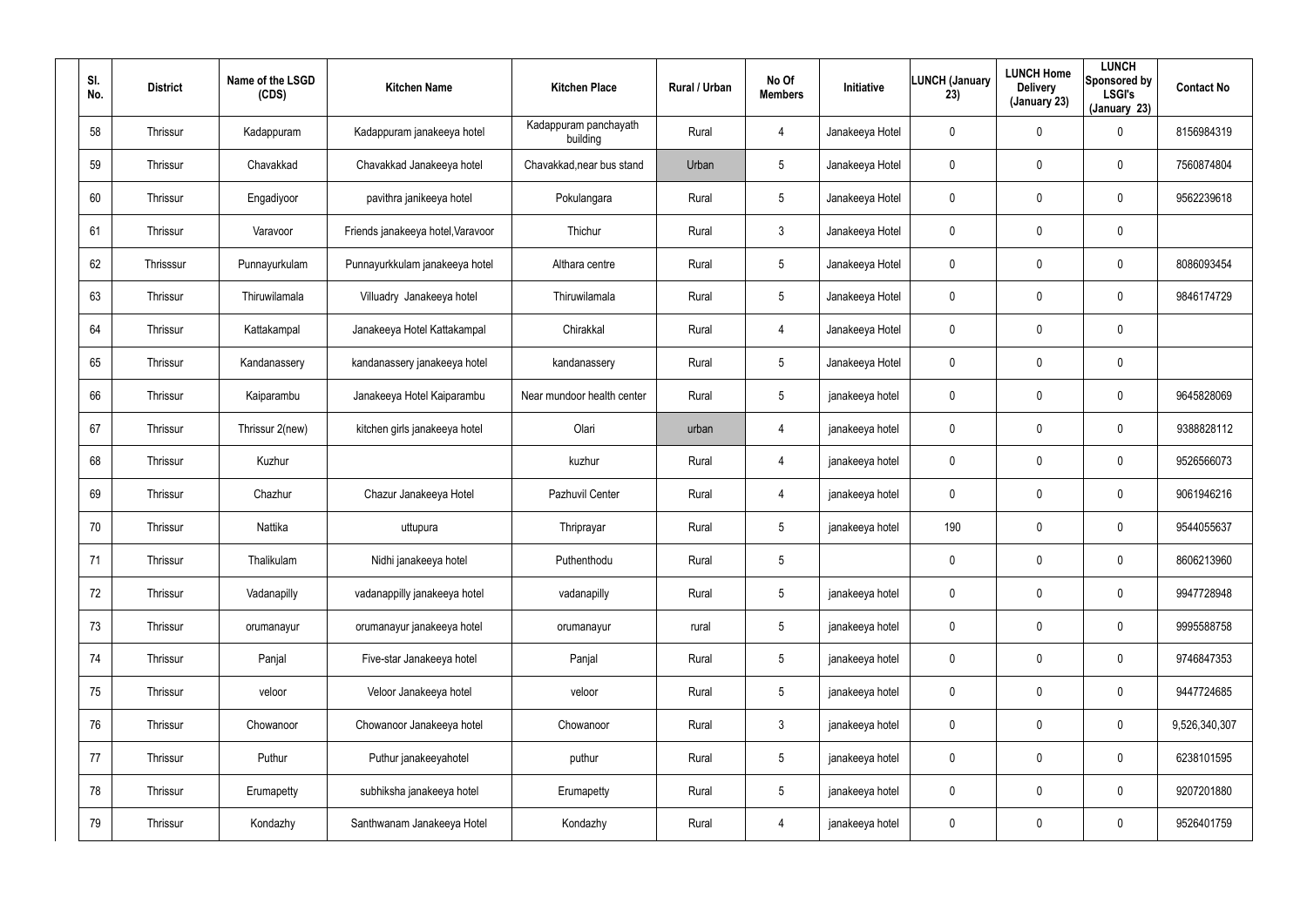| SI.<br>No.     | <b>District</b> | Name of the LSGD<br>(CDS) | <b>Kitchen Name</b>         | <b>Kitchen Place</b>                   | Rural / Urban | No Of<br><b>Members</b> | Initiative      | LUNCH (January<br>23) | <b>LUNCH Home</b><br><b>Delivery</b><br>(January 23) | <b>LUNCH</b><br>Sponsored by<br><b>LSGI's</b><br>(January 23) | <b>Contact No</b> |
|----------------|-----------------|---------------------------|-----------------------------|----------------------------------------|---------------|-------------------------|-----------------|-----------------------|------------------------------------------------------|---------------------------------------------------------------|-------------------|
| 80             | Thrissur        | Mullurkkara               | Kaniv Janakeeya Hotel       | Atoor                                  | Rural         | 4                       | janakeeya hotel | $\mathbf 0$           | 0                                                    | 0                                                             |                   |
| 81             | Thrissur        | Porkkulam                 | Porkulam janakeeya hotel    | Parempadam                             | Rural         | 5                       | Janakeeya hotel | 0                     | 0                                                    | 0                                                             | 8129017841        |
| 82             | Thrissur        | Puthukkad                 | Puthukkad Janakeeya Hotel   | Puthukkad                              | Rural         | $5\overline{)}$         | Janakeeya hotel | 0                     | $\boldsymbol{0}$                                     | $\mathbf 0$                                                   | 7356668644        |
| 83             | Thrissur        | Choondal                  | Choondal Janakeeya Hotel    | <b>Kechery Centre</b>                  | Rural         | 8                       | Janakeeya Hotel | 0                     | $\mathbf 0$                                          | $\pmb{0}$                                                     |                   |
| 84             | Thrissur        | Cherpu                    | Cherpu Janakeeya Hotel      | Cherpu                                 | Rural         | 3                       | Janakeeya Hotel | 0                     | 0                                                    | 0                                                             | 9605375648        |
| 85             | Thrissur        | Mathilakam                | Mathilakam Janakeeya hotel  | Mathilakam gramapanchayath<br>compound | Rural         | 3                       | Janakeeya hotel | 0                     | 0                                                    | 0                                                             | 9995986808        |
| 86             | Thrissur        | Anthikad                  | Anthikad Janakeeya hotel    | Anthikad                               | Rural         | 4                       | Janakeeya hotel | 0                     | 0                                                    | $\pmb{0}$                                                     |                   |
| 87             | Thrissur        | Mullassery                | Mullassery Janakeeya Hotel  | Mullassery centre                      | Rural         | 5                       | Janakeeya hotel | 0                     | 0                                                    | $\pmb{0}$                                                     |                   |
| 88             | Thrissur        | Karalam                   | Karalam Janakeeya Hotel     |                                        | Rural         | 4                       | Janakeeya hotel | 0                     | 0                                                    | 0                                                             | 6282924636        |
| 89             | Thrissur        | Poomangalam               | Poomangalam Janakeeya Hotel | Edakkulam                              | Rural         | 3                       | Janakeeya hotel | 0                     | 0                                                    | $\pmb{0}$                                                     |                   |
| 90             | Thrissur        | MG Kavu                   | Annapoorna Janakeeya Hotel  | <b>MG Kavu</b>                         | Rural         | 4                       | Janakeeya hotel | 0                     | 0                                                    | 0                                                             | 7558080131        |
| 91             | Thrissur        | chelakkara                | Nila janakeeya hotel        | chelakkara                             | rural         | $5\phantom{.0}$         | janakeeya hotel | 0                     | 0                                                    | $\pmb{0}$                                                     |                   |
| 92             | Thrissur        | Avinissery                | Avinissery Janakeeya Hotel  | Palakkal                               | Rural         | 4                       | janakeeya hotel | 0                     | 0                                                    | $\mathbf 0$                                                   | 9446800192        |
| 93             | Thrissur        | Nadathara 2               | Grandmaas Janakeeya hotel   | Nadathara                              | Rural         | 5                       | Janakeeya Hotel | 0                     | $\pmb{0}$                                            | $\pmb{0}$                                                     |                   |
| 94             | Thrissur        | Chavakkad                 | Janakeeya hotel             | Chavakkad                              | Urban         | $5\overline{)}$         | Janakeeya hotel | $\mathbf 0$           | $\mathbf 0$                                          | $\mathbf 0$                                                   | 7034752180        |
| 95             | Thrissur        | Mala 2                    | Janakeeya hotel             |                                        | Rural         | $5\phantom{.0}$         | janakeeya hotel | $\mathbf 0$           | $\mathbf 0$                                          | $\mathbf 0$                                                   |                   |
| 96             | Thrissur        | Thrissur1                 | Janakeeya hotel             | <b>Mannuthy</b>                        | Urban         | $5\phantom{.0}$         | janakeeya hotel | 0                     | $\boldsymbol{0}$                                     | $\mathbf 0$                                                   | 919746287281      |
|                |                 |                           |                             |                                        |               | 430                     |                 | 339                   | 378                                                  | 12                                                            |                   |
|                | Wayanad         | Vellamunda                | Thanima mess                | 8/4 vellamuda                          | Rural         | 4                       | janakeeya Hotel | 90                    | $\mathbf 0$                                          | $\mathbf 0$                                                   | 7025659685        |
| $\overline{2}$ | Wayanad         | Thavinjal                 | Sobhagya Vanitha mess       | Thalappuzha<br>chungam                 | Rural         | 4                       | janakeeya Hotel | $\mathbf 0$           | $\mathbf 0$                                          | $\pmb{0}$                                                     | 9497247541        |
| $\mathbf{3}$   | Wayanad         | Vythiri                   | Dharshana catering          | Vythiri                                | Rural         | 4                       | janakeeya Hotel | $\mathbf 0$           | 0                                                    | $\mathbf 0$                                                   | 9074598184        |
| $\overline{4}$ | Wayanad         | Mullankolly               | Kairali catering group      | Mullankolli                            | Rural         | $\mathbf{3}$            | janakeeya Hotel | $\mathbf 0$           | 0                                                    | $\mathsf{0}$                                                  | 9526706627        |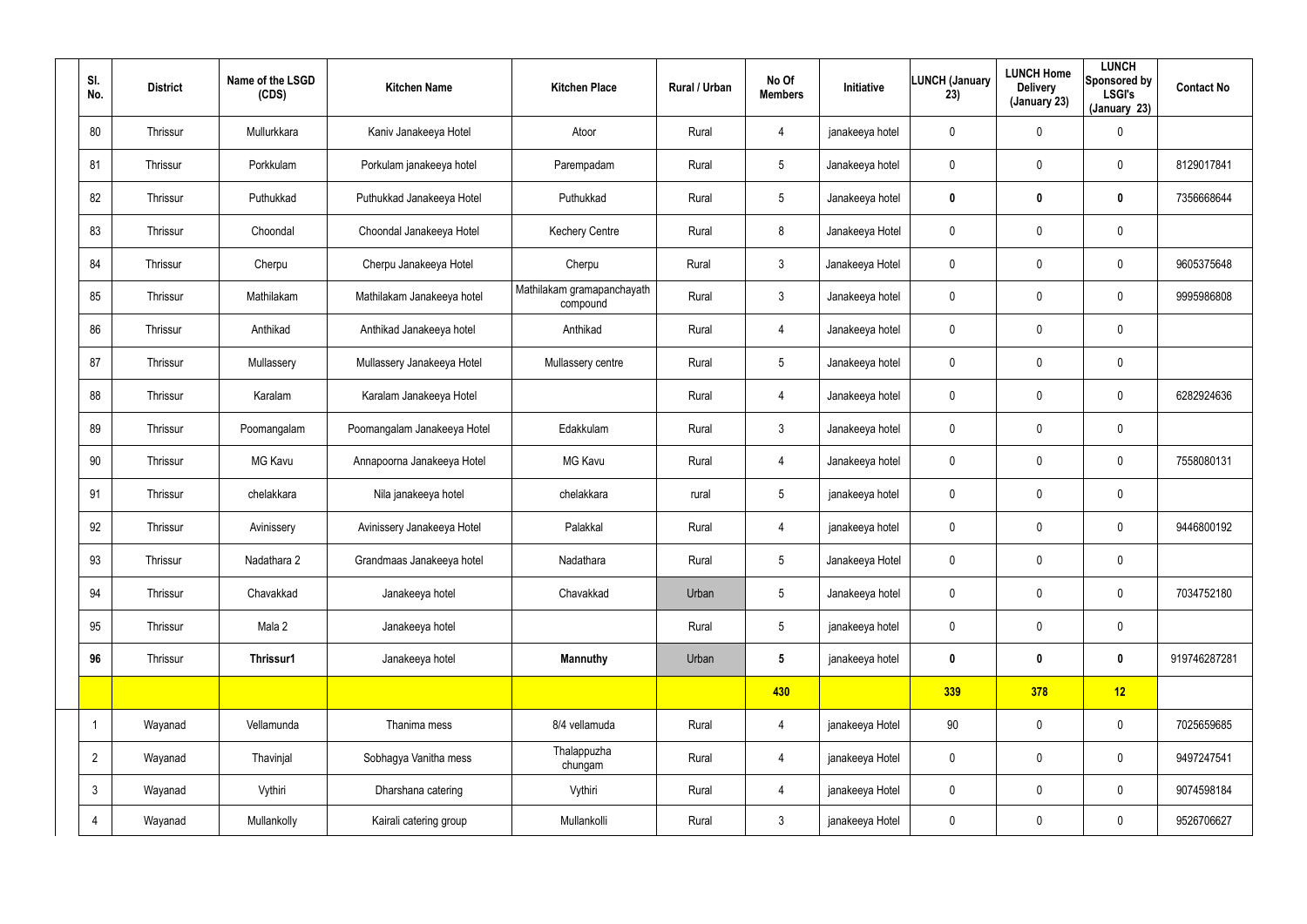|    | SI.<br>No.      | <b>District</b> | Name of the LSGD<br>(CDS) | <b>Kitchen Name</b>              | <b>Kitchen Place</b>                   | Rural / Urban | No Of<br><b>Members</b> | Initiative      | <b>LUNCH (January</b><br>23) | <b>LUNCH Home</b><br><b>Delivery</b><br>(January 23) | <b>LUNCH</b><br>Sponsored by<br><b>LSGI's</b><br>(January 23) | <b>Contact No</b> |
|----|-----------------|-----------------|---------------------------|----------------------------------|----------------------------------------|---------------|-------------------------|-----------------|------------------------------|------------------------------------------------------|---------------------------------------------------------------|-------------------|
|    | $5\overline{)}$ | Wayanad         | Poothadi                  | Mary matha mess                  | Kenichira                              | Rural         | $5\phantom{.0}$         | janakeeya Hotel | 0                            | 0                                                    | $\mathbf 0$                                                   | 9526376970        |
|    | 6               | Wayanad         | Meppadi                   | Cafe Kudumbashree                | Meppadi                                | Rural         | $5\phantom{.0}$         | janakeeya Hotel | 124                          | 0                                                    | $\mathbf 0$                                                   | 9207935764        |
|    |                 | Wayanad         | Pozhuthana                | Dhanya mess                      | Pozhuthana                             | Rural         | $\mathfrak{Z}$          | janakeeya Hotel | 0                            | 0                                                    | $\boldsymbol{0}$                                              | 8111838165        |
|    | 8               | Wayanad         | Thondernad                | Thanima canteen                  | Korom                                  | Rural         | $\mathbf{3}$            | janakeeya Hotel | 0                            | 0                                                    | $\mathbf 0$                                                   | 8943476943        |
|    | 9               | Wayanad         | Meenangady                | Haritham Janakeeya Hotel         | Opposite police station,<br>Meenangadi | Rural         | $6\phantom{.}$          | janakeeya Hotel | 0                            | 0                                                    | $\pmb{0}$                                                     | 9526895975        |
|    | 10              | Wayanad         | Nenmeni                   | Minnaram Mess and Chappathi Unit | Cheeral                                | Rural         | $5\phantom{.0}$         | janakeeya Hotel | 0                            | 0                                                    | $\mathbf 0$                                                   | 8086835886        |
|    | 11              | Wayanad         | Thirunelli                | Adigamanai Mess and Catering     | Kartikulam                             | Rural         | $5\phantom{.0}$         | janakeeya Hotel | 0                            | 0                                                    | $\mathbf 0$                                                   | 9207406211        |
|    | 12              | Wayanad         | Mananthavady              | Dhanasree canteen                | Mananthavadi                           | Urban         | $5\phantom{.0}$         | janakeeya Hotel | 0                            | 0                                                    | $\pmb{0}$                                                     | 9496997382        |
|    | 13              | Wayanad         | Ambalavayal               | Ruchi Catering                   | kalathuvayal                           | Rural         | $\sqrt{5}$              | janakeeya Hotel | 0                            | 0                                                    | $\pmb{0}$                                                     | 9495084437        |
| 28 | 14              | Wayanad         | Kaniyambetta              | sree Vinayaka                    | millumukk                              | rural         | $\sqrt{5}$              | janakeeya Hotel | 0                            | 0                                                    | $\pmb{0}$                                                     | 9061486938        |
|    | 15              | Wayanad         | Pulpally                  | Vinayaka catering                | Pulpally                               | Rural         | $5\phantom{.0}$         | janakeeya Hotel | 0                            | 0                                                    | $\mathbf 0$                                                   | 9947319307        |
|    | 16              | Wayanad         | Noolpuzha                 | Friends catering                 | Naikketty                              | Rural         | $5\phantom{.0}$         | janakeeya Hotel | 0                            | 0                                                    | $\mathbf 0$                                                   | 7558019388        |
|    | 17              | Wayanad         | Panamaram                 | Testy mess                       | Panamaram                              | Rural         | 4                       | janakeeya Hotel | 0                            | 0                                                    | $\mathbf 0$                                                   | 9605814620        |
|    | 18              | wayanad         | Moopainad                 | vanitha mess                     | vaduvanchal                            | Rural         | $\sqrt{5}$              | janakeeya Hotel | 0                            | 0                                                    | $\mathbf 0$                                                   | 974596708         |
|    | 19              | wayanad         | Edavaka                   | <b>Teasty Mess</b>               | Irumbupalam                            | Rural         | $\overline{4}$          | janakeeya Hotel | 0                            | 0                                                    | $\pmb{0}$                                                     | 9847842390        |
|    | 20              | wayanad         | kalpetta                  | shiya catering                   | pallithazhe, kalpetta town             | urban         | $\mathbf{3}$            | janakeeya Hotel | 0                            | 0                                                    | $\mathsf{0}$                                                  | 6282822890        |
|    | 21              | wayanad         | sulthan bathery           | preethis                         | near telephone exchange                | urban         | $5\phantom{.0}$         | janakeeya Hotel | 0                            | 0                                                    | $\mathbf 0$                                                   | 9961088393        |
|    | 22              | wayanad         | Muttil                    | swad cattering                   | Muttil bus stand                       | Rural         | 5 <sup>5</sup>          | janakeeya Hotel | $\mathbf 0$                  | 0                                                    | $\mathbf 0$                                                   | 9074461322        |
|    | 23              | wayanad         | padinjarathara            | oruma                            | padinjarathara town                    | Rural         | 5 <sub>5</sub>          | janakeeya Hotel | 86                           | 0                                                    | $\mathbf 0$                                                   | 9495814542        |
|    | 24              | wayanad         | kalpetta                  | Anjuse cattering                 | kalpetta town                          | Urban         | $\sqrt{5}$              | janakeeya Hotel | 0                            | 0                                                    | $\pmb{0}$                                                     | 9745883809        |
|    | 25              | wayanad         | Thariyode                 | Haritham                         | kavumadham town                        | Rural         | 3 <sup>1</sup>          | janakeeya Hotel | 0                            | 0                                                    | $\mathbf 0$                                                   | 9074095457        |
|    | 26              | wayanad         | Mananthavady              | chothis mess                     | Kozhikode road,<br>Mananthavady        | Urban         | $\mathbf{3}$            | janakeeya Hotel | 0                            | 0                                                    | $\mathbf 0$                                                   | 9947376596        |
|    | 27              | wayanad         | vengapalli                | Annapoorna                       | vengapalli town                        | Rural         | $5\phantom{.0}$         | janakeeya Hotel | 0                            | 0                                                    | $\mathbf 0$                                                   | 7592831851        |
|    | 28              | Wayanad         | Kottathara                | Jyothi vanitha mess              | Venniyod                               | Rural         | 3 <sup>1</sup>          | janakeeya Hotel | 0                            | $\pmb{0}$                                            | $\pmb{0}$                                                     | 9961844026        |
| 28 |                 |                 |                           | 494                              |                                        | <b>TOTAL</b>  | 122<br>4638             |                 | 300<br>510                   | $\mathbf{0}$<br>4666                                 | $\boldsymbol{0}$                                              |                   |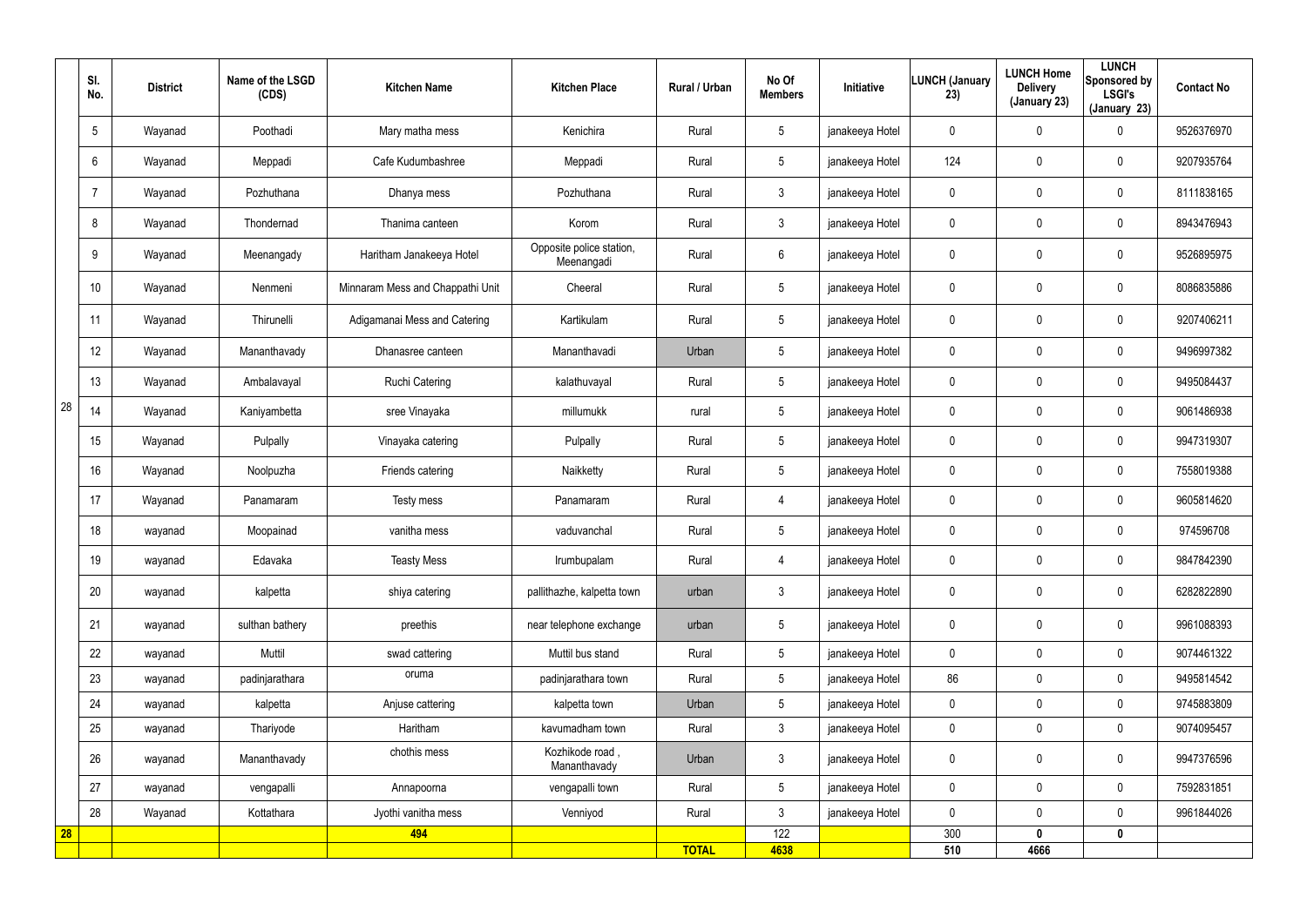| SI.<br>No. | <b>District</b> | Name of the LSGD<br>(CDS)                                                                        | <b>Kitchen Name</b>                                | <b>Kitchen Place</b>  | Rural / Urban                   | No Of<br><b>Members</b> | Initiative                                                           | LUNCH (January<br>23)                    | <b>LUNCH Home</b><br><b>Delivery</b><br>(January 23) | <b>LUNCH</b><br>Sponsored by<br><b>LSGI's</b><br>(January 23) | <b>Contact No</b> |
|------------|-----------------|--------------------------------------------------------------------------------------------------|----------------------------------------------------|-----------------------|---------------------------------|-------------------------|----------------------------------------------------------------------|------------------------------------------|------------------------------------------------------|---------------------------------------------------------------|-------------------|
|            |                 |                                                                                                  | STATUS OF JANAKEEYA HOTELS FUNCTIONING IN DISTRICT |                       |                                 |                         | STATUS OF FOOD DISTRIBUTED THROUGH JANAKEEYA HOTELS AS ON 23.01.2022 |                                          |                                                      |                                                               |                   |
|            | <b>District</b> | <b>Total</b><br><b>Janakeeya Hotels</b>                                                          | <b>Rural Units</b>                                 | <b>Urban</b><br>units | <b>STATUS OF</b><br><b>FOOD</b> | Home<br><b>Delivery</b> | Food Sponsored<br>by LSGIs                                           | <b>TOTAL Meals</b><br><b>Distributed</b> |                                                      |                                                               |                   |
|            | <b>TVM</b>      | 108                                                                                              | 78                                                 | 30                    | 5,138                           | $\overline{0}$          | 9                                                                    | 5,147                                    |                                                      |                                                               |                   |
|            | <b>KLM</b>      | 82                                                                                               | 72                                                 | 10 <sub>1</sub>       | 3227                            | $\overline{0}$          | $\overline{0}$                                                       | 3,227                                    |                                                      |                                                               |                   |
|            | <b>PTA</b>      | 59                                                                                               | 54                                                 | 5 <sub>1</sub>        | 46                              | $\overline{0}$          | $\overline{0}$                                                       | 46                                       |                                                      |                                                               |                   |
|            | <b>ALP</b>      | 89                                                                                               | 79                                                 | 10 <sub>1</sub>       | 6344                            | 1419                    | 43                                                                   | 7,806                                    |                                                      |                                                               |                   |
|            | <b>KTM</b>      | 82                                                                                               | 73                                                 | $\overline{9}$        | 223                             | 106                     | 18                                                                   | 347                                      |                                                      |                                                               |                   |
|            | <b>IDK</b>      | $-51$                                                                                            | 50                                                 |                       | 795                             | $\overline{0}$          | $\overline{0}$                                                       |                                          | 795                                                  |                                                               |                   |
|            | <b>EKM</b>      | 114                                                                                              | 81                                                 | 33                    | 2479                            | 1581                    | $\overline{0}$                                                       | 4,060                                    |                                                      |                                                               |                   |
|            | <b>TSR</b>      | 96                                                                                               | 85                                                 | 11 <sub>1</sub>       | 339                             | 378                     | 12 <sup>°</sup>                                                      |                                          | 729                                                  |                                                               |                   |
|            | PGT             | $1021$                                                                                           | 92                                                 | 10 <sup>°</sup>       | 539                             | $\overline{0}$          | $\mathbf{3}$                                                         |                                          | 542                                                  |                                                               |                   |
|            | <b>MLP</b>      | 127                                                                                              | 108                                                | 19 <sup>°</sup>       | 1,353                           | 1310                    | $\overline{0}$                                                       |                                          | 2,663                                                |                                                               |                   |
|            | <b>WYD</b>      | 28                                                                                               | 23                                                 | 5 <sub>1</sub>        | 300                             | $\overline{0}$          | $\overline{0}$                                                       |                                          | 300                                                  |                                                               |                   |
|            | <b>KKD</b>      | 106                                                                                              | 75                                                 | 31                    | 1,956                           | 250                     | $\overline{0}$                                                       |                                          | 2,206                                                |                                                               |                   |
|            | <b>KNR</b>      | 88                                                                                               | 74                                                 | 14 <sub>1</sub>       | 168                             | $\overline{0}$          |                                                                      |                                          | 169                                                  |                                                               |                   |
|            | <b>KSG</b>      | 42                                                                                               | 36                                                 | $\sqrt{6}$            | 380                             | $\overline{0}$          | $\overline{0}$                                                       |                                          | 380                                                  |                                                               |                   |
|            | <b>Total</b>    | 1174                                                                                             | 980                                                | 194                   | 23,287                          | 5,044                   | 86                                                                   |                                          | 28,417                                               |                                                               |                   |
|            |                 |                                                                                                  | 2240                                               |                       |                                 | 28,417                  |                                                                      |                                          |                                                      |                                                               |                   |
|            | Date            | <b>Grand Total of meals</b><br><b>Distributed through</b><br>Janakeeya hotel as<br>on 23.01.2022 | Urban<br>units                                     | <b>Total</b><br>units | Rs. 20 /Lunch<br><b>Parcel</b>  | Home<br><b>Delivery</b> | <b>LUNCH</b><br>sponsored by<br><b>LSGIs</b>                         |                                          | <b>Total Meals</b>                                   |                                                               |                   |
|            | 23.01.2022      | 980                                                                                              | 194                                                | 1174                  | 23,287                          | 5,044                   | 86                                                                   |                                          | 28,417                                               |                                                               |                   |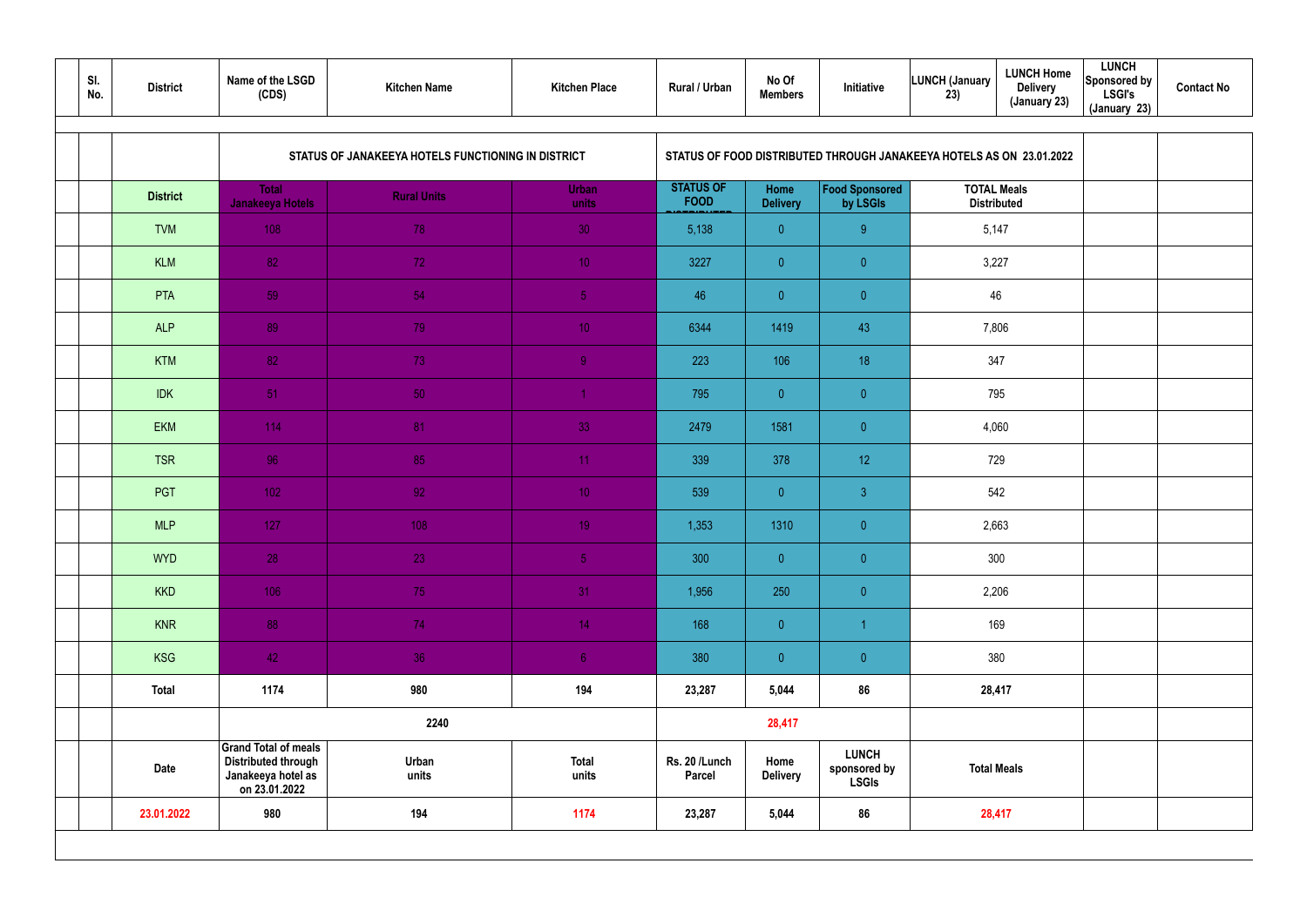| <b>LUNCH Home</b><br><b>Delivery</b><br>(January 23)                                                           | <b>LUNCH</b><br><b>Sponsored by</b><br><b>LSGI's</b><br>(January 23) | <b>Contact No</b>          |  |  |  |  |  |  |  |
|----------------------------------------------------------------------------------------------------------------|----------------------------------------------------------------------|----------------------------|--|--|--|--|--|--|--|
| Kollam                                                                                                         |                                                                      |                            |  |  |  |  |  |  |  |
| Kasaragod                                                                                                      |                                                                      |                            |  |  |  |  |  |  |  |
|                                                                                                                |                                                                      |                            |  |  |  |  |  |  |  |
|                                                                                                                |                                                                      |                            |  |  |  |  |  |  |  |
| Kannur- (87)                                                                                                   |                                                                      |                            |  |  |  |  |  |  |  |
| Kollam (63)                                                                                                    |                                                                      |                            |  |  |  |  |  |  |  |
|                                                                                                                |                                                                      |                            |  |  |  |  |  |  |  |
|                                                                                                                |                                                                      |                            |  |  |  |  |  |  |  |
| yil, Kallikkad, Perumkadavila<br>otupura, ruchiyidam, Karakulam, panavoor, Aruvikkara                          |                                                                      | TVM cds1 I,II,III,IV,V,VI, |  |  |  |  |  |  |  |
| athiyannoor karumkulam kanjiramkulam venganoor                                                                 |                                                                      |                            |  |  |  |  |  |  |  |
|                                                                                                                |                                                                      |                            |  |  |  |  |  |  |  |
|                                                                                                                |                                                                      |                            |  |  |  |  |  |  |  |
|                                                                                                                |                                                                      |                            |  |  |  |  |  |  |  |
|                                                                                                                |                                                                      |                            |  |  |  |  |  |  |  |
| rkunnam, Aymanam, Bharananganam, Changanassery,<br>oor, Kooroppada, Koottickal, Koruthodu, Kuravilangadu,      |                                                                      |                            |  |  |  |  |  |  |  |
| ezhoor,Pala,Pala,Pallickathodu,Panachikkadu,Parathodu,<br>yanapuram, Vaikom, Vakathanam, Vazhappally, Vazhoor, |                                                                      |                            |  |  |  |  |  |  |  |
|                                                                                                                |                                                                      |                            |  |  |  |  |  |  |  |
| South Arattupuzha Arookutty Aroor Aryad Bharanikavu                                                            |                                                                      |                            |  |  |  |  |  |  |  |
| outh Cheruthana Chettikulangara Chingoli Chunakkara<br>m West Kodamthurath Krishnapuram Kumarapuram            |                                                                      |                            |  |  |  |  |  |  |  |
| izha Muttar Nedumudy Neelamperoor Nooranad Palamel                                                             |                                                                      |                            |  |  |  |  |  |  |  |
| ery Thakazhy Thalavady Thannermukkom Thazhakkara<br>eliyanad                                                   |                                                                      |                            |  |  |  |  |  |  |  |
|                                                                                                                |                                                                      |                            |  |  |  |  |  |  |  |

|  | SI.<br>No.                                                                                                                                        | <b>District</b>                                                                                                                                                                                                             | Name of the LSGD<br>(CDS)                                                                                                                                                                                                                                                                                                                                                                                                                                                                                                                                                                                                                                                                                                                                        | <b>Kitchen Name</b>                                                                                                                                                                                                                                                                                                                                                                                                                                                                                                                                                                                                                                                                                                                                                                                                   | <b>Kitchen Place</b>                                                                                                                                                                                                                                                                                                                                                                                                                                                                                                                                                                                                                                                                                                         | <b>Rural / Urban</b> | No Of<br><b>Members</b>   | Initiative     | <b>LUNCH (January</b><br>23) | <b>LUNCH Home</b><br><b>Delivery</b><br>(January 23) | <b>LUNCH</b><br>Sponsored by<br><b>LSGI's</b><br>(January 23) | <b>Contact No</b> |  |  |  |
|--|---------------------------------------------------------------------------------------------------------------------------------------------------|-----------------------------------------------------------------------------------------------------------------------------------------------------------------------------------------------------------------------------|------------------------------------------------------------------------------------------------------------------------------------------------------------------------------------------------------------------------------------------------------------------------------------------------------------------------------------------------------------------------------------------------------------------------------------------------------------------------------------------------------------------------------------------------------------------------------------------------------------------------------------------------------------------------------------------------------------------------------------------------------------------|-----------------------------------------------------------------------------------------------------------------------------------------------------------------------------------------------------------------------------------------------------------------------------------------------------------------------------------------------------------------------------------------------------------------------------------------------------------------------------------------------------------------------------------------------------------------------------------------------------------------------------------------------------------------------------------------------------------------------------------------------------------------------------------------------------------------------|------------------------------------------------------------------------------------------------------------------------------------------------------------------------------------------------------------------------------------------------------------------------------------------------------------------------------------------------------------------------------------------------------------------------------------------------------------------------------------------------------------------------------------------------------------------------------------------------------------------------------------------------------------------------------------------------------------------------------|----------------------|---------------------------|----------------|------------------------------|------------------------------------------------------|---------------------------------------------------------------|-------------------|--|--|--|
|  |                                                                                                                                                   |                                                                                                                                                                                                                             |                                                                                                                                                                                                                                                                                                                                                                                                                                                                                                                                                                                                                                                                                                                                                                  | tvm                                                                                                                                                                                                                                                                                                                                                                                                                                                                                                                                                                                                                                                                                                                                                                                                                   | Wayanad                                                                                                                                                                                                                                                                                                                                                                                                                                                                                                                                                                                                                                                                                                                      | Alappuzha            | Malappuram                | Kozhikode      | Thrissur                     | Kollam                                               |                                                               |                   |  |  |  |
|  |                                                                                                                                                   |                                                                                                                                                                                                                             |                                                                                                                                                                                                                                                                                                                                                                                                                                                                                                                                                                                                                                                                                                                                                                  | Kannur                                                                                                                                                                                                                                                                                                                                                                                                                                                                                                                                                                                                                                                                                                                                                                                                                | Kasaragod                                                                                                                                                                                                                                                                                                                                                                                                                                                                                                                                                                                                                                                                                                                    | Kottayam             | Palakkad                  | Pathanamthitta | Ernakulam                    | Kasaragod                                            |                                                               |                   |  |  |  |
|  |                                                                                                                                                   |                                                                                                                                                                                                                             |                                                                                                                                                                                                                                                                                                                                                                                                                                                                                                                                                                                                                                                                                                                                                                  |                                                                                                                                                                                                                                                                                                                                                                                                                                                                                                                                                                                                                                                                                                                                                                                                                       |                                                                                                                                                                                                                                                                                                                                                                                                                                                                                                                                                                                                                                                                                                                              |                      |                           |                |                              |                                                      |                                                               |                   |  |  |  |
|  |                                                                                                                                                   | (Each district use seperate cell for filling the<br>details)<br>Districts with number of hotels with zero entry of<br>meals<br>(Each district use seperate cell for filling the<br>details)<br>New hotels started (numbers) |                                                                                                                                                                                                                                                                                                                                                                                                                                                                                                                                                                                                                                                                                                                                                                  |                                                                                                                                                                                                                                                                                                                                                                                                                                                                                                                                                                                                                                                                                                                                                                                                                       |                                                                                                                                                                                                                                                                                                                                                                                                                                                                                                                                                                                                                                                                                                                              |                      |                           |                |                              |                                                      |                                                               |                   |  |  |  |
|  |                                                                                                                                                   |                                                                                                                                                                                                                             |                                                                                                                                                                                                                                                                                                                                                                                                                                                                                                                                                                                                                                                                                                                                                                  | Thrissur (91)                                                                                                                                                                                                                                                                                                                                                                                                                                                                                                                                                                                                                                                                                                                                                                                                         | Kannur- (87)                                                                                                                                                                                                                                                                                                                                                                                                                                                                                                                                                                                                                                                                                                                 |                      |                           |                |                              |                                                      |                                                               |                   |  |  |  |
|  |                                                                                                                                                   |                                                                                                                                                                                                                             |                                                                                                                                                                                                                                                                                                                                                                                                                                                                                                                                                                                                                                                                                                                                                                  | pathanamthitta(57)                                                                                                                                                                                                                                                                                                                                                                                                                                                                                                                                                                                                                                                                                                                                                                                                    | Kozhikode (98)<br>Kottayam(74)<br>Alappuzha (78)   malappuram (115)<br>Kasargod (40)<br>ERNAKULAM (26)   Palakkad(99)<br>Trivandrum (80)<br>Wayanad (22)<br>Idukki(46)<br>Kollam (63)                                                                                                                                                                                                                                                                                                                                                                                                                                                                                                                                        |                      |                           |                |                              |                                                      |                                                               |                   |  |  |  |
|  | Districts with same number of hotels<br>(Each district use seperate cell for filling the<br>details)<br>Districts with number of hotels increased |                                                                                                                                                                                                                             |                                                                                                                                                                                                                                                                                                                                                                                                                                                                                                                                                                                                                                                                                                                                                                  |                                                                                                                                                                                                                                                                                                                                                                                                                                                                                                                                                                                                                                                                                                                                                                                                                       |                                                                                                                                                                                                                                                                                                                                                                                                                                                                                                                                                                                                                                                                                                                              |                      |                           |                |                              |                                                      |                                                               |                   |  |  |  |
|  |                                                                                                                                                   | New hotels started at (location)                                                                                                                                                                                            |                                                                                                                                                                                                                                                                                                                                                                                                                                                                                                                                                                                                                                                                                                                                                                  |                                                                                                                                                                                                                                                                                                                                                                                                                                                                                                                                                                                                                                                                                                                                                                                                                       |                                                                                                                                                                                                                                                                                                                                                                                                                                                                                                                                                                                                                                                                                                                              |                      |                           |                |                              |                                                      |                                                               |                   |  |  |  |
|  |                                                                                                                                                   |                                                                                                                                                                                                                             |                                                                                                                                                                                                                                                                                                                                                                                                                                                                                                                                                                                                                                                                                                                                                                  |                                                                                                                                                                                                                                                                                                                                                                                                                                                                                                                                                                                                                                                                                                                                                                                                                       | TVM- poovachal, Kuttichal, Aryanad, Vellanad, Uzhamalakkal, Tholicode, Vithura, Tvm cds 4I, II, III<br>Kollayil, Kallikkad, Perumkadavila<br>Cherunniyoor, Elakamon, Varkala<br>TVM cds1 I,II,III,IV,V,VI,<br>†OTHENCODE ,MANGALAPURAM ,swad ,Ruchisagaram ,andoorkonam, azhoor ,kadinamkulam<br>Anad, Vembayam, Nedumangad subhisham, ootupura, ruchiyidam, Karakulam, panavoor, Aruvikkara<br>pangod, pullampara, kallara, manikkal, vamanapuram, nellanad<br>pallichal vilappil maranalloor balaramapuram malayinkeezhu<br>Anchuthengu, kizhuvilam, Mudakkal, Attingal, Chirayinkeezhu<br>athiyannoor karumkulam kanjiramkulam venganoor<br>tvm cds 2<br>janatha ruchikkoott<br>Neyyattinkara Oottupura, Harsha, Devarose |                      |                           |                |                              |                                                      |                                                               |                   |  |  |  |
|  |                                                                                                                                                   |                                                                                                                                                                                                                             |                                                                                                                                                                                                                                                                                                                                                                                                                                                                                                                                                                                                                                                                                                                                                                  |                                                                                                                                                                                                                                                                                                                                                                                                                                                                                                                                                                                                                                                                                                                                                                                                                       |                                                                                                                                                                                                                                                                                                                                                                                                                                                                                                                                                                                                                                                                                                                              |                      | Kunnathukal - Aiswarya JH |                |                              |                                                      |                                                               |                   |  |  |  |
|  |                                                                                                                                                   |                                                                                                                                                                                                                             |                                                                                                                                                                                                                                                                                                                                                                                                                                                                                                                                                                                                                                                                                                                                                                  | Kottayam:Chembu,Kottayamnorth(4),kozhuvanal,pampady,melukav,TVPuram,kurichi,veliyannoor,Akalakkunnam,Arpookkara,Athirampuzha,Ayarkunnam,Aymanam,Bharananganam,Changanassery,<br>Chirakkadav,Elikulam,Ettumanoor,Kadanad,Kadaplamattam,Kaduthuruthy,Kallara,Kanakkari,Kangazha,Kanjirapally,Karoor,Karukachal,Kidangoor,Kooroppada,Koottickal,Koruthodu,Kuravilangadu,<br>Madappally,Manimala,Marangattupilly,Maravanthuruth,Meenachil,Meenadom,Moonnilav,Mulakkulam,Mundakkayam,Nedumkunnam,Neendoor,Njeezhoor,Pala,Pala,Pallickathodu,Panachikkadu,Parathodu,<br>Paippadu,Poonjar,poonjar,south,Teekkoy,Thalanad,Thalayolaparambu,Thidanadu,Thidanadu,Thiruvarppu,Thrikkodithanam,Udayanapuram,Udayanapuram,Vaikom,Vakathanam,Vazhappally,Vazhoor,<br>Vazhoor, Vechoor, Vellavoor, Velloor, Vijayapuram, Vijayapuram |                                                                                                                                                                                                                                                                                                                                                                                                                                                                                                                                                                                                                                                                                                                              |                      |                           |                |                              |                                                      |                                                               |                   |  |  |  |
|  |                                                                                                                                                   |                                                                                                                                                                                                                             | Alappuzha - Ala Alappuzha North Alappuzha South Alappuzha South Alappuzha South Ambalappuzha North Ambalappuzha North Ambalappuzha South Arattupuzha Arookutty Aroor Aryad Bharanikavu<br>Budhanoor Chambakulam Chenganoor Chennam Pallippuram Chennithala Cheppad Cherthala Municipality Cherthala Municipality Cherthala South Cheruthana Chettikulangara Chingoli Chunakkara<br>Kumarapuram Kuthiyathode Mannar Mavelikara Municipality Mavelikkara Thamarakulam Mavelikkara Thekkekara Mavelikkara Thekkekara Mulakkuzha Muttar Nedumudy Neelamperoor Nooranad Palamel<br>Pallippad Panavally Pandanad Pattanakkad Perumbalam Pulincunnu Punnapra North Punnapra South Purakad Purakad Ramankary Thaicattussery Thakazhy Thalavady Thannermukkom Thazhakkara | Devikulangara Edathua Ezhupunna Harippad Kadakkarappally Kainakary Kandalloor Kanjikuzhy Karthikappally Karuvatta Kavalam Kayamkulam West Kodamthurath Krishnapuram Kumarapuram<br>Thiruvanvandoor Thrikkunnappuzha Thuravoor Vallikunnam Vayalar Veeyapuram Veeyapuram Veliyanad                                                                                                                                                                                                                                                                                                                                                                                                                                                                                                                                     |                                                                                                                                                                                                                                                                                                                                                                                                                                                                                                                                                                                                                                                                                                                              |                      |                           |                |                              |                                                      |                                                               |                   |  |  |  |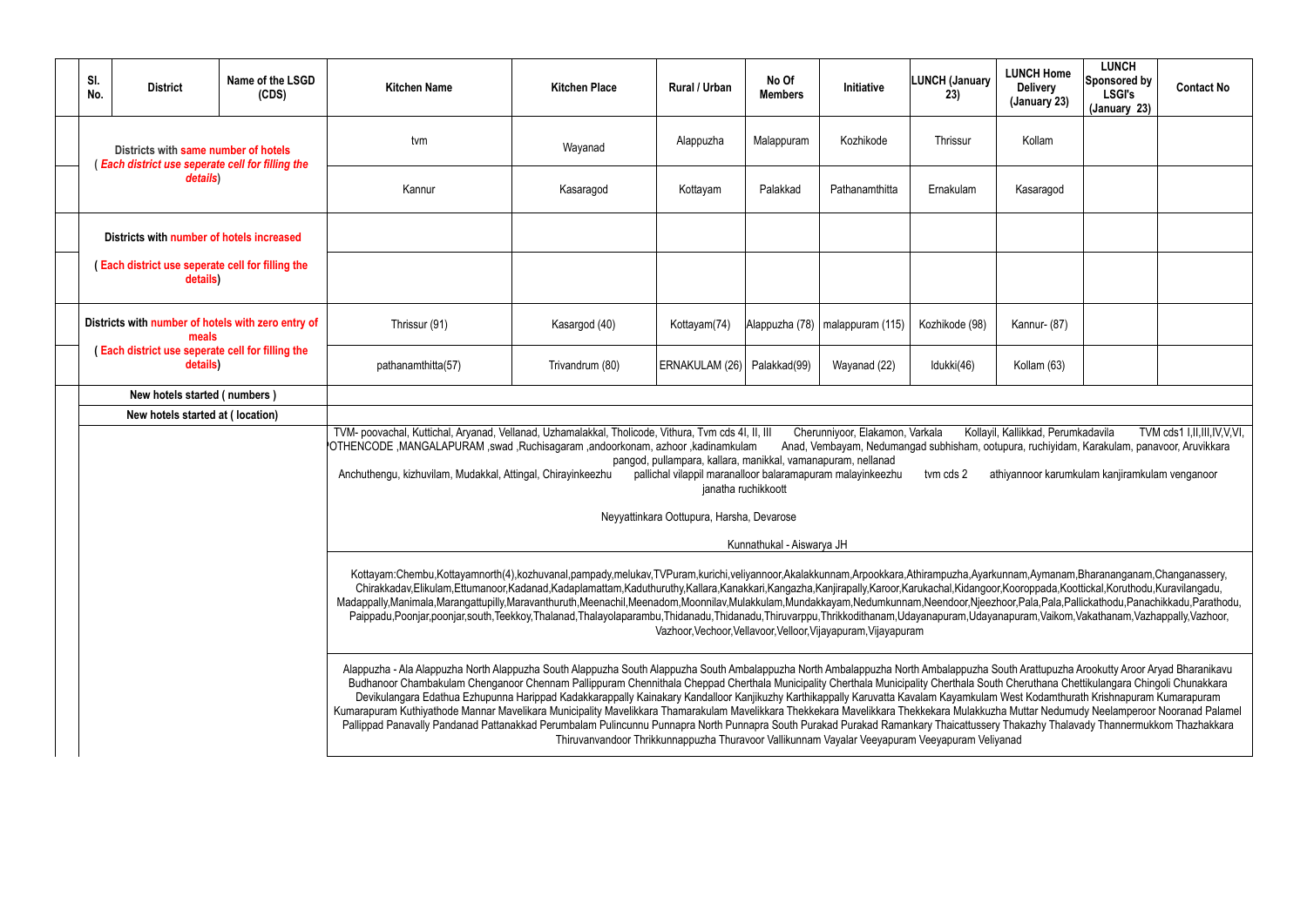am,chengamad,cheranallor2 ,chittattukara,choornikkara, 2hotel,kalloorkad,kanjoor,karukutty,karumaloor,kavalngad, .<br>hathunad,kunnukara,kuttambuzha,kuzhuppilly,malayattoor, maneed,maniaradu,mangaradu,maradumanialan,mashuruthy,maradum,mookkal,painguzhannoor,moordumbalam,nedumbalam,ne rayamangalam,thirimarady,thiruvaniyoor,thripoonithura,

wayal, kaniyambetta, pulpally, noolpuzha, panamaram, meenangadi, nen

kkodi, Chelannur, Koduvally2, Madavoor, Omassery, avu, Moodadi, Chemancheri, Arikkulam -2 Kkd central-5, ttiadi, Kavilumpara, Maruthonkara, Naripatta, Velom, Ina, Nochad, Ayanchery, Villyappally, Maniyur, Thiruvallur, adakara west, Azhiyur (Today off)

loor, Karimannoor, Karunapuram, Kodikkulam, Kokkayar, k, Peermadu, Peruvanthanam, Purappuzha, Rajakumary, Marawoor, Manadu athope, Vellathooval, Velliyamattom

lam,Annamanada,Vellnghallur,Pavaratty,Edathiruthy,Adat, ekkumkara,Alagappa nagar,Kolazhy,Manalur,Arimpur, Meloor,Vallathole nagar,Eryad,Edavilangu,Avanoor,Mala, Vadakkekad,Kadappuram,Chavakkad,Enghandiyur,Varavur,Punnayurkulam,Thiruvillamala,Kattakampal,Kandanassery,Kaiparambu,Thrissur 2 new,Kuzhur,Chazhur,Thalikkulam,Vadanappilly,Orumanayur, ralam,POOmangalam,m G kavu,Chelakkara,Avinissery,

layur, Kaladi, Tavanur, Karulayi, Melattur, Parappanagadi, marambalama, Vazhikkadav, Mampad, Marakkara, Porur, Thirunava, Porur, Thirunava, Pothukal, Chungathara, Vazhikka hakkattiri, Tirurangadi, purathut, kurva, Perumannaklari, ur, Anakkayam, Malappuram, Tanur, elamkulam, wandoor, ur, edarikkod, oorkam, Nannambray pandikkad, chokkad, lilambur, Vallikkunnu, kiruva, kannamgalam othukkungal, mangalam, ponnani,

| SI.<br>No. | <b>District</b> | Name of the LSGD<br>(CDS) | <b>Kitchen Name</b>                                                                                                                                                                                                                                                                                                                                                                                                                                                                                                                                                                                                                                                                                                                                                                                                                                                                                                                        | <b>Kitchen Place</b>                                                                                                         | Rural / Urban | No Of<br><b>Members</b> | Initiative                                                               | <b>LUNCH (January</b><br>23) | <b>LUNO</b><br>De<br>(Jan |
|------------|-----------------|---------------------------|--------------------------------------------------------------------------------------------------------------------------------------------------------------------------------------------------------------------------------------------------------------------------------------------------------------------------------------------------------------------------------------------------------------------------------------------------------------------------------------------------------------------------------------------------------------------------------------------------------------------------------------------------------------------------------------------------------------------------------------------------------------------------------------------------------------------------------------------------------------------------------------------------------------------------------------------|------------------------------------------------------------------------------------------------------------------------------|---------------|-------------------------|--------------------------------------------------------------------------|------------------------------|---------------------------|
|            |                 |                           | Ernakulam - Aikaranad,alengad 3hotel,Aluva,amballoor,angamaly 2 hotel, arakuzha,asamanoor,avoly,ayavana,ayyampuzha2hotel,chendamangalam,cheng<br>chottanikkara,edakyattuvayal,edathala,2hotel,edavanakad,elanji,eloor,ezhikkara,kadungalloor,kalady,,kalamassery east 2 hotel, kalamassery West 2hotel,kal<br>keerampra, keezhmad, kochi east3hotel, kochi West 2hotel, koothattukulam, koovappady, kothamangalam2hotel, kottappady, kottuvally, kumbalangi, kunnathunad,<br>maneed,manjapra,manjalloor,maradu,maradu,mazhuvannoor,mookkannoor,mudakkuzha,mulanthuruthy,moovattupuzha,nayarambalam,nedumbassery,njar<br>pallippuram,pambakkuda,parakkadav,paravoor,perumbavoor 3hotel,pindimana,piravam,poothrikapothanikkad,puthanvelikkara,ramamangalam,rayamang                                                                                                                                                                         | rhrikkakaraeast, West, thuravoor, vadakkekara, vadavukod, valakom, vengola, vazhakulam, vengoor, varappuzha                  |               |                         |                                                                          |                              |                           |
|            |                 |                           | Wayanad:-Tharoyod, Thavinjal, vythiri, mullankolli, poothadi, pozhuthana, thondernad, meenangadi, nenmeni, thirunelli, mananthavadi-2, ambalavayal, kar                                                                                                                                                                                                                                                                                                                                                                                                                                                                                                                                                                                                                                                                                                                                                                                    |                                                                                                                              |               |                         | moopainad, edavaka, kalpetta-2, bathery, muttil, vengappalli, kottathara |                              |                           |
|            |                 |                           | Kozhikode - Balussery, Panangad, Naduvannur2, Kottur, Koorachund2, Ulliyeri, Unnikulam, Nanminda, Thalakkulathur, Kakkoor, Narikkuni, Kakkodi, Ch<br>Puthuppadi, Kizhakkoth, Thamarassery, Koodaranji, Kodenchery, Thiruvambadi, Kattippara, Koyilandi north2, Koyilandi south2, Atholi, Chengottukavu, Mood<br>Kkd north-3, Kkd south-4, Olavanna2, Feroke-2, Mukkam 2, Perumanna, Karassery, Kuruvattur, Kodiyathur, Peruvayal, Kunnamangalam, Kuttiadi, Kav<br>Kunnummal, Kayakkodi, Thurayur, Meppayur, Thikkodi, Keezhariyur, Payyoli, Chakkittapara, Cheruvannur, Koothali, Changaroth, Perambra, Kayanna, Nocha                                                                                                                                                                                                                                                                                                                     | Edachery, Nadapuram, Purameri, Chekkyad, Vanimel, Valayam, Tuneri, Onchiyam, Chorode, Eramala, Vadakara east, Vadakara w     |               |                         |                                                                          |                              |                           |
|            |                 |                           | Idukki - Adimaly, Alackode, Arakkulam, Ayyappancovil, Chakkupallom, Devikulam, Edavetty, Erattayar, Kamakshy, Kanchiyar, Kanjikkuzhy, Kanthalloor, Karin<br>Konnathady, kudayathoor, Kumaramangalam, Manakkadu, Mankulam, Marayoor, Mariyapuram, Munnar, Muttom, Nedumkandam, Pampadumpara, Peerma                                                                                                                                                                                                                                                                                                                                                                                                                                                                                                                                                                                                                                         | Santhenpara, Senapathy, Udumbannoor, Upputhara, Vandanmedu, vandiperiyar, Vannappuram, vathikkudy, Vattavada, vazhathope, Ve |               |                         |                                                                          |                              |                           |
|            |                 |                           | Thrissur - Kadanghode, Chalakkudy, Pananchery, Kadavallur, Kattoor, Elavally, Paralam, Kadukutty, Thrissur 2, Pazhayannur, Aloor, Muriyad, Kaipamangalam, Anna<br>Irinjalakkuda 1, Parpookara, Puthenchira, SN puram, Nadathara, Vallachira, Poyya, Wdakkanchery 1, Varantharappilly, Nenmanikkarar, Kodakara, Thekkumkar<br>Thanniam, Madakkathara, Athirappilly, Kodassery, Mattathur, Thrikkur, Venkidangu, Pariyaram, Wadakanchery 2, Kodungallur 2, Punnayur, Velookara, Meloor, Vall<br>Vadakkekad, Kadappuram, Chavakkad, Enghandiyur, Varavur, Punnayurkulam, Thiruvillamala, Kattakampal, Kandanassery, Kaiparambu, Thrissur 2 new, Kuzhur, C<br>Panjal, Veloor, Chowannur, Puthur, Erumapetty, Kondazhy, MUllorkara, Porkkulam, Pudukkad, Choondal, Cherpu, Mathilakam, Anthikkad, Mullassery, Karalam, PO                                                                                                                       |                                                                                                                              |               |                         | Nadathara 2, Chavakkad, Mala 2, Thrissur coporation 1                    |                              |                           |
|            |                 |                           | Malappuram:. Talakkad, Nananmmukku, Perumpadapp,,Edarikkod, Vallikkunnu, Trippangod, Kondotty, Ponnani, Ponmundam, Parappanagadi,Edayur, Kala<br>vazhakkad, Amarambalam, Marakkara, Ozhur, Keezhuparamb, irimbiliyam, Porur, Thirunavaya, moothedam, vazhayur, Urangattiri, Athavanad, Pothukal, Ch<br>Valanchery, chaliyar, Kalikavu, Angadippuram, Nananmmukku, Moorkkanad, edavanna, Tirur, Edappal, kootilangadi, vattamkulam, Nilambur, Puzhakkattiri,<br>kuttiputam, Niramarathur, Pulikkal, Karuvarakundu, Tuvur, Kottakkal, Manjeri Talakkad, Arecode, cherukav, Tiruvali, Alamcode, kalpakanchery, Kodur, Anakka<br>perinthalmanna, munniur, Ar nagar, peruvallur, Muthuvallur, Mankada, vengara, pulpata, keezhattur, cheriyamundam,chelembra, ponmala, parappur, edarikk<br>cheekkod, makkaraparamb, Ponnani, mangalam, thrikkalangid, morayur, perumpadapp, vazhakkad, pulamanthole, Valavannur, kottakakl,vettim, Nilambur, V | pookkottur, Edakkara, Pulikkal, Tanur, pallikkal,chelmbra, purathut, vazhayur,mangalam,kuttipuram,munniyur,mangalar          |               |                         |                                                                          |                              |                           |